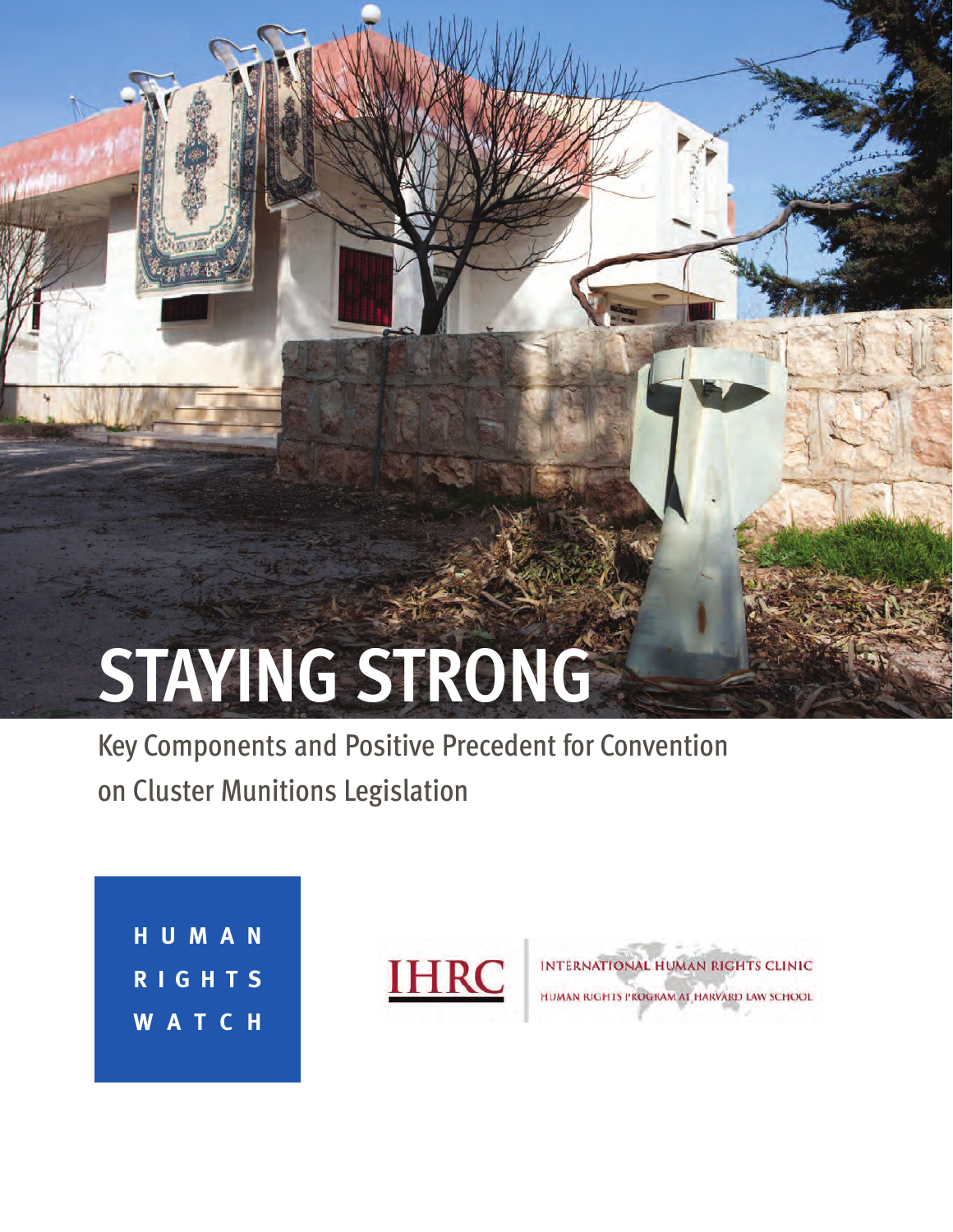HUMAN T S  $R$  | G **WATCH** 



**INTERNATIONAL HUMAN RIGHTS CLINIC**<br>HUMAN RIGHTS PROGRAM AT HARVARD LAW SCHOOL

## **Staying Strong**  Key Components and Positive Precedent for Convention on Cluster Munitions Legislation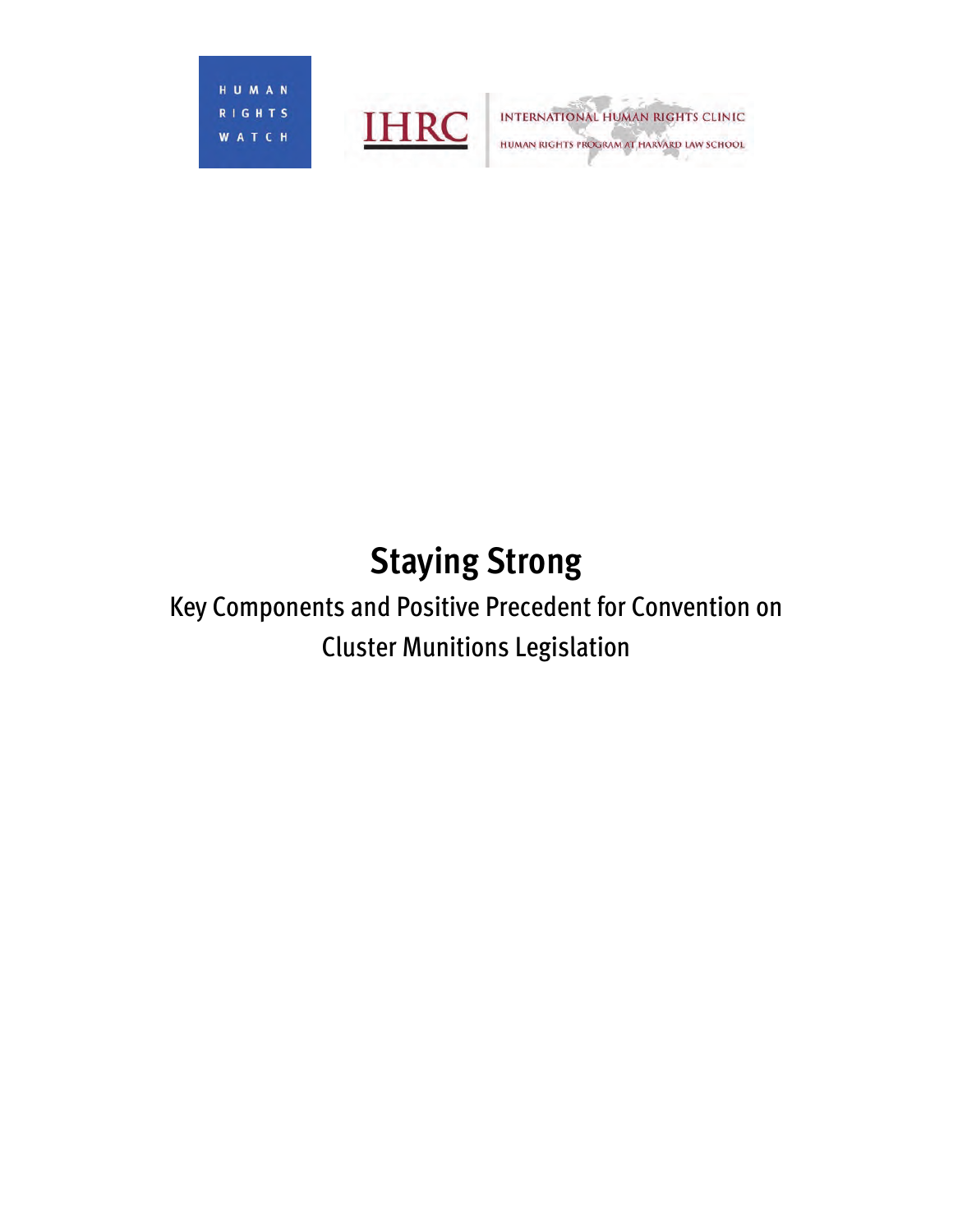Copyright © 2014 Human Rights Watch All rights reserved. Printed in the United States of America ISBN: 978-1-62313-1869 Cover design by Rafael Jimenez

Human Rights Watch defends the rights of people worldwide. We scrupulously investigate abuses, expose the facts widely, and pressure those with power to respect rights and secure justice. Human Rights Watch is an independent, international organization that works as part of a vibrant movement to uphold human dignity and advance the cause of human rights for all.

Human Rights Watch is an international organization with staff in more than 40 countries, and offices in Amsterdam, Beirut, Berlin, Brussels, Chicago, Geneva, Goma, Johannesburg, London, Los Angeles, Moscow, Nairobi, New York, Paris, San Francisco, Sydney, Tokyo, Toronto, Tunis, Washington DC, and Zurich.

For more information, please visit our website: http://www.hrw.org

The International Human Rights Clinic (IHRC) at Harvard Law School seeks to protect and promote human rights and international humanitarian law through documentation; legal, factual, and strategic analysis; litigation before national, regional, and international bodies; treaty negotiations; and policy and advocacy initiatives. IHRC also critically examines the human rights movement and engages in innovative clinical education to develop advanced practice techniques and approaches to human rights advocacy. IHRC collaborates with leading international and local human rights organizations and bridges theory with practice at the law school while also advancing the interests of clients and affected communities around the world.

For more information, please visit IHRC's website: http://hrp.law.harvard.edu/clinic/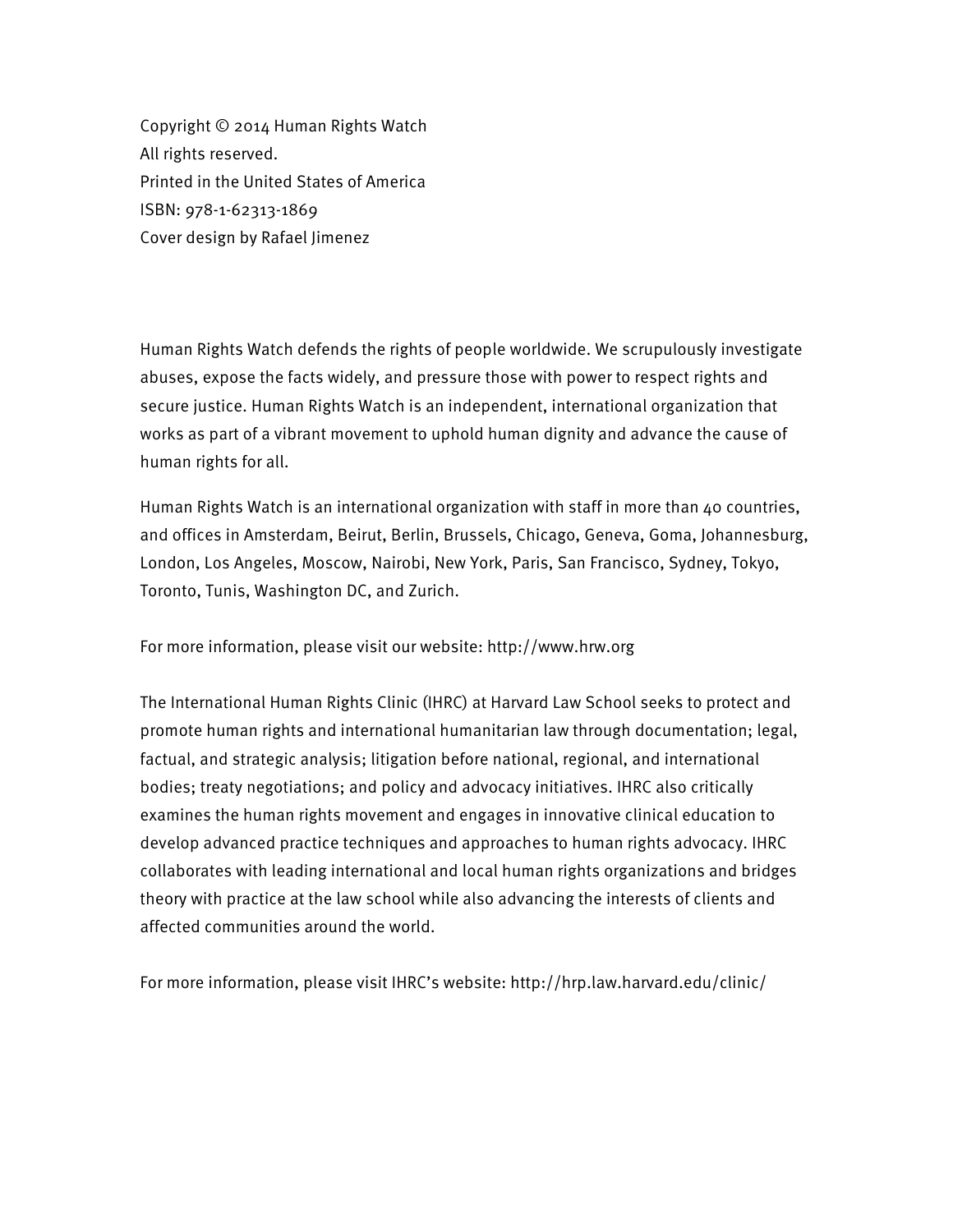

978-1-62313-1869

### **Staying Strong**

#### Key Components and Positive Precedent for Convention on **Cluster Munitions Legislation**

| Prohibition on Development, Production, and Other Forms of Acquisition 10       |
|---------------------------------------------------------------------------------|
|                                                                                 |
|                                                                                 |
|                                                                                 |
|                                                                                 |
|                                                                                 |
|                                                                                 |
|                                                                                 |
|                                                                                 |
|                                                                                 |
|                                                                                 |
|                                                                                 |
|                                                                                 |
|                                                                                 |
|                                                                                 |
|                                                                                 |
|                                                                                 |
| Relations with States Not Party: Promotion of Universal Adherence and Norms  51 |
|                                                                                 |
|                                                                                 |
|                                                                                 |
|                                                                                 |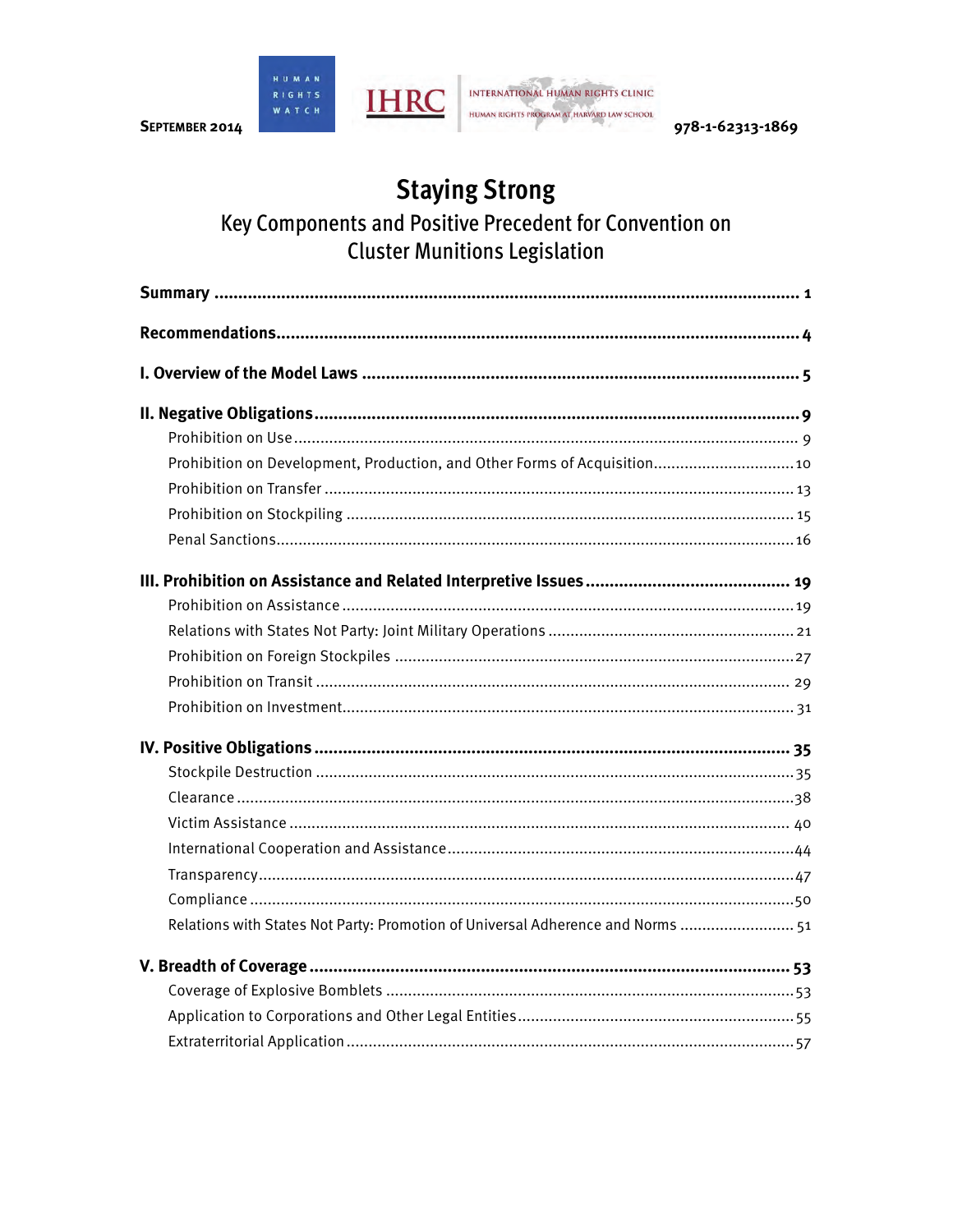| Appendix II: Implementing the Convention on Cluster Munitions …………………………………………64 |  |
|----------------------------------------------------------------------------------|--|
|                                                                                  |  |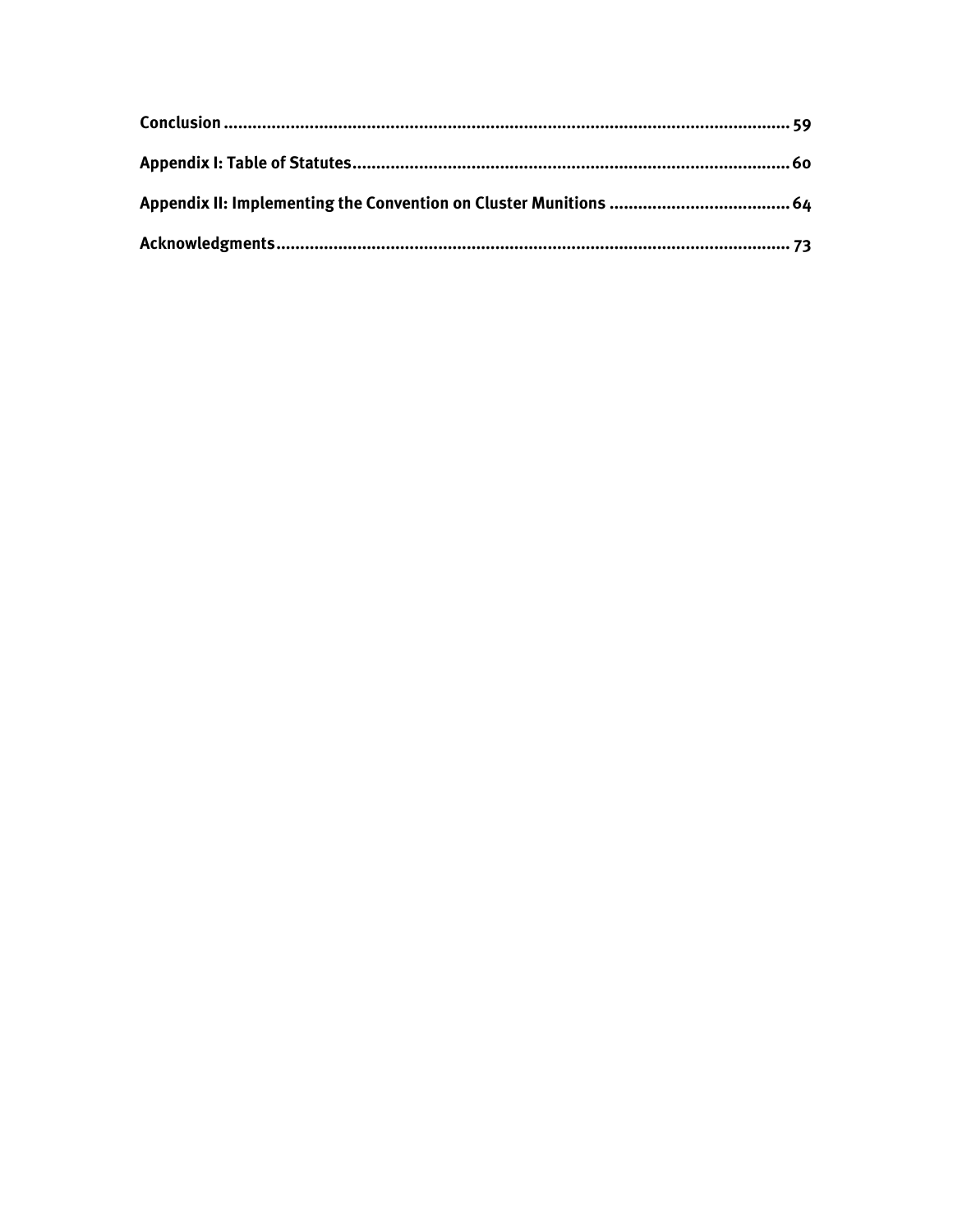#### **Summary**

States parties to the Convention on Cluster Munitions should redouble their efforts to promote expeditious adoption of strong national implementation legislation. Such legislation ensures that the obligations articulated in the convention are realized at a national level. For many states, legislation is also a prerequisite of ratification or accession. Moreover, Article 9 obligates states parties to adopt measures to implement the convention's prohibitions and positive obligations, and legislation is the most binding and enduring means of doing so.

The number of statutes implementing the Convention on Cluster Munitions has grown since 2008 but remains inadequate. As of August 2014, the convention had 84 states parties and 29 signatory states that had not yet become party. Of the states parties, 22 had fulfilled their Article 9 obligations by passing national implementation legislation (see Appendix I for complete list of laws), and at least 26 others had expressed the view that their pre-existing laws were sufficient to implement the convention. At least 19 states parties in addition to several signatory states were considering or drafting implementation legislation; Canada was debating a particularly contentious bill that would permit it to ratify the convention.<sup>1</sup> The activity surrounding national legislation is a welcome development, yet if the convention is to achieve its goals, more states need to adopt laws.

This report seeks to facilitate the passage of implementation legislation that is not only timely but strong. The report identifies essential components of such legislation, explains the rationale behind them, and examines exemplary provisions of existing legislation and model laws. It updates and expands on the 2010 report *Fulfilling the Ban: Guidelines for* Effective National Legislation to Implement the Convention on Cluster Munitions by Human Rights Watch and Harvard Law School's International Human Rights Clinic (IHRC).<sup>2</sup> Since

 $\overline{a}$ 

<sup>&</sup>lt;sup>1</sup> International Campaign to Ban Landmines-Cluster Munition Coalition (ICBL-CMC), *Cluster Munition Monitor 2014*, August 2014, http://www.the-monitor.org/index.php/LM/Our-Research-Products/Cluster-Munition-Monitor, p. 25. For a complete list of the 22 laws as well as two model laws and proposed legislation from Canada and Spain, see Appendix I. Appendix I also includes full citation information for each legislative source.

<sup>&</sup>lt;sup>2</sup> Human Rights Watch and Harvard Law School's International Human Rights Clinic, Fulfilling the Ban: Guidelines for Effective National Legislation to Implement the Convention on Cluster Munitions, June 2010,

http://www.hrw.org/sites/default/files/related\_material/2010%2C%20June%2C%20Arms%2C%20Clusters%2C%20Fulfillin g%20the%20Ban.pdf.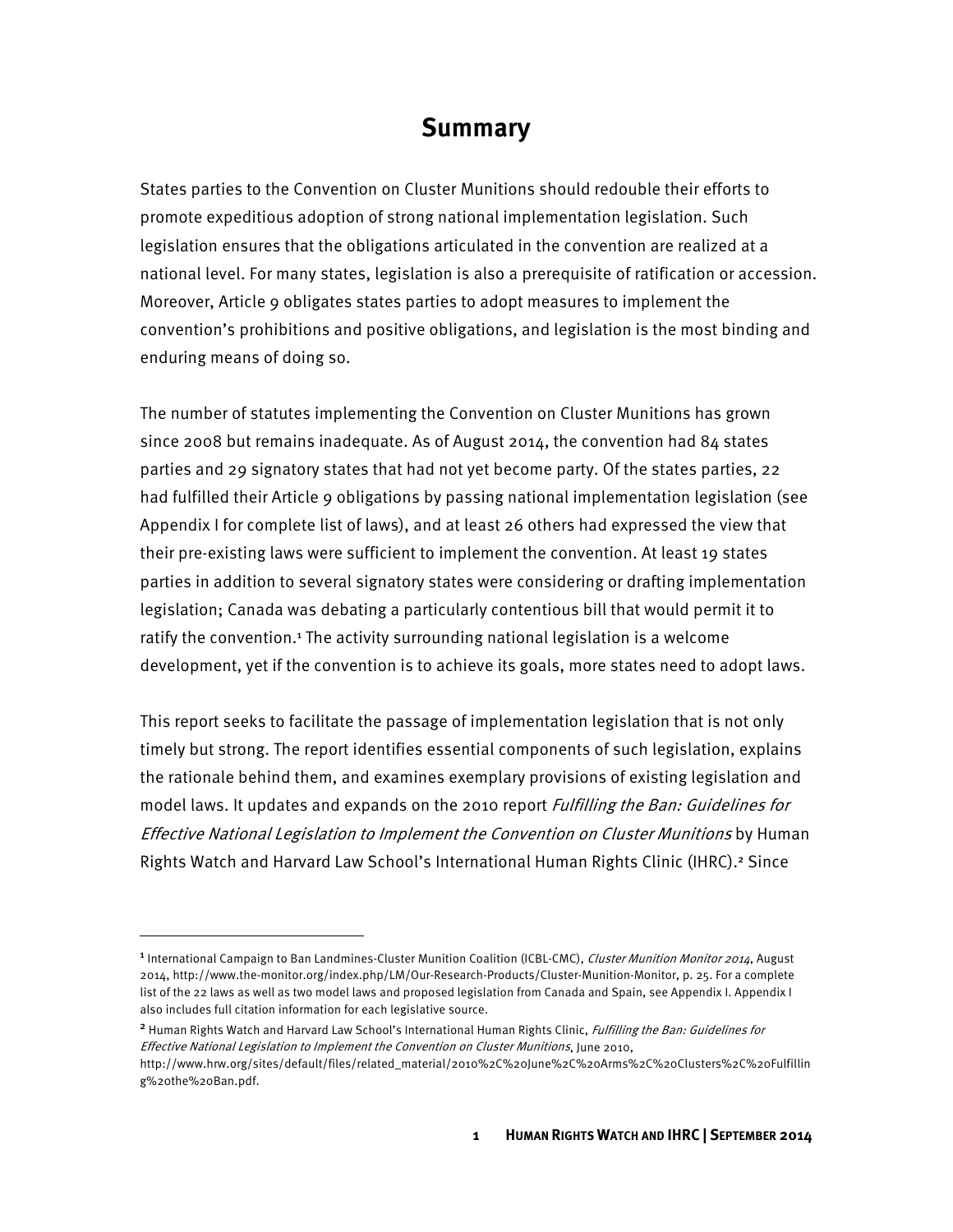the publication of *Fulfilling the Ban*, the number of laws has more than doubled so fresh analysis is needed.

The new report begins with an assessment of two model statutes. The International Committee of the Red Cross (ICRC) model law, tailored for common law countries, and the New Zealand model law, tailored for non-affected states, both serve as valuable foundations upon which states can build. Our analysis identifies not only the strengths of the model laws but also the areas in which states can supplement them by drawing from our recommended statutory components and existing legislative precedent.

The report then introduces the key components of strong implementation legislation and explains how each component furthers compliance with the convention's aims and obligations. Because the report seeks to provide states with tools that can be adapted to different national contexts and legal systems, it provides general principles rather than specific model language. With respect to each component, the report analyzes the existing body of legislation, model laws, and proposed legislation and highlights particularly promising statutory precedent. It also critiques problematic provisions, especially those that deal with relations with states not party. In some cases, the report recommends a particular means of implementing the convention, while in others it offers a range of options that equally serve the convention's object and purpose.

The report's discussion of the components of legislation is divided into four parts:

- 1. negative obligations,
- 2. the prohibition on assistance and related interpretive issues,
- 3. positive obligations, and
- 4. breadth of coverage.

In Appendix II, the report provides a quick reference tool that highlights key components and exemplary statutory language. The positions set forth in this report are shared by the Cluster Munition Coalition.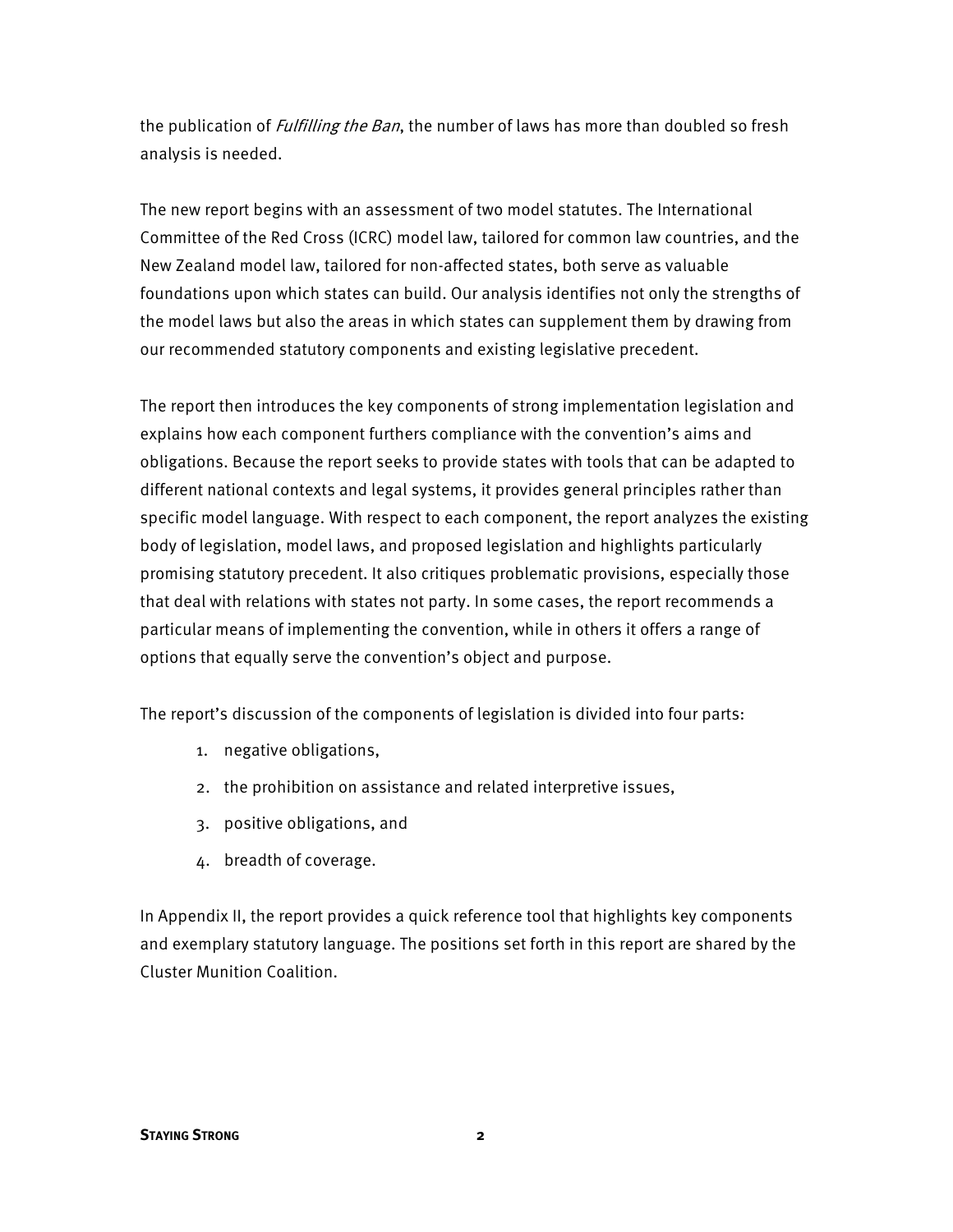States should adopt national legislation that addresses each of this report's four parts. First, implementation legislation should establish firm and unequivocal prohibitions on the use, development, transfer, and stockpiling of cluster munitions and on assistance with any of these prohibited activities. These prohibitions should be enforced with penal sanctions and should include no exceptions for training or development of countermeasures. Second, legislation should explicitly establish that its prohibitions remain in full force even during joint military operations with states not party. Legislation should make clear that its prohibition on assistance makes it unlawful to host foreign stockpiles, permit the transit of cluster munitions across national territory, or invest in producers of cluster munitions or cluster munitions components. Third, a state party should use its implementation legislation to express a clear intention to meet its positive obligations under the convention, including the obligations to destroy its stockpiles, clear its territory of unexploded submunitions, and provide assistance to victims of cluster munitions. Even currently unaffected states should adopt legislation that commits them to meeting their positive obligations should they become affected by cluster munitions in the future. Finally, implementation legislation should have a wide breadth of coverage by applying to explosive bomblets, imposing liability on corporations, and providing for extraterritorial jurisdiction. National legislation that includes such strong provisions is critical to establishing a framework for implementation that is clear, binding, and long lasting.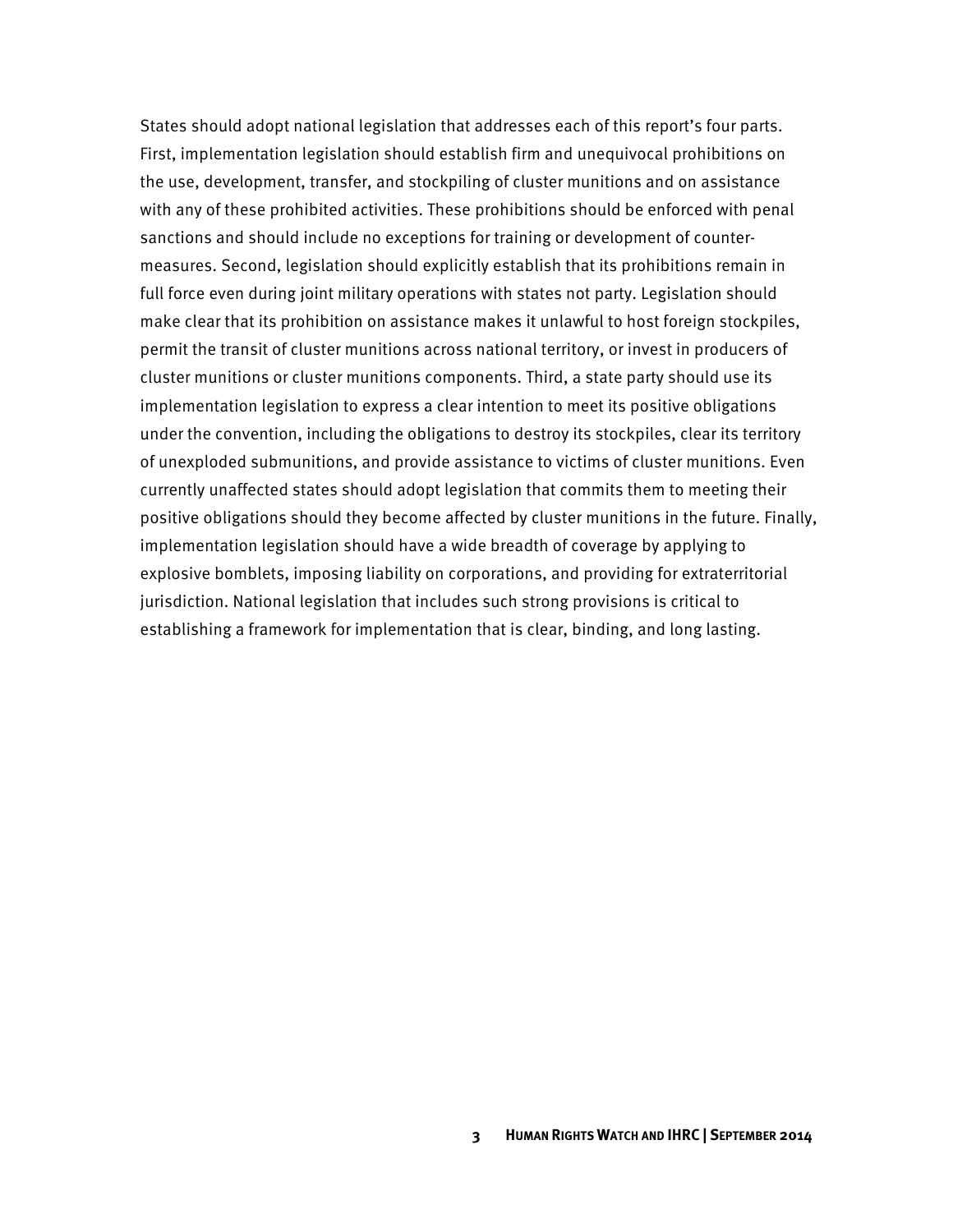#### **Recommendations**

To maximize the effectiveness of the Convention on Cluster Munitions, ensure realization of its obligations, reinforce its norms, and promote universalization, Human Rights Watch and IHRC call on states to:

- Move quickly to adopt strong legislation that implements the convention.
- Ensure implementation of the convention's absolute prohibitions by enforcing them with penal sanctions, such as imprisonment and/or fines.
- Make clear that the convention's prohibition on assistance applies under all circumstances, including joint military operations, and extends to hosting of foreign stockpiles, transit, and investment in production.
- Incorporate the convention's positive obligations into national legislation, even if the implementing state is currently unaffected.
- Pass implementation legislation that applies to explosive bomblets, provides for corporate liability, and establishes extraterritorial jurisdiction.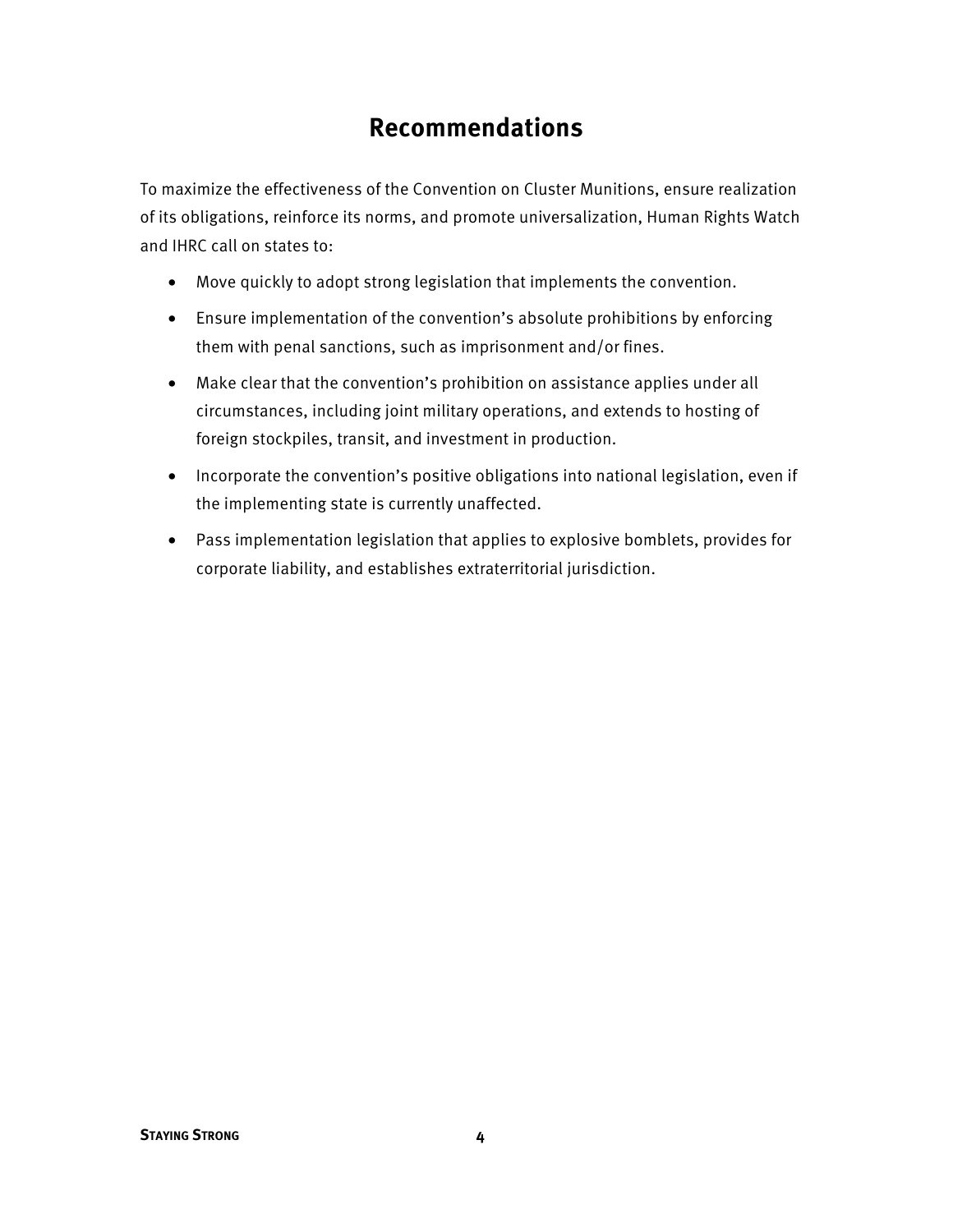#### **I. Overview of the Model Laws**

This report draws guidance from the model laws produced by the International Committee of the Red Cross and New Zealand.<sup>3</sup> The ICRC published its model legislation for common law states in December 2008, just seven months after the adoption of the Convention on Cluster Munitions. New Zealand presented its model law in September 2011, at the Second Meeting of States Parties, for suggested use by "small States that do not possess cluster munitions and are not contaminated by them."<sup>4</sup> Unlike this report, which focuses on the components of strong legislation, both model laws provide sample language for the implementation of the convention. They are useful sources for states seeking to fulfill their obligations under Article 9 of the Convention on Cluster Munitions.<sup>5</sup>

The ICRC and New Zealand model laws robustly implement the treaty's negative obligations. The ICRC model law prohibits:

- using cluster munitions;
- directly and indirectly developing, producing, and acquiring cluster munitions;
- directly and indirectly possessing, retaining, and stockpiling cluster munitions;
- directly and indirectly transferring cluster munitions; and
- assisting, encouraging, or inducing anyone to engage in any prohibited activity.<sup>6</sup>

The ICRC's emphasis on direct and indirect action is especially notable, and states should include those terms in their national implementation legislation. New Zealand's model law similarly prohibits: use; development, production, and acquisition; possession, retention,

**.** 

<sup>3</sup> The ICRC and New Zealand model laws are available, respectively, at:

http://www.clusterconvention.org/files/2013/03/model\_law\_clusters\_munitions.pdf and

http://www.clusterconvention.org/files/2013/03/Model-Legislation\_Cluster-Munitions-Act-2011.pdf. For full citation information for these model laws as well as the national statutes, see Appendix I.

<sup>4</sup> New Zealand Model Legislation, cover page.

<sup>5</sup> "Each State Party shall take all appropriate legal, administrative and other measures to implement this Convention, including the imposition of penal sanctions to prevent and suppress any activity prohibited to a State Party under this Convention undertaken by persons or on territory under its jurisdiction or control." Convention on Cluster Munitions, adopted May 30, 2008, Dublin Diplomatic Conference for the Adoption of a Convention on Cluster Munitions, CCM/77, entered into force August 1, 2010, art. 9.

 $6$  ICRC Model Legislation, § 3(1)-(3).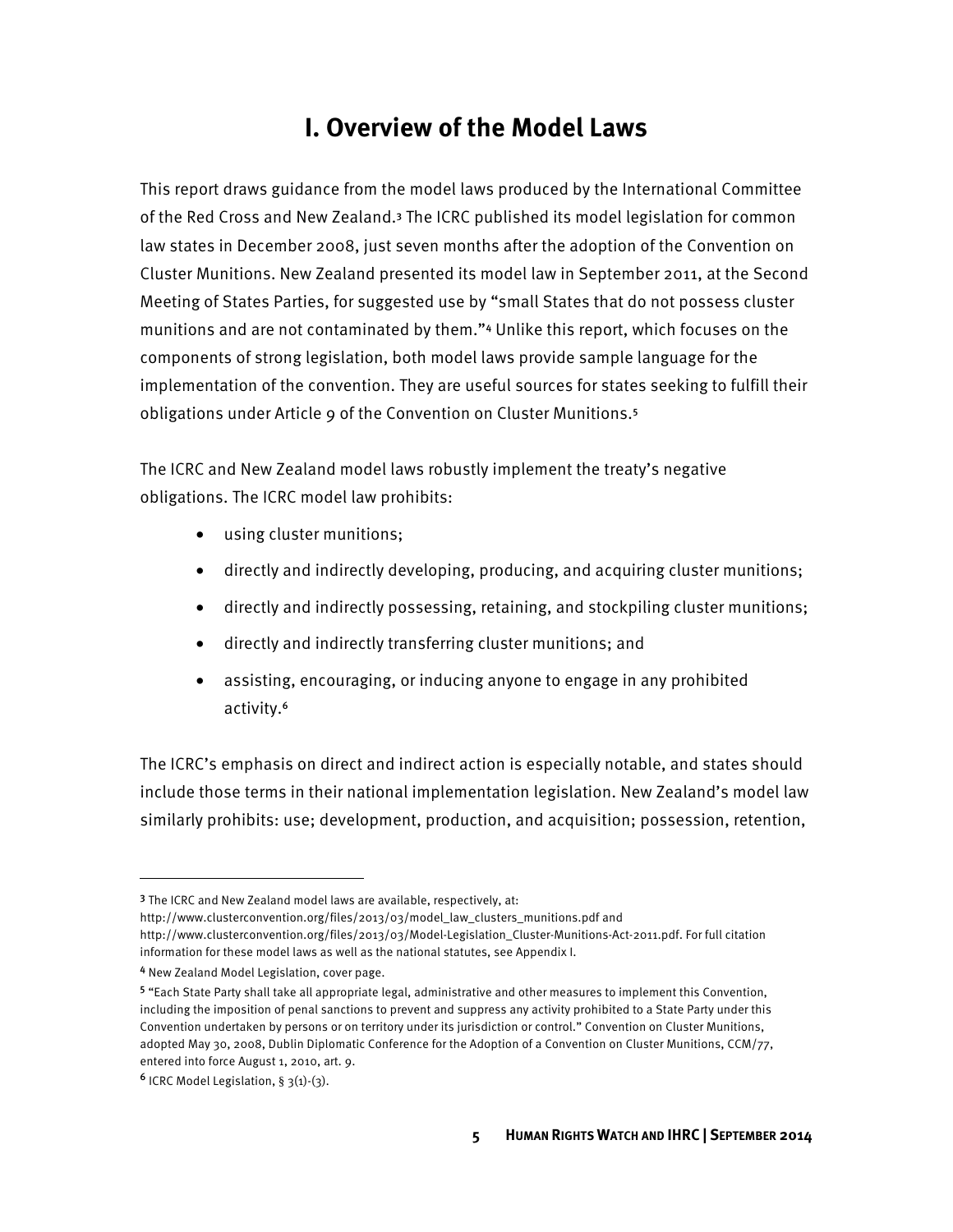and stockpiling of cluster munitions; direct and indirect transfer; and assistance, encouragement, or inducement.<sup>7</sup>

With respect to the prohibition on assistance and related interpretive issues, implementation legislation can provide more clarity than what is outlined in the model laws. The ICRC mentions in a footnote that states may wish to consider including a section in their legislation on Article 21 of the convention, which addresses assistance in the context of joint military operations, but it stops short of suggesting what kind of language might be employed.<sup>8</sup> This approach is akin to that taken by some states that adopt strong prohibitions on assistance without addressing interoperability. While not making explicit that the convention's prohibitions remain in force even during joint military operations, the lack of exceptions to the ICRC's prohibition on assistance could be interpreted as such. The New Zealand model law states in its optional annex that: "A member of the Armed Forces does not commit an offence against section 5 [enumerating prohibited acts] merely by engaging, in the course of his or her duties, in operations, exercises or other military activities with the armed forces of a State that is not a party to the Convention."<sup>9</sup> States may take this approach to deal with interoperability while not creating an exception for joint military operations. As discussed below, Human Rights Watch and IHRC encourage states to declare explicitly—in legislation and/or policy statements—that all of the prohibitions of the convention stand regardless of the approach to interoperability.

New Zealand's model law is fairly instructive with respect to interpretive issues related to the prohibition on assistance, namely transit and investment, although it does not address the hosting of foreign stockpiles. According to its cover page, the model law prohibits transit, that is, the movement of cluster munitions across, above, or through a state party's territory and/or territorial waters.<sup>10</sup> In its text, the model law prohibits investment.<sup>11</sup> Nevertheless, this model law would be more effective if it explicitly banned transit and foreign stockpiles in its body. The ICRC model law does not address any of the three interpretive issues.

<sup>7</sup> New Zealand Model Legislation, § 5(1).

<sup>8</sup> ICRC Model Legislation, § 6, n. 2.

<sup>9</sup> New Zealand Model Legislation, annex.

<sup>&</sup>lt;sup>10</sup> Ibid., cover page ("The present model ... meets the obligations applicable to those States under the Convention on Cluster Munitions (2008) to prohibit future possession of cluster munitions and to outlaw trade in them, or their transfer or transit.").

<sup>&</sup>lt;sup>11</sup> Ibid.,  $\S$  5(2) ("A person commits an offence who provides or invests funds with the intention that those funds be used, or knowing that they are to be used, in the development or production of cluster munitions.").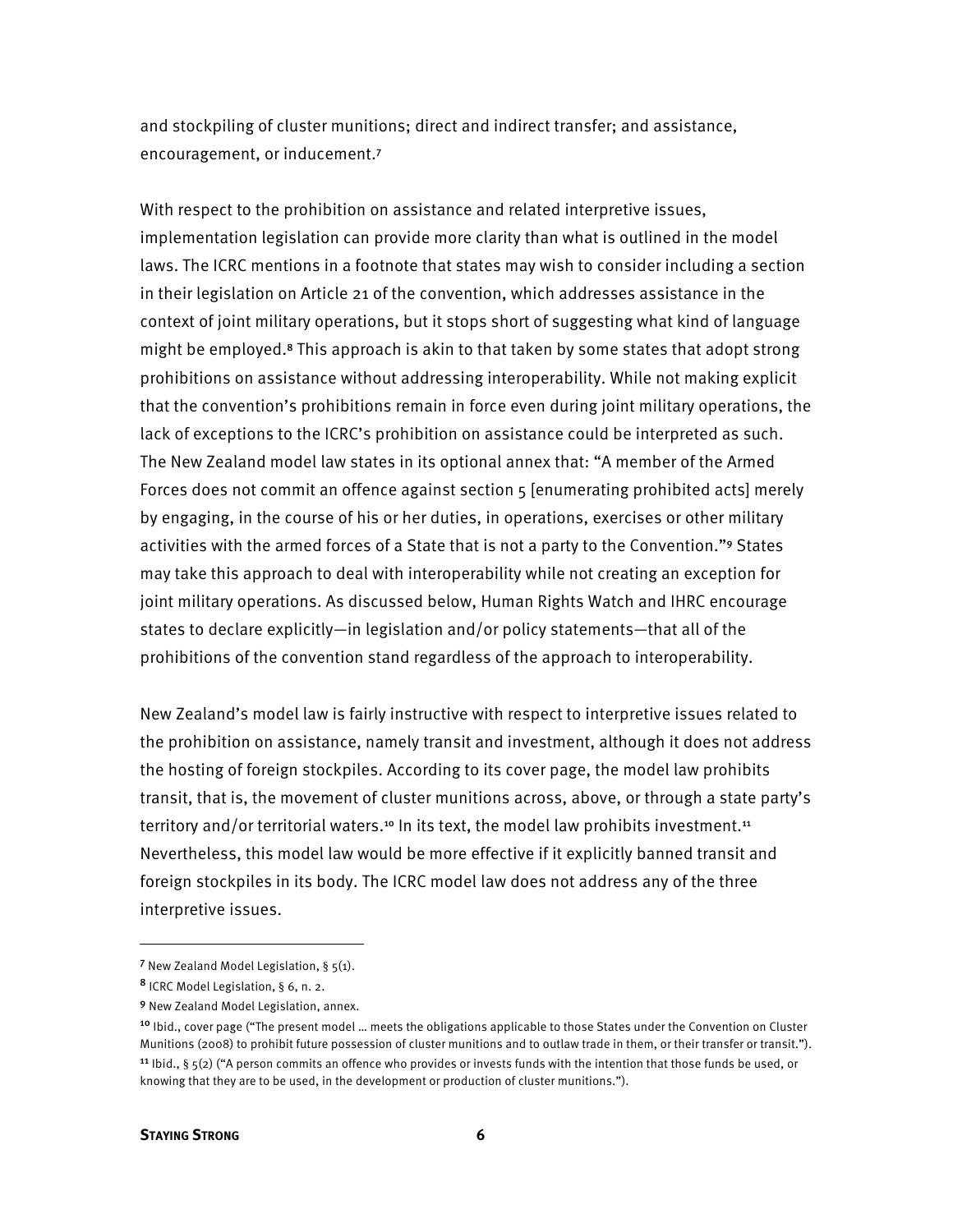The ICRC model law establishes a solid foundation for national implementation of the convention's positive obligations. It requires the collection and destruction of all stockpiled cluster munitions and includes provisions related to clearance, assistance to victims, transparency, and compliance.<sup>12</sup> These positive obligations are critical components of any humanitarian disarmament treaty.

New Zealand's model law is limited in terms of positive obligations. This omission is somewhat understandable because, as indicated on the model law's cover page, it is intended for small states that do not possess cluster munitions and are not contaminated by them; these states currently have no need to clear cluster munition remnants or assist victims. Even these states, however, could become contaminated by cluster munitions or become hosts to victims at some point in the future. Therefore, they should enshrine their positive obligations in implementation legislation.

Areas in which legislation implementing the positive obligations could be even more comprehensive than either model law include international cooperation and assistance and promotion of the convention's universalization. Although the model laws do not preclude the use of administrative measures to fulfill such obligations, Human Rights Watch and IHRC believe that legislation is preferable because it is more likely to produce a long-lasting commitment and contribute to the spread of the convention's norms.

Finally, the model laws provide some guidance on breadth of coverage issues. Explosive bomblets are munitions similar to submunitions but are released by a dispenser affixed to an aircraft.<sup>13</sup> The ICRC model statute specifically applies to both cluster munitions and explosive bomblets with respect to prohibitions, the obligation to destroy stockpiles, and the requirement that any individual possessing prohibited weapons notify the proper authority.<sup>14</sup> The New Zealand model law does not explicitly cover explosive bomblets. Both model laws permit liability to attach to corporations.<sup>15</sup> In addition, both model laws mandate extraterritorial application of the prohibitions.<sup>16</sup> In a footnote, the ICRC explains

<sup>12</sup> ICRC Model Legislation, §§ 8, 9, 10, 13, and 12.

<sup>&</sup>lt;sup>13</sup> Convention on Cluster Munitions, art.  $2(13)-(14)$ . Explosive bomblets pose the same humanitarian risks as cluster munitions because they have an area effect and are prone to failure.

<sup>&</sup>lt;sup>14</sup> ICRC Model Legislation,  $\S\S 3(4)$ , 8, and 7.

<sup>&</sup>lt;sup>15</sup> Ibid.,  $\S_4(2)$ ; New Zealand Model Legislation,  $\S_9(2)$ .

<sup>&</sup>lt;sup>16</sup> ICRC Model Legislation, § 5; New Zealand Model Legislation, §  $9(2)$ .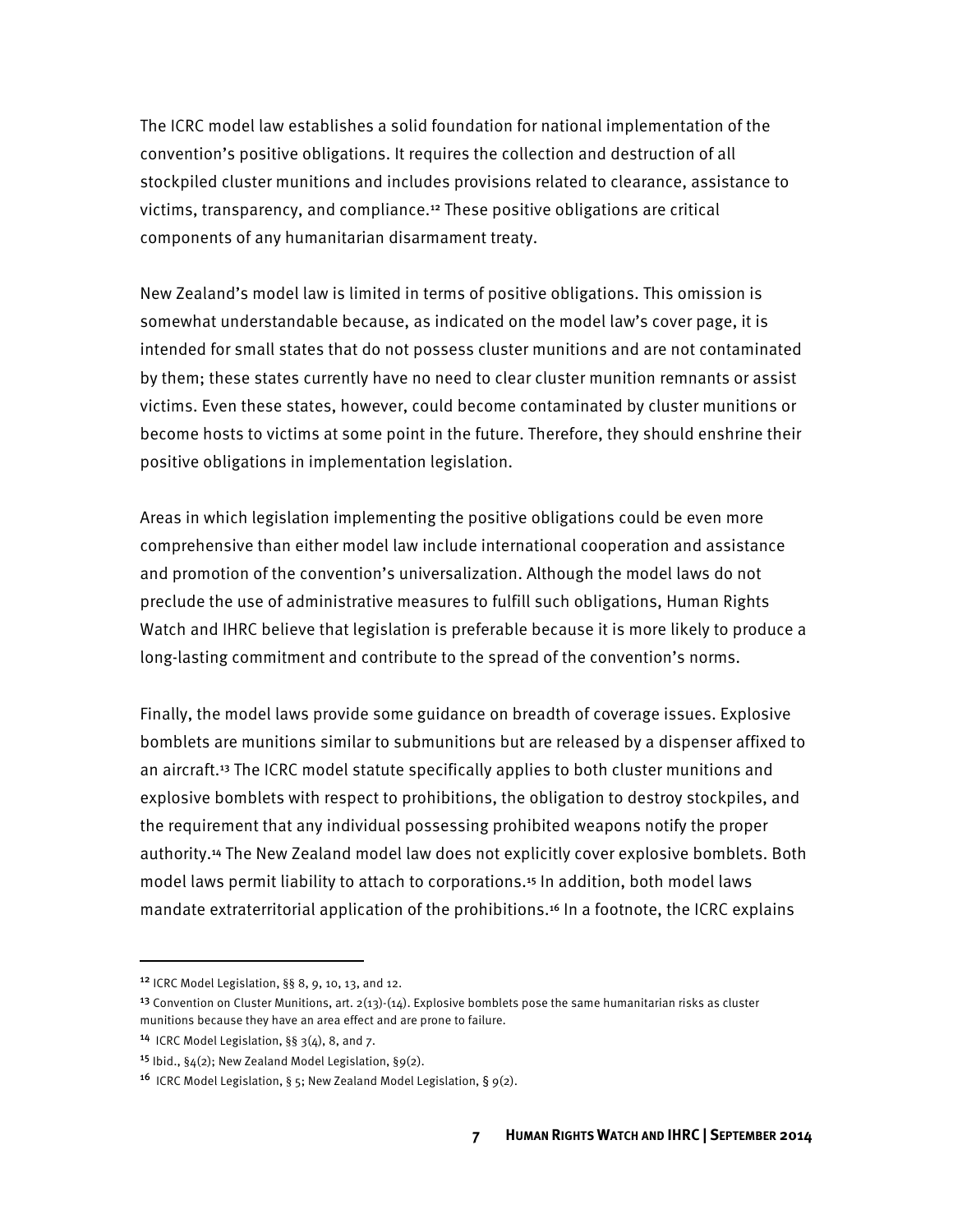that Article 9 of the Convention on Cluster Munitions does not explicitly require extraterritorial jurisdiction for prohibited acts, but that with respect to other prohibited weapons (e.g., antipersonnel mines and chemical weapons) many states parties to the relevant conventions have provided for extraterritorial jurisdiction; the ICRC encourages states to do so here as well.<sup>17</sup>

The model laws produced by the ICRC and New Zealand provide valuable language on which national legislation implementing the Convention on Cluster Munitions can build. Where these models have gaps, however, states should look to the components of strong law identified below and to exemplary provisions of existing statutes.

<sup>17</sup> ICRC Model Legislation, § 5, n. 1.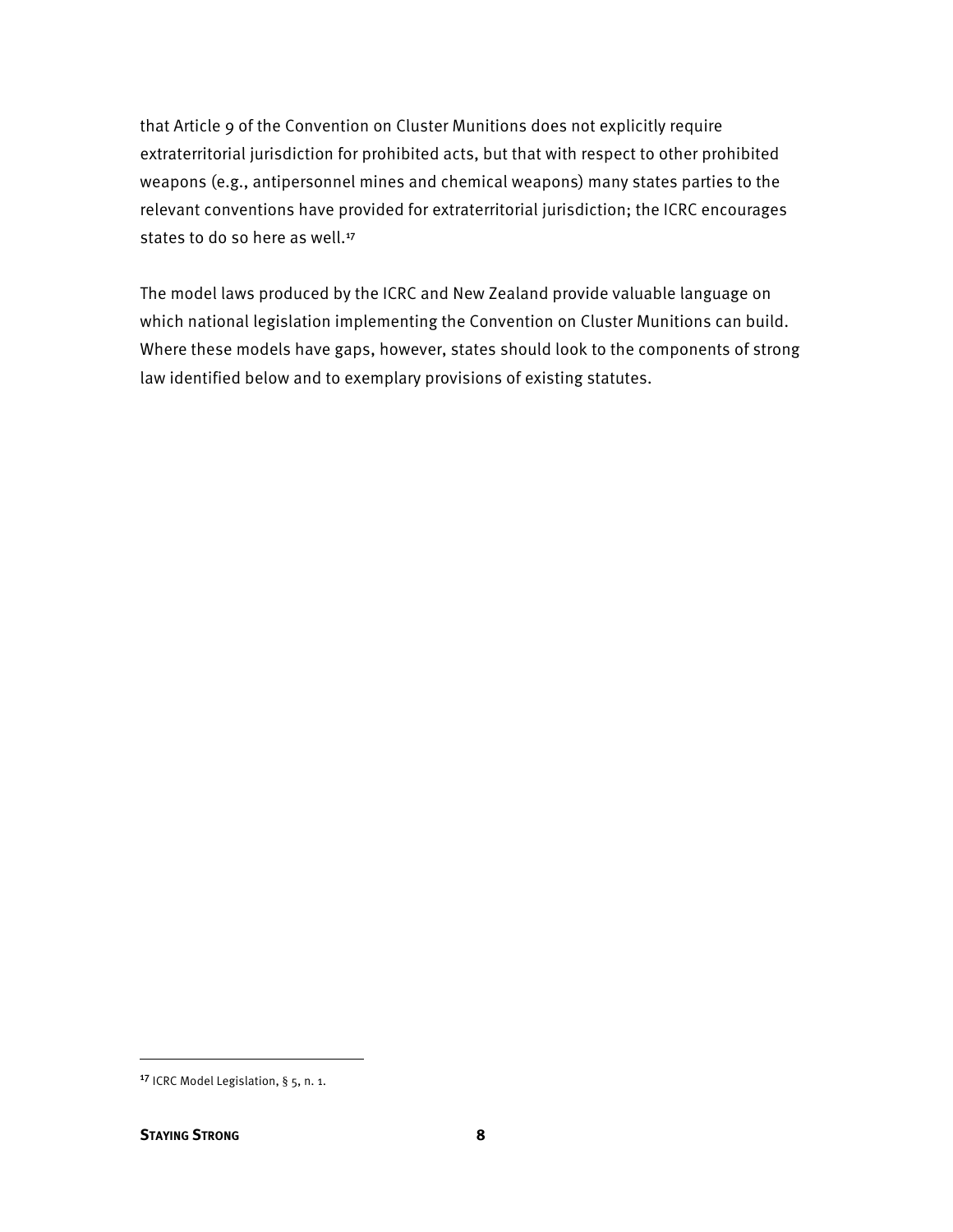#### **II. Negative Obligations**

This part discusses the prohibitions on use, production, transfer, and stockpiling of cluster munitions as well as the imposition of penal sanctions on violators.

#### Prohibition on Use

National implementation legislation should:

• prohibit the use of cluster munitions.<sup>18</sup>

#### Purpose

Implementation legislation should ban the use of cluster munitions because anything short of a complete ban would run counter to the Convention on Cluster Munitions and its stated purpose of ending the humanitarian harm caused by the weapons. The prohibition on use fulfills the overarching objective found in the convention's preamble: "to put an end for all time to the suffering and casualties caused by cluster munitions at the time of their use, when they fail to function as intended or when they are abandoned."<sup>19</sup> The prohibition on use, like all of the convention's prohibitions, should apply under all circumstances. In other words, the convention's prohibitions, including the prohibition on use, should apply in situations of international and non-international armed conflict and in times of peace.

#### Existing Precedent

The necessity of including an absolute prohibition on use when implementing the Convention on Cluster Munitions is undisputed. All states with existing legislation, as well as Canada's proposed legislation and both model laws, prohibit the use of cluster munitions.<sup>20</sup>

<sup>&</sup>lt;sup>18</sup> This component is based on Convention on Cluster Munitions, art.  $1(1)(a)$ : "Each State Party undertakes never under any circumstances to: (a) Use cluster munitions."

 $19$  Ibid., pmbl.,  $\P$  2.

<sup>&</sup>lt;sup>20</sup> Although Japan, Liechtenstein, and Switzerland do not explicitly mention a prohibition on use in their implementation legislation, all three states treat the use of cluster munitions as unacceptable and unlawful. In Japan's case, use is controlled by the Explosive Control Act, Dajokan Act No. 38, 1884, and the Explosives Control Law, Law No. 149, 1948. A Ministry of Foreign Affairs official confirmed for Human Rights Watch that activities prohibited by the convention other than production and stockpiling are banned or regulated in separate Japanese laws. Email from Chisa Sato, Conventional Arms Division, Japanese Ministry of Foreign Affairs, to Bonnie Docherty, Human Rights Watch, June 17, 2010. Switzerland has stated that a prohibition on use results from the direct application of the convention itself and that penal sanctions for violation attach under other legislation. See "Message relatif à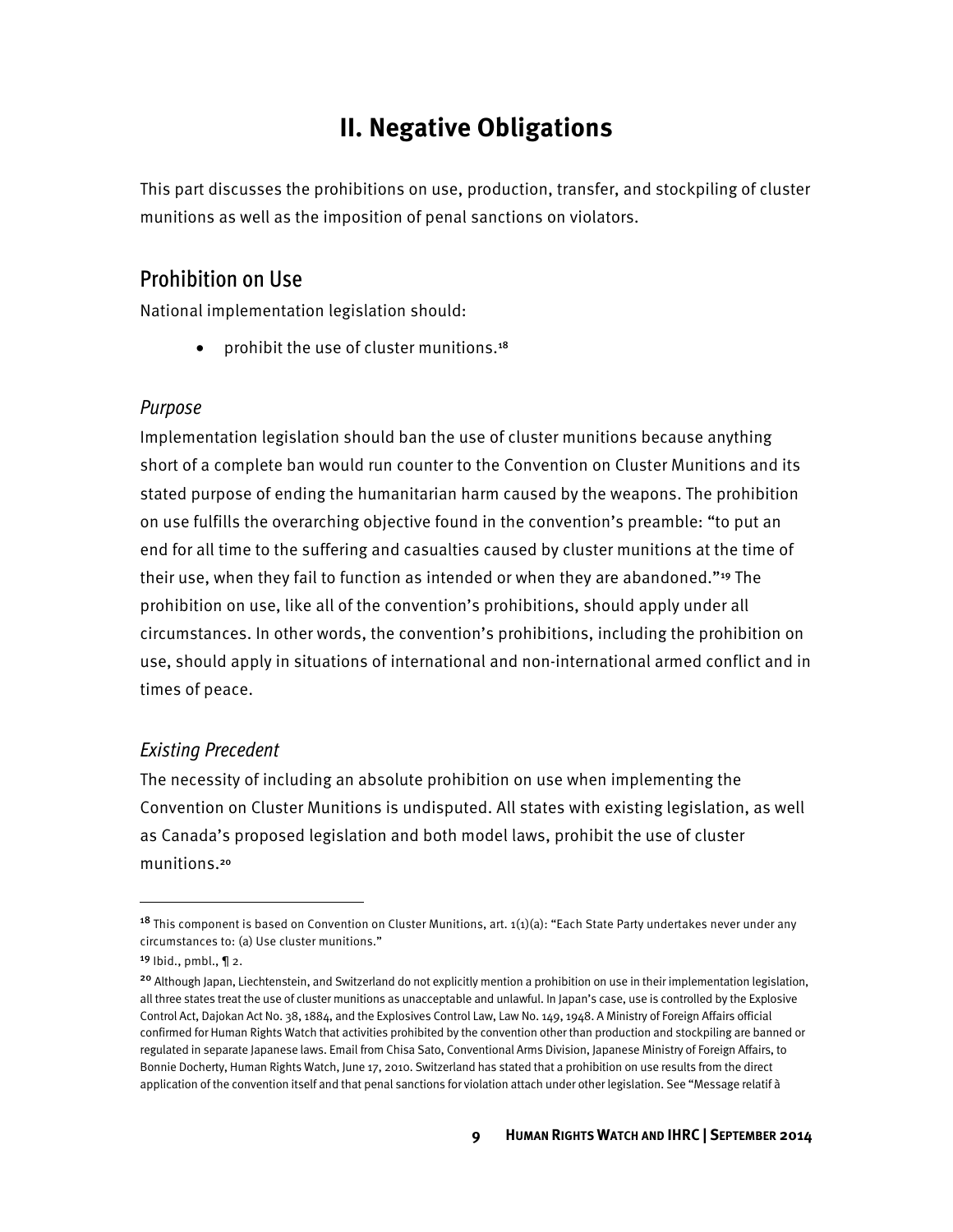#### Prohibition on Development, Production, and Other Forms of Acquisition

National implementation legislation should:

- prohibit the direct and indirect development, production, and acquisition in other forms of cluster munitions;<sup>21</sup> and
- require the conversion or decommissioning of production facilities for cluster munitions.<sup>22</sup>

#### Purpose

 $\overline{a}$ 

In accordance with Article  $1(1)(b)$  of the convention, implementation legislation should prohibit the development and production of cluster munitions.<sup>23</sup> This prohibition is necessary to prevent the creation of new cluster munitions. To be comprehensive and thoroughly consistent with the convention, implementation legislation should also prohibit a state party from acquiring cluster munitions in other ways, such as through capture of stockpiles or confiscation from civilians.<sup>24</sup> With each of the above prohibitions, legislation should specify, as the convention requires, that the activities be banned whether they are direct or indirect.<sup>25</sup>

A statutory obligation to convert or decommission production facilities can help ensure that future production becomes impossible. Although the convention does not explicitly mandate conversion or decommissioning, Article 7 requires that states report on their progress in these areas and thus implicitly imposes a duty.<sup>26</sup>

 $26$  Ibid., art.  $7(1)(d)$ .

l'approbation de la Convention sur les armes à sous-munitions ainsi qu'à la modification de la loi sur le matériel de guerre," June 6, 2011, http://www.admin.ch/opc/fr/federal-gazette/2011/5495.pdf (accessed June 27, 2014), pp. 5531-5532; Swiss Criminal Code of December 1937 (status as of January 1, 2014), http://www.admin.ch/opc/en/classified-compilation/19370083/index.html (accessed June 27, 2014), art. 264j. Given that the Customs Union Treaty between Liechtenstein and Switzerland stipulates that "the development, manufacture, purchase, acquisition, transfer, import, export, transport, and stockpiling and possession of cluster munitions is governed by Swiss legislation in Liechtenstein," it would be incongruous if Switzerland's prohibition on use did not extend to Liechtenstein as well. ICBL-CMC, Cluster Munition Monitor 2013, September 2013, http://www.themonitor.org/cmm/2013/pdf/2013%20Cluster%20Munition%20Monitor.pdf (accessed June 27, 2014), p. 33.

<sup>&</sup>lt;sup>21</sup> This component is based on Convention on Cluster Munitions, art.  $1(1)(b)$ : "Each State Party undertakes never under any circumstances to: (b) Develop, produce, [or] otherwise acquire, … directly or indirectly, cluster munitions."

<sup>&</sup>lt;sup>22</sup> This component is based on ibid., art.  $7(1)(d)$ : "Each State Party shall report to the Secretary-General of the United Nations ... on: (d) The status and progress of programmes for the conversion or decommissioning of production facilities for cluster munitions."  $23$  lbid., art.  $1(1)(b)$ .

<sup>&</sup>lt;sup>24</sup> For examples of acquisition in the Mine Ban Treaty context, see Stuart Maslen, Commentaries on Arms Control Treaties: Volume 1: The Convention on the Prohibition of the Use, Stockpiling, Production, and Transfer of Anti-Personnel Mines and on their Destruction (Oxford: Oxford University Press, 2004), p. 85.

<sup>&</sup>lt;sup>25</sup> Convention on Cluster Munitions, art.  $1(1)(b)$ .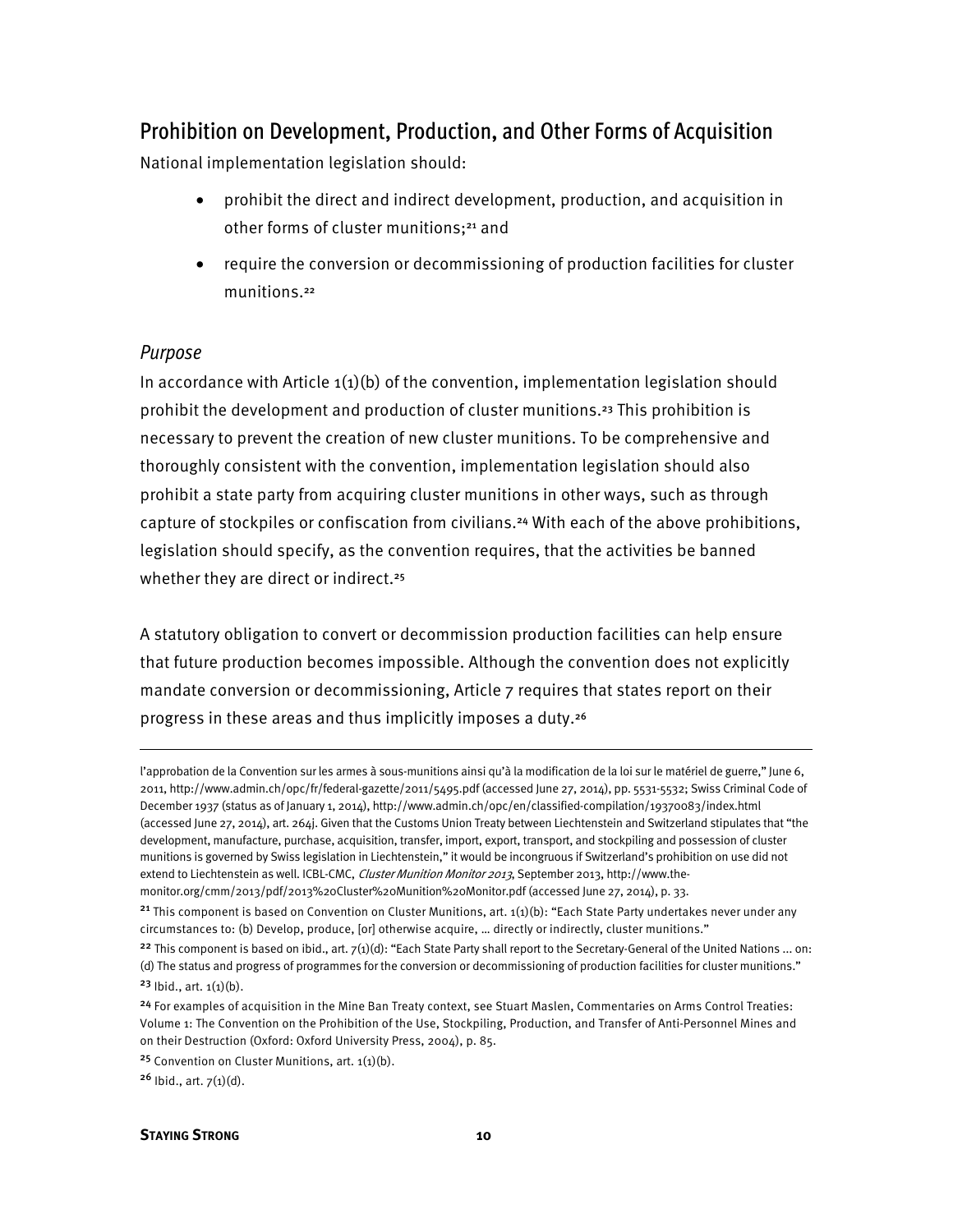#### Existing Precedent

All existing laws, as well as Canada's proposed legislation and both model laws, prohibits development, production (sometimes called "manufacture"), and/or acquisition of cluster munitions.<sup>27</sup> The statutes of Guatemala, Hungary, and Samoa and the ICRC model law extend their prohibitions to both direct and indirect development, production, and acquisition.<sup>28</sup> Similarly, Italy's legislation prohibits development, production, and acquisition in any way.<sup>29</sup> A proposed Spanish law would also ban direct or indirect development, production, and acquisition of cluster munitions; Spain's Congress of Deputies has adopted the law, an amendment to the country's Mine Ban Treaty implementation legislation, but it is waiting for approval by the Senate.<sup>30</sup>

Strong legislation adopts a broad definition of the prohibited activities for maximum coverage. For example, the United Kingdom defines "acquire" as "buy, hire, borrow or accept as a gift," and Spain defines "development" as any activity consistent with the creation of new cluster munitions or the modification of pre-existing cluster munitions.<sup>31</sup> A Ministry of Foreign Affairs analysis of Norway's law specifies that "production" includes the production of cluster munition components "[i]f it is clear that the component can only be used in the production of cluster munitions."<sup>32</sup> The ministry submitted this document to parliament prior to the law's adoption to explain its intended meaning.

Some states commendably go beyond development, production, and acquisition of actual cluster munitions in their prohibitions. For example, the Czech Republic prohibits acquisition of patent rights for the development of technologies designed to manufacture cluster munitions or their components.<sup>33</sup>

ICRC Model Legislation, § 3(2)(a)–(b).

 $\overline{a}$ 

<sup>&</sup>lt;sup>27</sup> Liechtenstein's statute alone does not expressly prohibit production, manufacture, or development, but only because, as noted earlier, the Customs Union Treaty between Liechtenstein and Switzerland already specifies that Switzerland's prohibition on development, manufacture, purchase, and acquisition applies in Liechtenstein. See ICBL-CMC, Cluster Munition Monitor 2013, p. 33. <sup>28</sup> Guatemala Legislation, art. 3(1) ("Se prohíbe el ... desarrollo, producción, adquisición ... directa o indirectamente de una o varias municiones en racimo."); Hungary Legislation, § 3, art. 1(1)(b); Samoa Legislation, § 6(1)(b) (specifying that "a person who directly or indirectly ... develops, produces, or otherwise acquires, a cluster munition" commits an offense). See also

<sup>&</sup>lt;sup>29</sup> Italy Legislation, art. 7(1) ("Chiunque impiega ... sviluppa, produce, acquisisce in qualsiasi modo ... e' punito.").

<sup>30</sup> Spain Proposed Legislation, art. 2(1).

<sup>&</sup>lt;sup>31</sup> United Kingdom Legislation, § 3(4); Spain Legislation, art. 567(2) (defining "*desarrollo de ... municiones en racimo*" as "actividad consistente en la ... creación de una nueva ... munición en racimo o la modificación de una preexistente").

 $32$  Proposition No. 7 (2008–2009) to the Odelsting on a Bill relating to the implementation of the Convention on Cluster Munitions in Norwegian law (Norway Proposition No. 7), ¶ 4.2.2.

<sup>33</sup> Czech Republic Legislation, § 2(3) ("Zakazuje se používat a převádět patentová práva na výrobu kazetové munice nebo jejích součástek a práva k patentům na výrobní postupy určené pro výrobu kazetové munice nebo jejích součástek.").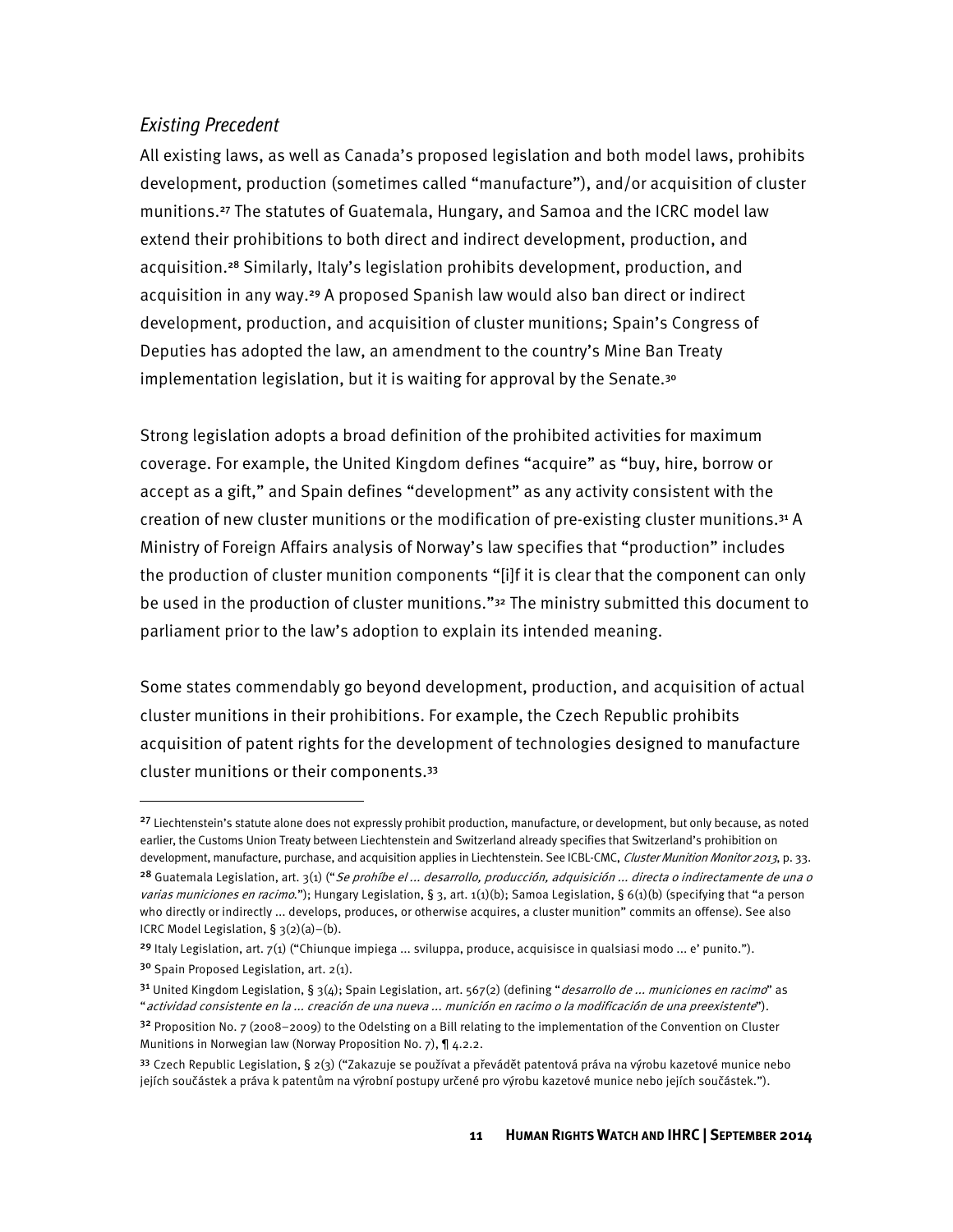Although no existing legislation expressly provides for the conversion or decommissioning of production facilities, the statutes of Hungary, which incorporates the convention verbatim, and France require reporting on conversion and decommissioning pursuant to Article 7 of the convention, thus implying that these activities are mandatory.<sup>34</sup> Spain's proposed legislation similarly obliges producers to report on conversion or decommissioning.<sup>35</sup> Other states without statutory reporting requirements have, in accordance with the convention, included information on the topic in their annual Article 7 reports.<sup>36</sup> Austria permits courts to order owners to destroy or modify machinery and equipment used to manufacture cluster munitions.<sup>37</sup>

The convention creates an exception to the prohibition on acquisition when acquisition is necessary for training in detection, clearance, or destruction techniques, or for developing counter-measures against cluster munitions, such as armor to protect troops and equipment from the weapons.<sup>38</sup> (As discussed below, there is a similar exception to the prohibitions on stockpiling and transfer.) Legislation that does include this narrow exception should oblige anyone seeking to acquire cluster munitions to go through a rigorous high-level approval process. The Cook Islands, New Zealand, and Samoa require written authorization from the relevant minister.<sup>39</sup> Furthermore, any exception should be as limited as possible. The Cook Islands, for example, specify that the number of cluster munitions acquired pursuant to this exception must not "exceed the minimum number absolutely necessary for the purpose for which [the minister's permission] is given."<sup>40</sup>

For most states parties, the minimum number absolutely necessary should be zero. Clearance organizations accredited by the United Nations are not known to use live submunitions for training; alternatives exist, such as using simulated submunition

<u>.</u>

<sup>34</sup> Hungary Legislation, § 3, art. 7(1)(d); France Legislation, art. L. 2344-5 (requiring reporting on "[l]'état des programmes de reconversion ou de mise hors service des installations de production d'armes à sous-munitions").

<sup>35</sup> Spain Proposed Legislation, art. 3(2).

<sup>3&</sup>lt;sup>6</sup> ICBL-CMC, Cluster Munition Monitor 2014, p.16 ("A number of States Parties have provided information in their Article 7 transparency reports on the conversion or decommissioning of production facilities, including France, Japan, Sweden, and Switzerland.").

<sup>37</sup> Austria Legislation, § 6(2) ("Maschinen und Anlagen zur Herstellung der dem Verbot des § 2 unterliegenden Streumunition können vom Gerict für verfallen erklärt werden. Es ist auf Kosten des Eigentümers sicherzustellen, dass diese nicht weiter entgegen dem Verbot des § 2 verwendet werden können.").

 $3^8$  Convention on Cluster Munitions, art. 3(6).

<sup>39</sup> Cook Islands Legislation, § 9(1); New Zealand Legislation, § 15(1); Samoa Legislation, § 12(1).

 $40$  Cook Islands Legislation, § 9(2). Similarly narrowing language appears in Ireland Legislation, § 7(3); New Zealand Legislation,  $\S 15(2)-(3)$ ; Samoa Legislation,  $\S 12(2)-(3)$ .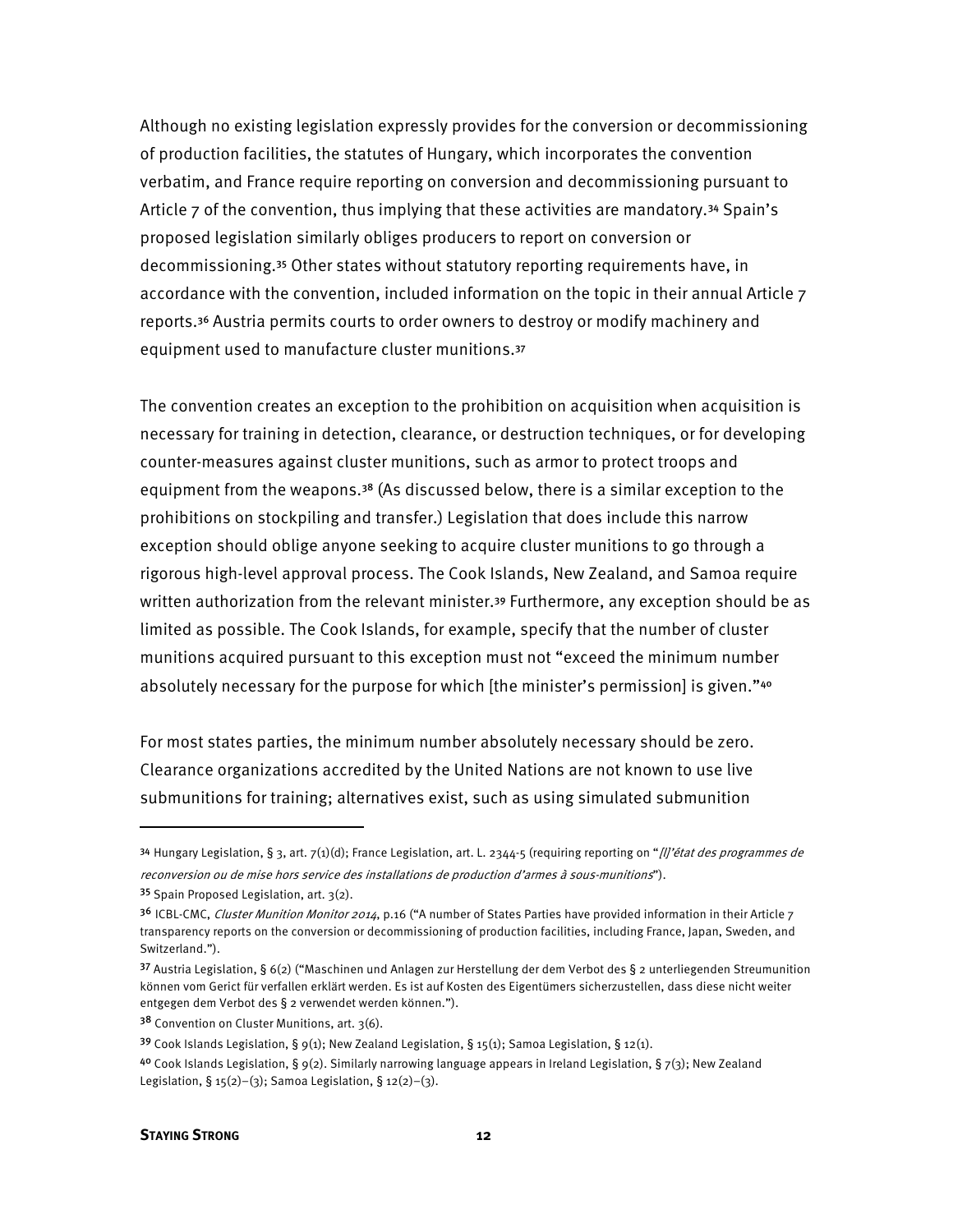explosions.<sup>41</sup> At least 36 states parties have expressed the view that retention of cluster munitions for research and training purposes is not necessary, and acquisition leads to retention.<sup>42</sup> Acquisition of any number of cluster munitions goes against the absolute nature of the ban, and it creates the danger that a state that chooses to violate its obligations could readily transfer the weapons to a state not party or a non-state actor, or even use any that are left undestroyed.

#### Prohibition on Transfer

National implementation legislation should:

• prohibit the direct and indirect transfer of cluster munitions to anyone.<sup>43</sup>

#### Purpose

Pursuant to Article  $1(1)(b)$  of the convention, implementation legislation should prohibit transfer.<sup>44</sup> Although the precise meaning of transfer has been debated, to end proliferation, such legislation should ban as forms of transfer (1) the physical movement by air, land, or sea of cluster munitions into or from national territory, and (2) the conveyance of title to and control over cluster munitions.<sup>45</sup> The ban on transfer should be a prohibition on transfer to anyone, including states parties, states that have not joined the convention, and non-state actors. Legislation should also explicitly ban transit of cluster munitions, i.e., the movement of cluster munitions across, above, or through the territory and/or territorial waters of a state party. It can do so by prohibiting transfer and clearly defining it to encompass transit, or, as discussed below, by prohibiting transit as a form of assistance. As with the prohibitions on development, production, and other forms of acquisition, national legislation should ban transfer whether it is direct or indirect.

<sup>41</sup> CMC, "Policy Papers for the Dublin Diplomatic Conference on Cluster Munitions," 2008, paper 10.

<sup>42</sup> See ICBL-CMC, Cluster Munition Monitor 2014, p. 24.

<sup>43</sup> This component is based on Convention on Cluster Munitions, art.  $1(1)(b)$ : "Each State Party undertakes never under any circumstances to: (b) ... transfer to anyone, directly or indirectly, cluster munitions."

<sup>44</sup> Ibid.

<sup>45</sup> The Convention on Cluster Munitions defines transfer ambiguously as "involv[ing], in addition to the physical movement of cluster munitions into or from national territory, the transfer of title to and control over cluster munitions." A commentary on the Mine Ban Treaty discusses the debate over the definition of transfer in the context of that treaty, which defines the term in the same way as the Convention on Cluster Munitions. There is no single interpretation because some states contend the two phrases of the definition are cumulative and others argue they are not. The commentary concludes, however, "The preponderance of State practice appears to favour a broad interpretation of the term 'transfer,'" in other words the one advocated for in this report. Maslen, *Commentaries on Arms Control Treaties: Volume 1*, pp. 87-90.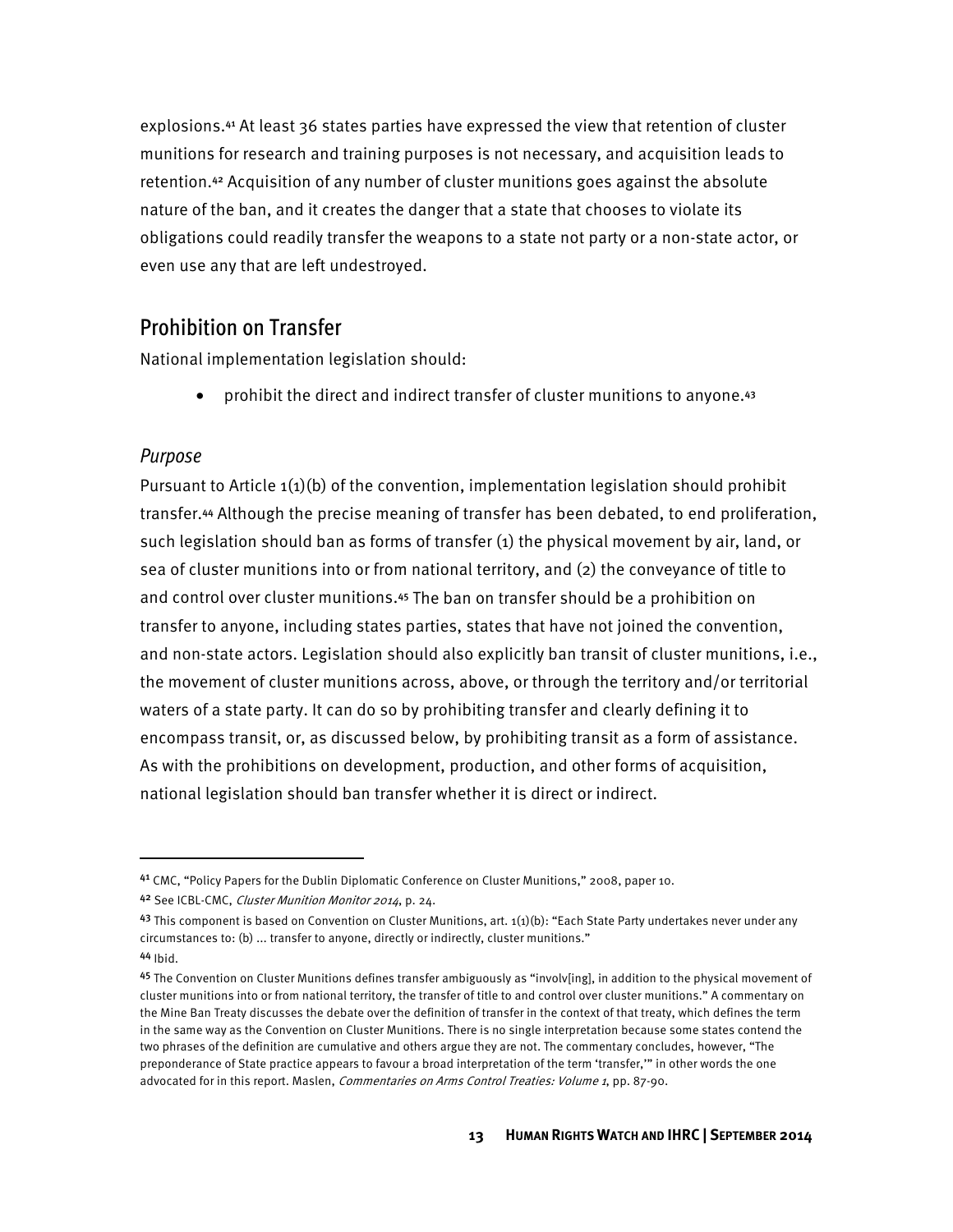#### Existing Precedent

All states with implementation legislation, as well as Canada in its proposed legislation and both model laws, prohibit the transfer of cluster munitions.<sup>46</sup> At least four statutes contain definitions of "transfer" that explicitly prohibit both physical transfer and legal transfer of title.<sup>47</sup> For example, New Zealand defines "transfer" to include "(i) importation into, and exportation from, New Zealand; and (ii) the transfer of title to, and control over, cluster munitions."<sup>48</sup> Similarly, the United Kingdom specifies that a person "transfers a prohibited munition if the person—(a) disposes of it, (b) moves it into or from the United Kingdom, or (c) enters into a contract to do anything mentioned in paragraph (a) or (b)."49

States should also ensure that legislation prohibits direct and indirect transfer. Guatemala, Hungary, and Italy, as well as Spain's proposed legislation and both model laws, explicitly state that the prohibition on transfer extends to both direct and indirect transfer.<sup>50</sup>

The convention creates an exception to the prohibition on transfer of cluster munitions for training in detection, clearance, or destruction techniques, or for developing countermeasures against cluster munitions.<sup>51</sup> As with exceptions to the prohibition on acquisition, however, legislation that does include this narrow exception should require a rigorous high-level approval process.<sup>52</sup> For example, Japan requires anybody importing cluster munitions to obtain a governmental certification and to import only from states parties to the convention.<sup>53</sup> Furthermore, any exception should be as limited as possible

<sup>4&</sup>lt;sup>6</sup> Japan's legislation does not include an express ban on transfer, but transfer is covered by the Foreign Exchange and Foreign Trade Law, Law No. 228, 1949, art. 52. A Ministry of Foreign Affairs official confirmed for Human Rights Watch that the prohibition on transfer is covered by other legislation. Email from Sato, June 17, 2010.

<sup>47</sup> New Zealand Legislation, § 5(1); Cook Islands Legislation, § 2; Samoa Legislation, § 2; United Kingdom Legislation, § 3(3).

 $48$  New Zealand Legislation, §  $5(1)$ .

<sup>49</sup> United Kingdom Legislation, § 3(3).

<sup>5</sup>º Guatemala Legislation, art. 3(1) ("Se prohíbe el ... transferencia directa o indirectamente de una o varias municiones en racimo."); Hungary Legislation, § 3, art.  $1(b)$  (making it a criminal offense to "transfer to anyone, directly or indirectly, cluster munitions"); Italy Legislation, art. 7(1) ("Chiunque ... trasferisce, direttamente o indirettamente, munizioni a grappolo o parti di esse ... e' punito."). See also Spain Proposed Legislation, art. 2(1) ("Quedo prohibido el ... transferencia o exportación a cualquiera, direct o indirecta mente de las ... muncieones en racimo."); ICRC Model Legislation, § 3(2)(d) ("[N]o person shall, directly or indirectly ... transfer cluster munitions to anyone."); New Zealand Model Legislation, §  $5(1)(d)$  (specifying that anybody who "[t]ransfers a cluster munition, directly or indirectly, to another person" commits an offense).

<sup>51</sup> Convention on Cluster Munitions, art. 3(7).

<sup>52</sup> For example, New Zealand and Samoa require that anybody transferring cluster munitions for training, research, or counter-measure development obtain written authorization from the relevant minister. See New Zealand Legislation, § 15(1); Samoa Legislation, § 12(1).

<sup>53</sup> See Japan Legislation, art. 10(1)–(2). Australia's exception similarly covers transfer only to other states parties to the convention. See Australia Legislation, § 72.40(1).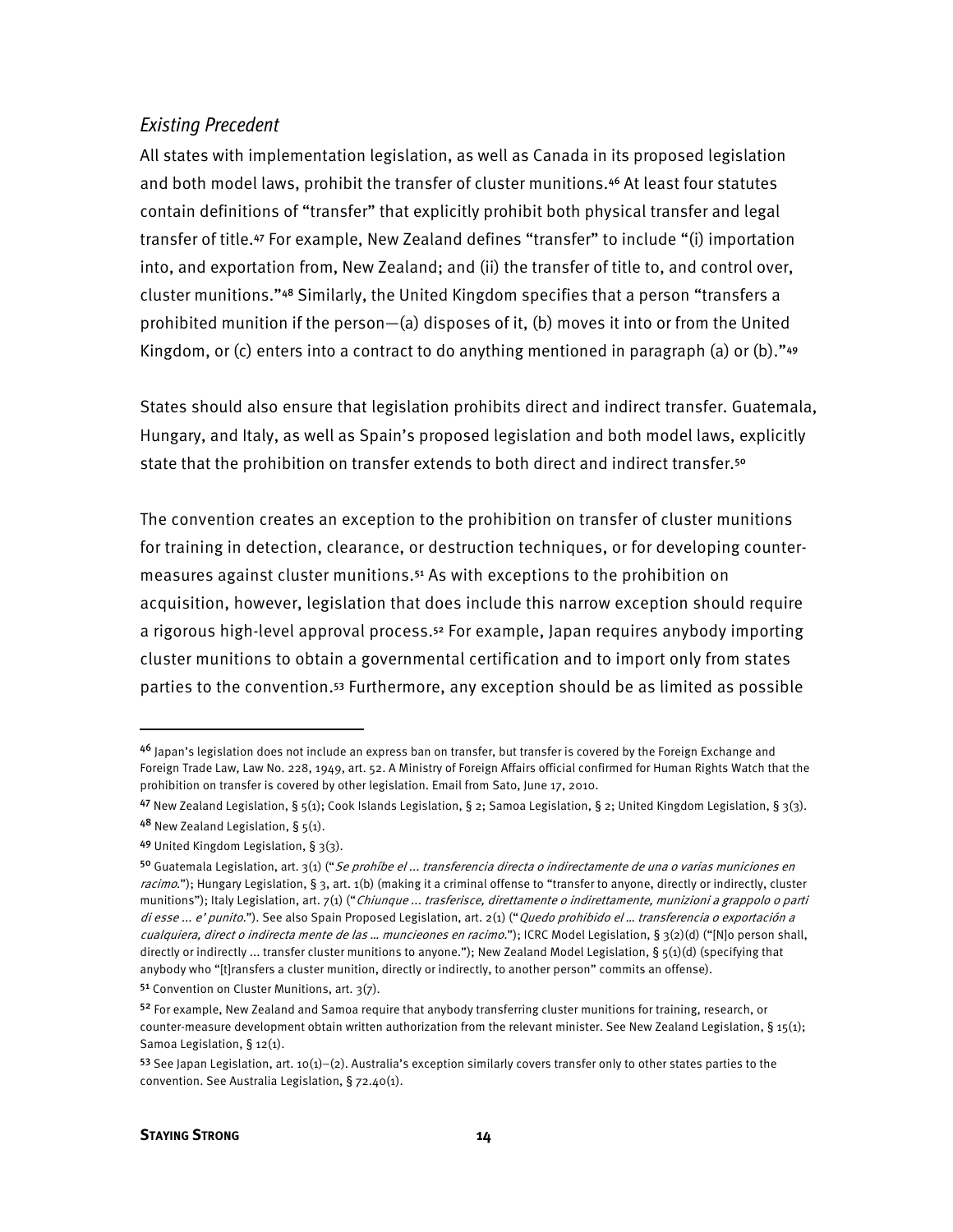and should permit transfer of only the minimum number of cluster munitions absolutely necessary.<sup>54</sup>

#### Prohibition on Stockpiling

National implementation legislation should:

• prohibit the direct and indirect stockpiling of cluster munitions.<sup>55</sup>

#### Purpose

To implement Article  $1(1)(b)$  of the convention fully, national legislation should prohibit stockpiling. This prohibition aims to eliminate cluster munitions from national arsenals and thus states' ability to use the weapons. Legislation should apply to both direct and indirect stockpiling and should oblige a state party not only to cease stockpiling itself but also, as discussed further below, to refuse to host foreign stockpiles on its territory.

#### Existing Precedent

**.** 

All existing statutes, as well as Canada's proposed legislation and both model laws, prohibit the retention, possession, storage, and/or stockpiling of cluster munitions.<sup>56</sup> Guatemala, Hungary, and Samoa, as well as Spain's proposed legislation and the ICRC model law, prohibit both direct and indirect stockpiling, and the Norwegian government's analysis of Norway's law indicates that its prohibition is also intended to apply to direct and indirect stockpiling.<sup>57</sup> The Czech Republic goes further, prohibiting the stockpiling of cluster munition components.<sup>58</sup>

<sup>54</sup> See, for example, Ireland Legislation, § 7(3). Similarly narrowing language appears in New Zealand Legislation, § 15(2)-(3); Samoa Legislation, § 12(2)–(3); and Spain Proposed Legislation, art. 5.

<sup>55</sup> This component is based on Convention on Cluster Munitions, art. 1(1)(b): "Each State Party undertakes never under any circumstances to: (b) ... stockpile, [or] retain ..., directly or indirectly, cluster munitions."

<sup>56</sup> Liechtenstein's statute alone does not expressly prohibit stockpiling and possession, but only because, as noted earlier, the Customs Union Treaty between Liechtenstein and Switzerland already specifies that Switzerland's prohibition on those activities applies in Liechtenstein. See ICBL-CMC, Cluster Munition Monitor 2013, p. 33.

<sup>57</sup> Guatemala Legislation, art. 3(1) (prohibiting "conservación ... directa o indirectamente"); Hungary Legislation, § 3, art. 1(1)(b); Samoa Legislation, § 6(1)(c). See also Spain Proposed Legislation, art. 2(1); ICRC Model Legislation, § 3(2)(c); Norway Proposition No. 7, ¶ 4.2.4 (explaining that the statute's prohibition on stockpiling was designed to apply to "actual stockpiling" and "facilitating stockpiling").

<sup>58</sup> Czech Republic Legislation, § 2(2)(b) ("Nestanoví-li tento zákon jinak, zakazuje se ... nabývat, vlastnit, držet, skladovat a shromažďovat kazetovou munici nebo její součástky.").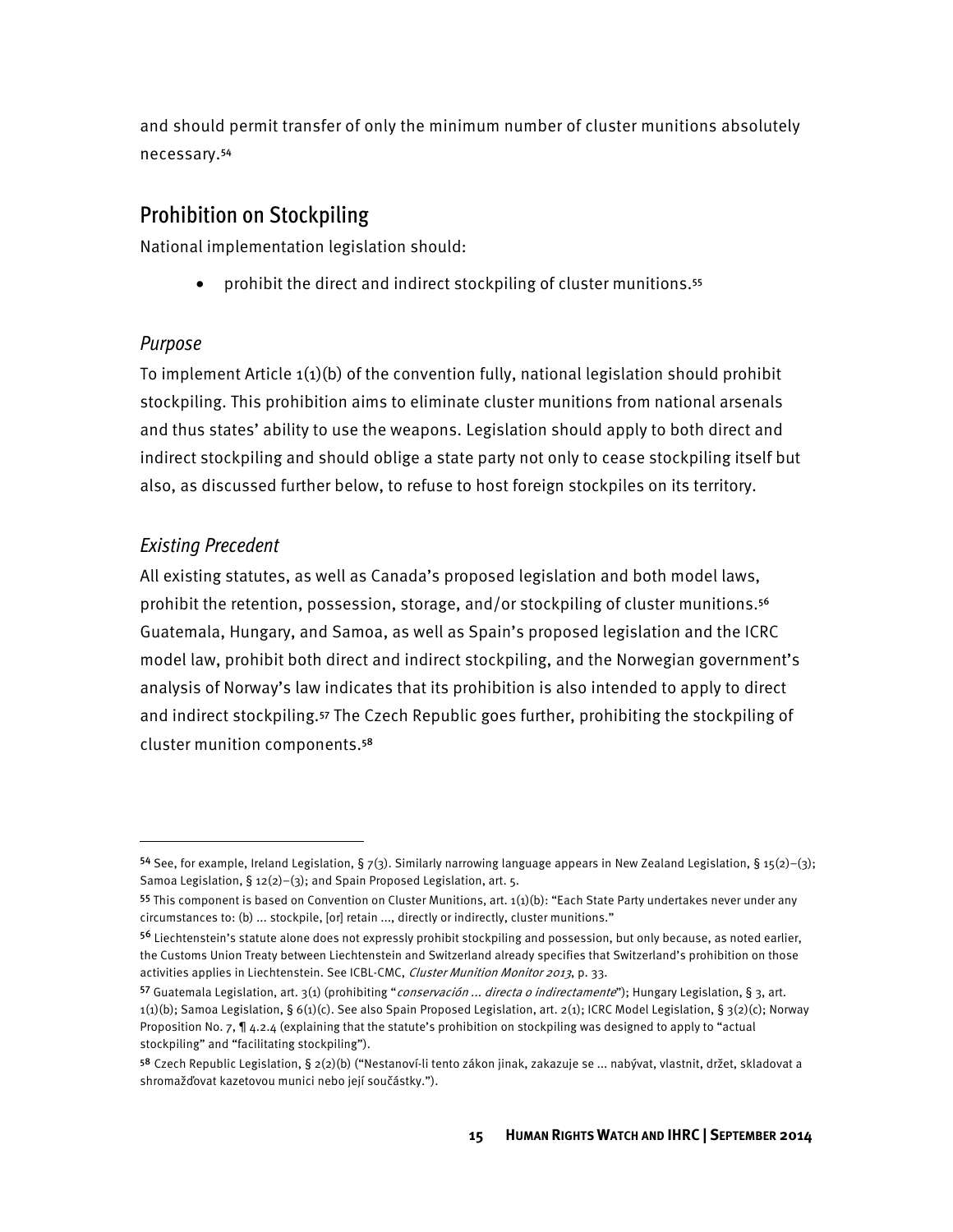Strong legislation does not permit states parties to retain cluster munitions either for training in detection, clearance, or destruction or for development of counter-measures to defend against cluster munitions, even though the convention allows such an exception.<sup>59</sup> As discussed above, there is no need for such an exception; Austria, Hungary, and Japan, whose statutes contain this exception, for example, have expressly declined to retain cluster munitions.<sup>60</sup> According to the Cluster Munition Monitor, at least 36 States Parties have expressed their view that there is no need to retain any live cluster munitions or explosive submunitions for training or research in detection, clearance, and destruction techniques, or for the development of counter-measures.<sup>61</sup> As with the exceptions to the prohibitions on acquisition and transfer, however, legislation that does include this narrow exception should require that anybody possessing cluster munitions go through a rigorous high-level approval process.<sup>62</sup> It should also specify that the number of cluster munitions retained pursuant to this exception should be the minimum number absolutely necessary for the intended purposes.<sup>63</sup>

#### Penal Sanctions

National implementation legislation should:

• impose penal sanctions on all natural and legal persons who knowingly and willfully violate the legislation.<sup>64</sup> The penalties should be at least as strong as those imposed for violations of the Mine Ban Treaty.

#### Purpose

As required by Article 9 of the convention, implementation legislation should impose criminal sanctions in order to punish those who violate its prohibitions and deter others from doing so. Legislation should stipulate a period of imprisonment and/or a fine for violations. Even if a state has not been a user, producer, or stockpiler of cluster munitions, it should still attach

l

<sup>59</sup> See Convention on Cluster Munitions, art. 3(6).

<sup>60</sup> ICBL-CMC, Cluster Munition Monitor 2014, p. 24.

<sup>61</sup> Ibid., p. 22.

<sup>&</sup>lt;sup>62</sup> See, for example, Australia Legislation, § 72.39(2); Cook Islands Legislation, § 9(1); Ireland Legislation, § 7(2)(a); Japan Legislation, art. 5; New Zealand Legislation, § 15(1); Samoa Legislation, § 12(1).

<sup>63</sup> See, for example, Cook Islands Legislation, § 9(2); Ireland Legislation, § 7(3); New Zealand Legislation, § 15(2)-(3); Samoa Legislation, § 12(2)-(3); Spain Proposed Legislation, art. 5.

<sup>64</sup> This component is based on Convention on Cluster Munitions, art. 9: "Each State Party shall take all appropriate legal, administrative and other measures to implement this Convention, including the imposition of penal sanctions to prevent and suppress any activity prohibited to a State Party under this Convention undertaken by persons or on territory under its jurisdiction or control."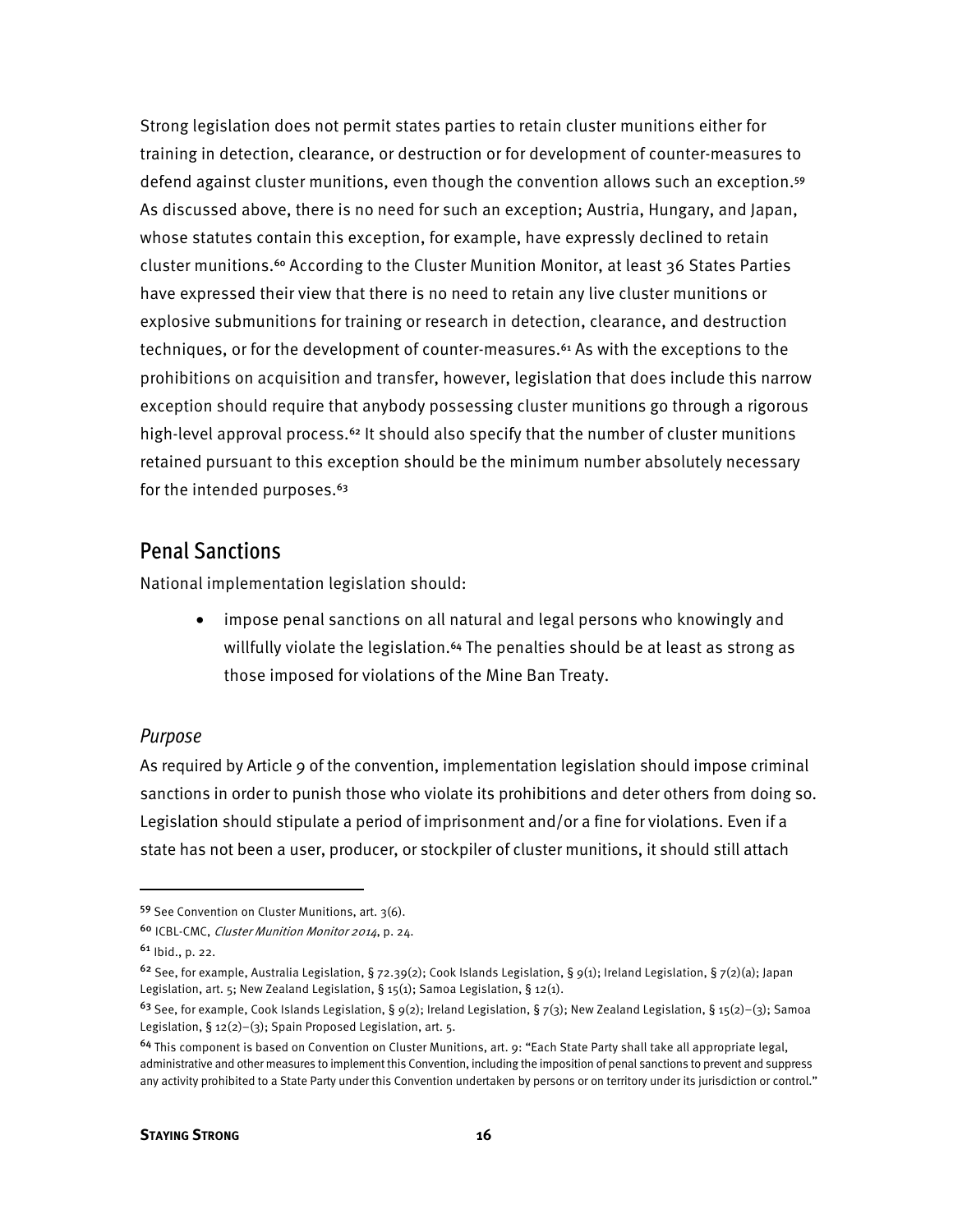penal sanctions to the basic prohibitions of its legislation because of the potential for future violations. The penalties laid out in implementation legislation will vary from state to state. In order to ensure that the penalties are appropriately severe, they should be equal to, or greater than, the penalties the state imposes for violating the Mine Ban Treaty. A state may want to provide for harsher penalties in order to, *inter alia*, strengthen legal stigmatization of cluster munitions or to address concerns about cluster munitions in its own territory.

#### Existing Precedent

 $\overline{\phantom{a}}$ 

All existing implementation laws, as well as Canada's proposed legislation and both model laws, establish penal sanctions for violations of the prohibitions on use, production, transfer, and stockpiling. The statutes of at least four countries explicitly state that penal sanctions apply even in the case of negligent violations.<sup>65</sup>

Penal sanctions consist primarily of imprisonment or fines.<sup>66</sup> Every state with national implementation legislation, except for the Czech Republic, stipulates that offenses can be punished by imprisonment.<sup>67</sup> Prison terms vary by country and by the severity of the offense. Nearly every state stipulates that offenses can be punished by fine.<sup>68</sup> Allowing for fines is critical because it enables punishment of corporations (discussed below in the section on coverage of corporations).

States often apply penal sanctions to offenses beyond violations of the prohibitions on use, production, transfer, and stockpiling. The laws of at least eight countries explicitly state that their penal sanctions attach to the offenses of aid, assistance, or inducement.<sup>69</sup> Liechtenstein and Switzerland, for example, punish individuals who provide funding for

<sup>65</sup> See Germany Legislation, § 20a(4); Liechtenstein Legislation, art. 29a(2); Norway Legislation, § 3; Switzerland Legislation, art. 35a(3). While Switzerland's implementation legislation imposes penal sanctions for negligence related to such activities as development, production, and transfer, it does not itself cover use. See Switzerland Legislation, art. 35a(3). The Swiss Criminal Code, however, imposes penal sanctions on superiors who fail to prevent prohibited acts, including use, due to negligence. See Swiss Criminal Code of December 1937 (status as of January 1, 2014), arts. 264j-264k; "Message relatif à l'approbation de la Convention sur les armes à sous-munitions ainsi qu'à la modification de la loi sur le matériel de guerre," pp. 5531-5532.

<sup>66</sup> Some states impose other types of penalties. France, for example, provides for closure of production facilities, confiscation of equipment, exclusion from public contracts, etc. See France Legislation, art. L. 2344-8.

<sup>&</sup>lt;sup>67</sup> See Czech Republic Legislation, § 5 (providing for penal sanctions exclusively in the form of fines).

<sup>68</sup> Only Australia, Ecuador, Guatemala, Spain, and Sweden do not expressly stipulate that offenses are punishable by fine. See Australia Legislation, § 72.38; Ecuador Legislation, art. 602.58; Guatemala Legislation, art. 4; Spain Legislation, art. 566(1)–(2); Sweden Legislation, § 1.

<sup>69</sup> See Australia Legislation, § 72.38; France Legislation, art. L. 2344-7; Germany Legislation, § 20a(1)(2); Guatemala Legislation, art. 4; Liechtenstein Legislation, art. 29a(1); Norway Legislation, § 3; Spain Legislation, art. 566(1); Switzerland Legislation, art. 35a(1)(b).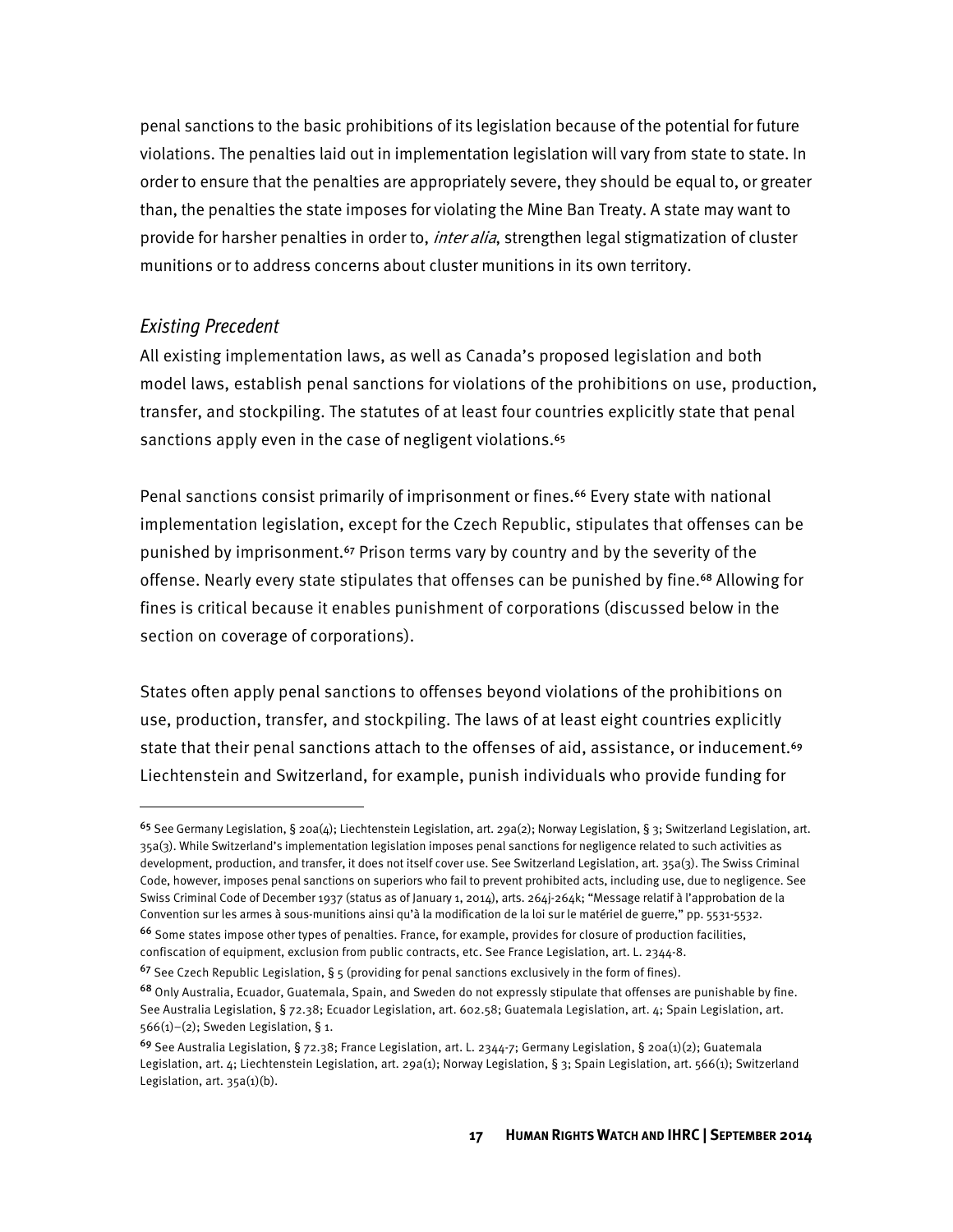the production of cluster munitions, which is a form of assistance.<sup>70</sup> The list of eight states is by no means exhaustive because many states rely on aiding and abetting provisions in separate statues to cover such offenses.

States that have statutory exceptions permitting retention of cluster munitions for limited training or research purposes frequently impose criminal penalties on those who retain cluster munitions outside the scope of these narrow exceptions.<sup>71</sup>

Some states have relied on existing penal, criminal, or military codes to impose penal sanctions for activities involving cluster munitions.<sup>72</sup> While such provisions advance implementation of the Convention on Cluster Munitions, stand-alone legislation is preferable because it can also address other issues, such as states' positive obligations.

**.** 

<sup>&</sup>lt;sup>70</sup> Liechtenstein Legislation, art. 29b ("*Vom Landgericht wird mit Freiheitsstrafe bis zu fünf Jahren bestraft, wer vorsätzlich* und ohne dass er eiene Ausnahme ... gegen das Finanzierungsverbot."); Switzerland Legislation, art. 35b(1).

 $71$  For example, the Cook Islands impose a penalty on those who retain cluster munitions pursuant to its statutory exception for failure to provide information to the Foreign Affairs Minister upon request. See Cook Islands Legislation, § 11. Similarly, Samoa penalizes those permissibly retaining cluster munitions for failure to "keep records in relation to the cluster munition and the purpose to which the cluster munition is put" or failure to "prepare from those records, and send to the Chief Executive Officer, periodic reports relating to the cluster munition that are sufficient to enable the Minister to determine whether the Convention, [Samoa's implementation statute], and any regulations made under [Samoa's implementation statute] are being complied with." Samoa Legislation, § 14(1)(b)–(c). New Zealand's statue contains nearly identical language. See New Zealand Legislation, §  $17(1)(b)$ –(c). Japan imposes penalties for failure to destroy cluster munitions once the permission to retain them has been rescinded and for failure to submit reports, undergo inspections, or keep proper records. See Japan Legislation, arts. 24–25. <sup>72</sup> ICBL-CMC, Cluster Munition Monitor 2014, p. 25.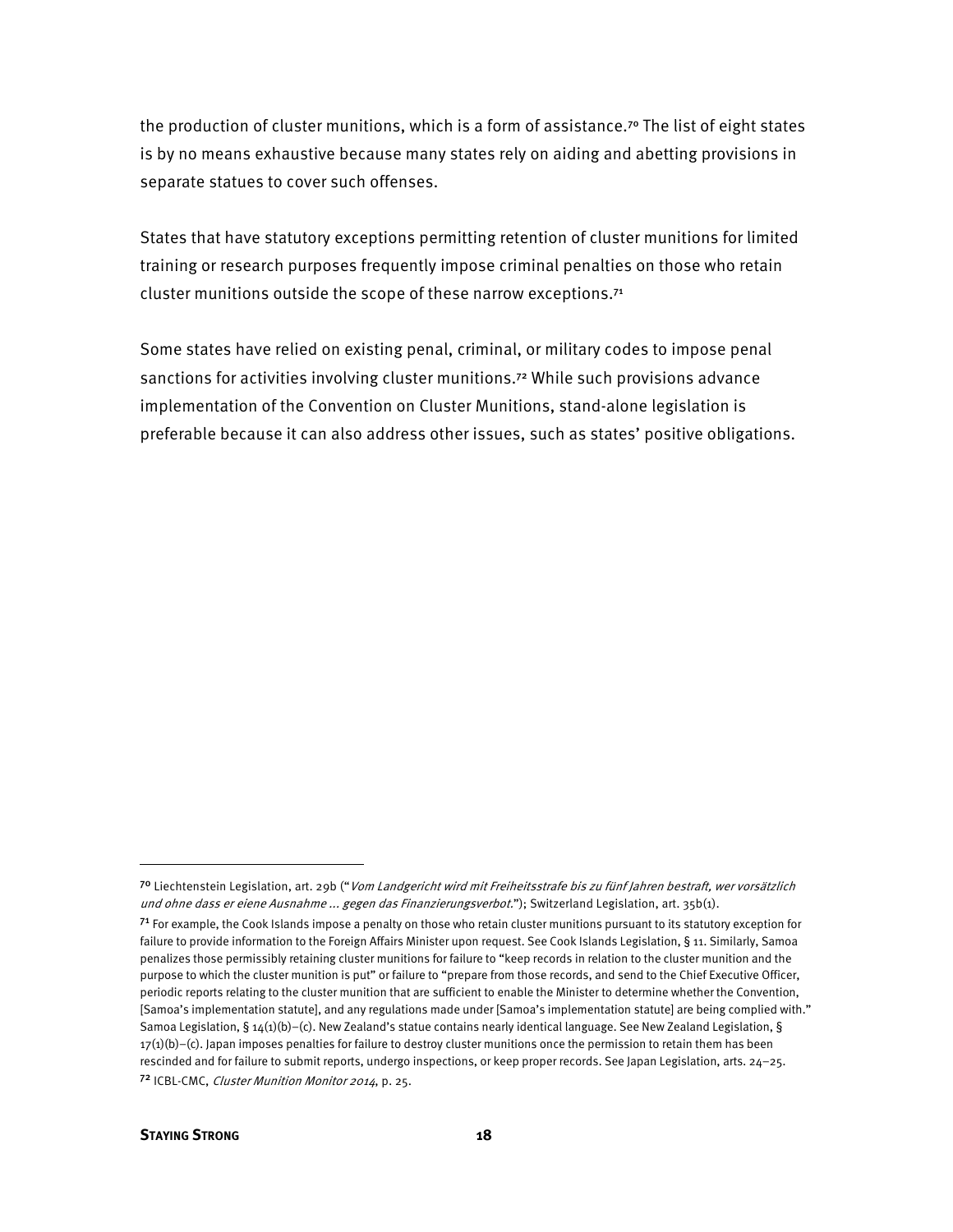#### **III. Prohibition on Assistance and Related Interpretive Issues**

This part discusses the obligation to prohibit assistance with the use, production, transfer, and stockpiling of cluster munitions and examines interpretive issues. It calls for prohibitions on assistance during joint military operations, hosting of foreign stockpiles, transit of cluster munitions over national territory, and investment in companies that produce cluster munitions or cluster munition components.

#### Prohibition on Assistance

National implementation legislation should:

• prohibit in any way assisting, encouraging, or inducing anyone to engage in any activity prohibited by the convention.<sup>73</sup>

#### Purpose

 $\overline{\phantom{a}}$ 

Implementation legislation should absolutely ban all assistance in order to ensure that states parties do not contribute to acts that violate the Convention on Cluster Munitions and to strengthen the norms and prohibitions promoted in the convention. It should ban direct and indirect assistance.<sup>74</sup> It should encompass assistance given to anyone, including states that have not ratified or acceded to the convention and non-state actors, such as non-state armed groups or private corporations. Human Rights Watch and IHRC understand assistance as any act or omission that proximately contributes to anyone's engagement in an activity prohibited to a state party under the convention.<sup>75</sup> To be consistent with the object and purpose of the convention and with this understanding, a state party's implementation legislation should explicitly ban under all circumstances a range of activities, such as the hosting of foreign stockpiles, the transit of cluster munitions, and the investment in cluster munitions, which will each be discussed below.

<sup>73</sup> This component is based on Convention on Cluster Munitions, art.  $1(1)(c)$ : "Each State Party undertakes never under any circumstances to: (c) Assist, encourage or induce anyone to engage in any activity prohibited to a State Party under this Convention."

<sup>74</sup> Human Rights Watch, Staying True to the Ban on Cluster Munitions: Understanding the Prohibition on Assistance in the Convention on Cluster Munitions, June 2009, http://www.hrw.org/node/83975, p. 5. <sup>75</sup> Ibid., pp. 5-6.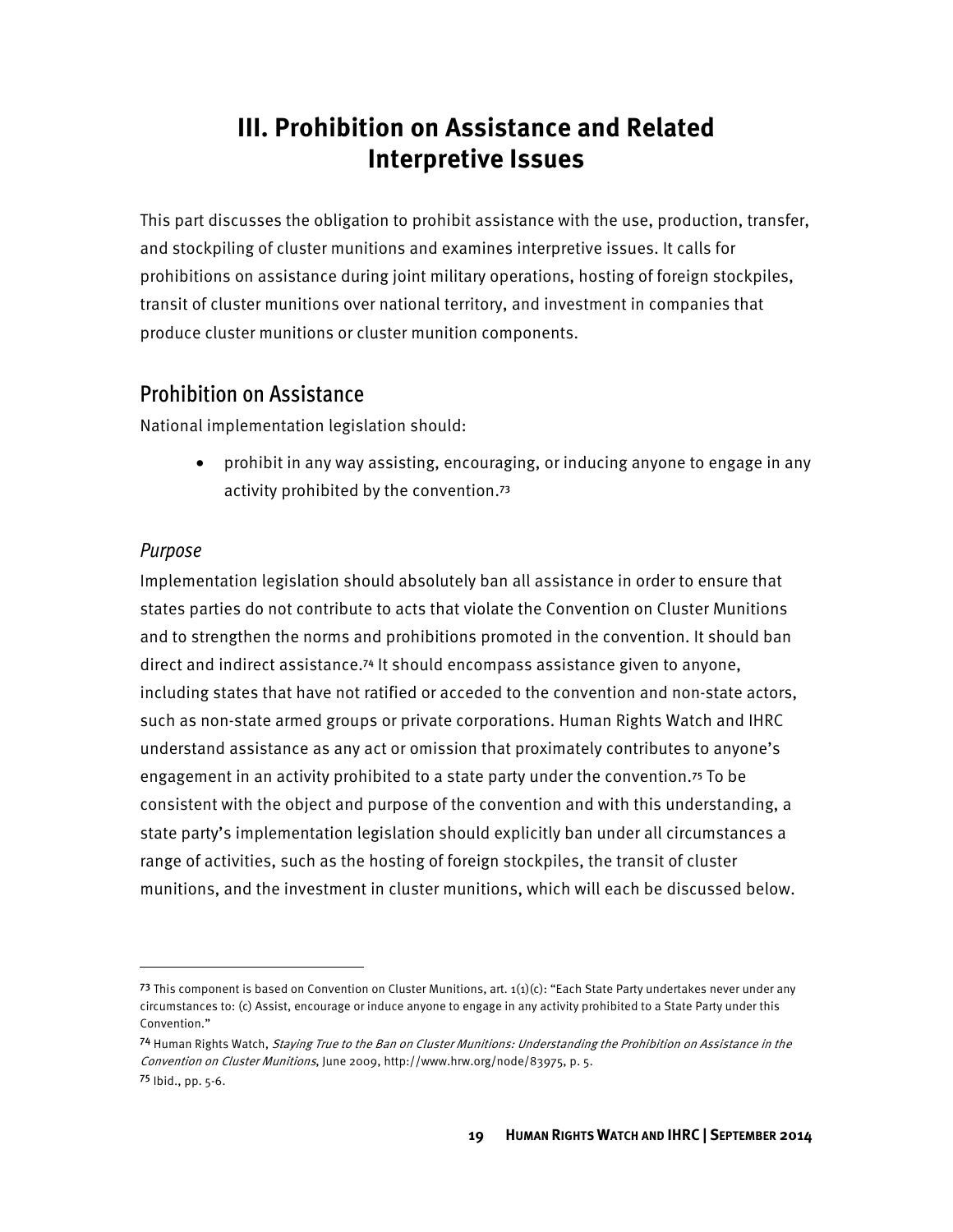#### Existing Precedent

At least 14 statutes, as well as Canada's and Spain's proposed legislation and the ICRC and New Zealand model laws, incorporate provisions prohibiting assistance in their national implementation legislation.<sup>76</sup> Many states mirror the language of the convention in their legislation. New Zealand, for example, prohibits "in any way assist[ing], encourag[ing], or induc[ing] another person to engage in any" use, development, production, acquisition, possession, retention, stockpiling, or direct or indirect transfer of a cluster munition.<sup>77</sup>

Although Human Rights Watch and IHRC favor including the prohibition on assistance in legislation dedicated to implementing the Convention on Cluster Munitions, it should be noted that some states cover assistance under general aiding and abetting provisions in other statutes or penal codes. Sweden, for instance, regards acts of assistance as falling under chapter 23 of its penal code, and therefore it believes that no specific provisions to uphold the convention's prohibition on assistance are required.<sup>78</sup>

Strong implementing legislation should include language specifying that direct and indirect assistance is prohibited. Samoa, for example, prohibits "a person [from] ... directly or indirectly ... assist[ing], encourag[ing] or induc[ing] another person to engage in any" use, development, production, acquisition, possession, retention, stockpiling, or transfer of a cluster munition.<sup>79</sup> As Human Rights Watch has noted, "The understanding of the act of assistance should encompass direct assistance, i.e., a link in a chain of events that leads straight to a prohibited activity, and indirect assistance, i.e., an action that is more removed from, but proximately facilitates, such a chain of events."<sup>80</sup>

l

<sup>&</sup>lt;sup>76</sup> Australia Legislation, § 72.38(2); Czech Republic Legislation, § 2(2)(d); France Legislation, art. L. 2344-2; Germany Legislation, § 18a; Guatemala Legislation, art. 3(3); Hungary Legislation, § 3, art. 1(1)(c); Ireland Legislation, § 6(2); Italy Legislation, art. 7(1); Liechtenstein Legislation, art. 7a(1)(b)–(c); New Zealand Legislation, § 10(1)(e); Norway Legislation, § 3; Samoa Legislation, § 6(e); Switzerland Legislation, art. 8a(1)(b)–(c); United Kingdom Legislation, §§ 2(1)(d), 2(1)(g), 2(2). See also Canada Proposed Legislation, § 6(h); Spain Proposed Legislation, art. 2(1); ICRC Model Legislation, § 3(3); New Zealand Model Legislation, § 5(1)(e).

<sup>77</sup> New Zealand Legislation,  $\S$  10(1)(e).

<sup>78</sup> ICBL-CMC, "Sweden: Cluster Munition Ban Policy," September 3, 2013, http://www.themonitor.org/index.php/cp/display/region\_profiles/theme/3066 (accessed June 28, 2014). 79 Samoa Legislation,  $\S 6(1)(e)$ .

<sup>80</sup> Human Rights Watch, *Staying True to the Ban on Cluster Munitions*, p. 5.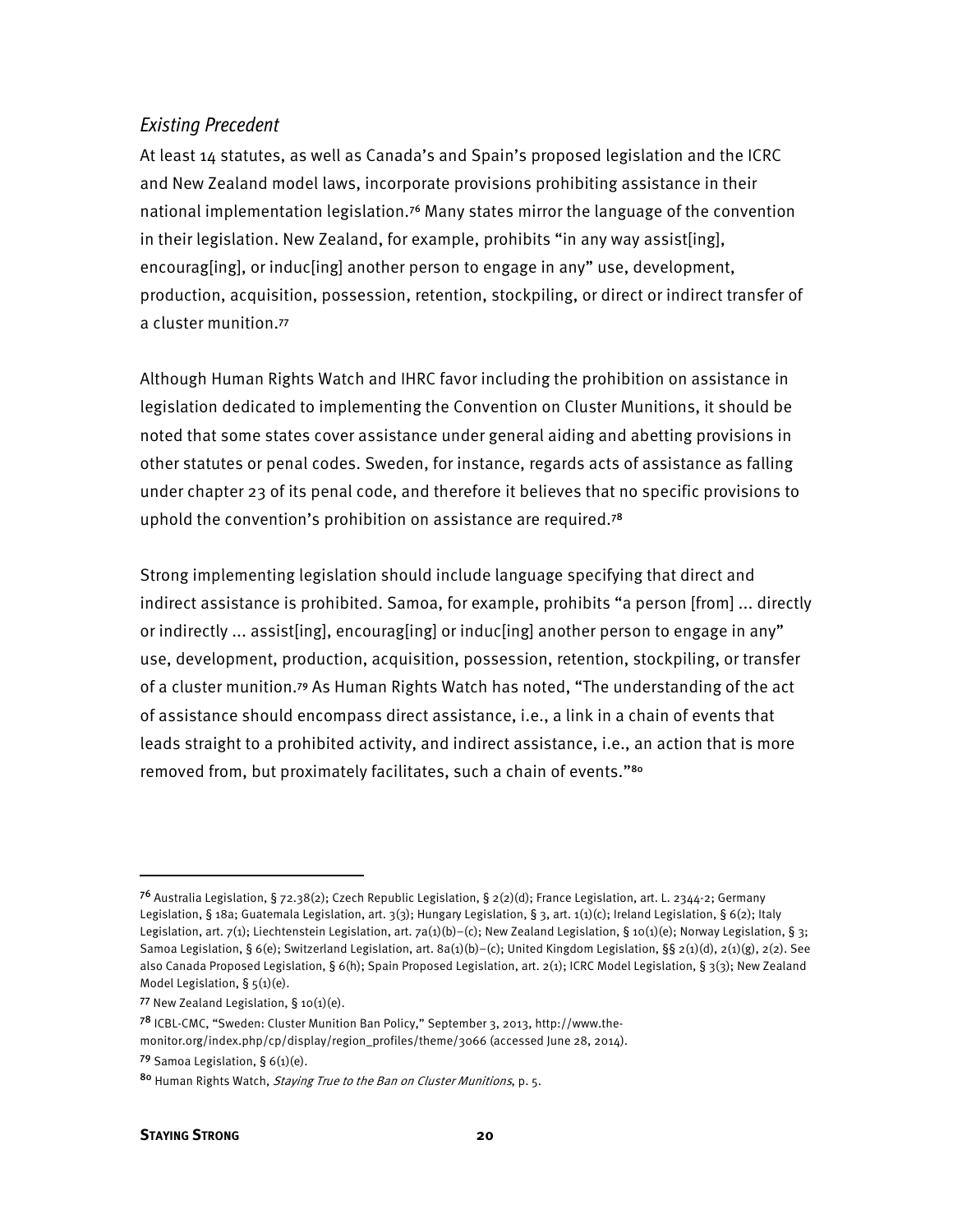#### Relations with States Not Party: Joint Military Operations

National implementation legislation should:

- ensure that the prohibitions enumerated in the convention, notably that on assistance, apply under all circumstances, including during joint military operations with a state that is not party to the convention;<sup>81</sup>
- require that the government give notice of its obligations under the convention through both political and military channels before and during joint operations with a state not party;<sup>82</sup> and
- require that the government discourage use of cluster munitions through both political and military channels in all circumstances, including before and during joint operations with a state not party.<sup>83</sup>

#### Purpose

<u>.</u>

The world will never be free of cluster munitions if states parties allow exceptions to the absolute prohibitions outlined above. In its implementation legislation, a state party should therefore explicitly express that its prohibitions, including the prohibition on assistance, apply in all circumstances, even during joint military operations. It should understand Article 21(3) of the convention to mean that while a state party may participate in a joint operation with a state not party, it must not engage in any activity prohibited by the convention during such operations.

This interpretation is consistent with a literal reading of Article  $1(1)(c)$  and Article 21(3), the object and purpose of the Convention on Cluster Munitions, and the rest of Article 21. First, a textual analysis of Article 1 reveals that language of the prohibition on assistance is unqualified and expansive. The type of assistance is not limited in any way, and Article  $1(1)(c)$ 's chapeau provides that states parties must "never under any circumstances"

 $81$  This component is based on Human Rights Watch's understanding of Convention on Cluster Munitions, art. 1(1)(c), quoted above, and art. 21(3): "Notwithstanding the provisions of Article 1 of this Convention and in accordance with international law, States Parties, their military personnel or nationals, may engage in military cooperation and operations with States not party to this Convention that might engage in activities prohibited to a State Party." See generally Human Rights Watch, Staying True to the Ban on Cluster Munitions.

<sup>82</sup> This component is based on Convention on Cluster Munitions, art. 21(2): "Each State Party shall notify the governments of all States not party to this Convention [with which it is involved in joint military operations] of its obligations under this Convention."

 $83$  This component is based on ibid., art. 21(2): "Each State Party shall ... make its best efforts to discourage States not party to this Convention from using cluster munitions."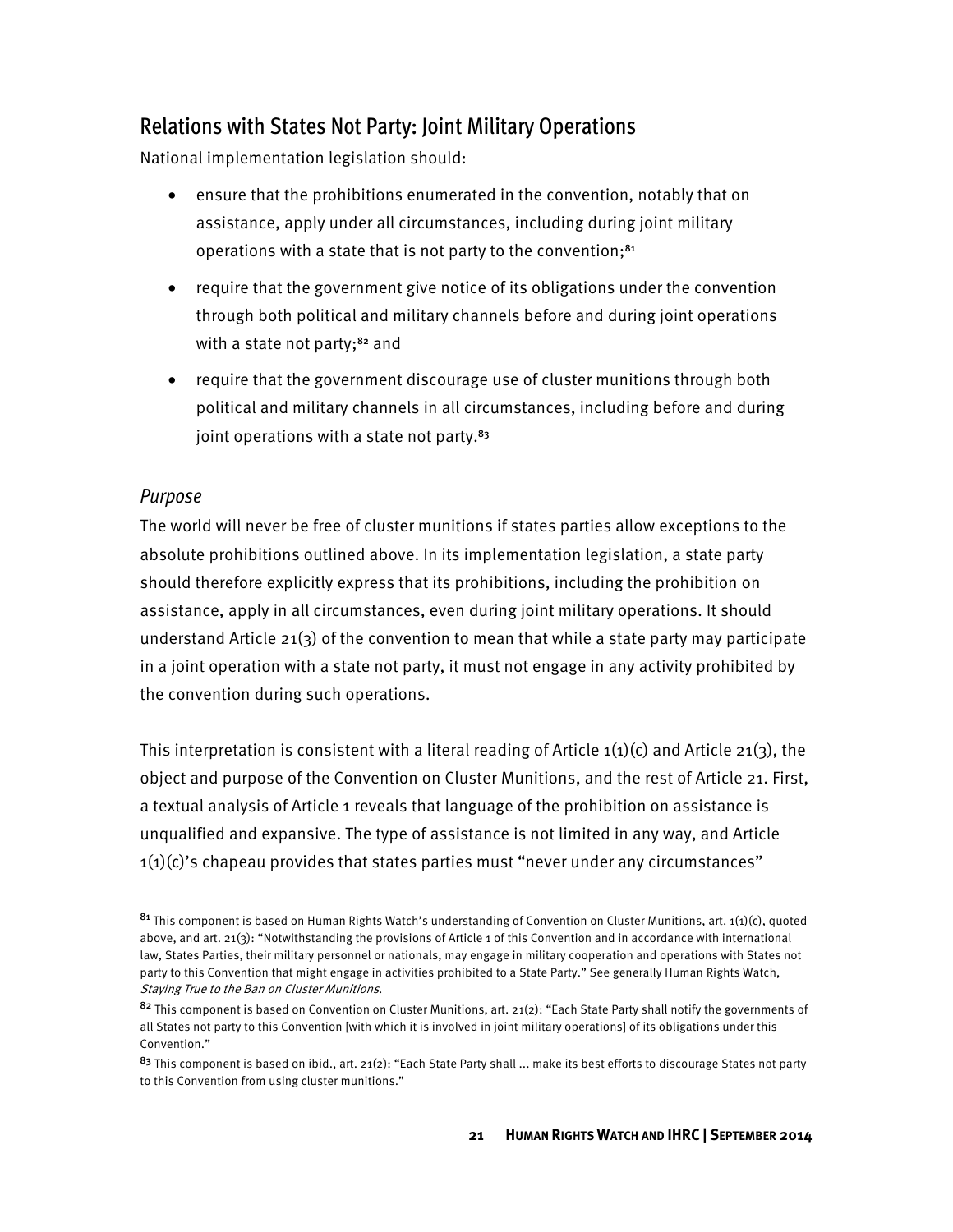engage in activities, such as assistance, that are prohibited by the convention.<sup>84</sup> Paragraph 1(c) under that chapeau broadens the application by proscribing assistance to "anyone" to engage "in any activity" prohibited under the convention; "anyone" includes states parties, states not party, and non-state actors such as armed rebel groups, private companies, and individuals.<sup>85</sup> The language of Article 1 makes clear that the prohibition on assistance is designed to apply to all situations.

While clearly permitting participation in joint military operations, Article 21(3) should be understood as not encompassing military cooperation that involves assistance with prohibited acts. It states: "Notwithstanding the provisions of Article 1 of this Convention and in accordance with international law, States Parties, their military personnel or nationals, may *engage* in military cooperation and operations with States not party to this Convention that might engage in activities prohibited to a State Party."<sup>86</sup> While explicitly allowing engagement, the paragraph does not say that states parties may participate by using, producing, transferring, or stockpiling cluster munitions, or by assisting with any of the above. The permissibility of engagement does not abrogate the prohibition on assistance outlined in Article  $1(1)(c)$ , which provides an unqualified and expansive prohibition on assistance. Article 21(3) should be viewed as a clarification that joint military operations are acceptable, and not a qualification of the convention's prohibition on assistance.

Second, paragraph 3 requires engagement in joint operations to be "in accordance with international law," which includes the Vienna Convention on the Law of Treaties and its customary rules of treaty interpretation. These rules require consideration of the object and purpose of the Convention on Cluster Munitions, which is to eliminate cluster munitions and to end the suffering of cluster munitions victims "for all time."<sup>87</sup> To uphold the object and purpose, Article 21(3) should be interpreted as authorizing joint military operations only to the extent that the ban on assistance with prohibited acts is maintained.

<sup>84</sup> Convention on Cluster Munitions, art. 1(1).

 $85$  Ibid., art.  $1(1)(c)$ .

 $86$  Ibid., art. 21(3) (emphasis added).

 $87$  lbid., pmbl,  $\P$ 2.. See also Vienna Convention on the Law of Treaties, adopted May 22, 1969, 1155 U.N.T.S. 331, 8 I.L.M. 679, entered into force January 27, 1980, art. 31.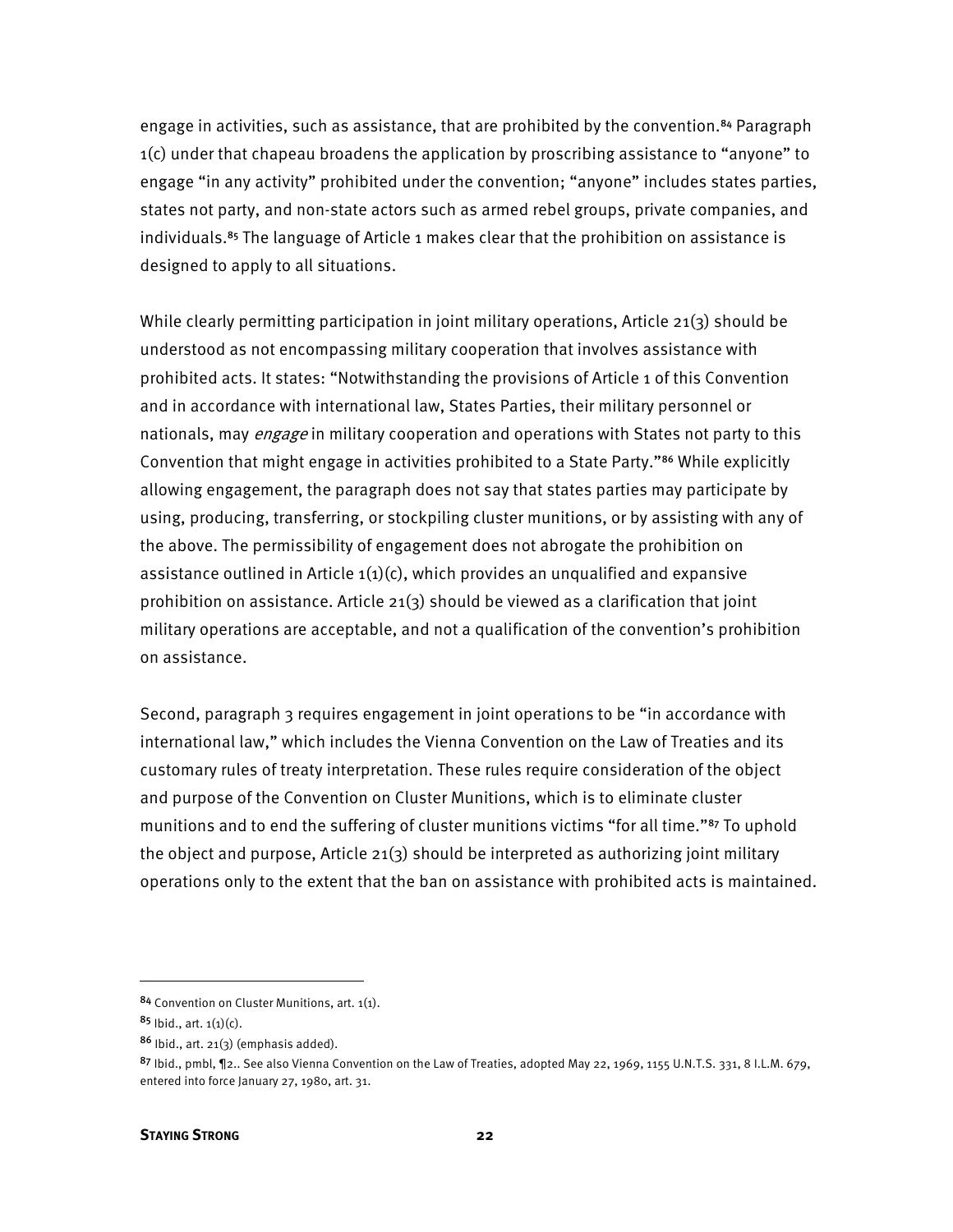Third, paragraphs 1 and 2 of Article 21 strengthen the convention by requiring states parties to press states not party to join it or at least accept its norms. These provisions are significant and unique in that they require states parties to advocate proactively for the convention. These paragraphs provide critical context for Article 21(3) and should inform its interpretation. It would be internally inconsistent to argue that Article 21(3) suspends the ban on assistance in Article  $1(1)(c)$  of the convention. The same article could not logically oblige a state party to discourage use while permitting it to assist in activities that involve, or could lead to, use.

In order to help prevent violations during joint operations, implementation legislation should require a state party to notify allies of its obligations under the Convention on Cluster Munitions. The convention lays out this requirement in Article 21(2). Notification should take place at both the military and political levels in order to reach all the relevant players. To ensure that obligations are met throughout the joint operations, the military and political channels of the state party should reiterate these obligations before operations, at the planning phase, and during operations themselves.

Raising awareness of a state party's obligations is important in joint operations. If a state not party knows of the allied state party's obligations, the state not party is less likely to suggest a plan that involves cluster munitions because it would not want to put its ally in the uncomfortable situation of having to choose between its legal duties and the military operation. States that work together in joint operations normally have relationships that are deeper and stronger than any one military operation. A state not party may be reluctant to jeopardize its good relations with a state party by insisting on using cluster munitions when it is aware that the state party may not do so.

Finally, national implementation legislation should require a state party to discourage states not party from using cluster munitions. Article 21(2) obliges each state party to make its "best efforts" to do so.<sup>88</sup> A state party should discourage use in the same way as it notifies its allies of its obligations under the convention. It should convey the message at the political and military levels and before operations, at the planning phase, and during operations themselves.

<sup>88</sup> Convention on Cluster Munitions, art. 21(2).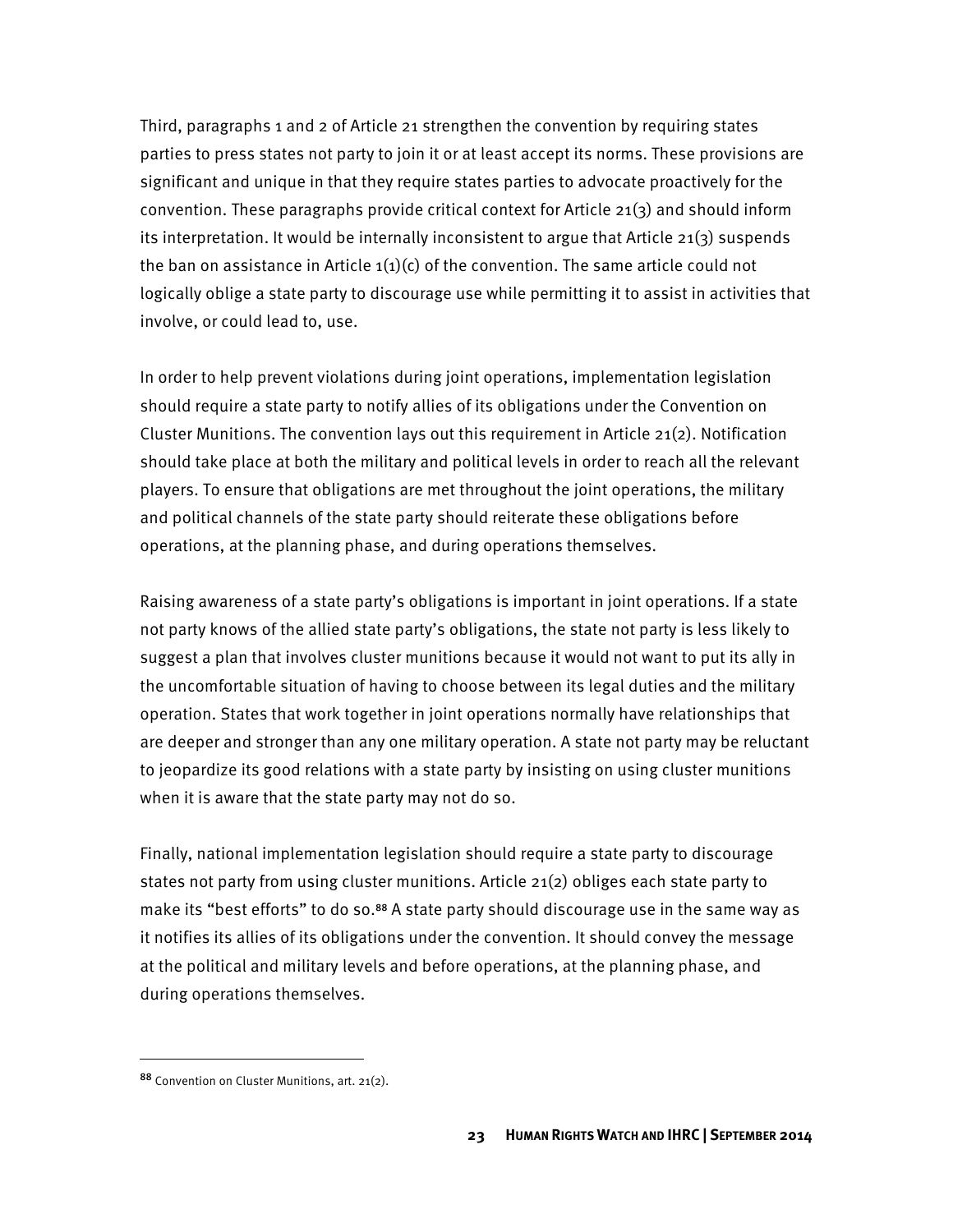#### Existing Precedent

The clearest approach to addressing interoperability would be to include a provision that explicitly bans assistance, even in joint military operations. A more common approach, which can be understood to have a similar effect, is to include the ban on assistance and remain silent on Article 21(3) and joint military operations.<sup>89</sup> The latter approach implies that in joint military operations, states parties cannot engage in any activity prohibited by the convention or the statute.

Some states have included additional provisions regarding interoperability in their implementation legislation. This approach is motivated by states' concerns about their ability to engage in joint military operations and fears that their service personnel would be vulnerable to criminal liability if they participated in a joint operation that involved a prohibited activity, even if they were only remotely associated with the activity. Human Rights Watch and IHRC do not believe adding provisions on interoperability is necessary for all states parties; it is undisputed that states parties are permitted to engage in joint military operations and that their troops would not be held criminally liable for unknowingly assisting in prohibited acts. If states feel politically compelled to incorporate the language of Article 21(3), however, they could consider New Zealand's national legislation. New Zealand prohibits "in any way assist[ing], encourag[ing], or induc[ing] another person to engage in any" use, development, production, acquisition, possession, retention, stockpiling, or transfer of a cluster munition.<sup>90</sup> It also states, "A member of the Armed Forces does not commit an offence against section 10(1) *merely by engaging*, in the course of his or her duties, in operations, exercises, or other military activities with the armed forces of a State that is not a party to the Convention and that has the capability to engage in conduct prohibited by section 10(1)."<sup>91</sup> This formulation makes clear that states may engage in joint military operations, yet it does not say that states are allowed to assist with prohibited acts during such operations.<sup>92</sup>

<sup>89</sup> States with implementing legislation that use this approach include Austria, the Cook Islands, the Czech Republic, Ecuador, Germany, Italy, Liechtenstein, Luxembourg, Sweden, and Switzerland. States in italics have also issued interpretive policy statements indicating they do not interpret Article 21(3) as permitting any state party to engage in prohibited activity. ICBL-CMC, Cluster Munition Monitor 2014, p. 27.

<sup>90</sup> New Zealand Legislation, § 10(1)(e).

 $91$  lbid., § (11)(6) (emphasis added).

<sup>92</sup> Other states, such as France and Spain in its proposed legislation, have selected a "cut and paste" approach, essentially adopting the language of Article 21 in their national implementation legislation. Such provisions, like Article 21 itself, are open to different interpretations but should be understood, as discussed above, as clarifications not qualifications of the prohibition on assistance. France Legislation, art. L. 2344-3; Spain Proposed Legislation, art. 2(3).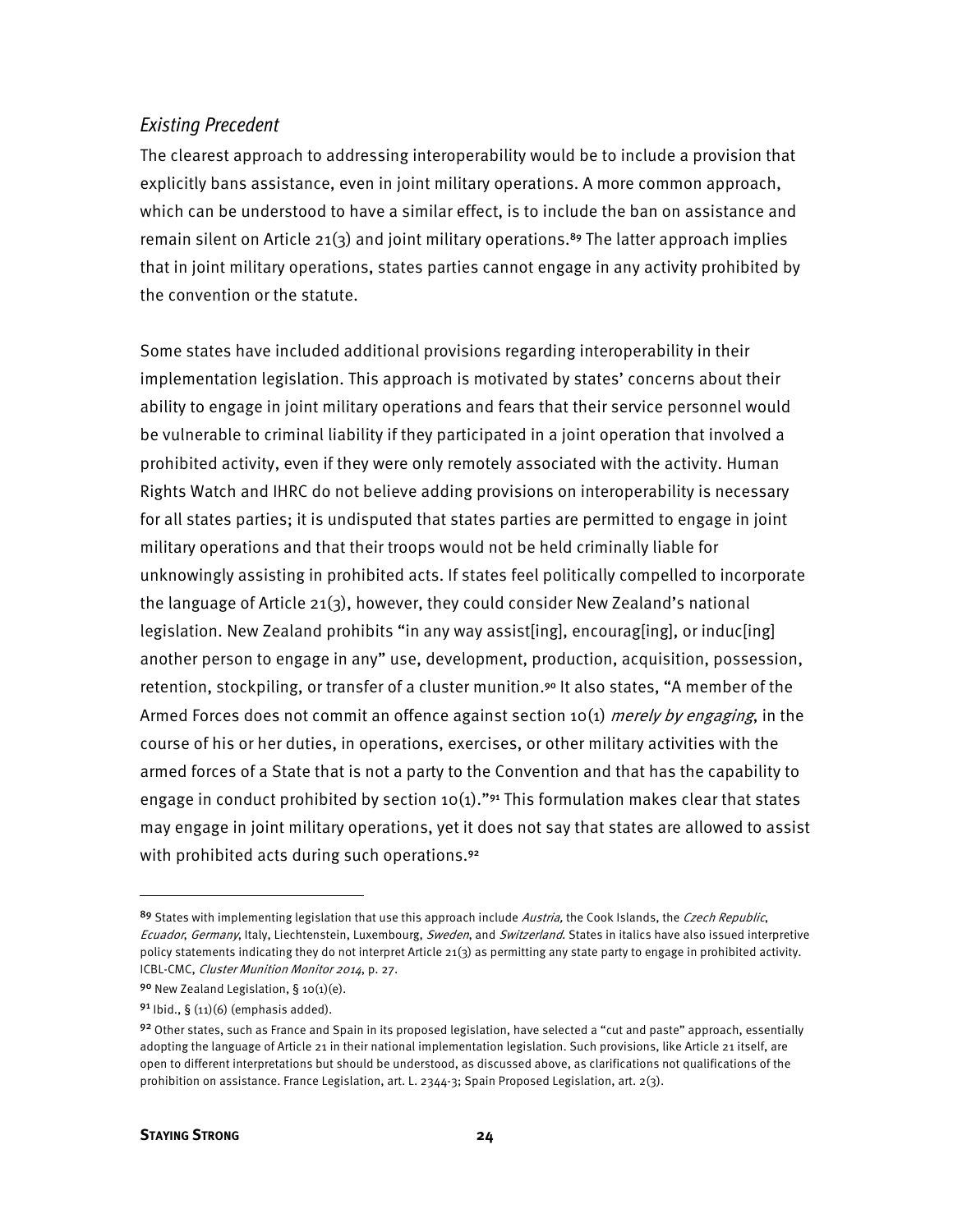Regardless of the approach states follow, they should issue strong interpretive policy statements that clarify the obligations of Article 1, and specifically note that Article 21 should never justify any derogation from the convention's prohibitions. Ireland and Norway offer illustrative examples. In a communication to the Cluster Munition Coalition on March 16, 2009, Ireland clarified its position that the convention's prohibitions apply during joint military operations:

It is Ireland's view that 'permitted activity' in the circumstances of military co-operation is limited not just by the express prohibitions set out in Article  $21(4)$ , but further limited by two other important considerations. Firstly, Article 21(2) of the Convention requires a State Party to promote the norms established by the Convention and to make its best efforts to discourage states not party from using cluster munitions. It is Ireland's view that any deliberate assistance in the commission of an act prohibited by the Convention in the context of military co-operation with a state not party will be inconsistent with this obligation to make its best efforts to discourage the use of cluster munitions by the latter and that Article 21(3) must be interpreted accordingly.

In addition, the requirement under the law of treaties that states implement their treaty obligations in good faith means that a state that is obliged under the terms of a treaty to which it is a party to refrain from certain actions cannot evade its obligation to so refrain by arranging for another state to perform those actions on its behalf.<sup>93</sup>

In its government's analysis of its law, Norway articulates a strong understanding of the prohibitions: "[Article 21] requires the States Parties to make their best efforts to discourage non-States Parties from using cluster munitions. Article 21 also confirms that States Parties may participate in military cooperation and military operations with States not party to the Convention that might engage in activities prohibited to a State Party. The

l

<sup>93</sup> Note on the measures taken by Ireland to implement Article 21 of the Convention on Cluster Munitions, enclosed with Letter from Dáithí O'Ceallaigh, Ambassador, Permanent Representative of Ireland to the United Nations in Geneva, to Thomas Nash, Coordinator, Cluster Munition Coalition, March 16, 2009, pp. 1–2.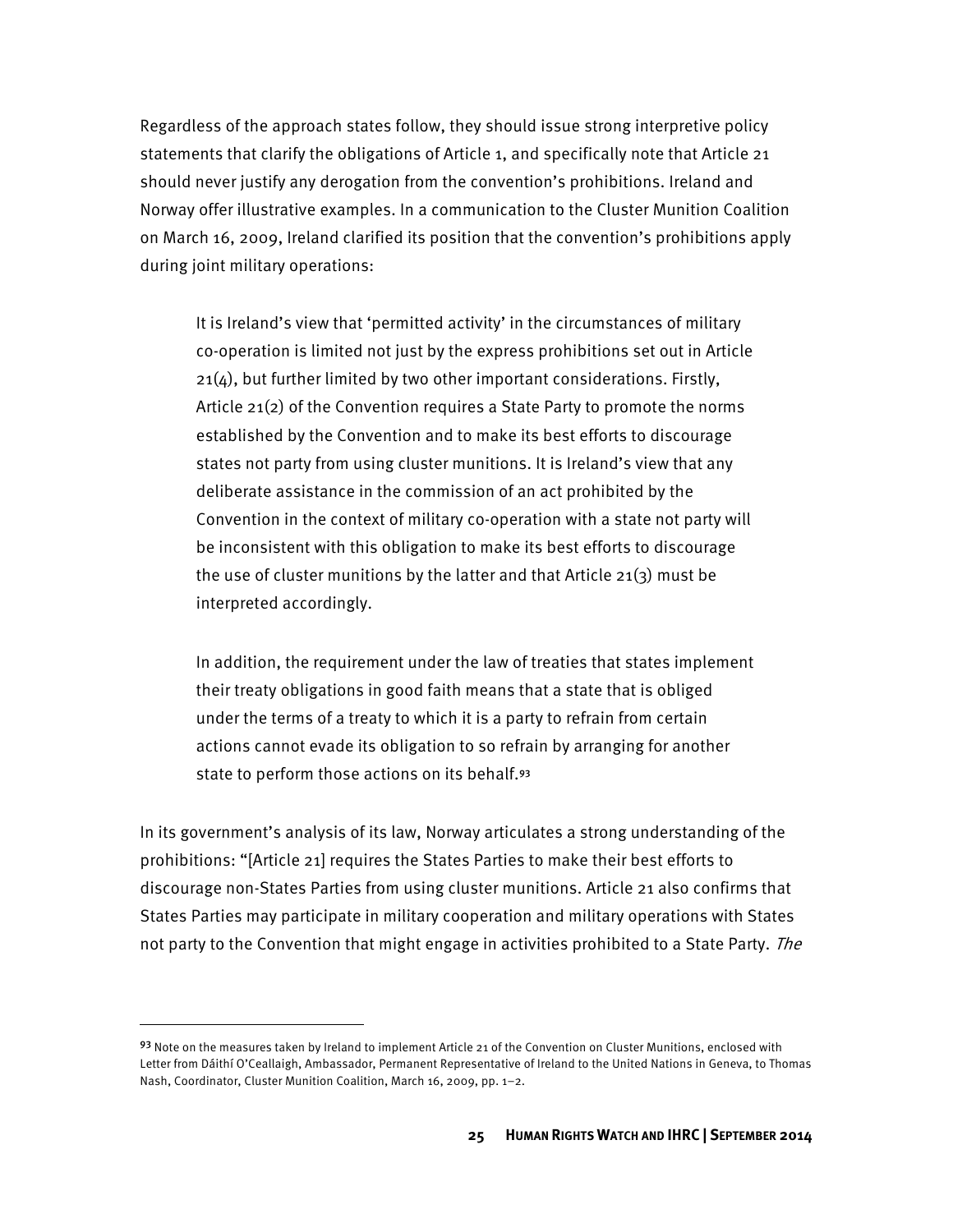#### exemption for military cooperation does not authorise the States Parties to engage in activities prohibited by the Convention."<sup>94</sup>

If states do not follow these interpretive approaches to addressing interoperability, there is a risk of creating legislation that contravenes the spirit and letter of the Convention on Cluster Munitions. Legislation with broad exceptions for interoperability can permit assistance with cluster munition-related activities, including use. For example, Australia's legislation states, "A person who is an Australian citizen, is a member of the Australian Defence Force or is performing services under a Commonwealth contract does not commit an offence ... by doing an act if: (a) the act is done in the course of military cooperation or operations with a foreign country that is not a party to the Convention on Cluster Munitions."<sup>95</sup> According to an Australian Department of Defence policy statement submitted to Parliament during the hearing process, the legislation "does not prevent [Australian Defence Force] personnel from working in coalition headquarters (conducting planning, providing intelligence and logistics support), in operations where cluster munitions may be used."<sup>96</sup> In other words, Australian military personnel may in effect load and aim a gun, so long as they do not pull the trigger.

Canada's proposed legislation, Bill C-6, is similarly flawed. As written, section 11(1) of the bill allows Canadian military personnel and government officials to assist states not parties with acts that are absolutely prohibited by Article 1 of the convention, such as using, acquiring, stockpiling, and transferring cluster munitions. Section 11(1)(b) allows military personnel to "expressly request[] the use of a cluster munition, explosive submunition or explosive bomblet by the armed forces of [a state not party] if the choice of munitions used is not within the exclusive control of the Canadian Forces."<sup>97</sup> Given the nature of joint military operations, Canada will often lack exclusive control over the choice of munitions, meaning that this provision essentially permits Canada to engage in a prohibited activity. Provisions such as this one run counter to a literal reading of the convention, its object and purpose, and the internal consistency of Article 21 and should be avoided.

 $\overline{a}$ 

<sup>94</sup> Proposition No. 4 (2008–2009) to the Storting on consent to ratification of the Convention on Cluster Munitions (Norway Proposition No. 4), ¶ 3.5 (emphasis added).

<sup>95</sup> Australia Legislation, § 72.41(a).

<sup>96</sup> Australian Government Department of Defence, "Criminal Code Amendment (Cluster Munitions Prohibition) Bill 2010," 2011, p. 1.

<sup>97</sup> Canada Proposed Legislation, § 11(1)(b).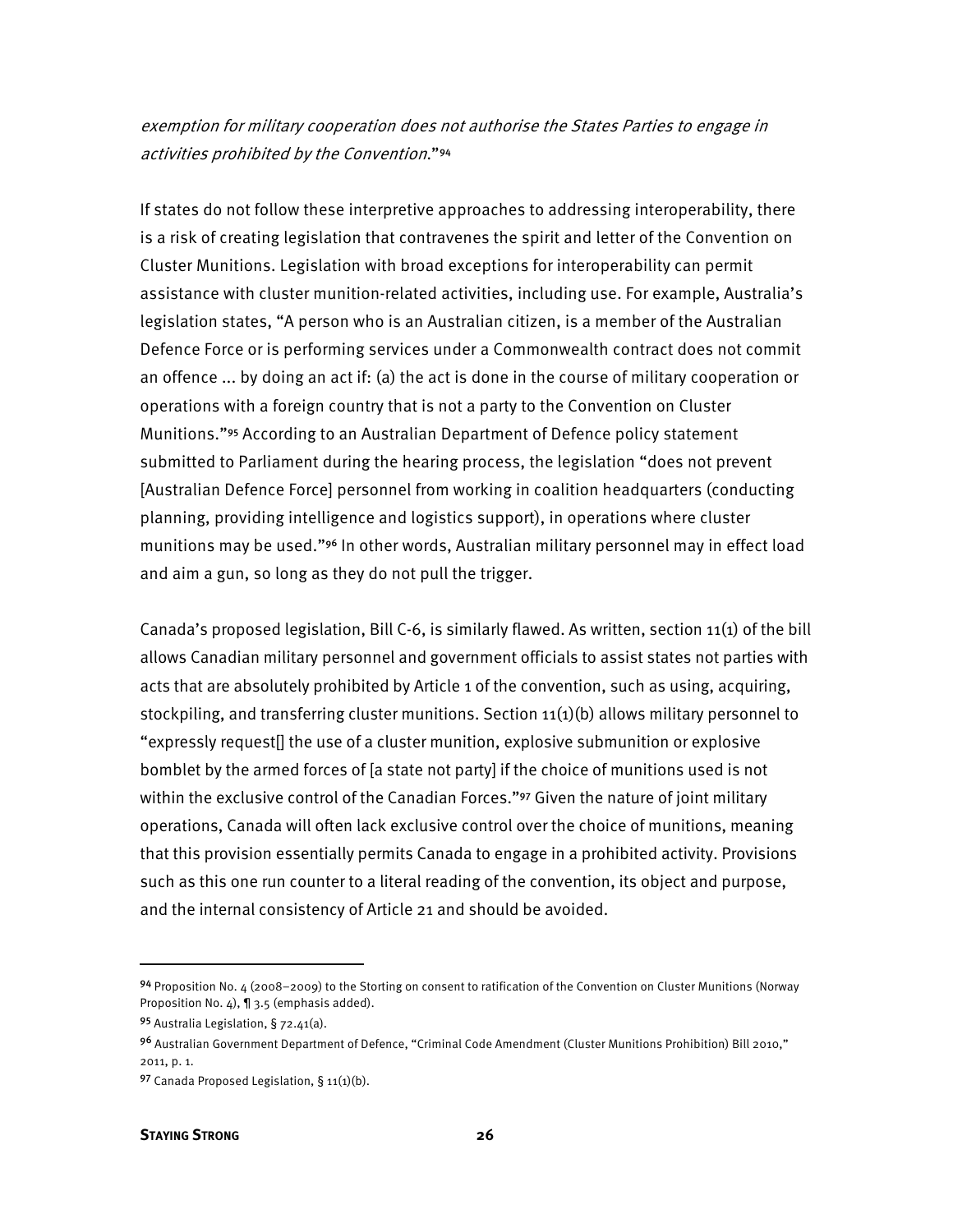International organizations have called for strong law on interoperability to ensure the obligations of the Convention on Cluster Munitions are upheld. At the Third Meeting of States Parties in September 2012, the ICRC noted that "more vigilance is needed to ensure that States Parties involved in multinational military operations adopt national implementing legislation that is consistent with both the letter of the Convention and its object and purpose."<sup>98</sup> In a policy brief on the matter, the ICRC explained that "any exceptions or defences [related to interoperability] allowed under national law must be construed very narrowly so as to take into account the object and purpose of the Convention and to avoid any contravention of the obligations it contains."<sup>99</sup> At the same meeting, the UN Inter-Agency Coordination Group for Mine Action called for upholding "the letter and the spirit of this important Convention," and stated, that "[i]t is critical, in particular, that national legislation prohibit all actions that would, in any way, contribute to the continued use of cluster munitions."<sup>100</sup> Human Rights Watch and IHRC share these sentiments.

#### Prohibition on Foreign Stockpiles

National implementation legislation should:

• prohibit assistance in the form of hosting foreign stockpiles.<sup>101</sup>

#### Purpose

**.** 

In order to reinforce the convention's prohibition on assistance and to leave no doubt as to the prohibition's scope, national implementation legislation should ban under all circumstances the hosting of foreign stockpiles. Hosting stockpiles of cluster munitions owned by a state that has not joined the convention assists with stockpiling and potentially with use, both of which are activities banned under Article 1. Therefore, a state party violates Article  $1(1)(c)$ 's prohibition on assistance if it permits foreign countries to

<sup>98</sup> Christine Beerli, Vice-President, International Committee of the Red Cross, Statement at the Third Meeting of States Parties to the Convention on Cluster Munitions, Oslo, September 11, 2012, p. 2.

<sup>99</sup> "Convention on Cluster Munitions Interoperability and National Legislation: The View of the International Committee of the Red Cross," International Committee of the Red Cross Policy Brief, released at Third Meeting of States Parties to the Convention on Cluster Munitions, Oslo, September 12, 2012, p. 3.

<sup>100</sup> Agnès Marcaillou, Inter-Agency Coordination Group for Mine Action, Statement at the Third Meeting of States Parties to the Convention on Cluster Munitions, Oslo, September 13, 2012.

<sup>&</sup>lt;sup>101</sup> This component is based on an understanding of Convention on Cluster Munitions, art. 1(1), quoted above.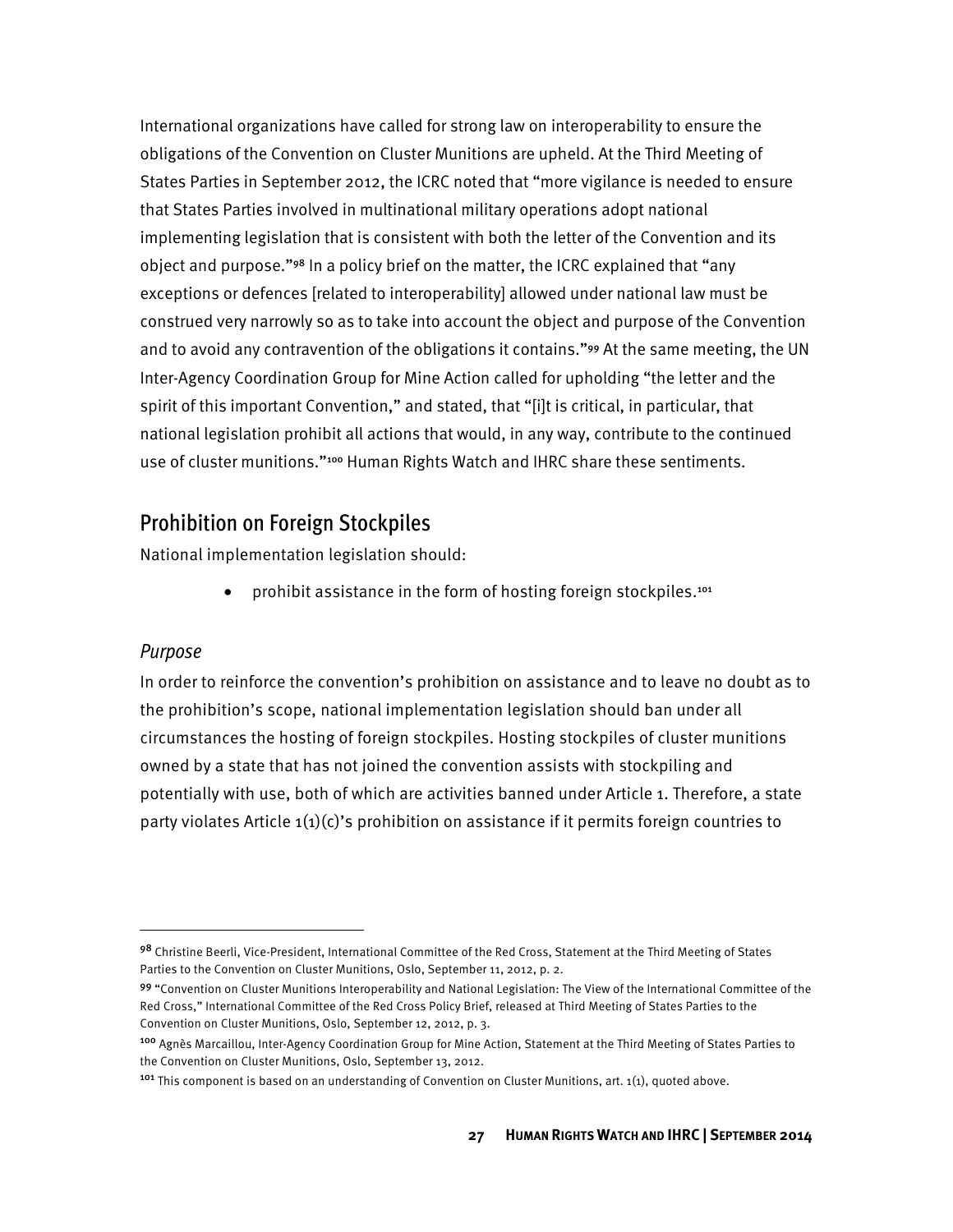stockpile cluster munitions within its territory.<sup>102</sup> A state party should accordingly adopt a clear prohibition against the hosting of foreign stockpiles.

#### Existing Precedent

Including an explicit ban on hosting foreign stockpiles in implementation legislation is the most effective way of ensuring that this activity is unequivocally prohibited. A state party may alternatively, or in addition, issue a policy statement that hosting foreign stockpiles is unlawful under its prohibition on assistance. At least 32 states parties and signatories, 12 of which have implementation legislation, have issued such statements.<sup>103</sup> In addition, the United Kingdom announced in 2010 that it had eliminated all foreign stockpiles of cluster munitions within the United Kingdom and its territories.<sup>104</sup>

Australia's statute contains language that seems to permit hosting foreign stockpiles.<sup>105</sup> It specifies that its prohibition on stockpiling and retention "does not apply" if the stockpiling is done by a member of the armed forces of a state not party and is done on a base, aircraft, or ship in Australia "in the course of military cooperation or operations with the Australian Defence Force."<sup>106</sup> This statutory reservation of the right to host foreign stockpiles is counter to the convention's object and purpose. It is also contrary to Australia's stated policy. Australian government officials have declared, as a matter of policy that "foreign stockpiling of cluster munitions on Australian soil will not be allowed."<sup>107</sup> In addition, there are no existing stockpiles of cluster munitions on Australian territory.<sup>108</sup>

Canada's proposed legislation similarly contains language that could be construed as permitting foreign stockpiling. For example, the bill allows Canadian personnel to direct

**.** 

<sup>102</sup> In addition, legislation should require destruction of stockpiles under a state party's jurisdiction or control, rather than jurisdiction and control. This approach would bolster the prohibition on hosting foreign stockpiles. Although the Convention on Cluster Munitions uses the word "and," as discussed below in the section on stockpile destruction, use of "and," instead of "or," was the result of a clerical error that was not corrected during negotiations.

<sup>103</sup> Austria, Belgium, the Czech Republic, Ecuador, France, Germany, Guatemala, Ireland, Luxembourg, New Zealand, Norway, and Spain have all stated that hosting foreign stockpiles is a prohibited form of assistance. See ICBL-CMC, Cluster Munition Monitor 2014, p. 28.

<sup>104</sup> ICBL-CMC, "United Kingdom: Cluster Munition Ban Policy," September 3, 2013, http://www.themonitor.org/index.php/cp/display/region\_profiles/theme/3135 (accessed June 29, 2014).

<sup>105</sup> See Australia Legislation, § 72.42.

 $106$  Ibid.

<sup>&</sup>lt;sup>107</sup> ICBL-CMC, "Australia: Cluster Munition Ban Policy," September 4, 2013, http://www.themonitor.org/index.php/cp/display/region\_profiles/theme/2417 (accessed June 29, 2014). <sup>108</sup> Ibid.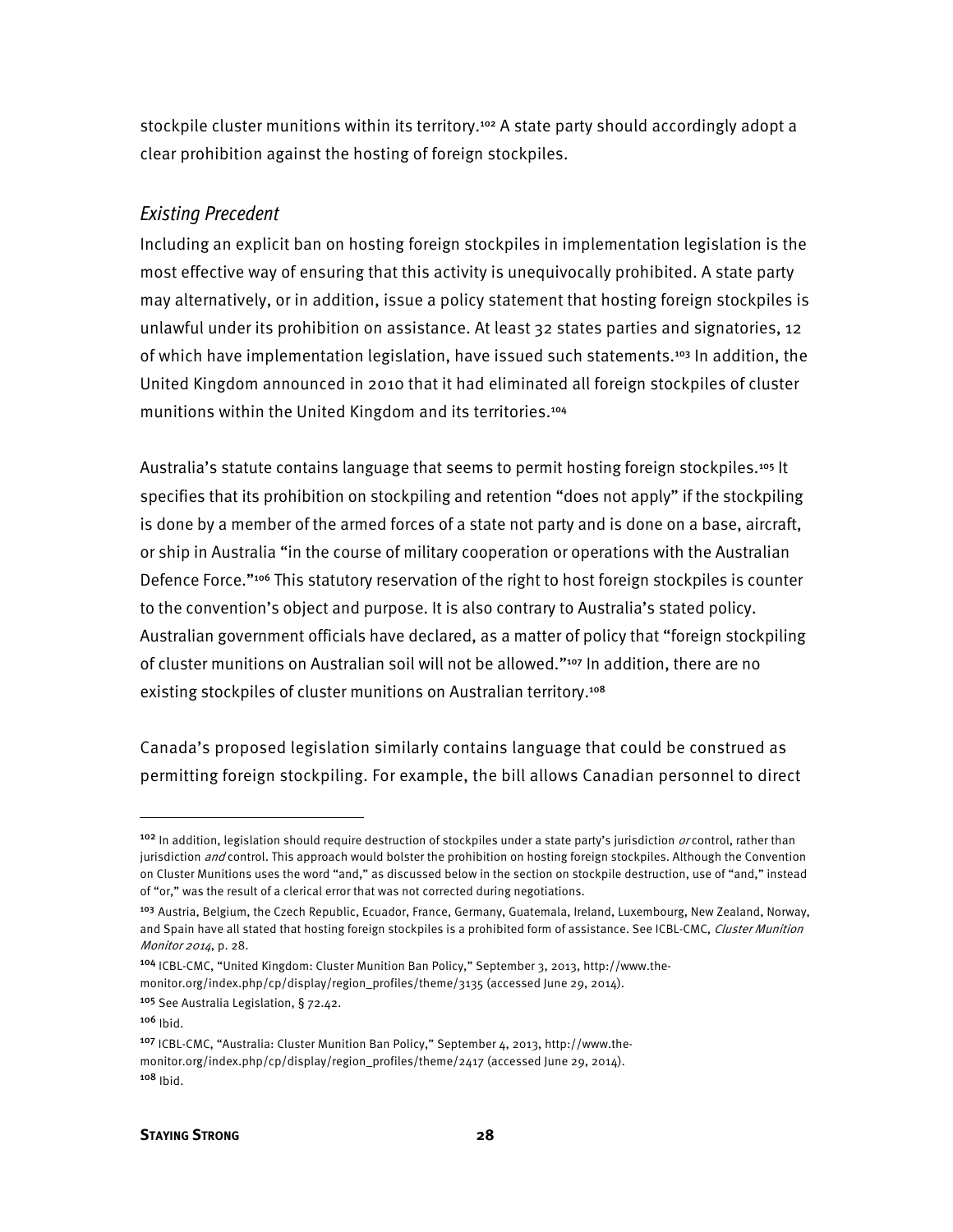or authorize "possession" of cluster munitions by states not party in the context of military cooperation or joint operations.<sup>109</sup> The bill also waives the prohibition on assisting stockpiling "if it would not be an offence for [the person receiving assistance] to commit that act."<sup>110</sup> Nevertheless, a senior Canadian government official has indicated that the prohibition on assistance in Canada's proposed legislation will extend to hosting foreign stockpiles.<sup>111</sup>

Regardless of policy statements, Australia's law and Canada's bill appear to treat the countries' obligations in a way that is inconsistent with the convention's comprehensive ban on assistance and duty to discourage states not party from using cluster munitions. This approach leaves the door open to future hosting of foreign stockpiles and is in direct contradiction to both the literal text and intention of the treaty. Including an explicit prohibition on hosting foreign stockpiles within the statute itself is the best way to guard against misinterpretation of the statute as permitting such unlawful conduct.

#### Prohibition on Transit

National implementation legislation should:

• prohibit assistance in the form of allowing transit of cluster munitions.<sup>112</sup>

#### Purpose

**.** 

In order to reinforce the convention's prohibition on assistance and to leave no doubt as to the prohibition's scope, national implementation legislation should prohibit transit of cluster munitions—that is, the movement of cluster munitions across, above, or through the state party's territory and/or territorial waters. Allowing transit constitutes unlawful assistance under Article 1(1)(c) because it could facilitate several prohibited activities, including use and transfer. For example, a state party could enable a cluster munition attack by allowing the air force of a state not party to travel through its airspace on the way to drop

<sup>111</sup> See ICBL-CMC, "Canada: Cluster Munition Ban Policy," August 28, 2013, http://www.themonitor.org/index.php/cp/display/region\_profiles/theme/2498 (accessed June 29, 2014).

<sup>&</sup>lt;sup>109</sup> See Canada Proposed Legislation, § 11(1)(a) ("[The bill] does not prohibit a person who is subject to the Code of Service Discipline ... or who is an employee …, in the course of military cooperation or combined military operations involving Canada and a state that is not a party to the Convention, from ... directing or authorizing an activity that may involve the ... possession ... of a cluster munition, explosive submunition or explosive bomblet by the armed forces of that state.").  $110$  | bid., § 11(3).

<sup>&</sup>lt;sup>112</sup> This component is based on an understanding of Convention on Cluster Munitions, art. 1(1), quoted above.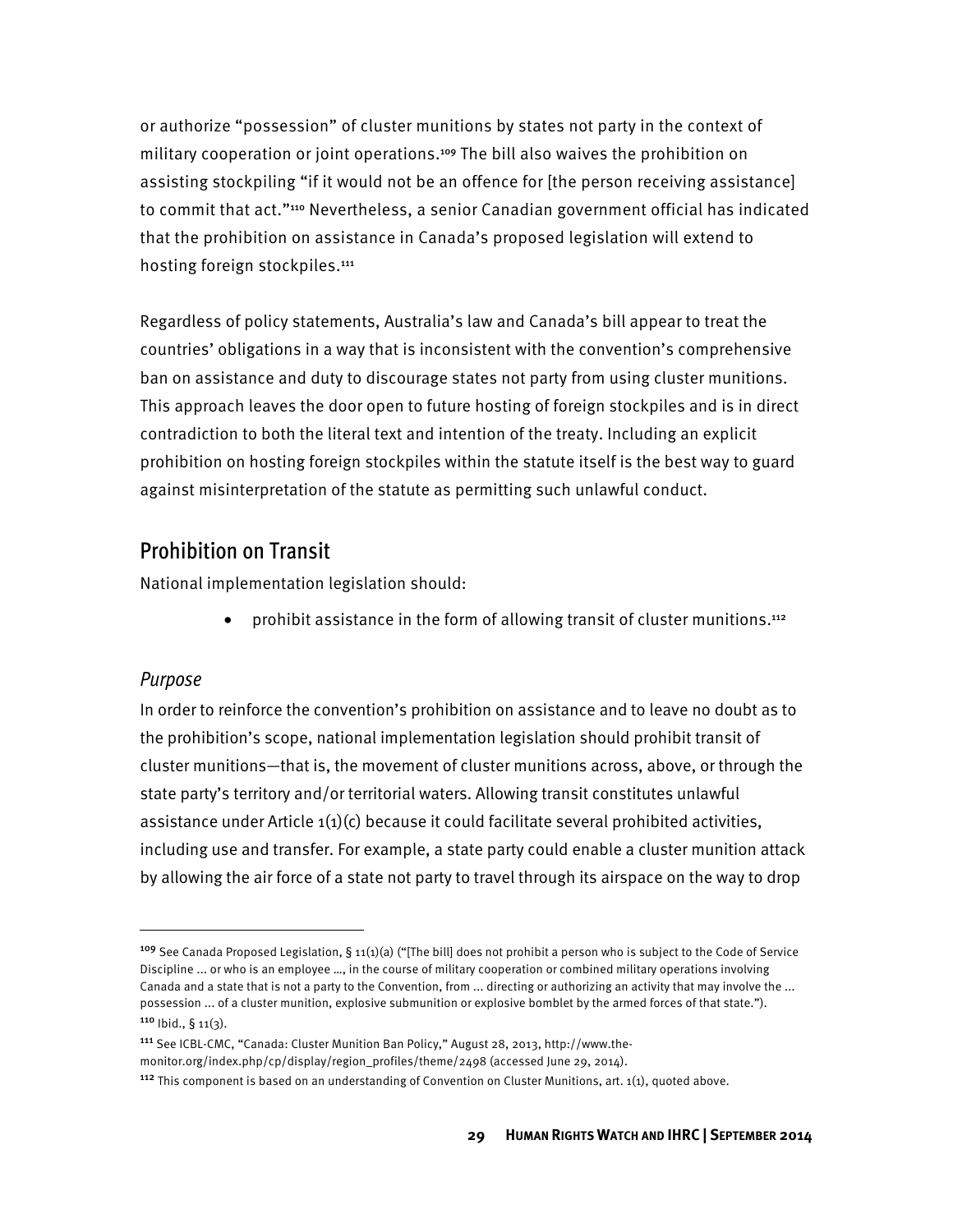cluster munitions. Bringing an end to the transit of cluster munitions will help achieve the convention's underlying goal of eliminating the harm caused by these weapons.<sup>113</sup>

#### Existing Precedent

While a prohibition on transit is implied by a state party's prohibition on assistance, Austria and Germany explicitly ban transit in their implementation legislation.<sup>114</sup> Such bans ensure that a state party's legislation coheres with the convention's object and purpose and are therefore the best way of prohibiting this form of assistance.

Although an explicit ban is the best means of addressing transit, a state party may alternatively or in addition issue a policy statement that transit is prohibited under its prohibition on assistance. At least 34 states parties and signatories, 12 of which have implementation legislation, have issued such a statement.<sup>115</sup> For example, the Czech Republic has stated that "the transit of cluster munitions across the territory of the Czech Republic ... is prohibited by the Convention."<sup>116</sup> Luxembourg's minister of foreign affairs told the media on September 13, 2011, that "there has never been an airplane transporting cluster munitions which has taken off or landed at Findel [Luxembourg's airport] and there never will be so long as I am part of the government of Luxembourg."117

Australia's statute contains language that appears to permit transit.<sup>118</sup> The statute specifies that its prohibition on transfer "does not apply" if the transfer is done by a

<sup>116</sup> ICBL-CMC, "Czech Republic: Cluster Munition Ban Policy," August 12, 2014, http://www.the-

l

<sup>&</sup>lt;sup>113</sup> The ICRC has argued that creating exceptions to the convention's prohibition on assistance "undermine[s] the goal of the Convention 'to put an end for all time to the suffering and casualties caused by cluster munitions' ... and undermine[s] the Convention's universality by creating a perception that its implementation is inconsistent in fundamental areas." "Convention on Cluster Munitions Interoperability and National Legislation," International Committee of the Red Cross Policy Brief, p. 3 (quoting Convention on Cluster Munitions, pmbl., ¶ 2).

<sup>114</sup> Austria Legislation, § 2 ("*[D]ie Ein-, Aus- und Durchfuhr ... von Streumunition sind verboten*."); Germany Legislation, § 18a ("Es ist verboten ... Streumunition ... einzuführen, auszuführen, durch das Bundesgebiet durchzuführen oder sonst in das Bundesgebiet oder aus dem Bundesgebiet zu verbringen oder sonst die tatsächliche Gewalt über sie auszuüben,

insbesondere sie zu transportieren.").

<sup>115</sup> Austria, Belgium, the Czech Republic, Ecuador, France, Germany, Guatemala, Ireland, Luxembourg, New Zealand, Norway, and Spain have all stated that transit is prohibited under the convention. See ICBL-CMC, Cluster Munition Monitor 2014, p. 28.

monitor.org/index.php/cp/display/region\_profiles/theme/2567 (accessed August 12, 2014) (quoting Letter from Miroslav Klíma, UN Director, Ministry of Foreign Affairs, to Mary Wareham, Human Rights Watch, No. 102870-2/2012-OSN, April 30, 2012) (internal quotation marks omitted).

<sup>117</sup> ICBL-CMC, "Luxembourg: Cluster Munition Ban Policy," August 12, 2014, http://www.themonitor.org/index.php/cp/display/region\_profiles/theme/2803 (accessed August 12, 2014) (quoting a statement from Minister of Foreign Affairs Jean Assleborn in a September 13, 2011 article in Le Quotidien).

<sup>118</sup> See Australia Legislation, § 72.42.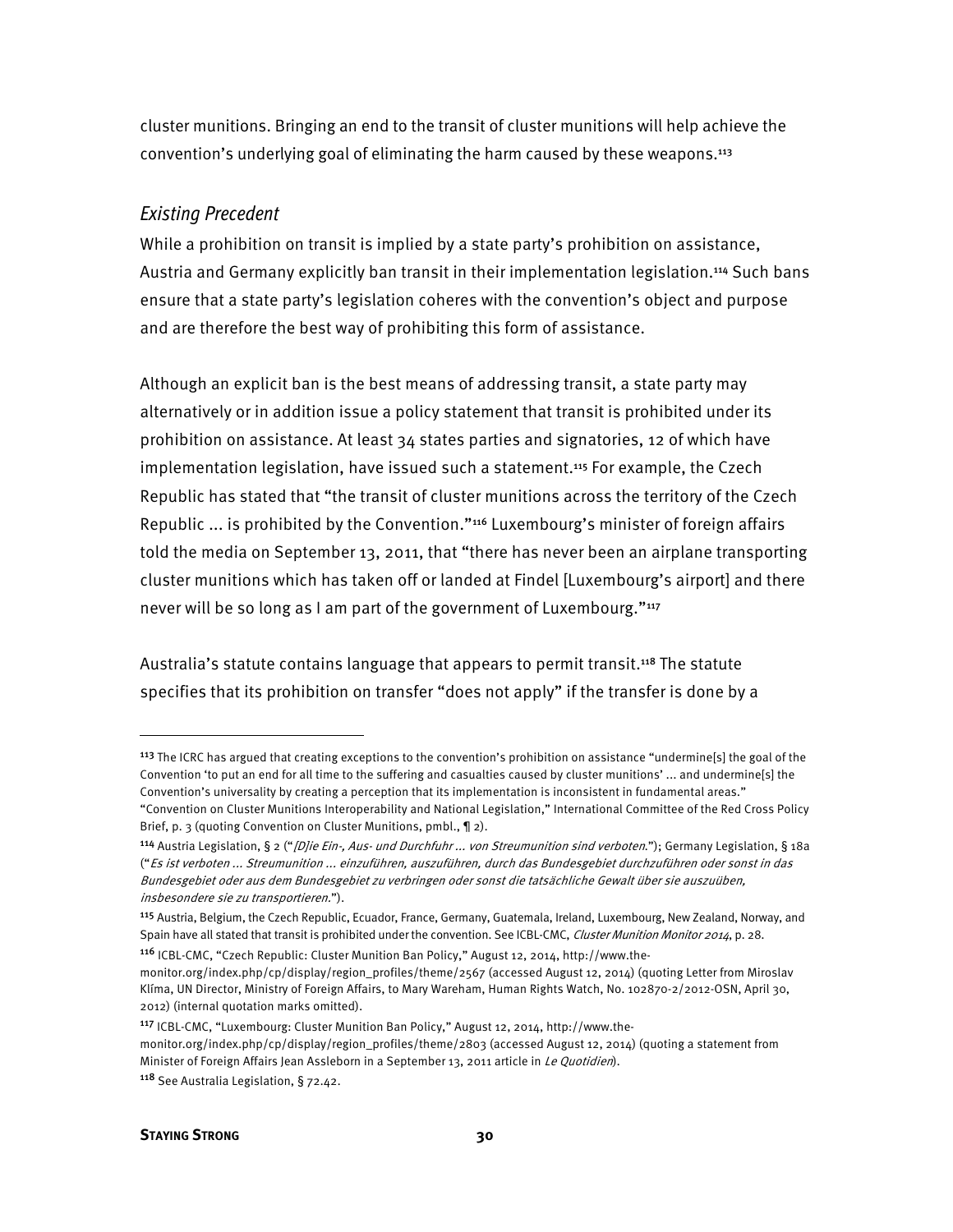member of the armed forces of a state not party and is in connection with the use of a base, aircraft, or ship in Australia "in the course of military cooperation or operations with the Australian Defence Force."<sup>119</sup> Such an exception contravenes the convention's object and purpose by weakening Australia's prohibition on assistance and is incompatible with Australia's obligation under the convention to "promote the norms [the convention] establishes and ... to discourage States not party ... from using cluster munitions."<sup>120</sup>

Canada's proposed legislation also appears to permit transit. For example, section 11(1)(a) allows Canadian military personnel to authorize the movement of cluster munitions by a state not party through Canada, and section  $11(2)$  allows any person, in the course of "military cooperation or combined military operations," to transport cluster munitions through Canada so long as those munitions are owned, possessed, or controlled by a foreign state.<sup>121</sup> Facilitating transit is unlawful because it contravenes the convention's express prohibition on assistance. Therefore, Canada should amend its implementation bill to make clear that transit is absolutely prohibited, and other states should similarly prohibit transit and refrain from statutory language that could be construed to permit this activity.

#### Prohibition on Investment

National implementation legislation should:

• prohibit assistance in the form of direct or indirect investment of public and private funds in companies that manufacture cluster munitions or components intended for use in cluster munitions.<sup>122</sup>

#### Purpose

In order to reinforce the convention's prohibition on assistance and to leave no doubt as to the prohibition's scope, national implementation legislation should prohibit assistance in the form of investment in companies that manufacture cluster munitions or components intended for use in cluster munitions.<sup>123</sup> Providing financial support to such companies facilitates

<u>.</u>

<sup>119</sup> Ibid.

<sup>120</sup> Convention on Cluster Munitions, art. 21(2).

<sup>121</sup> See Canada Proposed Legislation, §§ 11(1)(a), 11(2).

<sup>&</sup>lt;sup>122</sup> This component is based on an understanding of Convention on Cluster Munitions, art.  $1(1)$ , quoted above.

<sup>&</sup>lt;sup>123</sup> See generally Roos Boer and Suzanne Oosterwijk, PAX, Banning Investments in Cluster Munitions Producers: National Legislation, March 2014.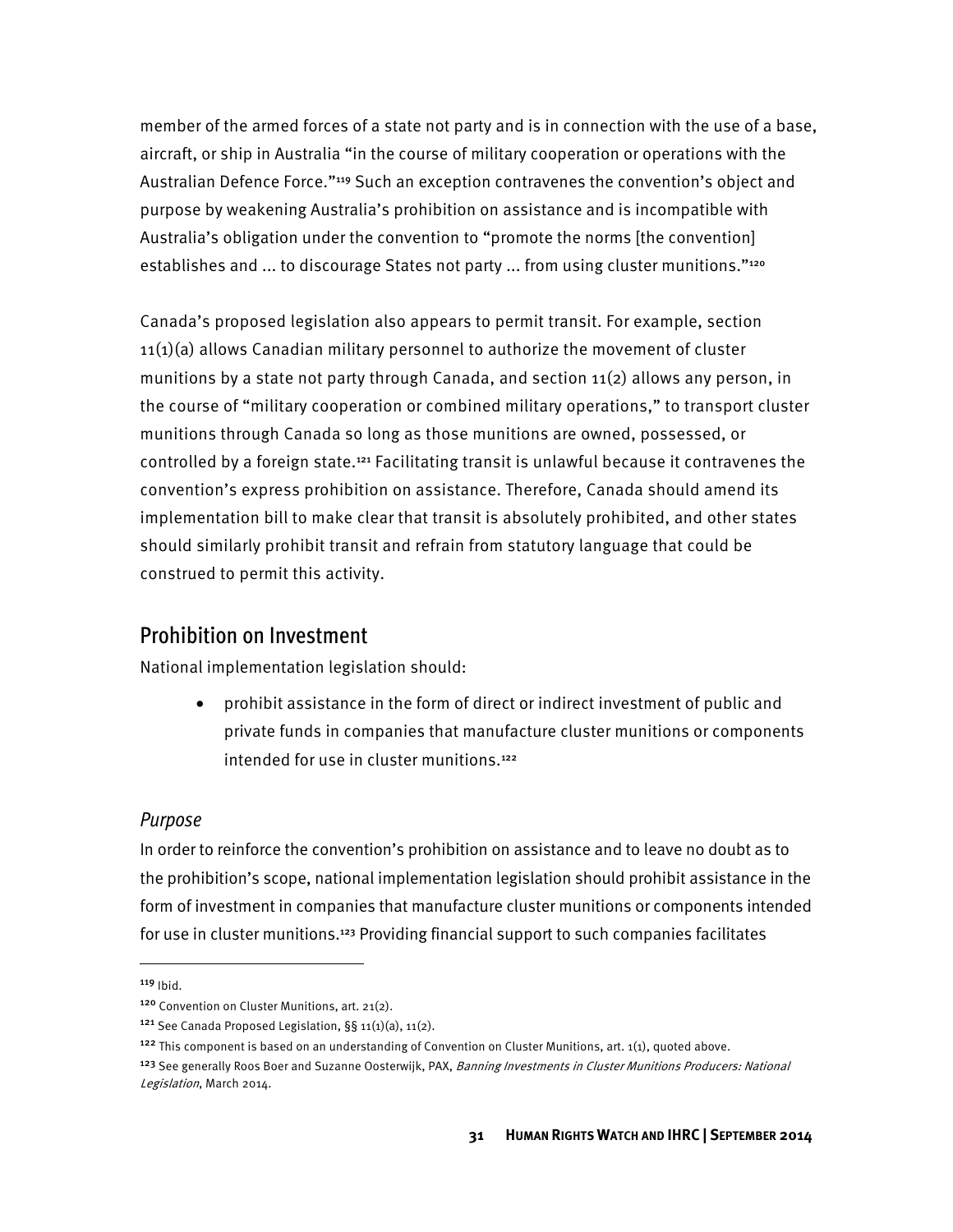production, so investment represents a form of assistance with production, which is prohibited under Article 1(1)(c). Because private investors often provide important financial support to such companies, the ban should extend to private funds.<sup>124</sup> To account for money's fungible nature, the ban should prohibit investment in the company as a whole, rather than simply investment in cluster munition production.<sup>125</sup> Furthermore, any ban should provide tools for supervising and monitoring investments in order to ensure compliance.<sup>126</sup> Only through a prohibition on investment can legislation choke off the financial incentive for companies to produce cluster munitions or cluster munitions components.

#### Existing Precedent

At least eight states with implementation legislation, as well as New Zealand's model legislation, prohibit investment.<sup>127</sup> Strong legislation defines investment broadly to include any form of financial link with companies that produce cluster munitions. New Zealand's national law, for example, makes it a criminal offense to "provide[] or invest[] funds with the intention that the funds be used, or knowing that they are to be used, in the development or production of cluster munitions,"<sup>128</sup> and defines "funds" broadly, to include "assets of every kind, whether tangible or intangible, moveable or immoveable, however acquired."<sup>129</sup> Belgium's legislation similarly criminalizes all forms of financial support, including credit and bank guarantees and the purchase of financial

 $\overline{\phantom{a}}$ 

<sup>&</sup>lt;sup>124</sup> Similar calls for bans on private as well as public investment have been made in the context of the Mine Ban Treaty. See, for example, European Parliament Resolution on a Mine-Free World, P6\_TA(2005)0298, July 7, 2005, ¶¶ 21-22.

<sup>&</sup>lt;sup>125</sup> See Boer and Oosterwijk, PAX, *Banning Investments in Cluster Munitions Producers*, p. 6.

<sup>126</sup> See ibid., pp. 10–11.

<sup>&</sup>lt;sup>127</sup> See Belgium Legislation, art. 8; Ireland Legislation, §§ 12–14; Italy Legislation, art. 7(1); Liechtenstein Legislation, arts. 7b–7c; Luxembourg Legislation, art. 3; New Zealand Legislation, § 10(2); Samoa Legislation, § 6(1)(f); Switzerland Legislation, arts. 8b–8c. See also New Zealand Model Legislation, § 5(2). The Italian Campaign to Ban Landmines has advocated for a separate, more detailed law on investment. In April 2010, draft legislation on investment was introduced in the Senate. It would prohibit all Italian financial institutions from providing any form of support to Italian or foreign companies performing a range of activities, including the use, production, sale, import, export, stockpiling, or transport of cluster munitions and explosive submunitions as well as antipersonnel landmines. On March 15, 2013, the bill was presented to the new Chamber of Deputies (as Chamber Act No. 119) and Senate (as Senate Act No. 557). On June 27, 2013, Deputy Minister for Foreign Affairs Lapo Pistelli said the government favors rapid approval of the disinvestment law. Until then, Law No. 95 (the legislation referred to in this report as Italy Legislation) remains the legislative framework for investment in cluster munitions, Email from Giuseppe Schiavello, Italian Campaign to Ban Landmines, to Bonnie Docherty, Human Rights Watch, August 5, 2014. See also ICBL-CMC, "Italy: Cluster Munition Ban Policy," September 5, 2013, http://www.the-monitor.org/index.php/cp/display/region\_profiles/theme/3556 (accessed August 11, 2014).

<sup>128</sup> New Zealand Legislation, § 10(2). New Zealand's model legislation includes nearly identical language. See New Zealand Model Legislation, § 5(2).

<sup>&</sup>lt;sup>129</sup> New Zealand Legislation, §  $5(1)$ . The definition goes on to specify that "funds" "includes legal documents or instruments (for example, bank credits, travellers' cheques, bank cheques, money orders, shares, securities, bonds, drafts, and letters of credit) in any form (for example, in electronic or digital form) evidencing title to, or an interest in, assets of any kind." Ibid.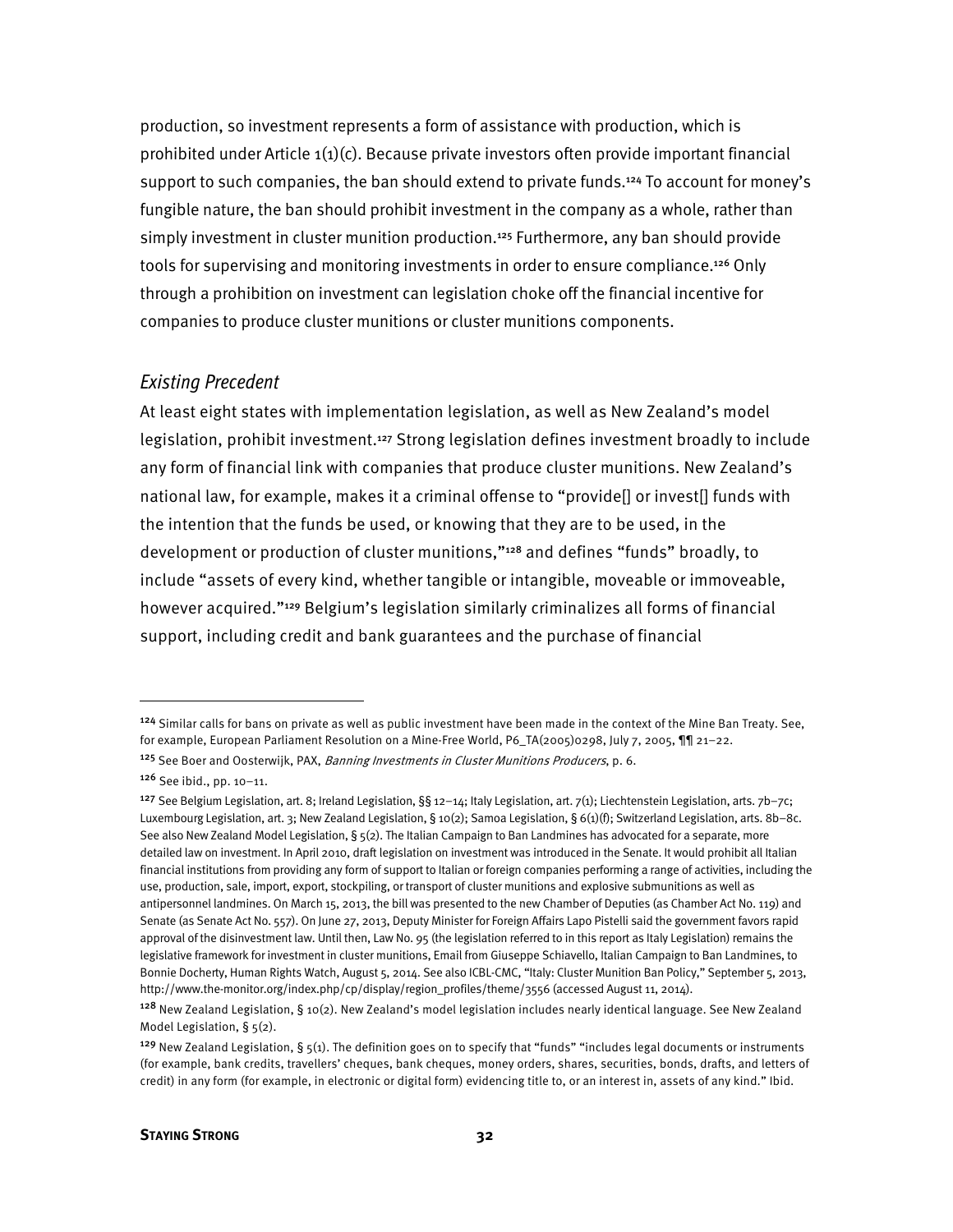instruments.<sup>130</sup> Ireland, Liechtenstein, Samoa, and Switzerland all specify that their prohibitions on investment extend to both direct and indirect investment.<sup>131</sup> In Liechtenstein's legislation, "indirect financing" includes investing in or acquiring bonds of companies that develop, produce, or acquire prohibited material.<sup>132</sup> Ireland prohibits not only "authoris[ing] any investment, direct or indirect, in a munitions company,"<sup>133</sup> but also "invest[ing] public moneys in collective investment undertakings or investment products unless, having exercised due diligence, the investor is satisfied that there is not a significant probability that the public moneys will be invested in a munitions company."<sup>134</sup>

Just as it defines prohibited forms of investment broadly, strong legislation applies to investment in *any* producer of cluster munitions, including foreign companies and companies that produce only components of cluster munitions. For example, Belgium specifies that its prohibition applies to investment in companies abroad as well as in Belgian companies.<sup>135</sup> Italy's legislation prohibits financial assistance to companies that develop, produce, acquire, store, or transfer parts of cluster munitions.<sup>136</sup>

When investment in a company that produces cluster munitions has already occurred, or when a company receiving investment begins producing cluster munitions, Belgium and Ireland require the investor to divest from that company.<sup>137</sup> Ireland's legislation, moreover, requires an

**.** 

<sup>&</sup>lt;sup>130</sup> Belgium Legislation, art. 8 ("Par financement d'une entreprise figurant dans cette liste, on entend toutes les formes de soutien financier, à savoir les crédits et les garanties bancaires, ainsi que l'acquisition pour compte propre d'instruments financiers émis par cette entreprise.").

<sup>&</sup>lt;sup>131</sup> Ireland Legislation, § 12(1) ("Nothing in any enactment that authorises the investment of public moneys shall be taken to authorise any investment, direct or indirect, in a munitions company."); Liechtenstein Legislation, arts. 7b–7c; Samoa Legislation,  $\S 6(1)$ (f); Switzerland Legislation, arts. 8b–8c. Switzerland's law prohibits indirect investments only if they are meant to bypass the prohibition on direct investments. Switzerland Legislation, art. 8c ("Il est interdit de financer indirectement le développement, la fabrication ou l'acquisition de matériels de guerre prohibés si le but visé est de contourner l'interdiction du financement direct."). <sup>132</sup> Liechtenstein Legislation, art. 7c(2) (*"Als indirekte Finanzierung im Sinne dieses Gesetzes gilt: (a) die Beteiligung an* Gesellschaften, die verbotenes Kriegsmaterial entwickeln, herstellen oder erwerben; (b) der Erwerb von Obligationen oder anderen Anglagprodukten, die durch solche Gesellschaften ausgegeben werden."). Switzerland defines "indirect investment" similarly. See Switzerland Legislation, art. 8c.

<sup>133</sup> Ireland Legislation, § 12(1).

 $134$  Ibid., §  $14(1)$ .

<sup>&</sup>lt;sup>135</sup> Belgium Legislation, art. 8 (prohibiting investment in "*de droit belge ou de droit étranger*").

 $136$  See Italy Legislation, art.  $7(1)$ .

<sup>137</sup> Belgium requires such divestment "as long as it is contractually feasible." Belgium Legislation, art. 8 ("Lorsqu'un financement a déjà été accordé à une entreprise figurant dans la liste, ce financement doit être complètement interrompu pour autant que cela soit contractuellement possible."). See also Ireland Legislation, § 14(2) ("Where public moneys are directly invested in a company which is or becomes a munitions company, the investor shall ... establish to its satisfaction that the company intends to cease its involvement in the manufacture of prohibited munitions or components, or ... divest itself of its investment in that company in an orderly manner.").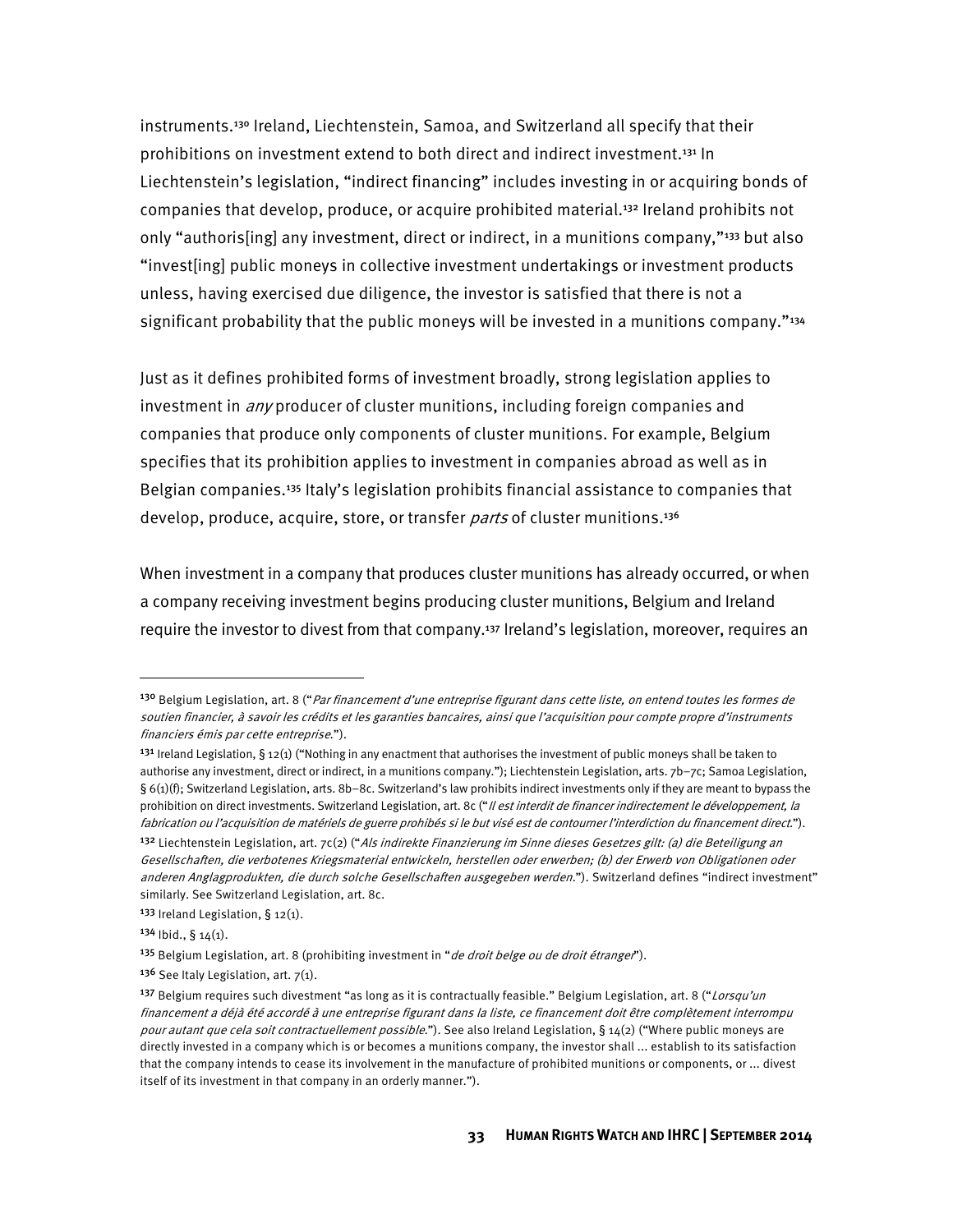investor either to divest from any product that invests money in a munitions company, or else to establish that the company intends to stop producing cluster munitions and that the investment product is unlikely to invest money in such companies in the future.<sup>138</sup>

In order to ensure that investors are aware of their legal obligations, Belgium's legislation provides for the creation of a public document listing companies that qualify as cluster munitions producers within the scope of the statute. The document also lists those companies' corporate shareholders and mutual fund holders.<sup>139</sup>

Although a statutory prohibition on investment in companies producing cluster munitions is the best means of ensuring compliance with the convention's prohibition on assistance, a state party may alternatively or in addition issue a policy statement that its statutory prohibition on assistance extends to investment. At least 25 states parties and signatories, including Canada and six states with implementation legislation, have made clear that they understand investment to be a prohibited form of assistance.<sup>140</sup>

<sup>138</sup> Ireland Legislation, § 14(2).

<sup>&</sup>lt;sup>139</sup> Belgium Legislation, art. 8 ("A cette fin, le Roi publiera, au plus tard le premier jour du treizième mois suivant le mois de la publication de la loi, une liste publique ... des entreprises dont il a été démontré qu'elles exercent l'une des activités visées à l'alinéa précédent ... des entreprises actionnaires à plus de 50% d'une entreprise ... des organismes de placement collectif détenteurs d'instruments financiers d'une entreprise .").

<sup>140</sup> Australia, the Czech Republic, France, Guatemala, Hungary, and the United Kingdom have all expressed such views. See ICBL-CMC, Cluster Munition Monitor 2014, p. 29.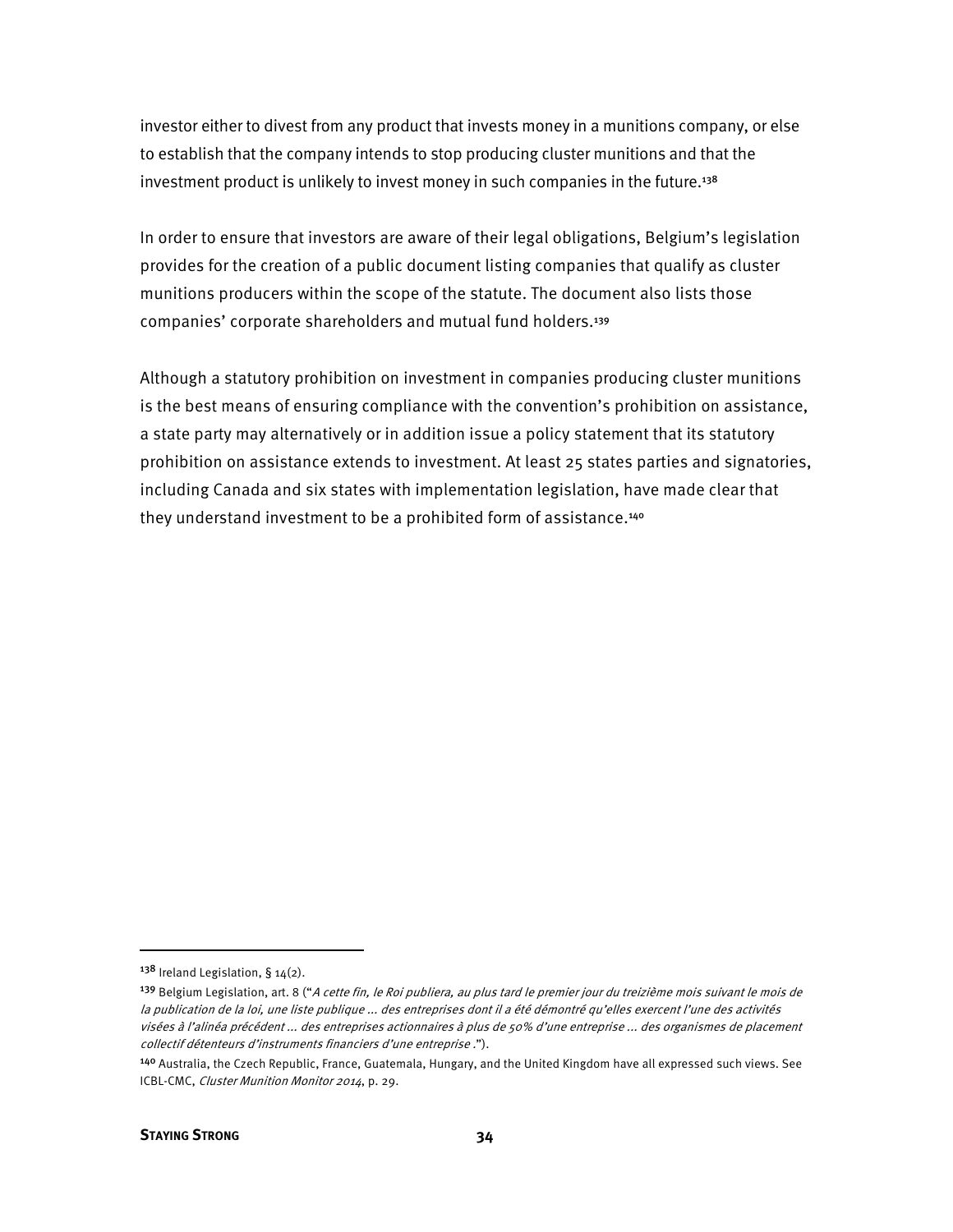# **IV. Positive Obligations**

This part discusses the positive obligations for states parties to destroy cluster munitions stockpiles, clear territory of unexploded submunitions, and provide assistance to victims of cluster munitions. It also addresses positive obligations related to international cooperation and assistance, transparency, compliance, and universalization.

## Stockpile Destruction

National implementation legislation should:

- require the separation and destruction of all stockpiles of cluster munitions within the state party's territory or under its control; and
- set a deadline for the completion of stockpile destruction as soon as possible, but no more than eight years after entry into force of the Convention on Cluster Munitions for that state party.<sup>141</sup>

## Purpose

**.** 

Even with a ban on use, cluster munitions will remain a threat as long as states continue to possess them. Existing stockpiles enable states to use cluster munitions, although in violation of their international and domestic legal obligations. In both its preamble and Article 3, the Convention on Cluster Munitions underlines the need to destroy stockpiles as rapidly as possible. The preamble says that states parties are "[d]eeply concerned ... at the dangers presented by the large national stockpiles of cluster munitions retained for operational use and determined to ensure their rapid destruction."142 Eliminating the harm—or potential harm—caused by cluster munitions requires the complete destruction of the weapons, including all stockpiles.

In accordance with Article 3 of the Convention on Cluster Munitions, national implementation legislation should require the separation of all cluster munitions from

<sup>&</sup>lt;sup>141</sup> These components are based on Convention on Cluster Munitions, art.  $3(1)-(2)$ : "1. Each State Party shall, in accordance with national regulations, separate all cluster munitions under its jurisdiction and control from munitions retained for operational use and mark them for the purpose of destruction. 2. Each State Party undertakes to destroy or ensure the destruction of all cluster munitions referred to in paragraph 1 of this Article as soon as possible but not later than eight years after the entry into force of this Convention for that State Party."

<sup>&</sup>lt;sup>142</sup> Ibid., pmbl.,  $\P$  4 (emphasis removed).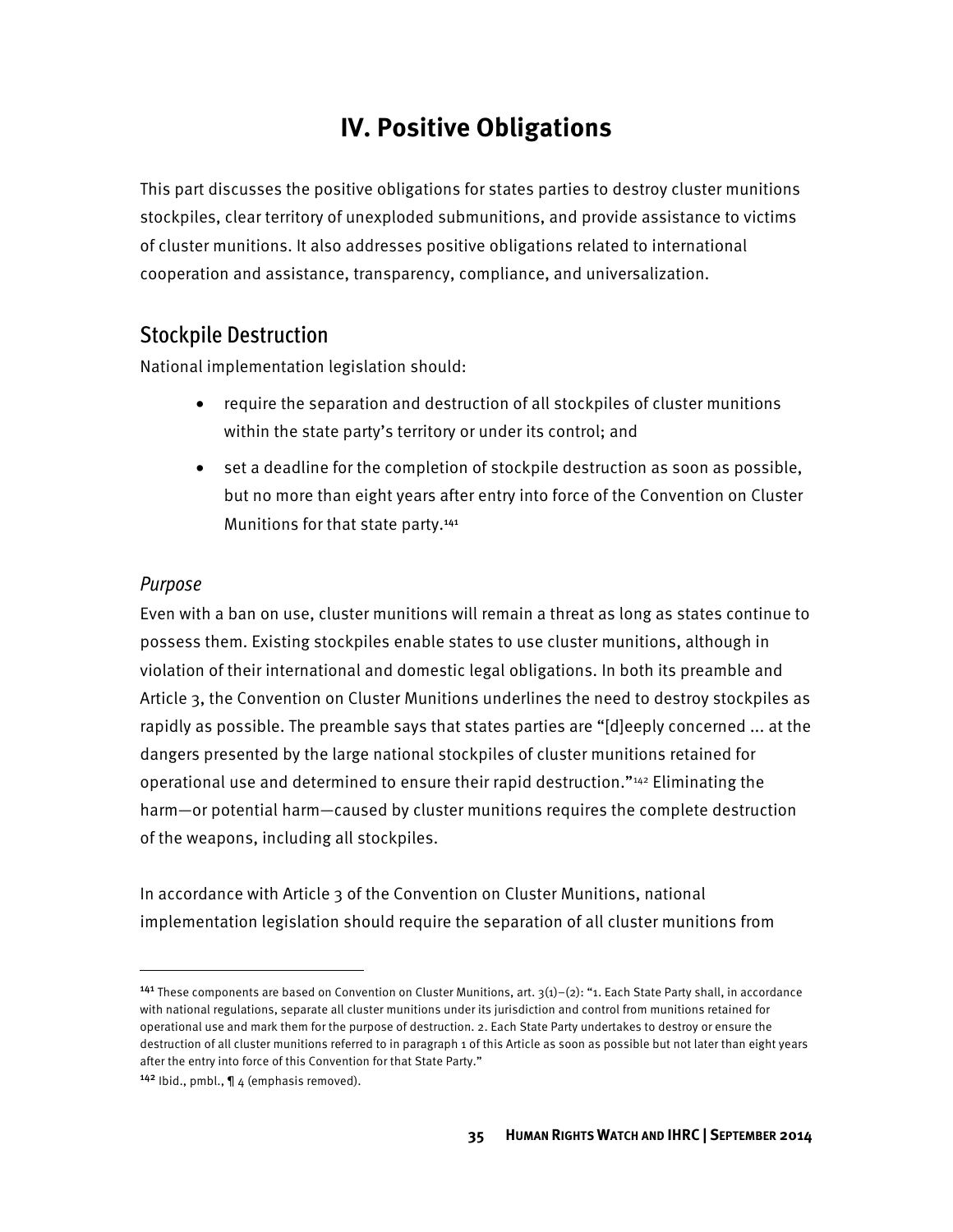other weapons in a state party's arsenal and their ultimate destruction. Destruction should comply with international and environmental health standards. Legislation should also specify the date by which a state party must complete destruction of stockpiles. To guarantee prompt and safe destruction of cluster munitions, national implementation legislation should designate an appropriate and competent authority to guide the process and provide oversight.

The Convention on Cluster Munitions articulates a state party's obligation to destroy cluster munitions as applying to "cluster munitions under [a state party's] jurisdiction and control."<sup>143</sup> The object and purpose of the treaty, however, is more comprehensive, aimed at the total elimination of this weapon. To best serve this aim, national legislation should refer instead to stockpiles under a state party's jurisdiction  $or$  control. That broader formulation would prevent loopholes and require a state party to ensure destruction of any foreign stockpiles in its territory. The existing language in the treaty seems to have been the result of a drafting accident rather than a conscious effort to narrow the obligations of states parties: the phrase was reportedly initially changed to "jurisdiction *and* control" due to a clerical error and then was never changed back.<sup>144</sup>

The Convention on Cluster Munitions mandates that each state party complete destruction of its stockpiles as soon as possible but at least within eight years after entry into force for that state party, and national implementation legislation should reflect this obligation. While the convention allows for an extension of the eight-year deadline, none of the states that have signed the convention thus far should be in need of more time.<sup>145</sup> As reported by the Cluster Munition Monitor, all states parties with stockpiles of cluster munitions have committed to destroy stockpiles within eight years, and the major stockpilers have indicated they will

 $\overline{\phantom{a}}$ 

 $143$  Ibid., art.  $3(1)$  (emphasis added).

<sup>144</sup> Declan Smyth, "Article 3: Storage and Stockpile Destruction," in The Convention on Cluster Munitions: A Commentary, eds. Gro Nystuen and Stuart Casey-Maslen (Oxford: Oxford University Press, 2010), p. 256 ("In fact the form of words adopted for Article 3 in the Convention is undoubtedly the result of a clerical error that occurred during the preparation of a composite text towards the end of the Diplomatic Conference.").

<sup>&</sup>lt;sup>145</sup> Convention on Cluster Munitions, art.  $3(3)$ –(5). To apply for an extension, a state party must demonstrate the need for additional time through the presentation of such information as the length of the requested extension, an explanation of its need, an updated destruction plan, and the number and type of cluster munitions already destroyed and remaining to be destroyed. Ibid., art. 3(3)–(4). The Meeting of States Parties decides whether to grant an extension. Ibid., art. 3(5). It may also determine what resources should be committed to assisting those parties requesting extensions, thereby matching available resources with outstanding needs.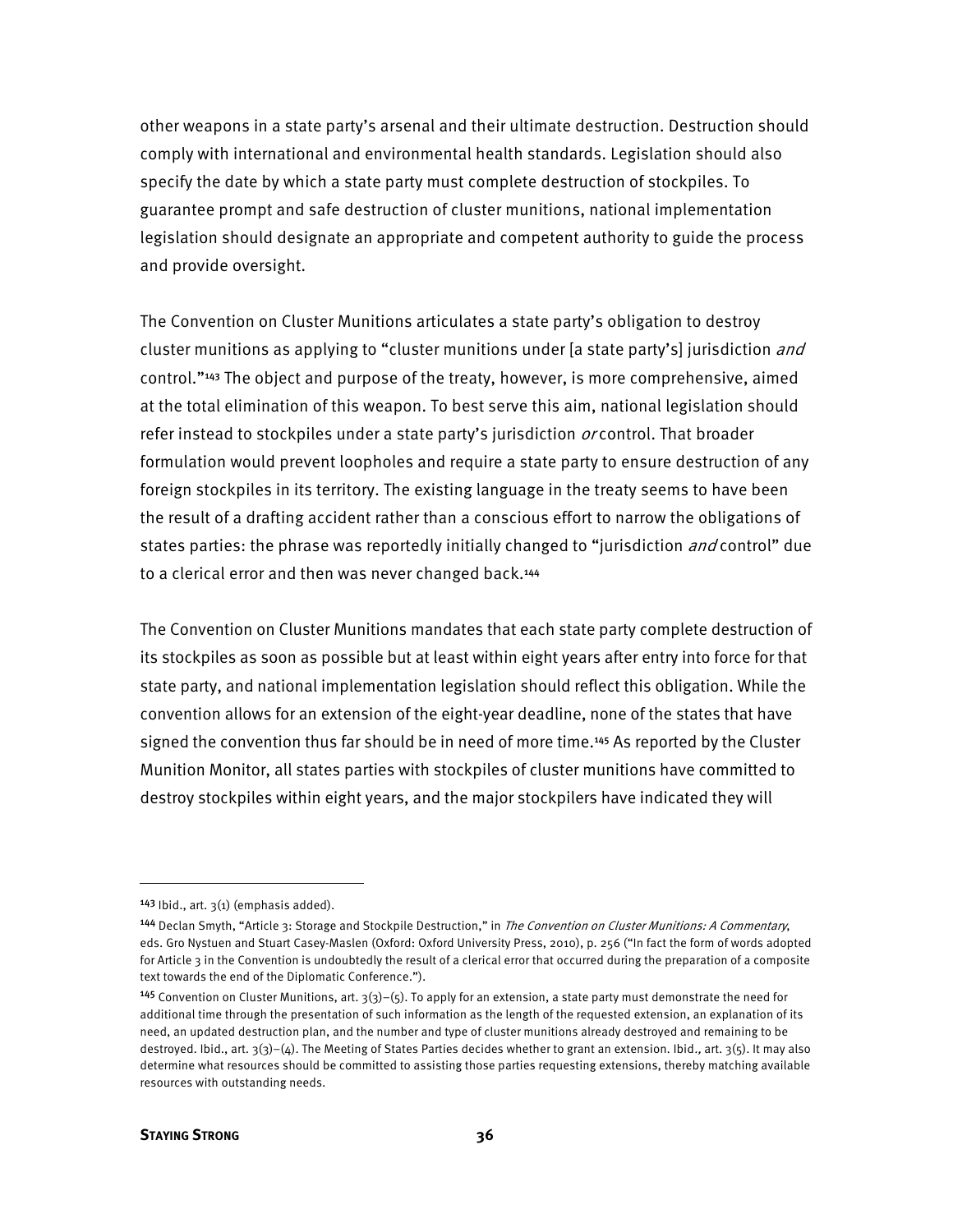finalize destruction far in advance of the deadline.<sup>146</sup> National legislation should, therefore, not include a provision that allows for an extension of the destruction deadline.

#### Existing Precedent

The national implementation laws of at least seven states, plus the proposed law of Spain (a current stockpiler), include obligations to destroy stockpiles: Austria (a former stockpiler), Belgium (a former stockpiler), the Czech Republic (a former stockpiler), France (a current stockpiler), Guatemala (never a stockpiler), Hungary (a former stockpiler), and Italy (a current stockpiler).<sup>147</sup> For instance, the Czech Republic requires that the Ministry of Defense ensure destruction of all stockpiles within the territory of the Czech Republic within eight years of the legislation taking effect.<sup>148</sup> This requirement is in line with the proposed language of the ICRC model legislation, which states: "Subject to section 10, the Minister shall ensure—(1) the destruction of all stockpiled cluster munitions, explosive bomblets and explosive submunitions owned or possessed by [INSERT COUNTRY NAME] or under its jurisdiction and control; (2) the collection and destruction of all cluster munitions notified under section 7."<sup>149</sup> A stronger formulation would refer to stockpiles under a state party's jurisdiction *or* control.

Though states such as the Czech Republic and France set a deadline of eight years, some states, such as Belgium and Austria, impose even shorter timelines. Belgium required destruction of all stockpiles within three years of the publication of its 2006 law.<sup>150</sup> Austria's law states: "Existing stockpiles of … prohibited cluster munition must be reported to the Federal Ministry of Defense within one month after entry into force of this Federal Law and must be destroyed by it against reimbursement of costs within a maximum of three years after entry into force of this Federal Law."151

**.** 

<sup>146</sup> ICBL-CMC, Cluster Munition Monitor 2014, p. 2.

<sup>&</sup>lt;sup>147</sup> See ibid.; Austria Legislation, § 4; Belgium Legislation, art. 27(2); Czech Republic Legislation, § 4(1); France Legislation, art. L. 2344-4 (implicitly requiring stockpile destruction by authorizing stockpiling only for eight years or until the expiration of any deadline granted by states parties); Guatemala Legislation, art. 8; Hungary Legislation § 3, art. 3(1); Italy Legislation, art. 3. See also Spain Proposed Legislation, art. 3.

<sup>148</sup> Czech Republic Legislation, § 4(1) ("Ministerstvo ve lhůtě do 8 let ode nab nabytí účinnosti tohoto zákona zajistí zničení veškeré kazetové munice nacházející se na území České republiky; to neplatí, jde-li o kazetovou munici podle §3."). <sup>149</sup> ICRC Model Legislation, § 8.

<sup>150</sup> Belgium Legislation, art. 27(2).

<sup>&</sup>lt;sup>151</sup> Austria Legislation, § 4 (*"Bestehende Vorräte an gemäß § 2 verbotener Streumunition sind binnen eines Monats nach* dem Inkrafttreten dieses Bundesgesetzes dem Bundesministerium für Landesverteidigung zu melden und durch dieses bis längstens drei Jahre nach dem Inkrafttreten dieses Bundesgesetzes gegen Kostenersatz zu vernichten.").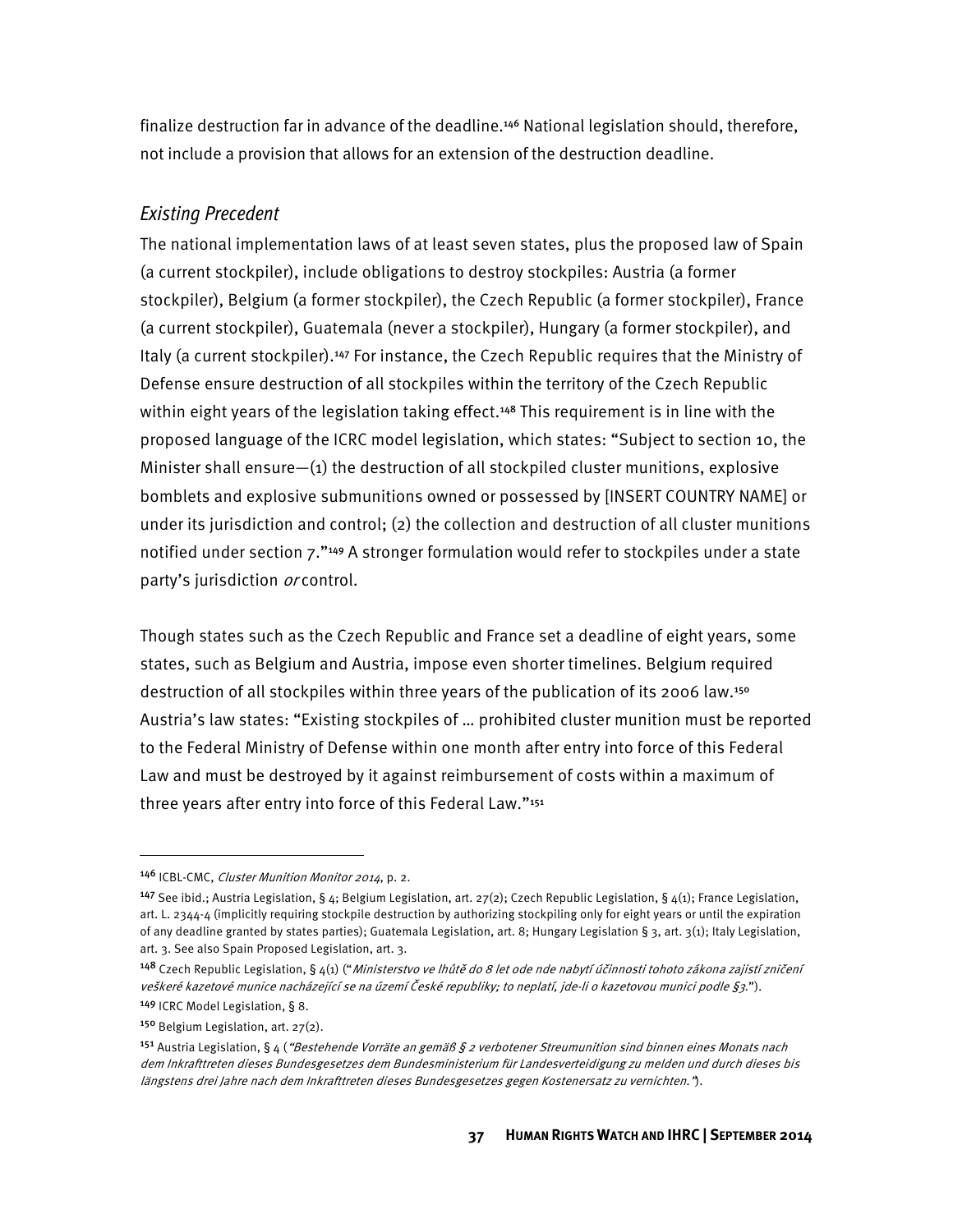## Clearance

National implementation legislation should:

- establish a process for the identification and destruction of all cluster munitions in contaminated areas under the state party's jurisdiction or control;<sup>152</sup>
- set a deadline for the completion of clearance as soon as possible, but no later than 10 years after entry into force of the Convention on Cluster Munitions for that state party;<sup>153</sup>
- mandate creation of risk reduction education programs to inform civilians of the dangers presented by cluster munitions remnants;<sup>154</sup> and
- if adopted by a former user state, require the provision of assistance to states parties that the user state contaminated in the past.<sup>155</sup>

### Purpose

l

Even if states fulfill all of their negative obligations under the Convention on Cluster Munitions and bring a halt to cluster munitions use, cluster munitions remnants from previous conflicts will continue to pose a threat to civilians. The incorporation of the convention's clearance duties into a state party's national implementation legislation plays a key role in mitigating such threats. In order to preserve state sovereignty, the ultimate responsibility for clearance should fall upon the affected state rather than the user state. All states parties, especially former user states, however, should assist affected states with clearance; they should "provide, *inter alia*, technical, financial, material or human resources assistance to the [affected] State Party," as well as information about the type, quantity, and location of cluster munitions remnants.<sup>156</sup>

<sup>&</sup>lt;sup>152</sup> This component is based on Convention on Cluster Munitions, art.  $4(1)$ : "Each State Party undertakes to clear and destroy, or ensure the clearance and destruction of, cluster munition remnants located in cluster munition contaminated areas under its jurisdiction and control." Article  $4(2)$  provides details about how states parties must fulfill that obligation.

<sup>&</sup>lt;sup>153</sup> This component is based on ibid., art.  $4(1)(a)$ : "[C]learance and destruction shall be completed as soon as possible but not later than ten years" from the entry into force of the convention for that state party.

<sup>&</sup>lt;sup>154</sup> This component is based on ibid., art.  $4(2)(e)$ : "[E]ach State Party shall take the following measures...: (e) Conduct risk reduction education to ensure awareness among civilians living in or around cluster munition contaminated areas of the risk posed by such remnants."

<sup>&</sup>lt;sup>155</sup> This component is based on ibid., art.  $4(4)$ , which "strongly encourage[s]" user states parties to "provide, *inter alia*, technical, financial, material or human resources assistance" to states parties that they contaminated with cluster munition remnants. Ibid., art.  $4(4)(a)$ . User states that choose to give assistance must provide "where available, information on types and quantities of the cluster munitions used, precise locations of cluster munition strikes and areas in which cluster munition remnants are known to be located." Ibid., art.  $4(4)(b)$ .

 $156$  Ibid., art.  $4(4)(a) - (b)$ .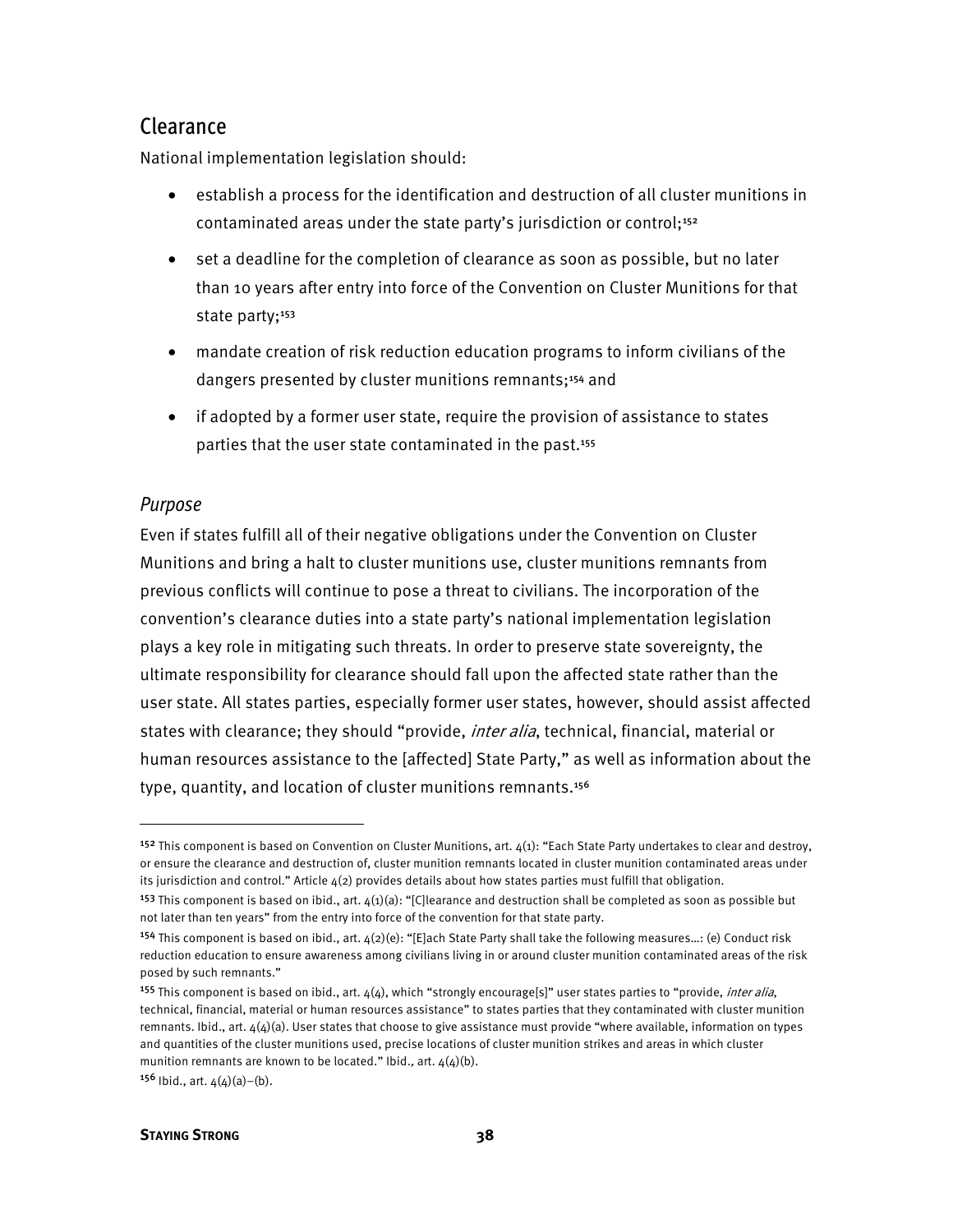### Existing Precedent

At least two states, Guatemala and Hungary, include provisions on clearance in their national implementation legislation, as does the ICRC model law.<sup>157</sup> Hungary copies the text of the convention verbatim, agreeing to "clear and destroy, or ensure the clearance and destruction of, cluster munition remnants located in cluster munition contaminated areas under its jurisdiction or control."<sup>158</sup> It states that such "clearance and destruction shall be completed as soon as possible but not later than ten years from" the entry into force of the convention.<sup>159</sup>

Guatemala provides the most comprehensive guidance regarding the clearance of contaminated areas, and its clearance article serves as a good model for other states:

When an area of the country is identified as an area contaminated by cluster munitions and/or explosive submunitions and/or explosive bomblets, the Ministry of National Defense, in coordination with other relevant ministries and state institutions, should perform the following actions:

- a. Evaluation and registration of the danger caused by cluster munitions remnants, making every effort to identify all contaminated areas.
- b. Evaluation and prioritization of the needs of marking and isolating the contaminated areas, protecting the civilian population, clearing and destroying cluster munition remnants and/or explosive submunitions and/or explosive bomblets, and informational programs for civilians on risk reduction.
- c. Development of a national plan to carry out the provisions of the subsections above.
- d. Clearance and destruction of all cluster munition remnants and/or explosive submunitions and/or explosive bomblets.<sup>160</sup>

<sup>&</sup>lt;sup>157</sup> Guatemala Legislation, art. 9; Hungary Legislation, §3, art.  $4(1)$ . See also ICRC Model Legislation, § 9.

<sup>&</sup>lt;sup>158</sup> Hungary Legislation, §3, art.  $4(1)$ .

 $159$  Ibid., art.  $4(1)(a)$ .

<sup>160</sup> Guatemala Legislation, art. 9 ("Artículo 9. Áreas contaminadas. Cuando un área del territorio nacional sea identificada como área contaminada por municiones en racimo y/o submuniciones explosivas y/o bombetas explosivas, el Ministerio de la Defensa Nacional, en coordinación con otros ministerios e instituciones estatales competentes, deberá realizar las siguientes acciones: a) Evaluación y registro del peligro que causan los restos de municiones en racimo, haciendo todos los esfuerzos para identificar todas las áreas contaminadas. b) Evaluación y priorización de las necesidades en materia de marcaje y aislamiento de las áreas contaminadas, la protección de la población civil, limpieza y destrucción de los restos de municiones en racimo y/o submuniciones explosivas y/o bombetas explosivas y de programas de información a la población civil sobre reducción de riesgos. c) Desarrollo de un plan nacional para llevar a cabo lo establecido en el inciso anterior. d) Limpieza y destrucción de todos los restos de municiones en racimo y/o submuniciones explosivas y/o bombetas explosivas.").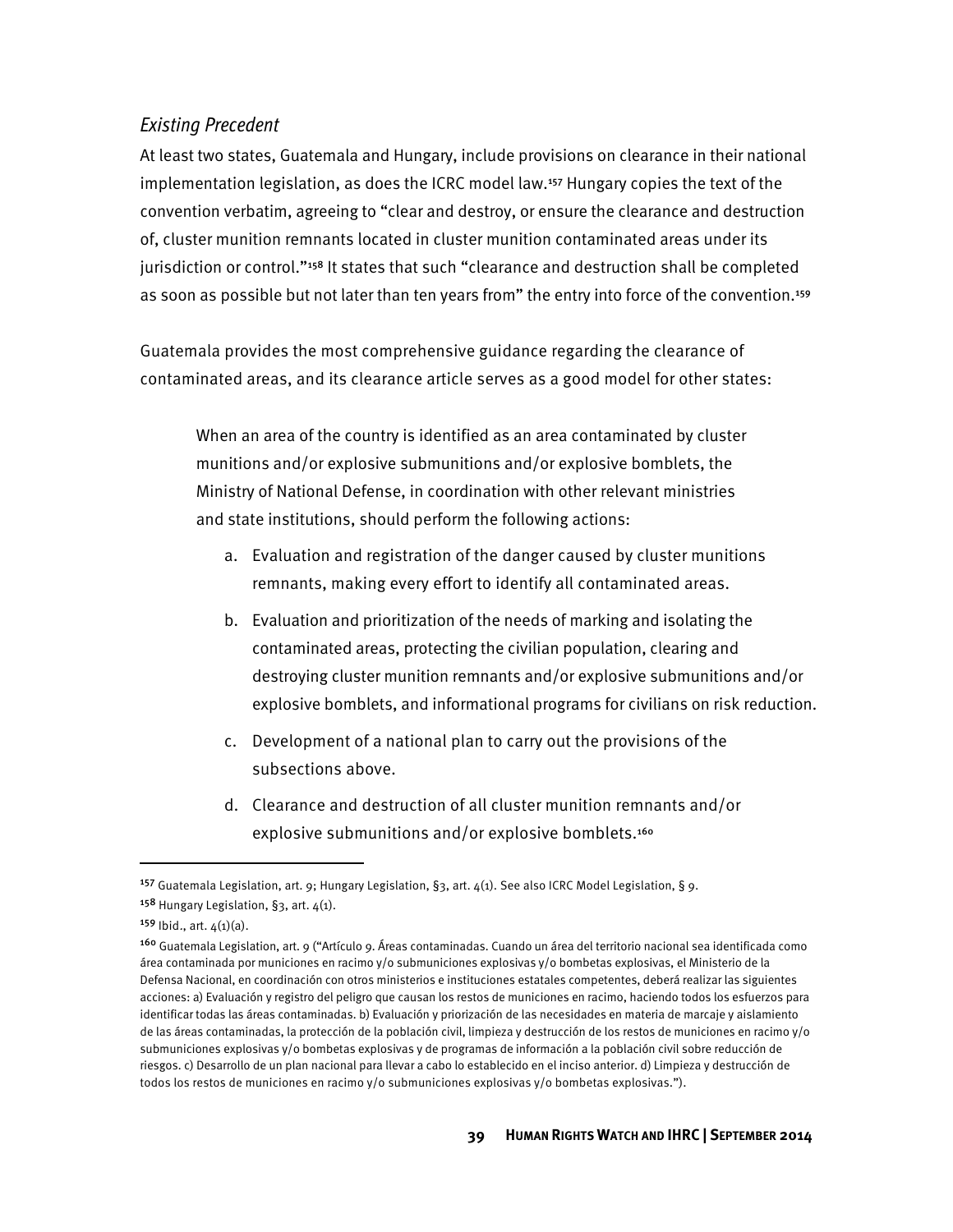This language is very similar to that provided in the ICRC model law.<sup>161</sup> While an unaffected state, Guatemala includes in its legislation robust positive obligations related to clearance, such as the establishment of a process for the identification and destruction of all cluster munitions in contaminated areas and a mandate to create risk reduction education programs to inform civilians of the dangers presented by cluster munitions remnants. These provisions would be important if Guatemala became affected by cluster munitions in the future or in case it discovered contaminated areas. Consequently, the Guatemalan law exemplifies how unaffected as well as affected states can include clearance provisions in their national implementation legislation.

No former user states require the provision of assistance to those states they contaminated in the past in their implementation legislation, even though there are former user states that provide clearance assistance.<sup>162</sup> While provision of assistance to affected states can be covered in administrative measures, it is preferable to include it in legislation. Strong legislative implementation of the Convention on Cluster Munitions is the best approach to fulfilling its obligations.

### Victim Assistance

National implementation legislation should:

- designate a government focal point to develop, coordinate, and implement a national victim assistance plan and budget; $163$
- provide for consultation with victims on the development and implementation of the national plan;<sup>164</sup>
- ensure victims are given medical, rehabilitation, and psychological support that is age and gender sensitive; $165$

l

<sup>161</sup> See ICRC Model Legislation, § 9.

<sup>&</sup>lt;sup>162</sup> Both the Netherlands and the United Kingdom are states parties, former users, and donors, and the United Kingdom has adopted implementation legislation. ICBL-CMC, Cluster Munition Monitor 2013, pp. 16, 66.

<sup>&</sup>lt;sup>163</sup> This component is based on Convention on Cluster Munitions, art.  $5(2)(c)$  and (g): "[E]ach State Party shall: ... (c) Develop a national plan and budget ...; (g) Designate a focal point within the government for coordination of matters relating to the implementation of this Article."

<sup>&</sup>lt;sup>164</sup> This component is based on ibid., art.  $5(2)(f)$ : "[E]ach State Party shall: ... (f) Closely consult with and actively involve cluster munition victims and their representative organizations."

 $165$  This component is based on ibid., art.  $5(1)$ : "Each State Party with respect to cluster munition victims in areas under its jurisdiction or control shall ... adequately provide age- and gender-sensitive assistance, including medical care, rehabilitation and psychological support, as well as provide for their social and economic inclusion."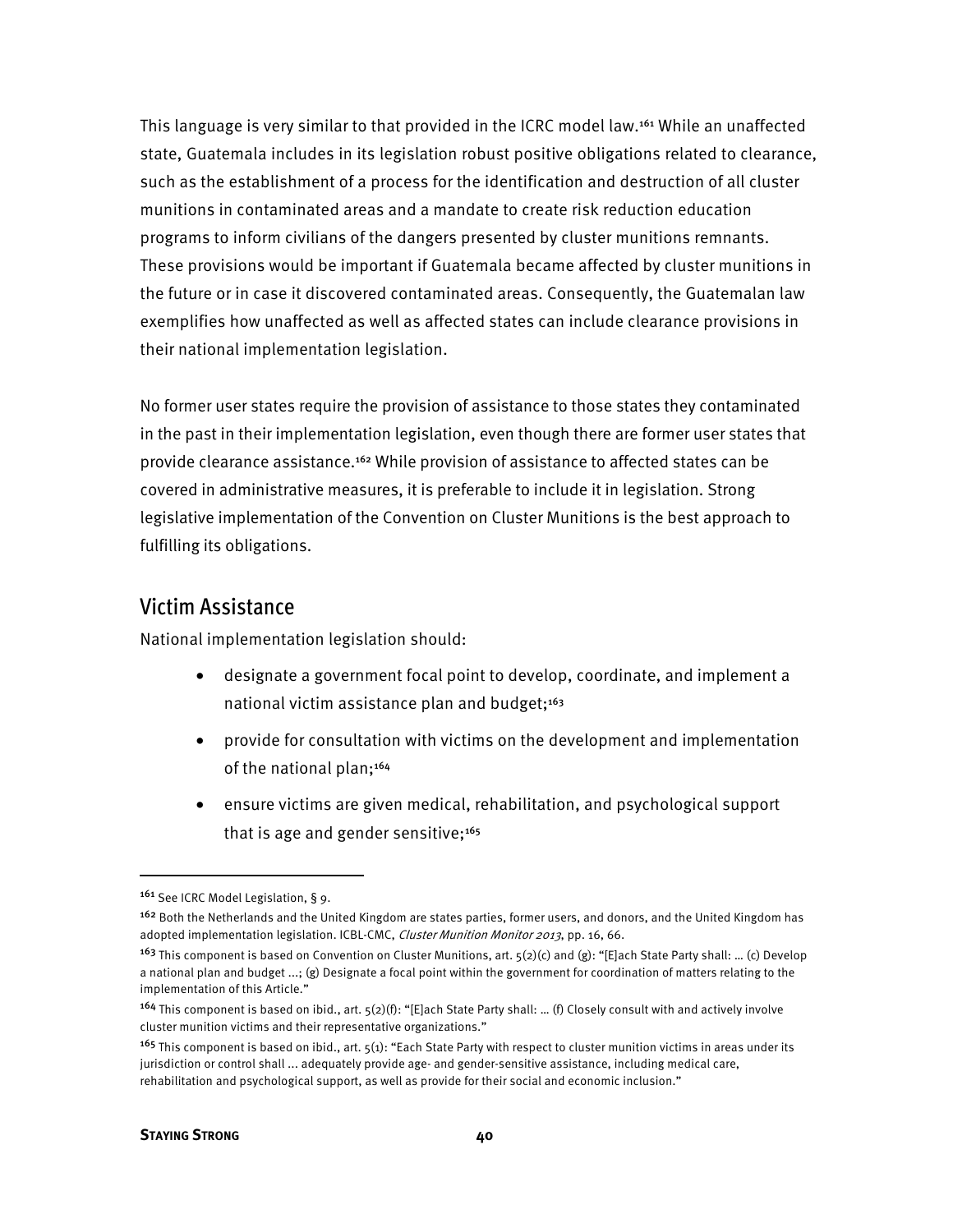- promote socioeconomic inclusion of victims;<sup>166</sup> and
- guarantee the victim assistance plan is non-discriminatory.<sup>167</sup>

#### Purpose

Use of cluster munitions causes grave and ongoing harm to civilians, including death, injury, property destruction, and land contamination. To mitigate such harm and to advance its humanitarian objective, the Convention on Cluster Munitions introduced innovative measures to assist victims. It defines the term "cluster munition victims" to include those directly affected and their families and communities and dedicates a specific article to victim assistance obligations.<sup>168</sup> Article 5 lays out general obligations in paragraph 1 and discusses the requirements for implementation in paragraph 2.<sup>169</sup> The Landmine and Cluster Munition Monitor explains that "victim assistance" encompasses "data collection, medical care, rehabilitation, psychological support, social inclusion and relevant/necessary laws and policies."<sup>170</sup> Although all states parties are encouraged to provide assistance, ultimate responsibility rests with the affected state, which is obliged to assist victims of cluster munitions under its own jurisdiction or control. To reinforce the obligations to assist victims at the national level, legislation should encompass provisions on the topic.

### Existing Precedent

In their national legislation implementing the Convention on Cluster Munitions, at least two states, Guatemala and Hungary, include provisions regarding victim assistance. Hungary imports the text of the convention verbatim in its implementation legislation.<sup>171</sup> Guatemala adopts the broad definition of victim provided in the convention, which includes individuals, families, and communities harmed by cluster munitions.<sup>172</sup> Its legislation provides that if there are victims of cluster munitions, the executive branch through the Ministry of Public Health and Social Assistance, in coordination with other

**.** 

 $166$  Ibid.

<sup>&</sup>lt;sup>167</sup> This component is based on ibid., art.  $5(2)(e)$ : "[E]ach State Party shall: ... (e) Not discriminate against or among cluster munition victims, or between cluster munition victims and those who have suffered injuries or disabilities from other causes; differences in treatment should be based only on medical, rehabilitative, psychological or socio-economic needs."  $168$  Ibid., art.  $2(1)$ .

 $169$  Ibid., art. 5.

<sup>170</sup> Landmine and Cluster Munition Monitor, "Frameworks for Victim Assistance: Monitor Key Findings and Observations," December 2013, http://www.the-monitor.org/index.php/content/view/full/25067 (accessed June 29, 2014), p. 4.  $171$  Hungary Legislation, § 3, art.  $5(1)$ .

<sup>172</sup> Guatemala Legislation, art. 2(12).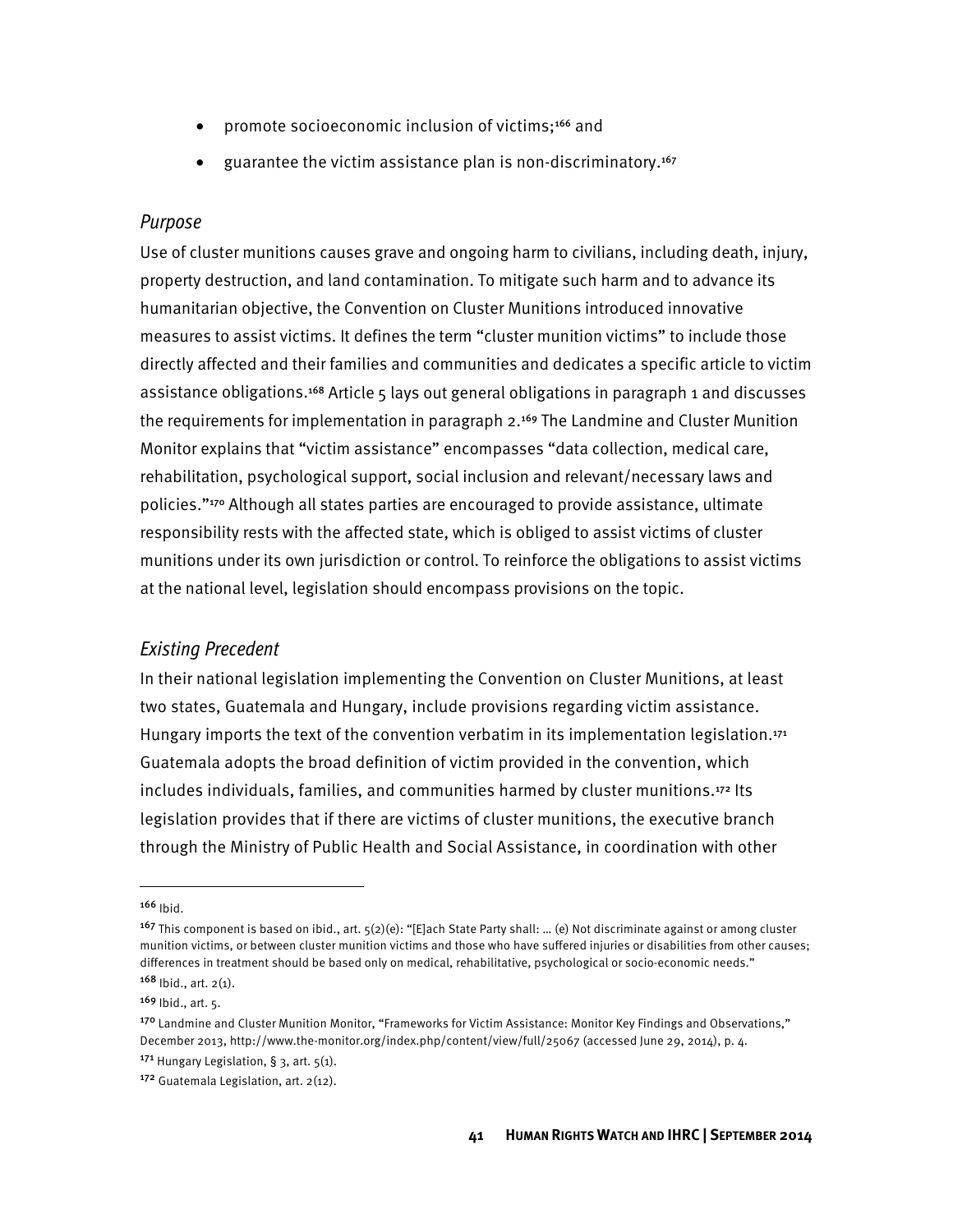ministries and institutions, must develop a plan for protection of the human rights of the victims. It notes the plan should contain adequate budget and must be designed and implemented in consultation with the victims and their organizations.<sup>173</sup>

For states such as Guatemala that are party to the Convention on Cluster Munitions and the Convention on the Rights of Persons with Disabilities, provisions regarding victim assistance should be interpreted in conjunction with the latter. This Disability Rights Convention, which is explicitly mentioned in the preamble of the Convention on Cluster Munitions, provides, for instance, for habilitation and rehabilitation "to enable persons with disabilities to attain and maintain maximum independence, full physical, mental, social and vocational ability, and full inclusion and participation in all aspects of life."<sup>174</sup>

Even unaffected states should incorporate obligations to assist victims in their national implementation legislation. They can become affected themselves in the case of future attacks or become host to affected people, such as refugees, who migrate to their territories. Guatemala and Hungary provide examples of how unaffected, as well as affected, states can undertake such action.

The ICRC model legislation also contains extensive victim assistance provisions:

In consultation with the relevant Ministries, the Minister shall ensure compliance with the obligations of the Convention regarding risk education and victim assistance, in particular to;

- 1. Assess the needs of cluster munition victims;
- 2. Develop, implement and enforce any necessary national laws and policies;
- 3. Develop a national plan and budget, including timeframes to carry out these activities, with a view to incorporating them within the existing national

**.** 

<sup>173</sup> Ibid., art. 10 ("En caso de existir víctimas de municiones en racimo y/o submuniciones explosivas y/o bombetas explosivas, el Organismo Ejecutivo por conducto del Ministerio de Salud Pública y Asistencia Social, en coordinación con otros ministerios e instituciones estatales competentes, deberá desarrollar un plan para la protección de los derechos humanos de las víctimas. Dicho plan deberá contar con un presupuesto adecuado y deberá diseñarse y ejecutarse en consulta con las víctimas y sus organizaciones.").

<sup>174</sup> Convention on the Rights of Persons with Disabilities, adopted December 13, 2006, A/RES/61/106, entered into force May 3, 2008, art. 26.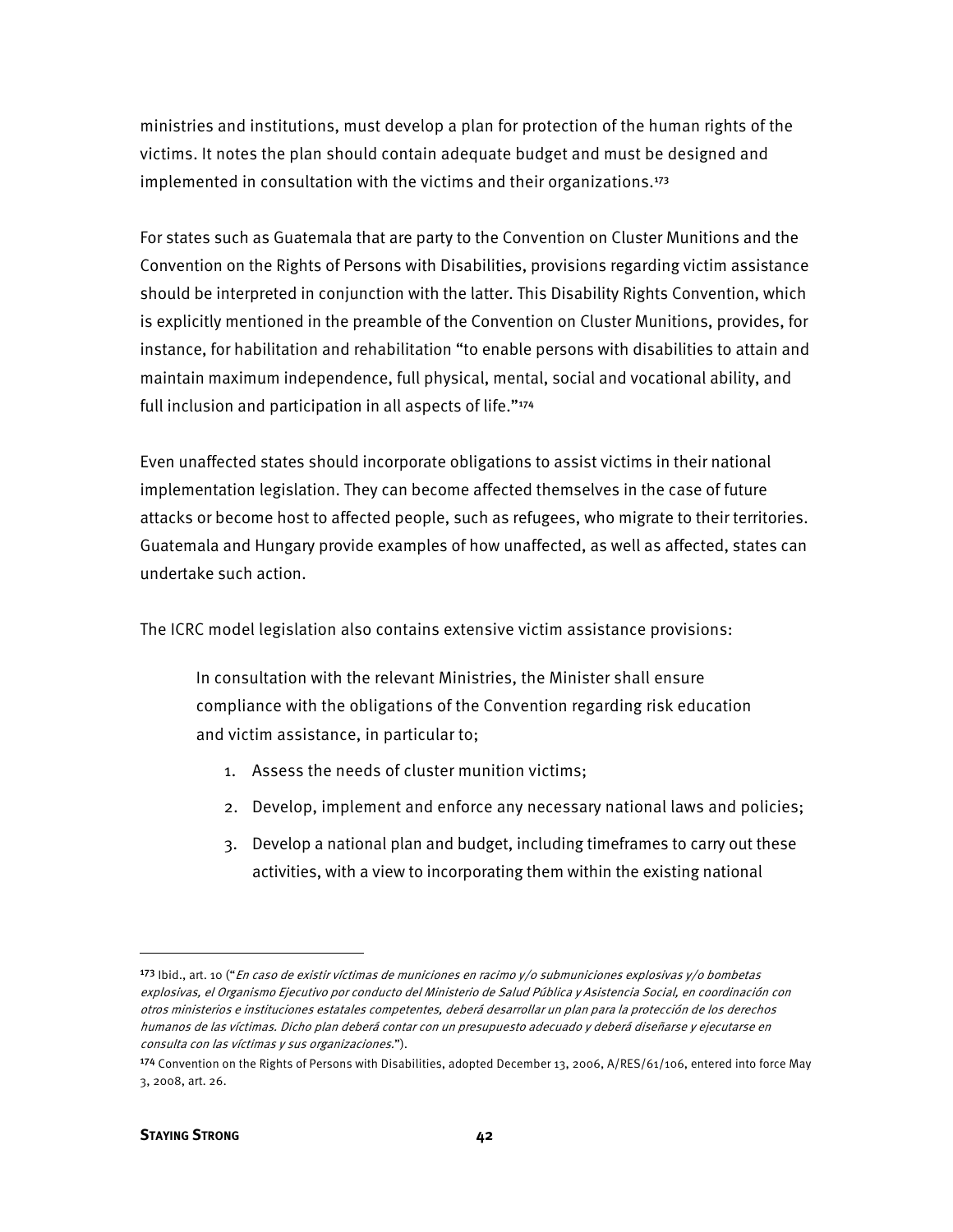disability, development and human rights frameworks and mechanisms, while respecting the specific role and contribution of relevant actors;

- 4. Take steps to mobilise national and international resources;
- 5. Not discriminate against or among cluster munition victims, or between cluster munition victims and those who have suffered injuries or disabilities from other causes; differences in treatment should be based only on medical, rehabilitative, psychological or socio-economic needs;
- 6. Closely consult with and actively involve cluster munition victims and their representative organisations;
- 7. Designate a focal point within the government for coordination of matters relating to the implementation of this Article; and
- 8. Strive to incorporate relevant guidelines and good practices including in the areas of medical care, rehabilitation and psychological support, as well as social and economic inclusion.<sup>175</sup>

These comprehensive provisions align with the components of the Convention on Cluster Munitions that Human Rights Watch and IHRC have emphasized as critical for the assistance of victims. Explicit provisions could be added to provide age- and gendersensitive assistance to victims.

Existing non-legislative measures can also inform national implementation of the convention's victim assistance provisions. The Vientiane Action Plan adopted at the First Meeting of States Parties to the Convention on Cluster Munitions in November 2010 provides guidance to states on how to implement victim assistance.<sup>176</sup> As of 2013, at least 12 states parties had already undertaken efforts to create national victim assistance plans, despite not having national implementation legislation.<sup>177</sup> Specifically targeted programs have been most successful and have had the benefit of assisting communities with similar needs, especially other persons with disabilities.<sup>178</sup> As of 2013, all states parties that had

<sup>175</sup> ICRC Model Legislation, § 10.

<sup>176</sup> Vientiane Action Plan, adopted November 12, 2010, http://www.clusterconvention.org/the-convention/action-plan/ (accessed August 11, 2014), pp. 4-6.

<sup>177</sup> Afghanistan, Albania, Bosnia and Herzegovina, Chad, Croatia, Guinea-Bissau, Iraq, Lao PDR, Lebanon, Montenegro, Mozambique, and Sierra Leone. ICBL-CMC, Cluster Munition Monitor 2013, p. 60.

<sup>&</sup>lt;sup>178</sup> Landmine and Cluster Munition Monitor, "Frameworks for Victim Assistance," p. 2.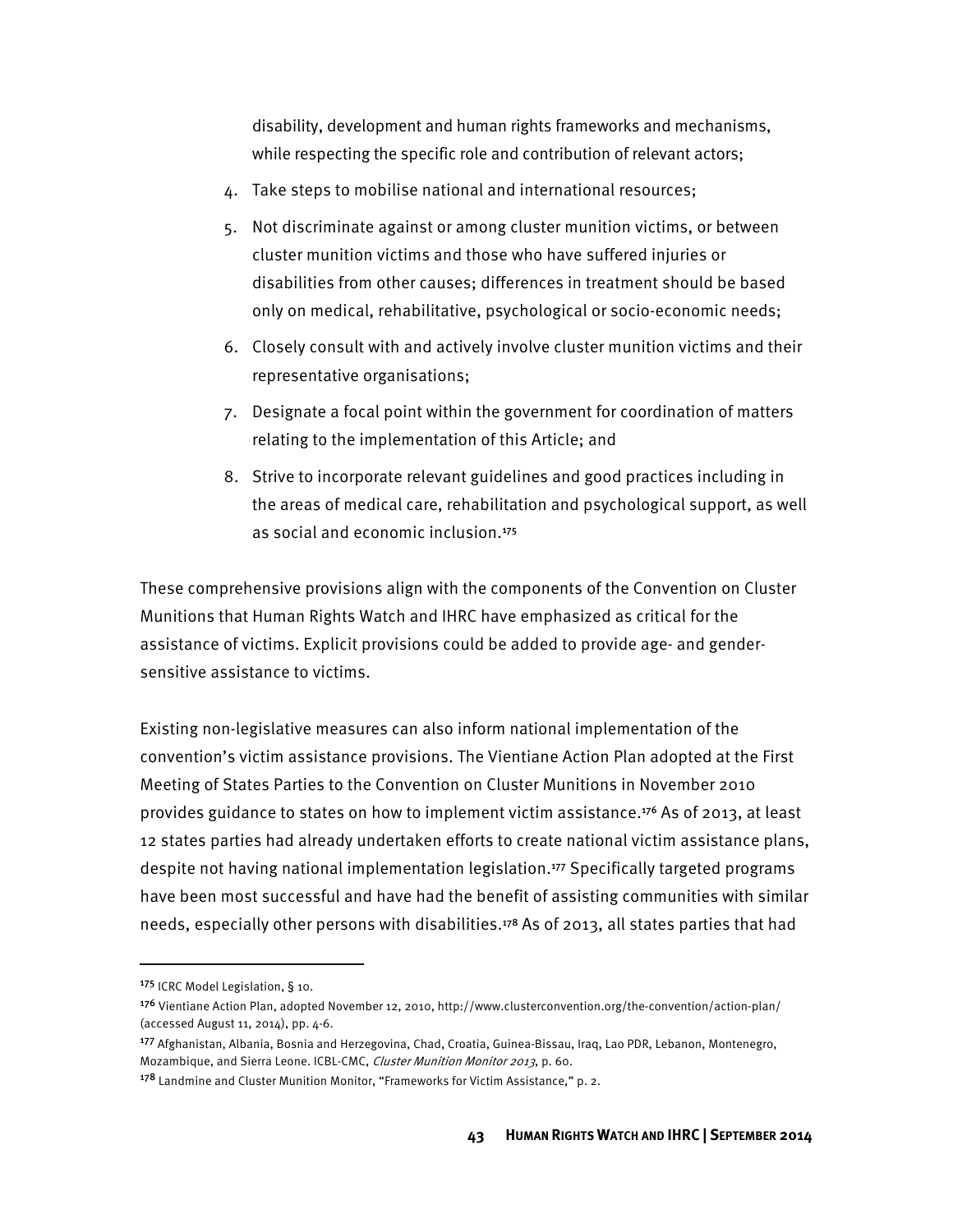victim assistance coordination structures in place had involved survivors or their representative organizations in those coordination mechanisms.<sup>179</sup>

### International Cooperation and Assistance

National implementation legislation could:

- establish, where necessary or advantageous, an administrative framework to facilitate the provision of at least some form of technical, materiel, and financial assistance to other states parties for:
	- $\blacksquare$  stockpile destruction,<sup>180</sup>
	- $\blacksquare$  clearance,  $181$
	- $\blacksquare$  victim assistance, $182$
	- **emergency situations,**<sup>183</sup> and
	- economic and social recovery; $184$
- promote the fullest exchange of equipment and scientific and technological information;<sup>185</sup> and
- require the facilitation of the entry and exit of personnel, materiel, and equipment from donor states.<sup>186</sup>

 $\overline{\phantom{a}}$ 

<sup>179</sup> ICBL-CMC, Cluster Munition Monitor 2014, p. 48.

<sup>&</sup>lt;sup>180</sup> This component is based on Convention on Cluster Munitions, art. 6(5): "Each State Party in a position to do so shall provide assistance for the destruction of stockpiled cluster munitions."

<sup>&</sup>lt;sup>181</sup> This component is based on ibid., art.  $6(4)$ : "[E]ach State Party in a position to do so shall provide assistance for clearance and destruction of cluster munition remnants."

<sup>&</sup>lt;sup>182</sup> This component is based on ibid., art.  $6(7)$ : "Each State Party in a position to do so shall provide assistance for the implementation of the obligations referred to in Article 5 of this Convention."

<sup>&</sup>lt;sup>183</sup> This component is based on ibid., art. 6(6): "[E]ach State Party in a position to do so shall urgently provide emergency assistance to the affected State Party."

 $184$  This component is based on ibid., art.  $6(8)$ : "Each State Party in a position to do so shall provide assistance to contribute to the economic and social recovery needed as a result of cluster munition use in affected States Parties."

<sup>&</sup>lt;sup>185</sup> This component is based on ibid., art. 6(3): "Each State Party undertakes to facilitate and shall have the right to participate in the fullest possible exchange of equipment and scientific and technological information concerning the implementation of this Convention."

<sup>&</sup>lt;sup>186</sup> This component is based on ibid., art.  $6(10)$ : "Each State Party that seeks and receives assistance shall take all appropriate measures in order to facilitate the timely and effective implementation of this Convention, including facilitation of the entry and exit of personnel, materiel and equipment, in a manner consistent with national laws and regulations, taking into consideration international best practices."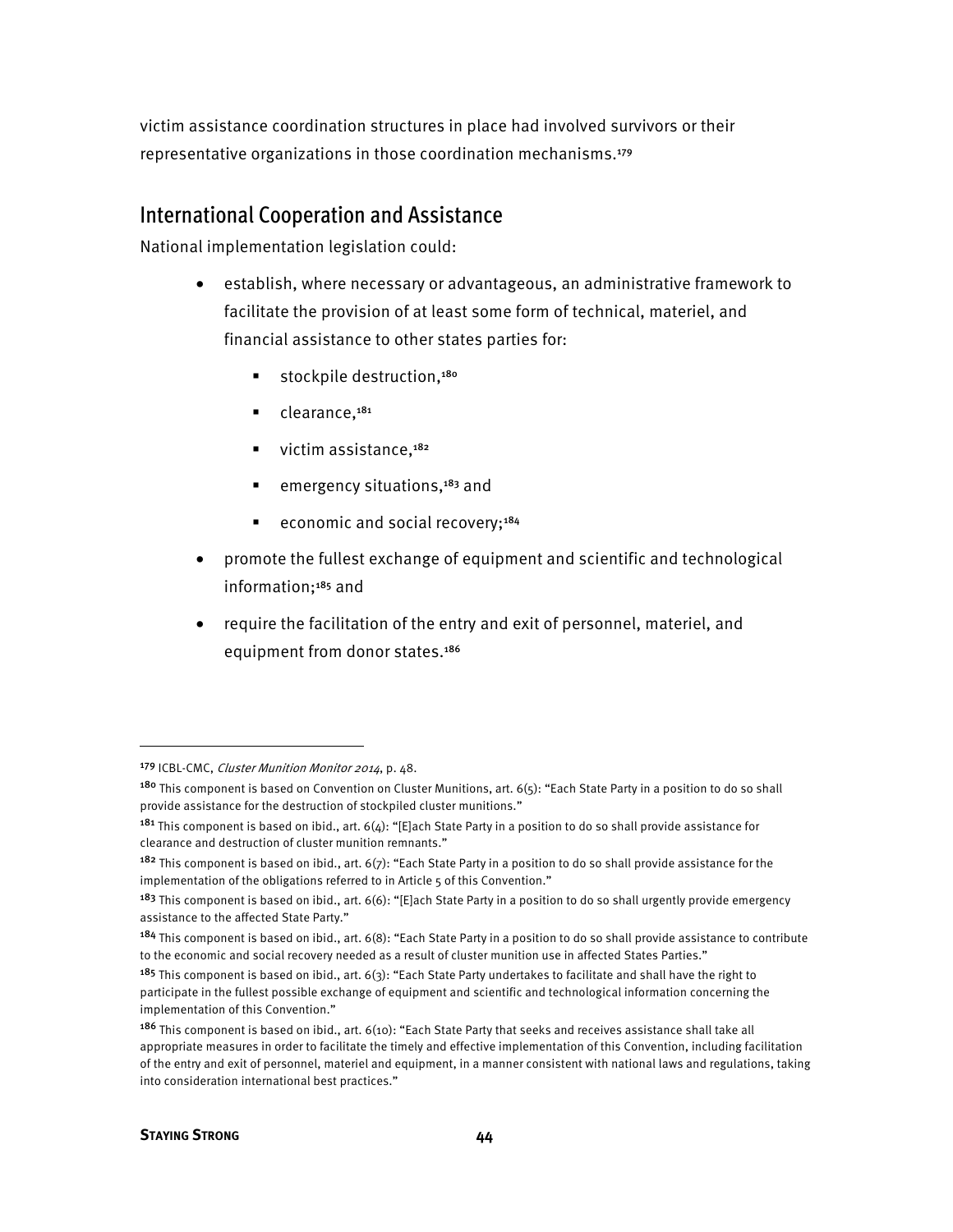### Purpose

Countries that either stockpile cluster munitions or are affected by them bear the primary responsibility for fulfilling the convention's positive obligations on destruction of stockpiles, clearance, and assistance to victims. The convention's article on international cooperation and assistance strives to alleviate that burden by establishing the right to seek and receive assistance. If states parties have the right to receive assistance, then it follows that other states parties are required to provide such assistance. A state party could therefore include in its implementation legislation a provision on international cooperation and assistance that construes assistance broadly and establishes a framework to help the state party aid other states parties in some way. By facilitating international cooperation and assistance, such a provision will contribute to and expedite the realization of the convention's objectives. It will also promote universalization. Some states might be reluctant to join the convention because they believe that they will not be able to fulfill its obligations on their own; knowing that they can receive outside assistance will encourage them to become states parties.

When necessary or advantageous, national legislation should require a state party to create an administrative framework to implement the convention's assistance obligations. Legislation should specify that a state party has the option to provide assistance in a variety of forms, including technical, materiel, and financial. This approach would arguably allow any state party to contribute in some way.

### Existing Precedent

**.** 

Italy, Hungary, and Norway commit to providing international assistance and cooperation to implement key elements of the Convention on Cluster Munitions, and Spain seeks to do the same in its proposed legislation. Italy notably includes in its national legislation provisions concerning assistance to affected states for victim assistance and clearance and destruction of cluster munitions remnants. Italy's legislation provides that a fund established for the realization of its obligations under the Convention on Cluster Munitions is used for "remediation programs in areas with remnants of cluster munitions, to be implemented according to the procedures laid down in Articles 4 and 6 of the Oslo Convention ... and assistance to victims of cluster munitions, provided for in Article 5 of the Convention, including the mental and physical rehabilitation and social and economic inclusion [of victims]."<sup>187</sup>

<sup>187</sup> Italy Legislation, art. 5(2) ("A decorrere dall'esercizio finanziario 2011, il Fondo di cui al comma 1 e' destinato, altresi', alla realizzazione di programmi di bonifica di aree con residui di munizioni a grappolo, da attuare secondo le modalita' previste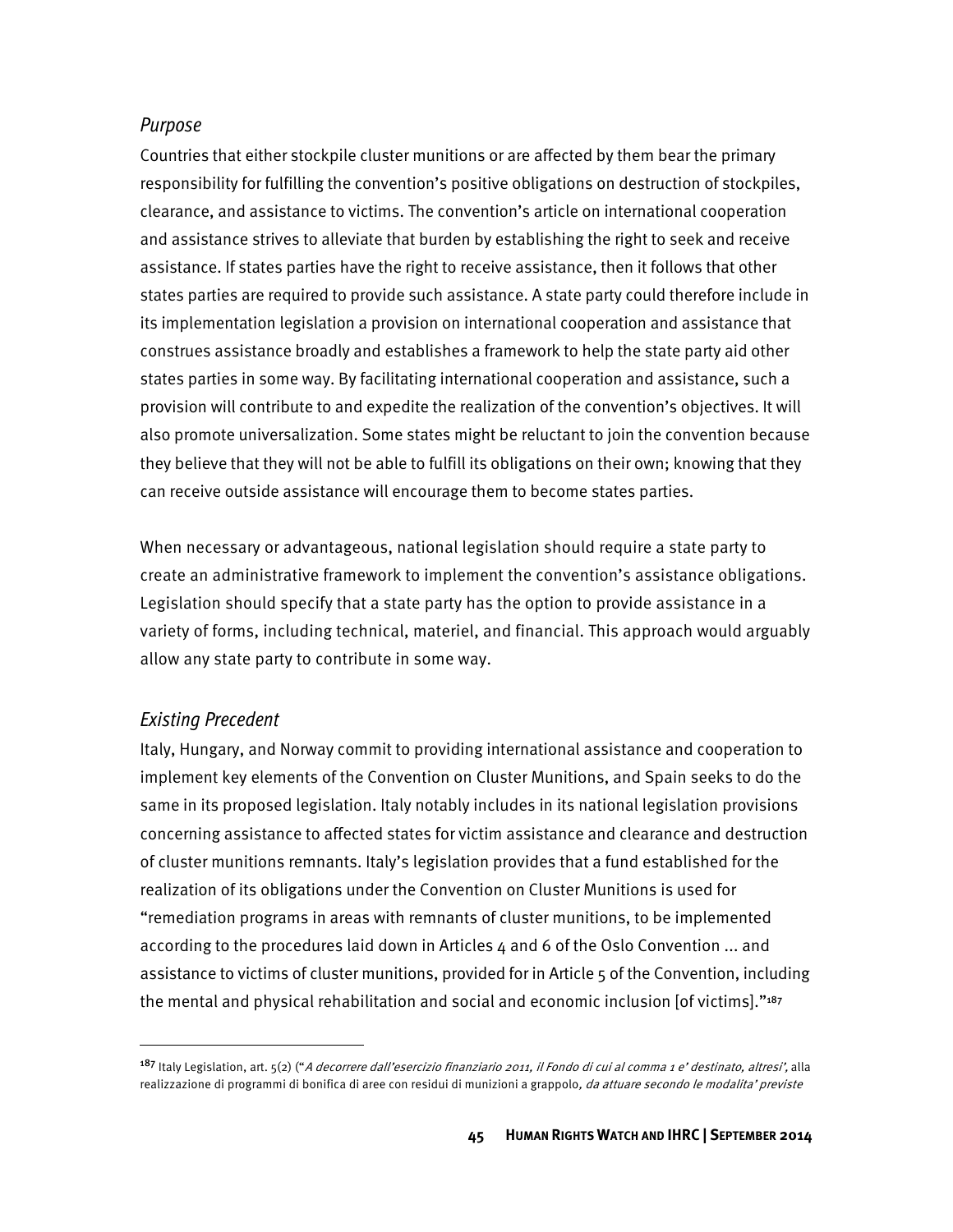Articles  $4$  and 5 of the Convention on Cluster Munitions concern clearance and destruction of cluster munition remnants and risk reduction education, and victim assistance, respectively.

Hungary takes a different approach and simply incorporates the text of the convention into its legislation, agreeing that each state party in a position to do so shall "provide technical, material and financial assistance to States Parties affected by cluster munitions, aimed at the implementation of the obligations of this Convention."<sup>188</sup>

Though Norway does not address international assistance in its statute, a statutory analysis by the Norwegian government explains that it expects to provide international assistance: "It is ... envisaged that assistance is to be provided to affected States and areas and to cluster munition victims through international cooperation as specified in the Convention."<sup>189</sup> While interpretive statements are welcome, a statute that explicitly provides for international assistance and cooperation would be stronger.

Spain includes a particularly strong article on international cooperation and assistance in its proposed legislation. The article requires the government to allocate funds to support clearance programs, technology transfers, and training of deminers. It further obliges the government to provide financial assistance and other forms of cooperation to help victims of cluster munitions, including individuals, families, and communities.<sup>190</sup>

In 2013, the Cluster Munition Monitor reported that 28 states, the European Union, and the UN Development Programme had supported mine action programs in the 26 states and three other areas contaminated by cluster munition remnants, including countries recognized as among the most affected by cluster munitions: Cambodia, Lao PDR, Iraq, Lebanon, and Vietnam.<sup>191</sup> States parties and non-parties are thus participating in international assistance and cooperation for cluster munitions work, despite not having legislation that covers such assistance. Human Rights Watch and IHRC strongly encourage,

190 Spain Proposed Legislation, art. 6.

**.** 

dagli articoli 4 e 6 della Convenzione di Oslo sulla messa al bando delle munizioni a grappolo, fatta a Dublino il 30 maggio 2008, e all'assistenza alle vittime delle munizioni a grappolo, prevista dall'articolo 5 della citata Convenzione, ivi inclusi la riabilitazione psicofisica e l'inserimento sociale ed economico." (emphasis added)).

<sup>&</sup>lt;sup>188</sup> Hungary Legislation, § 3, art.  $6(2)$ .

<sup>189</sup> Norway Proposition No. 7, 1 4.4.

<sup>191</sup> ICBL-CMC, Cluster Munition Monitor 2013, p. 65.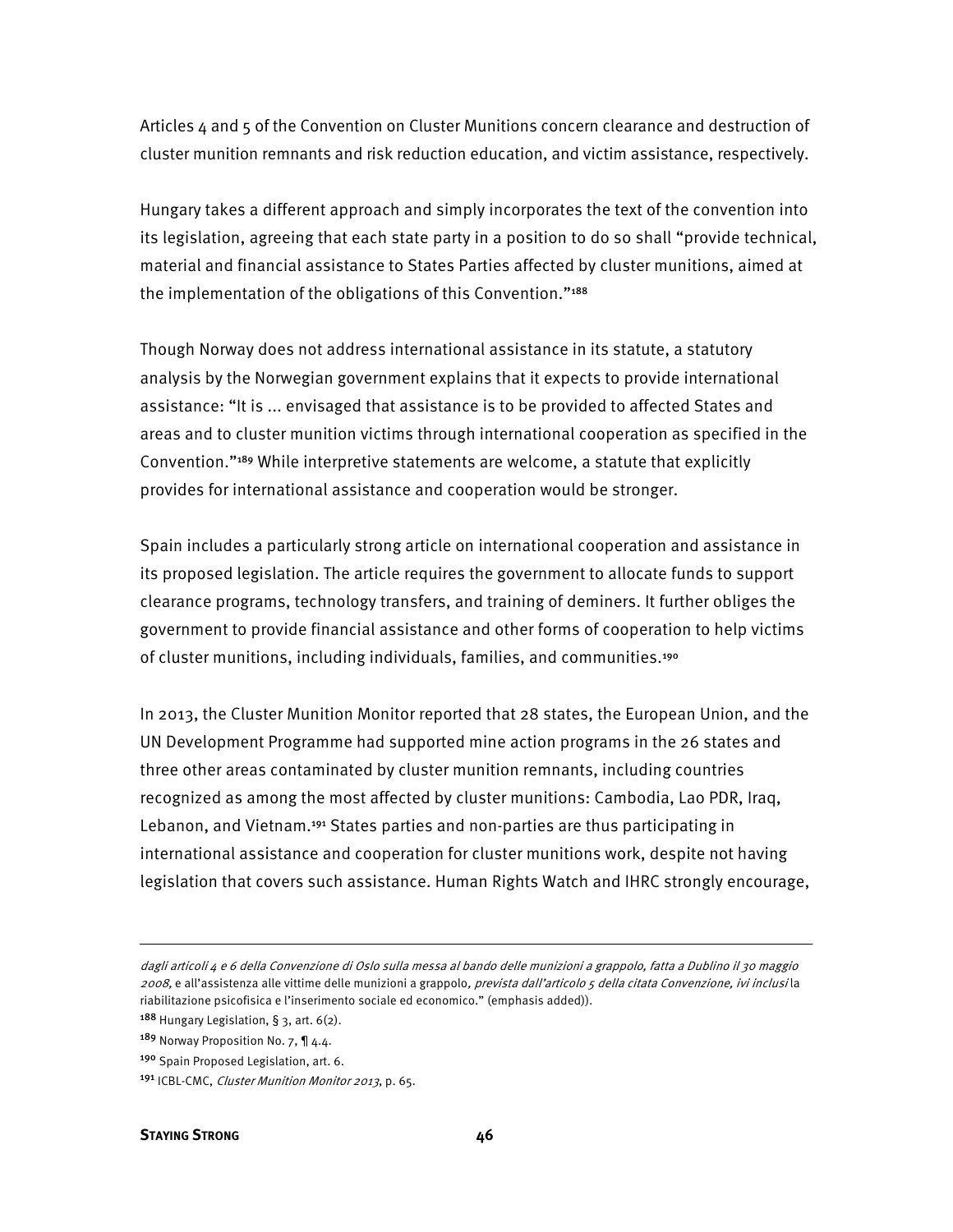however, the codification in implementation legislation of mechanisms to provide international cooperation and assistance.

## **Transparency**

National implementation legislation should:

• require reporting on the status and progress of the implementation of the government's obligations. Reports should address, but not be limited to, the 14 subjects identified in Article 7 of the convention and the retention of cluster munitions under Article 3.<sup>192</sup>

### Purpose

Transparency surrounding a state party's implementation of the Convention on Cluster Munitions promotes compliance with its provisions and thus advances the realization of its objectives. It is also a tool for states to make other states aware of their needs for assistance. Implementation legislation should require a state party to report annually on its efforts to meet the obligations discussed above, especially stockpile destruction, clearance, and victim assistance, but also the other subjects enumerated in Article 7. If a state has fallen short in any of its responsibilities, such reports can inform the international community of what kinds of assistance are required. As an added benefit, transparency allows public monitoring of state conduct at the international and national levels, which in turn encourages a state party to fulfill its obligations to the best of its ability.

As discussed above, in addition to requiring transparency with regard to the subjects listed in Article 7, national implementation legislation should obligate a state party to submit a detailed report on any cluster munitions or explosive submunitions it retains, acquires, or transfers for clearance training or development of counter-measures. Spain's proposed legislation, for example, requires the government to provide such a report to parliament and the UN Secretary-General.<sup>193</sup> Human Rights Watch and IHRC believe legislation should not permit retention, acquisition, or transfer for clearance training or development of counter-measures. If a state does permit these activities, however, reporting is essential to help prevent abuse.

l

<sup>&</sup>lt;sup>192</sup> This component is based on Convention on Cluster Munitions, art.  $7(1)$ .

<sup>193</sup> Spain Proposed Legislation, art. 5.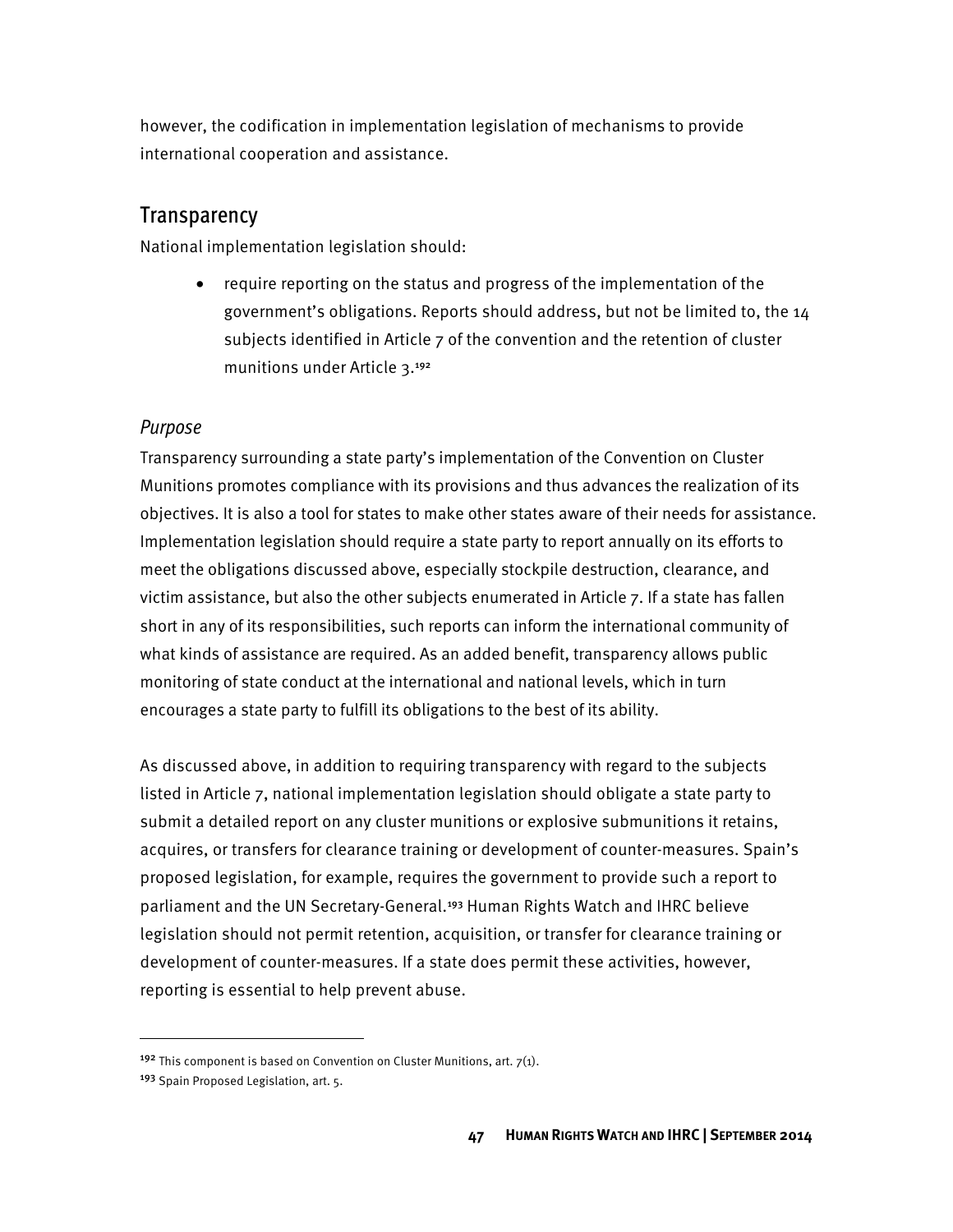### Existing Precedent

At least six states have included in their national implementation statutes provisions related to transparency and the obligation to report on measures taken to implement the Convention on Cluster Munitions.<sup>194</sup> Some states affirm the convention's obligation to report.<sup>195</sup> For example, Italy's law states the Ministry of Foreign Affairs and designated authorities shall be competent to "submit to the Secretary-General of the United Nations (UN) initial and periodic declarations mentioned in Article 7 of the Convention" and that they should receive "data necessary for the compilation of national reports referred to in Article 7, paragraph 1, of the Convention."<sup>196</sup>

Some states, such as the Cook Islands, Japan, and New Zealand, give more specific guidance and require persons to provide information to ministers that facilitates meeting state obligations under Article 7 of the convention.<sup>197</sup> This approach parallels the ICRC model law, which proposes the following language:

The Minister may, by written notice served on any person, require such person to give the Minister such information or documents as is specified in the notice if the Minister has reason to believe that he or she has information or a document relevant to—

- 1. the administration or enforcement of this Act;
- 2. [COUNTRY's] obligation to report under Article 7 of the Convention; or
- 3. [COUNTRY's] obligation to provide information under Article 8 of the Convention.<sup>198</sup>

**.** 

<sup>&</sup>lt;sup>194</sup> Cook Islands Legislation, § 10; France Legislation art. L. 2344-5; Hungary Legislation, § 3, art. 7; Italy Legislation, art. 4; Japan Legislation, arts. 15(1), 16, and 17(1); New Zealand Legislation, § 17(1). Additionally, Norway mentions its reporting obligations in a government analysis of its law. See Norway Proposition No. 7, ¶ 4.3.

<sup>&</sup>lt;sup>195</sup> Hungary Legislation, § 3, art. 7; Italy Legislation, art. 4. Norway similarly affirms this obligation in the government's analysis of its law. See Norway Proposition No. 7, ¶ 4.3.

<sup>196</sup> Italy Legislation, art. 4 ("(1) Il Ministero degli affari esteri e' designato quale autorita' nazionale competente a presentare al Segretariato generale dell'Organizzazione delle Nazioni Unite (ONU) le dichiarazioni iniziali e quelle periodiche indicate dall'articolo 7 della Convenzione ... (2) Il Ministero degli affari esteri, in qualita' di autorita' nazionale per gli adempimenti internazionali di cui al comma 1, riceve dai Ministeri competenti i dati necessari alla compilazione dei rapporti nazionali, di cui all'articolo 7, paragrafo 1, della Convenzione.").

<sup>&</sup>lt;sup>197</sup> Cook Islands Legislation, § 10; Japan Legislation, arts. 16 and 17(1); New Zealand Legislation, § 17(1). See also ICRC Model Legislation, § 13.

<sup>198</sup> ICRC Model Legislation, § 13.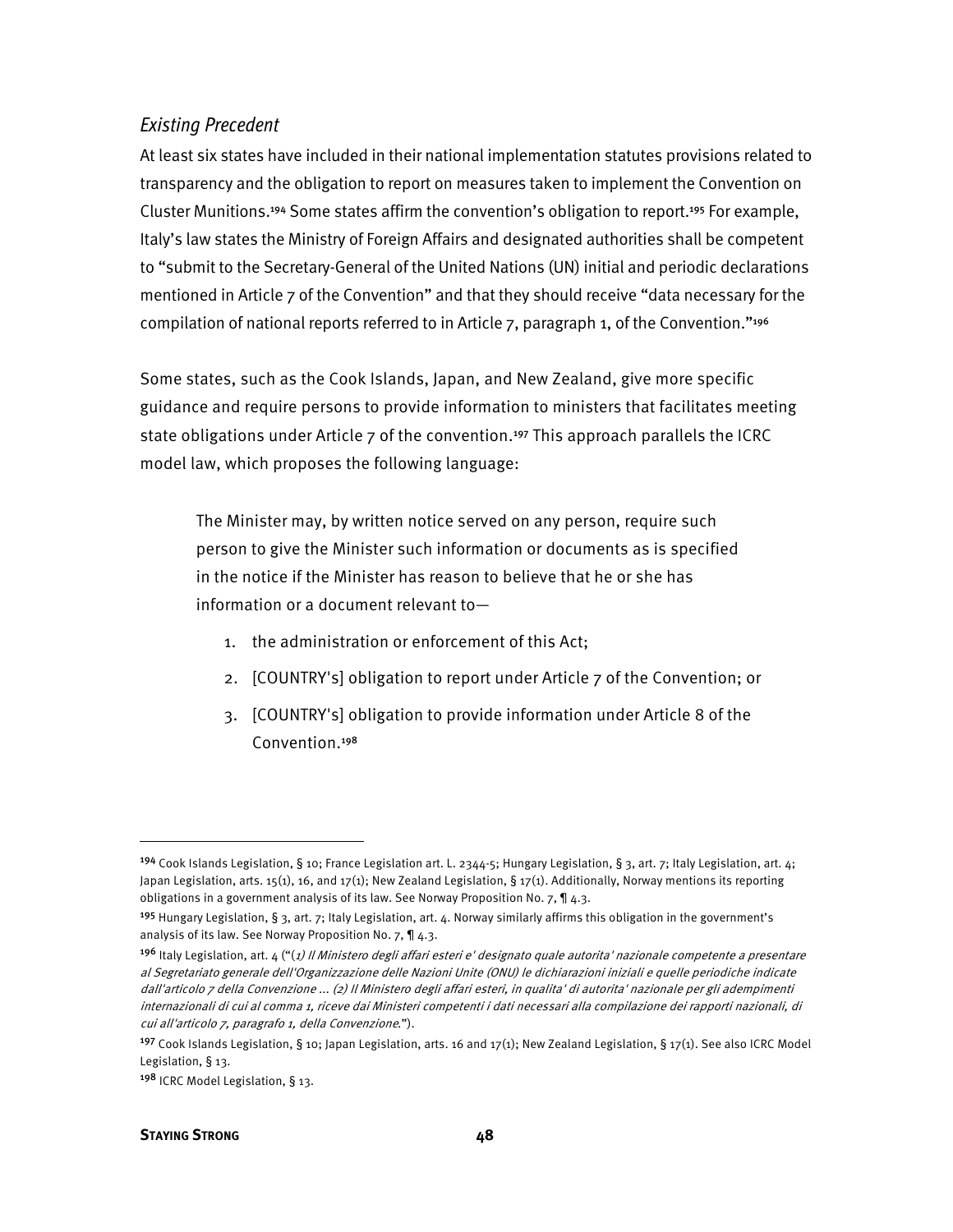Such provisions help the minister to obtain the information necessary to make the kinds of governmental reports required by the Convention on Cluster Munitions.

At least one state, France, details in its legislation information on the requirements of annual reporting for the holder and operator of cluster munitions:

The following are subject to annual reporting:

- 1. For the holder:
	- a. The set of cluster munitions, including explosive submunitions, including a breakdown of the type, quantity and, if possible, lot numbers of each type;
	- b. The status of programs for the destruction of stockpiled cluster munitions, including explosive submunitions, with details of the methods used in destruction, the location of sites and standards observed for safety and environmental protection;
	- c. The types and quantities of cluster munitions destroyed, including explosive submunitions, after the entry into force of the Oslo Convention, including details of the methods of destruction used, the location of destruction sites and standards observed for safety and environmental protection;
- 2. By their operator:

**.** 

- a. The facilities authorized to retain or transfer cluster munitions for the purpose of destruction or for the development of techniques for detection, clearance or destruction of cluster munitions and explosive submunitions and for training in these techniques;
- b. The status of programs for the conversion or decommissioning of production facilities of cluster munitions.<sup>199</sup>

<sup>199</sup> France Legislation, art. L. 2344-5 ("Sont soumis à déclaration annuelle:/1º Par leur détenteur: / a) L'ensemble des armes à sous-munitions, y compris les sous-munitions explosives, incluant une ventilation par type, quantité et, si cela est possible, par numéro de lot pour chaque type; b) L'état des programmes de destruction des stocks d'armes à sous-munitions, y compris les sous-munitions explosives, avec des précisions sur les méthodes utilisées pour la destruction, la localisation des sites et les normes observées en matière de sécurité et protection de l'environnement; c) Les types et quantités des armes à sous-munitions détruites, y compris les sous-munitions explosives, après l'entrée en vigueur de la convention d'Oslo, avec des précisions sur les méthodes de destruction utilisées, la localisation des sites de destruction et les normes observées en matière de sécurité et protection de l'environnement;/ 2° Par leur exploitant:/ a) Les installations autorisées à conserver ou à transférer des armes à sous-munitions à des fins de destruction ou pour la mise au point de techniques de détection, d'enlèvement ou de destruction des armes à sous-munitions et des sous-munitions explosives, et pour la formation à ces techniques; b) L'état des programmes de reconversion ou de mise hors service des installations de production d'armes à sous-munitions.").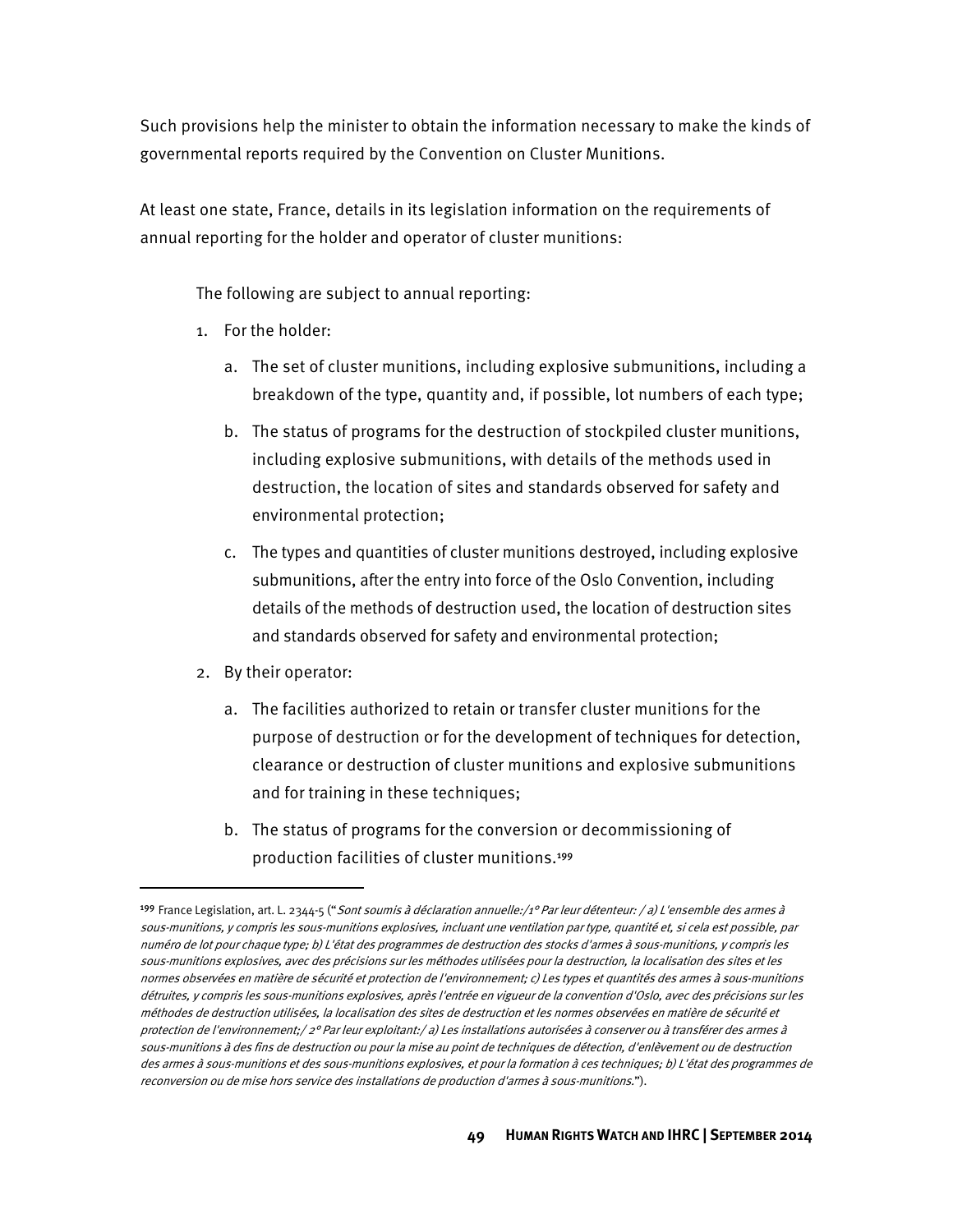Spain's proposed legislation requires the government to provide information on destruction of its stockpiles for its annual Article 7 report until destruction is completed.<sup>200</sup>

## Compliance

National implementation legislation could:

• establish a mechanism for responding expeditiously to another state party's request for clarification on matters relating to treaty compliance.<sup>201</sup>

### Purpose

The Convention on Cluster Munitions adopts a cooperative approach to compliance. It allows states parties that cannot resolve differences bilaterally to exchange information through the UN Secretary-General in an effort to amicably clarify matters of compliance.

### Existing Precedent

At least three states have included compliance provisions in their national implementation legislation.<sup>202</sup> Italy, for instance, establishes the Ministry of Foreign Affairs as the authority to make and receive requests pursuant to Article 8 of the Convention.<sup>203</sup> The Cook Islands permit the Foreign Affairs and Immigration Minister, "by written notice served on any person, [to] require the person to give the Minister any information or documents specified in the notice that the Minister has reason to believe is in the person's possession, and is relevant to ... (c) the Cook Islands' obligation to provide information under Article 8 of the Convention [on Cluster Munitions]."<sup>204</sup>

Though implementation legislation need not address compliance in great detail, states should consider adopting the ICRC's proposal to establish an expeditious mechanism to respond to requests for clarification from other states parties. The ICRC model law states:

<sup>200</sup> Spain Proposed Legislation, art. 3(3).

<sup>&</sup>lt;sup>201</sup> This component is based on the process described in Convention on Cluster Munitions, art. 8.

<sup>202</sup> Cook Islands Legislation, § 10; Hungary Legislation, § 3, art. 8; Italy Legislation, art. 4(1).

 $203$  Italy Legislation, art.  $4(1)$ .

<sup>204</sup> Cook Islands Legislation, § 10.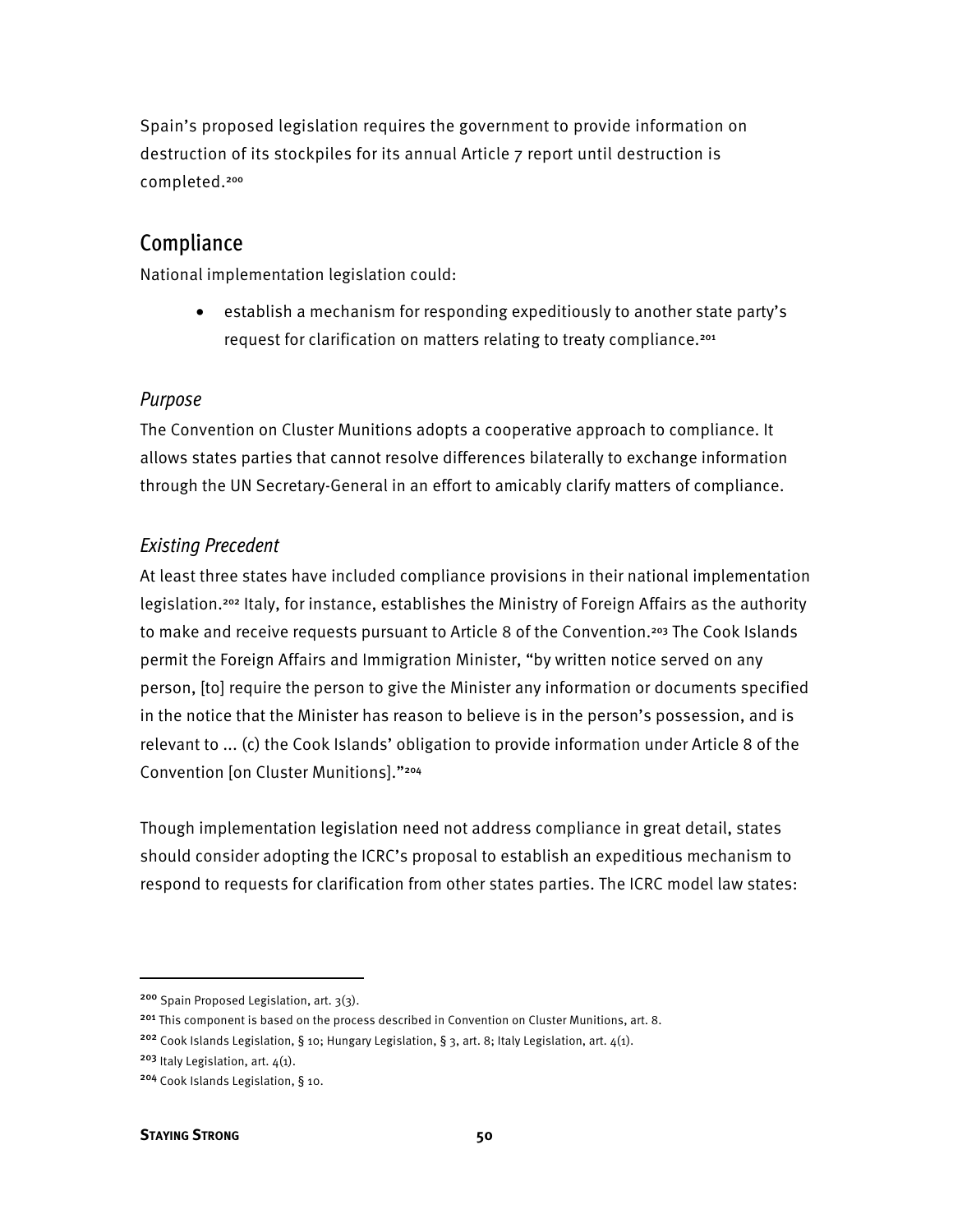The Minister, if in receipt of a Request for Clarification by another State Party, relating to a matter of compliance with the provisions of the Convention, shall provide, through the Secretary-General of the United Nations, within 28 days, all information that would assist in clarifying the matter.<sup>205</sup>

## Relations with States Not Party: Promotion of Universal Adherence and Norms

National implementation legislation could:

- require that the government encourage states that have not joined the convention to become states parties in order to achieve universal adherence;<sup>206</sup>
- require that the government promote the convention's norms to all states;<sup>207</sup> and
- designate a government agency responsible for coordinating these activities.

#### Purpose

Promoting universalization of the Convention on Cluster Munitions is important for two main reasons. First, binding more states as parties increases the effectiveness of the treaty. Second, as more states join the convention, the norm against using cluster munitions will grow stronger and influence states that have not ratified or acceded to the convention. Even before the ban on cluster munitions becomes customary international law, a global stigma against cluster munitions could develop. Implementation legislation could require a state to work toward universal adherence to advance these ends and accord with Article 21(1) of the Convention on Cluster Munitions.

Implementation legislation could also oblige a state party to promote the norms of the convention to states not party. A state party should discourage production, transfer, stockpiling, and particularly, as explicitly required by Article 21(2), use of these weapons. A state party should also encourage others to adopt the convention's standards for stockpile destruction, clearance, victim assistance, and international cooperation and assistance because a state does not have to be a party to help minimize the effects of

<sup>205</sup> ICRC Model Legislation, § 12.

<sup>206</sup> This component is based on Convention on Cluster Munitions, art. 21(1): "Each State Party shall encourage States not party to this Convention to ratify, accept, approve or accede to this Convention, with the goal of attracting the adherence of all States to this Convention."

<sup>&</sup>lt;sup>207</sup> This component is based on ibid., art. 21(2): "Each State Party shall ... promote the norms [the Convention] establishes and shall make its best efforts to discourage States not party to this Convention from using cluster munitions."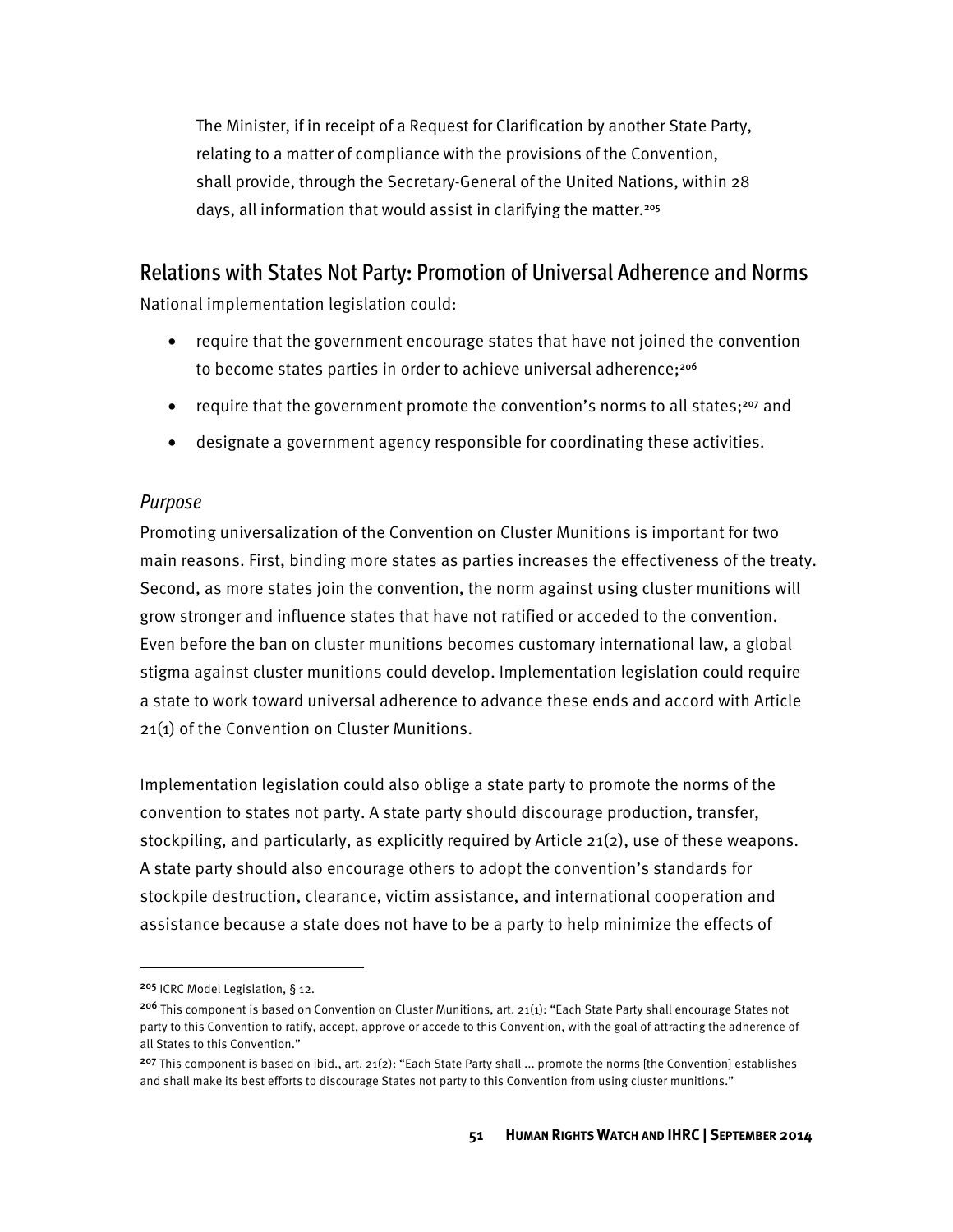cluster munitions. To ensure that a state party takes its obligations to promote the convention and its norms seriously and fulfills them systematically, implementation legislation could designate a government agency that will coordinate government-wide efforts to encourage adherence to the convention and its norms.

#### Existing Precedent

At least two states, Hungary and Italy, have included provisions in their implementation legislation to promote accession to the Convention on Cluster Munitions. Hungary's legislation requires Hungary to "encourage States not party to this Convention to ratify, accept, approve or accede to this Convention, with the goal of attracting the adherence of all States to this Convention."<sup>208</sup>

Italy's legislation provides that its fund dedicated to humanitarian demining and land reclamation be disbursed to raise "awareness against the use of landmines and cluster munitions and ... in favor of universalization of the Ottawa Convention against landmines and the Oslo Convention banning cluster munitions."<sup>209</sup>

At least three states, the Cook Islands, New Zealand, and Samoa, designate a government agency responsible for coordinating activities to give effect to their implementation legislation.<sup>210</sup> These agencies could conceivably coordinate government-wide efforts to encourage adherence to the convention and its norms. Stronger legislation would make such responsibilities explicit.

<sup>208</sup> Hungary Legislation, § 3, art. 21(1).

<sup>&</sup>lt;sup>209</sup> Italy Legislation, art. 5(1) ("Art. 5 / Modifiche alla legge 7 marzo 2001, n. 58 / 1. All'articolo 1, comma 1, della legge 7 marzo 2001, n. 58, e successive modificazioni, la lettera g) e' sostituita dalla seguente: 'g) sensibilizzazione contro l'uso delle mine terrestri e delle munizioni a grappolo ed in favore dell'adesione alla totale messa al bando delle mine e delle munizioni a grappolo nonche' in favore dell'universalizzazione della Convenzione di Ottawa contro le mine antipersona e della Convenzione di Oslo sulla messa al bando delle munizioni a grappolo.'").

<sup>210</sup> Cook Islands Legislation, § 12; New Zealand Legislation, § 19; Samoa Legislation, § 15.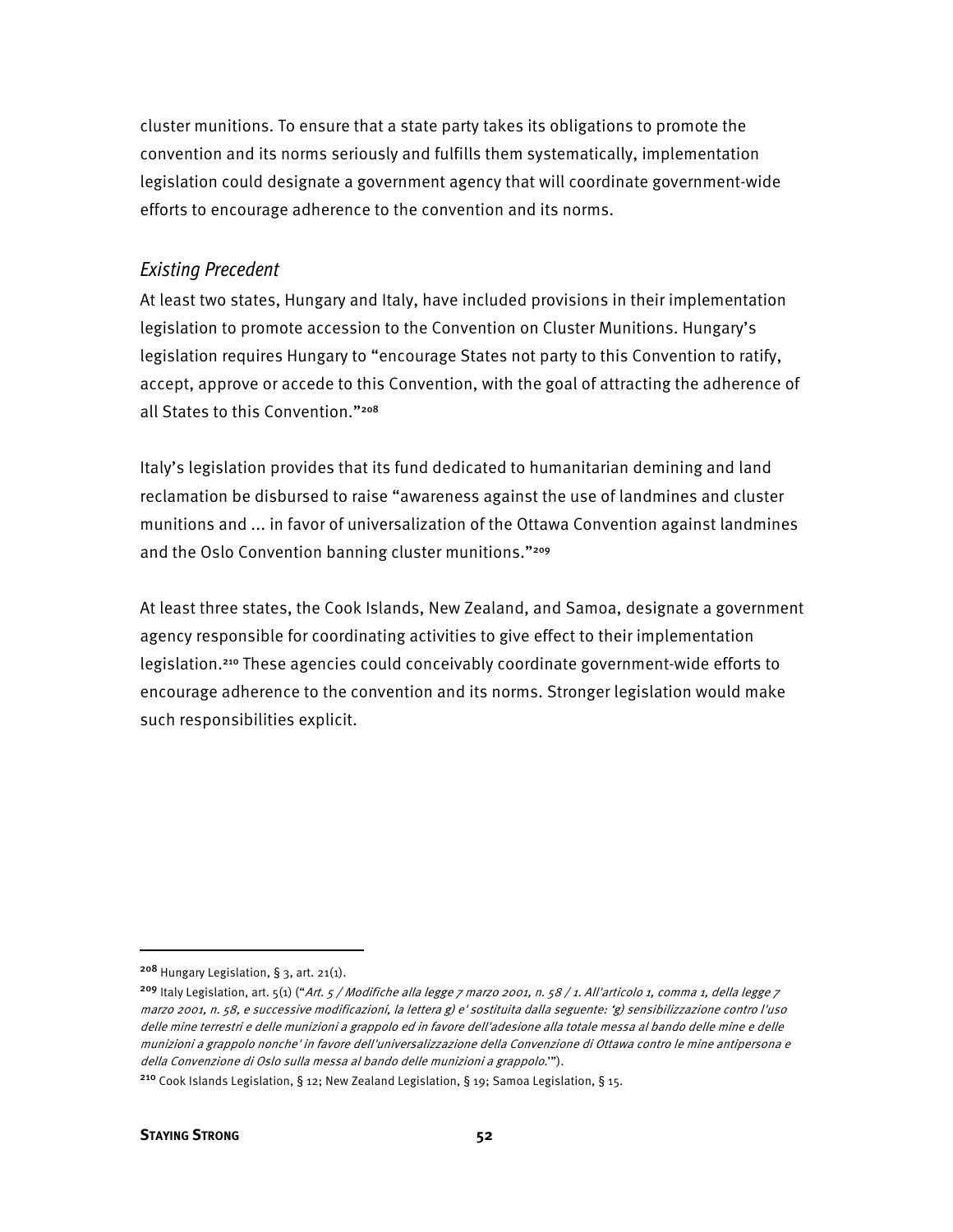# **V. Breadth of Coverage**

This part discusses issues related to the breadth of a law's coverage, including application of legislation to explosive bomblets, liability for corporate offenders, and extraterritorial jurisdiction.

## Coverage of Explosive Bomblets

National implementation legislation should:

• make clear that all obligations apply equally to cluster munitions and explosive bomblets released from a dispenser affixed to an aircraft.<sup>211</sup>

## Purpose

National legislation should specify that it applies equally to cluster munitions and explosive bomblets released from a dispenser affixed to an aircraft. They pose the same humanitarian risks as cluster munitions because they have an area effect and are prone to failure. The convention states that its Article 1 obligations apply to these munitions, but it is less explicit about the application of its other obligations.<sup>212</sup> To avoid any loopholes, implementation legislation should ensure that all of its obligations apply equally to cluster munitions and explosive bomblets.

## Existing Precedent

l

At least 12 states' implementation statutes, as well as Canada's and Spain's proposed legislation and the ICRC model law, explicitly apply at least in part to both cluster munitions and explosive bomblets.<sup>213</sup> These statutes make their application to explosive

<sup>&</sup>lt;sup>211</sup> This component is based on the definitions of "explosive bomblet" and "dispenser" in Convention on Cluster Munitions, art.  $2(13)-(14)$  and on ibid., art.  $1(2)$ , which states that the convention's prohibitions on use, development, production, acquisition, stockpiling, retention, transfer, or assistance "appl[y], *mutatis mutandis*, to explosive bomblets that are specifically designed to be dispersed or released from dispensers affixed to aircraft."

<sup>&</sup>lt;sup>212</sup> While probably an oversight, the convention does not specify that other articles, such as those on stockpile destruction, clearance of affected areas, and victim assistance, apply to explosive bomblets. See Virgil Wiebe, Declan Smyth, and Stuart Casey-Maslen, "Article 1: General Obligations and Scope of Application," in The Convention on Cluster Munitions: A Commentary, eds. Nystuen and Casey-Maslen, pp. 139-141.

<sup>&</sup>lt;sup>213</sup> See Australia Legislation, § 72.44; France Legislation, art. L. 2344-2; Guatemala Legislation, art. 3(2); Hungary Legislation, § 3, art. 1(2); Ireland Legislation, § 6(1); Liechtenstein Legislation, art. 7a(2); New Zealand Legislation, § 12; Samoa Legislation, § 9(2); Sweden Legislation, § 1; Switzerland Legislation, art. 8a(2); United Kingdom Legislation, § 1(3)(b), as well as scattered sections of Cook Islands Legislation. See also Canada Proposed Legislation, § 6; Spain Proposed Legislation, art.  $2(1)$ ; ICRC Model Legislation, §  $3(4)$ .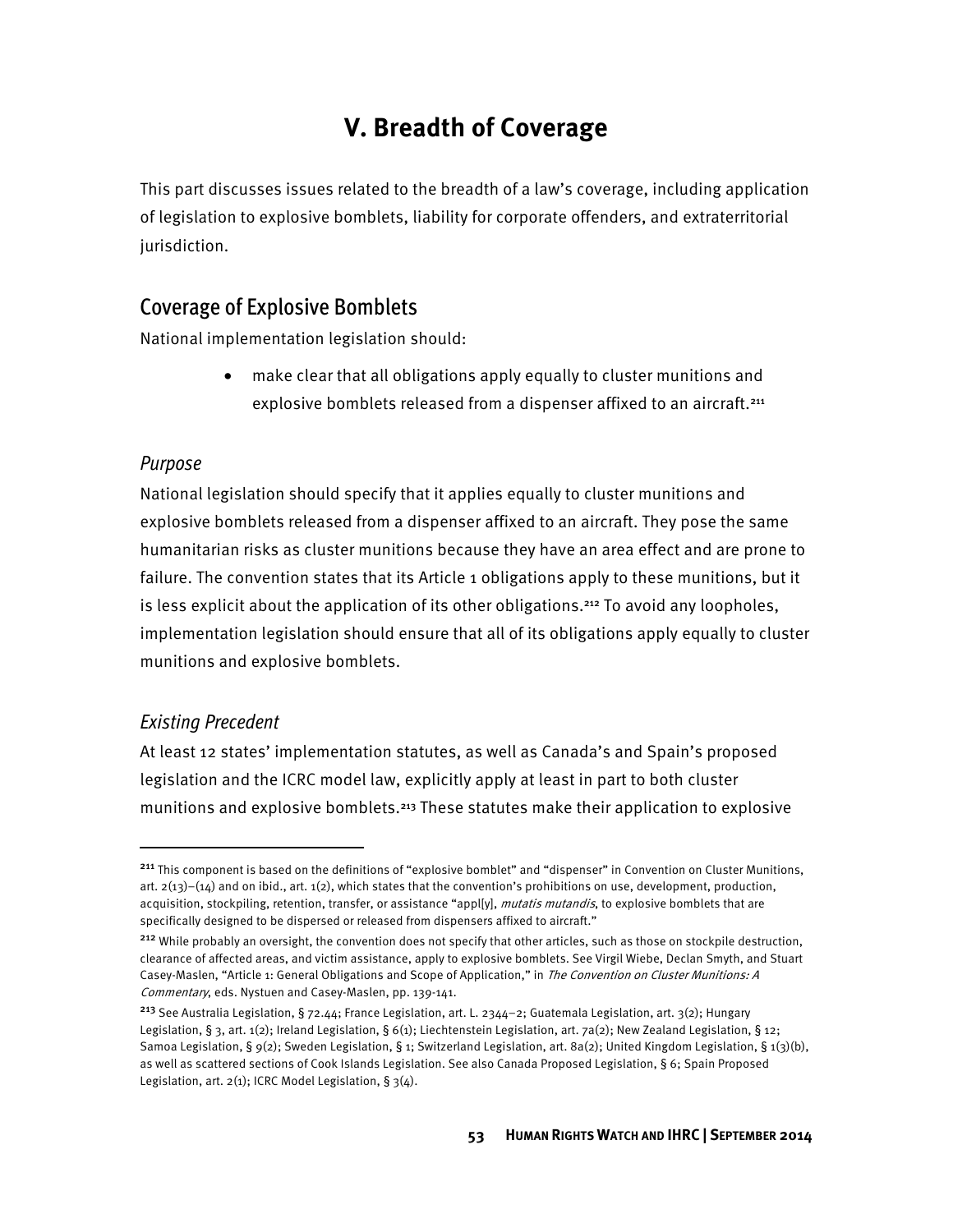bomblets clear in various ways; provided that implementation legislation somehow indicates that the entire statute applies to explosive bomblets, any of these methods would be effective.

One method is to include a specific statutory provision indicating that the statute applies equally to cluster munitions and to explosive bomblets. New Zealand, for example, includes a special provision following its cluster munitions prohibitions, stating that the prohibitions "apply, with any necessary modifications, to explosive bomblets that are specifically designed to be dispersed or released from dispensers affixed to aircraft, as if those explosive bomblets were cluster munitions."<sup>214</sup> Australia's statute goes further by including a provision clarifying that the *entire* statute "applies in relation to explosive bomblets in the same way as it applies in relation to cluster munitions."<sup>215</sup>

A second method by which legislation may indicate its application to explosive bomblets is simply to mention explosive bomblets every time it mentions cluster munitions. The Cook Islands and Guatemala take this approach, as does Canada's proposed legislation.<sup>216</sup> Similarly, Ireland includes the term "explosive bomblet" alongside "cluster munition" throughout its law.<sup>217</sup>

Finally, rather than using the term "cluster munition," the United Kingdom's statute throughout uses the term "prohibited munition," which it defines as "a cluster munition, or ... an explosive bomblet that is specifically designed to be dispersed or released from dispensers affixed to aircraft."<sup>218</sup>

As long as a state party's implementation legislation makes clear that the entire statute applies both to explosive bomblets and to cluster munitions, any of these approaches can be effective.

#### **STAYING STRONG 54**

 $\overline{\phantom{a}}$ 

<sup>214</sup> New Zealand Legislation, § 12. France, Hungary, Liechtenstein, Samoa, and Switzerland's statutes all similarly contain specific provisions specifying that at least the statute's negative prohibitions apply to explosive bomblets. See France Legislation, art. L. 2344–2; Hungary Legislation, § 3, art. 1(2); Liechtenstein Legislation, art. 7a(2); Samoa Legislation, § 9(2); Switzerland Legislation, art. 8a(2).

<sup>&</sup>lt;sup>215</sup> Australia Legislation, § 72.44. Although the provision states that only "[t]his Subdivision" applies to explosive bomblets, Australia's cluster munitions legislation is a subdivision of a broader arms control statute. Therefore, the term "Subdivision" within the context of Article 72.44 refers to the entirety of Australia's implementation legislation on cluster munitions.

<sup>216</sup> See generally Cook Islands Legislation; Guatemala Legislation. See also generally Canada Proposed Legislation. <sup>217</sup> Ireland Legislation, §  $6(1)$ .

<sup>218</sup> United Kingdom Legislation, § 1(3).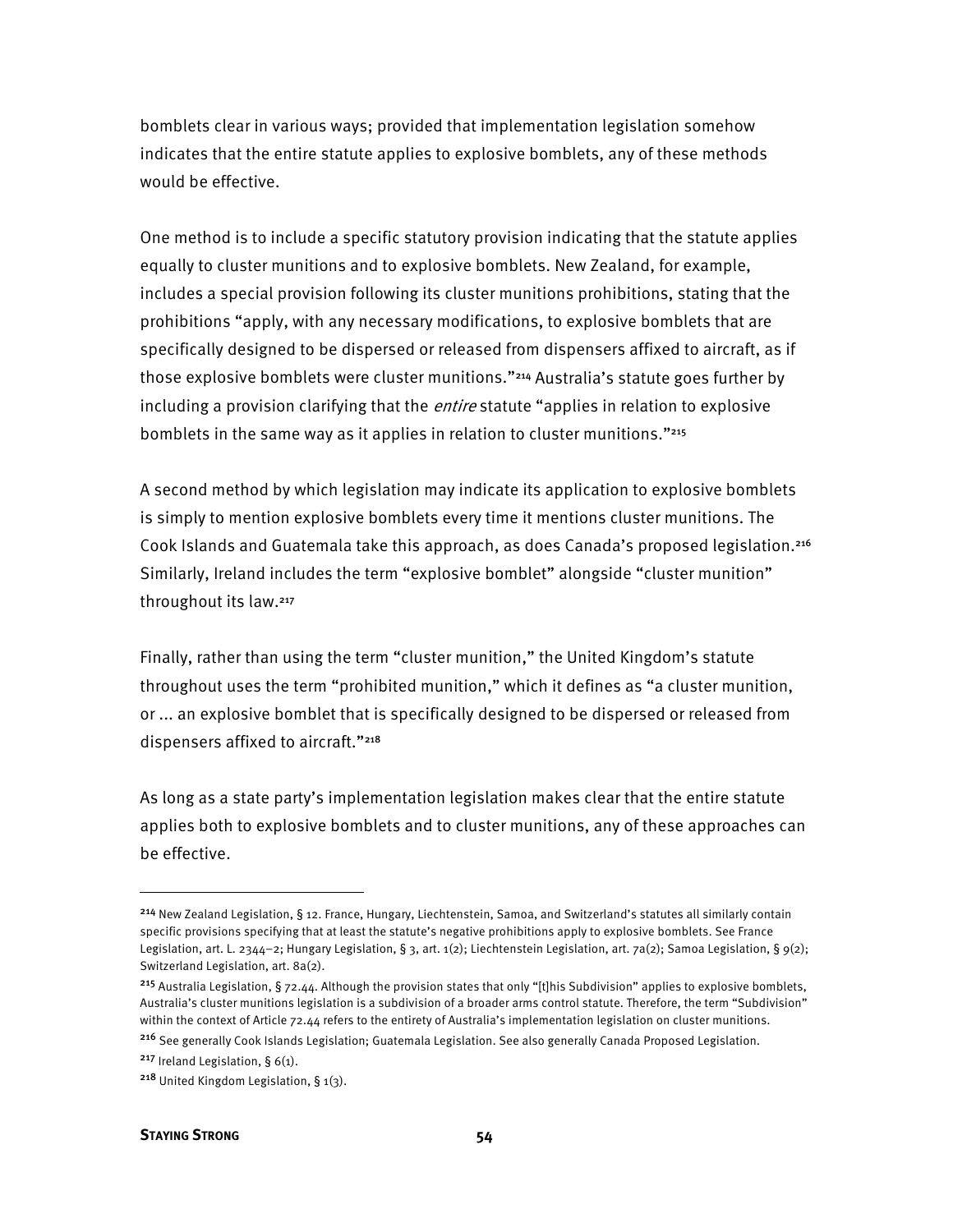## Application to Corporations and Other Legal Entities

National implementation legislation should:

• specify that all prohibitions apply equally to natural persons (human beings) and legal persons (e.g., corporations).

### Purpose

Implementation legislation should clarify the convention's reach by explicitly noting that its coverage extends to legal entities such as corporations. Defining "person" too narrowly may inadvertently allow corporations to engage in activities that are prohibited by the convention. This possibility is especially troubling in light of the fact that corporations often produce and export cluster munitions. Legislation should therefore make clear that its provisions apply equally to both natural persons (human beings) and legal persons (e.g., corporations).

## Existing Precedent

 $\overline{\phantom{a}}$ 

At least 12 states' implementation statutes, as well as Canada's proposed legislation and both model laws, permit liability to attach to corporations.<sup>219</sup> For example, the Czech Republic, Guatemala, and Luxembourg specify that their statutory prohibitions apply equally to natural and legal persons.<sup>220</sup> Canada's proposed legislation explicitly defines "person" as including organizations.<sup>221</sup> Austria includes an explicit prohibition on the transfer of cluster munitions by means of corporate transactions.<sup>222</sup>

<sup>&</sup>lt;sup>219</sup> See Austria Legislation, § 1(3); Cook Islands Legislation, § 5(1)(b); Czech Republic Legislation, § 1; France Legislation, arts. L. 2344–8 and L. 2344-9; Guatemala Legislation, art. 5; Ireland Legislation, § 18; Japan Legislation, art. 26; Luxembourg Legislation, art. 2; New Zealand Legislation, § 9(2)(d); Samoa Legislation, § 8(1); United Kingdom Legislation, § 26. See also Canada Proposed Legislation, § 2; ICRC Model Legislation, § 4(2); New Zealand Model Legislation, § 9(2). Although Hungary's legislation does not explicitly mention corporate liability, it defines cluster munitions as internationally prohibited weapons, which triggers corporate liability under a separate law. Email from Géczy Balázs, Department for Security Policy and Non-proliferation, Ministry of Foreign Affairs of Hungary, to Judith Majlath, CMC-Austria, July 29, 2013 (citing Punitive Measures Applicable against Legal Entities, No. CIV/2001, art. 264/C); see also Hungary Legislation, § 5(f) (defining cluster munitions as internationally prohibited weapons).

<sup>&</sup>lt;sup>220</sup> See Czech Republic Legislation, § 1 (specifying that the law applies to "fyzických a právnických" persons); Guatemala Legislation, art. 5 ("En caso que los delitos mencionados en el párrafo anterior fueren cometidos por personas jurídicas, se aplicará lo dispuesto en el Código Penal para estos casos."); Luxembourg Legislation, art. 2 (specifying that the law applies to "à toute personne physique ou morale").

<sup>221</sup> Canada Proposed Legislation, § 2 (defining "person" as "an individual or an organization as defined in section 2 of the Criminal Code").

<sup>&</sup>lt;sup>222</sup> See Austria Legislation, § 1(3) (defining transfer, or "Vermittlung," as a process involving an Austrian citizen or a legal person, partnership of commercial law, or registered acquisition company based in Austria ("ein österreichischer Staatsbürger oder eine juristische Person, Personengesellschaft des Handelsrechts oder eingetragene Erwerbsgesellschaft mit Sitz im Inland")).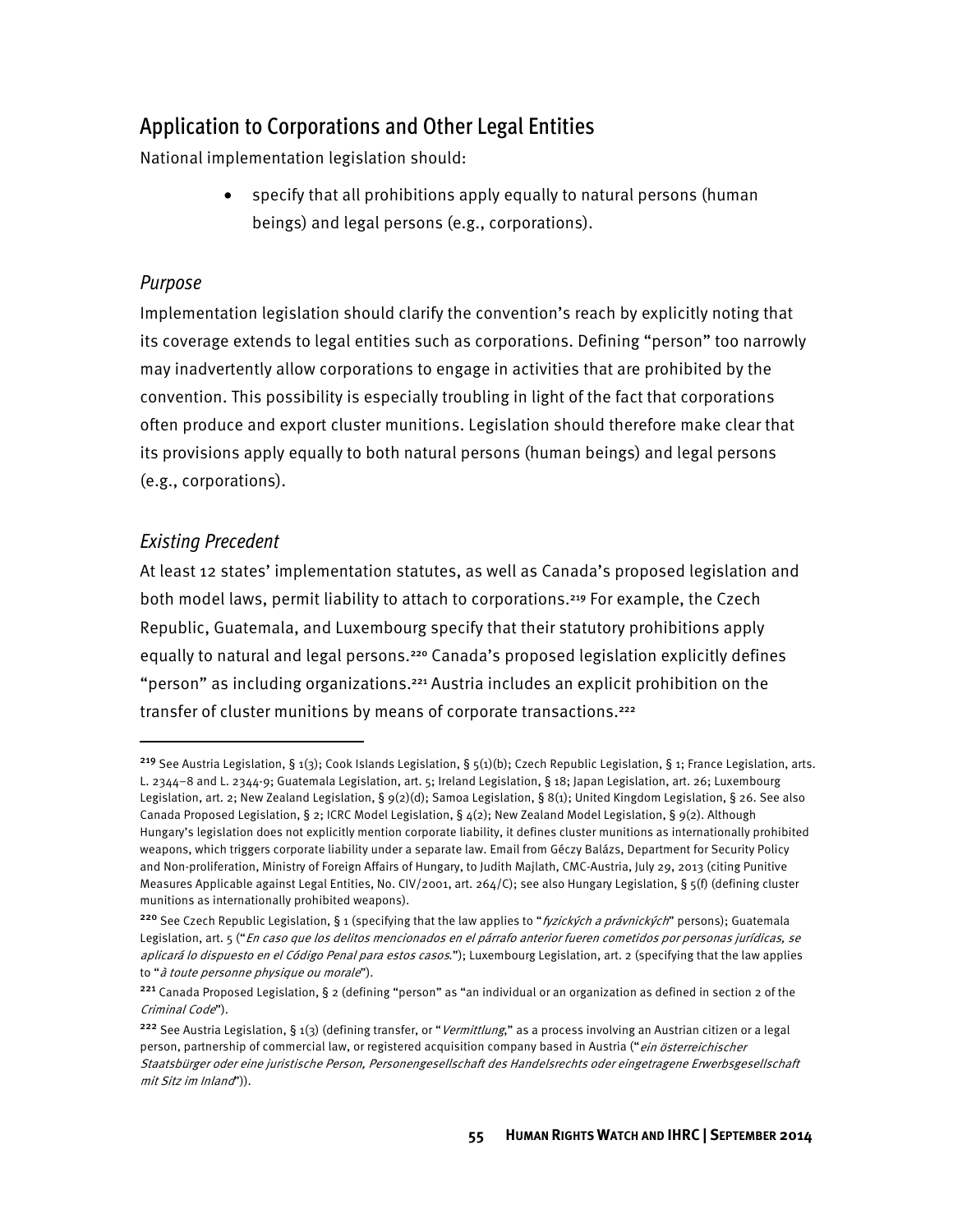At least four statutes express their application to corporations less directly. The laws of the Cook Islands, France, and Japan all refer to corporations in provisions imposing penal sanctions.<sup>223</sup> New Zealand's extraterritoriality provision states that the law "applies to all acts done or omitted outside New Zealand by ... a body corporate, or a corporation sole [a corporation consisting of a single person], incorporated in New Zealand," thereby implying that corporations fall within the statute's scope.<sup>224</sup>

The Cook Islands, Ireland, Samoa, and the United Kingdom as well as the ICRC model legislation all include separate provisions that provide for the individual liability of corporate officers under certain circumstances. Although the officers are natural persons, holding them liable impacts the conduct of corporations. For example, Ireland's legislation allows liability to attach to a corporate officer, as well as to the corporation itself, when an offense is attributable to that officer's intention or negligence.<sup>225</sup> Samoa imposes individual liability on a corporation's officers for any offenses attributable to the corporation unless "he or she exercised all such diligence to prevent the commission of the offence as ought to have been exercised, having regard to the nature of his or her functions in that capacity and to all the circumstances."<sup>226</sup> Similarly, the Cook Islands specify that "[a] person commits an offense who, being a director, manager or other similar officer of a body corporate (or purporting to act as a director, manager or other similar officer of a body corporate) fails or refuses to take all reasonable practicable steps to ensure that the body corporate does not commit an offence."227

 $\overline{\phantom{a}}$ 

<sup>&</sup>lt;sup>223</sup> See Cook Islands Legislation, § 5(1)(b); France Legislation, arts. L. 2344–8 and L. 2344-9; Japan Legislation, art. 26. <sup>224</sup> New Zealand Legislation, §  $9(2)(d)$ . See also New Zealand Model Legislation, §  $9(2)$ . Samoa and the United Kingdom's extraterritoriality provisions similarly make clear that coverage extends to corporations. See Samoa Legislation, §  $4(3)(iv)$ ; United Kingdom Legislation, § 4(3)(c) (specifying that certain provisions apply extraterritorially to "bodies incorporated under the law of any part of the United Kingdom").

<sup>&</sup>lt;sup>225</sup> Ireland Legislation, § 18(1) ("Where an offence under this Act is committed by a body corporate and is proved to have been committed with the consent or connivance of, or to be attributable to any neglect on the part of, any person who, when the offence was committed, was a director, manager, secretary or other similar officer of the body corporate or a person who was purporting to act in any such capacity, that person, as well as the body corporate, is guilty of an offence and is liable to be proceeded against and punished as if guilty of the offence committed by the body corporate."). Similar language appears in ICRC Model Legislation, § 4(2); United Kingdom Legislation, § 26.

 $226$  Samoa Legislation, § 8(2)(b).

<sup>&</sup>lt;sup>227</sup> Cook Islands Legislation, §  $4(2)$ .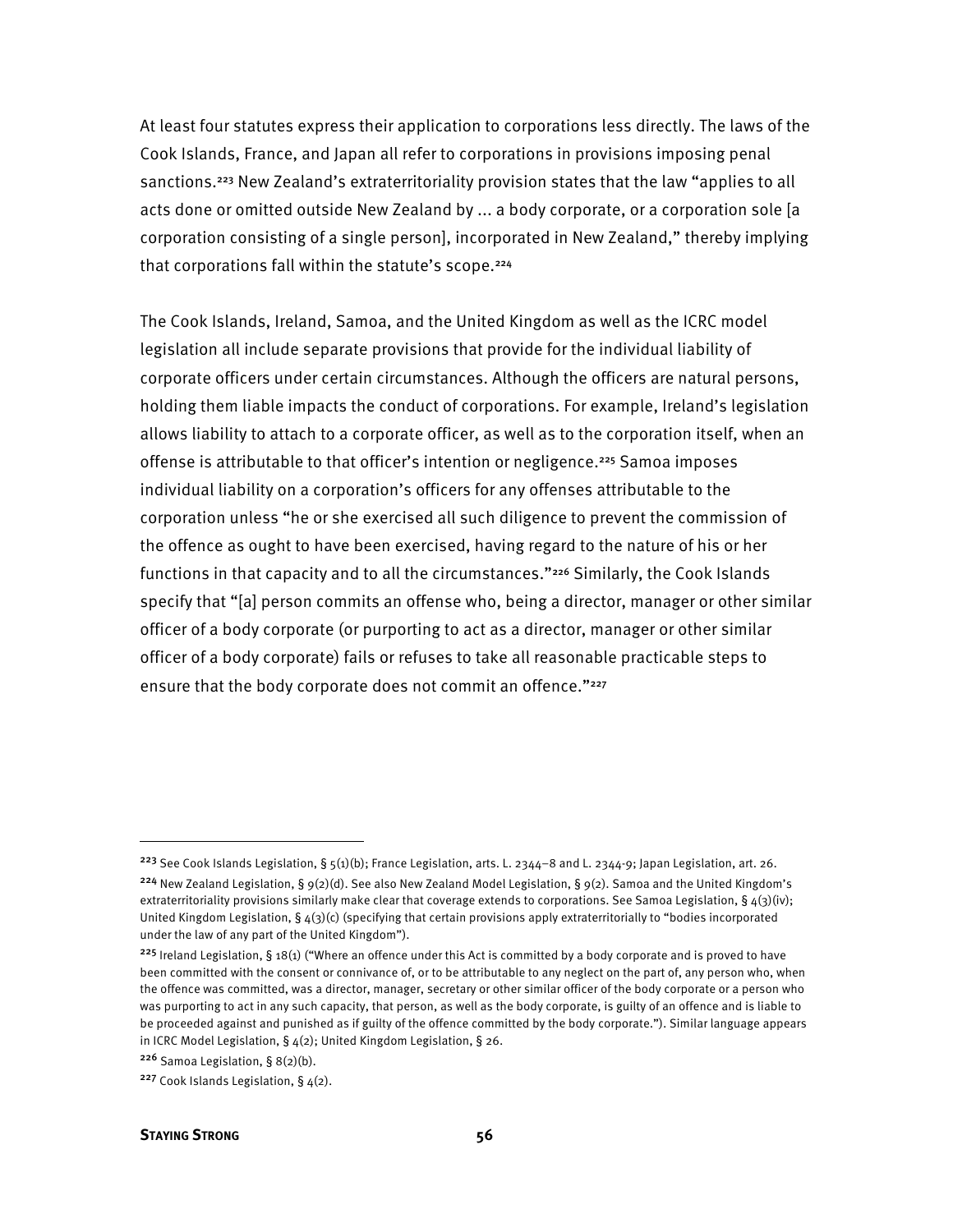## Extraterritorial Application

National implementation legislation should:

• stipulate that the state party's jurisdiction extends extraterritorially to all its citizens and to all legal persons incorporated in the state.

### Purpose

Because some of the acts prohibited by national implementation legislation can involve conduct outside a state's territorial borders, a state party should establish extraterritorial jurisdiction over cluster munition-related offenses. A state party should not allow its people or corporations to escape the consequences of violating the implementation legislation simply by leaving its territory; rather, the state party should hold them to the standard it has adopted under the convention. People and corporations that enjoy the protections of a state party also have the responsibility to abide by that state's international and domestic obligations. By declaring extraterritorial jurisdiction in its implementation legislation, a state party will help ensure that its people and corporations follow its laws and thereby uphold the prohibition on cluster munitions.

### Existing Precedent

 $\overline{\phantom{a}}$ 

At least 11 states' implementation statutes, as well as both model laws, provide for extraterritorial application.<sup>228</sup> Guatemala, for example, specifies that all its prohibitions apply extraterritorially.<sup>229</sup> Norway and Sweden note that their statutes apply extraterritorially to citizens and resident aliens.<sup>230</sup> France specifically notes that criminal liability can attach to the conduct of its citizens abroad, even when such conduct is not illegal under the laws of the state in whose territory the conduct occurs.<sup>231</sup>

<sup>230</sup> See Norway Legislation, § 5; Sweden Legislation, § 2.

<sup>&</sup>lt;sup>228</sup> See Australia Legislation, § 72.38(3); Cook Islands Legislation, § 6; France Legislation, art. L. 2344–10; Guatemala Legislation, art. 3(3); Ireland Legislation, § 6(3); New Zealand Legislation, § 9; Norway Legislation, § 5; Samoa Legislation, § 4; Sweden Legislation, § 2; United Kingdom Legislation, § 4. See also ICRC Model Legislation, § 5; New Zealand Model Legislation, § 9. Although Hungary's legislation does not explicitly mention extraterritorial application, it defines cluster munitions as internationally prohibited weapons, which triggers extraterritorial liability under a separate law for violations committed abroad by Hungarian citizens, violations that occur on board vessels and aircraft registered in Hungary, and, in some cases, to violations by foreign citizens outside of Hungary's territory. Email from Balázs, July 29, 2013 (citing Penal Code, art. 160/A § 3(f)). See also Hungary Legislation, § 5(f) (defining cluster munitions as internationally prohibited weapons).

<sup>&</sup>lt;sup>229</sup> See Guatemala Legislation, art. 3(3) ("Se prohíbe ayudar, alentar o inducir a alguien a participar en cualquiera de las actividades citadas en los dos párrafos anteriores, dentro y fuera del territorio nacional.").

 $^{231}$  France Legislation, art. L. 2344-10 ("Lorsque les infractions ... sont commises hors du territoire de la République par un Français, la loi pénale française est applicable alors, même que les faits ne seraient pas punis par la législation du pays où ils ont été commis.").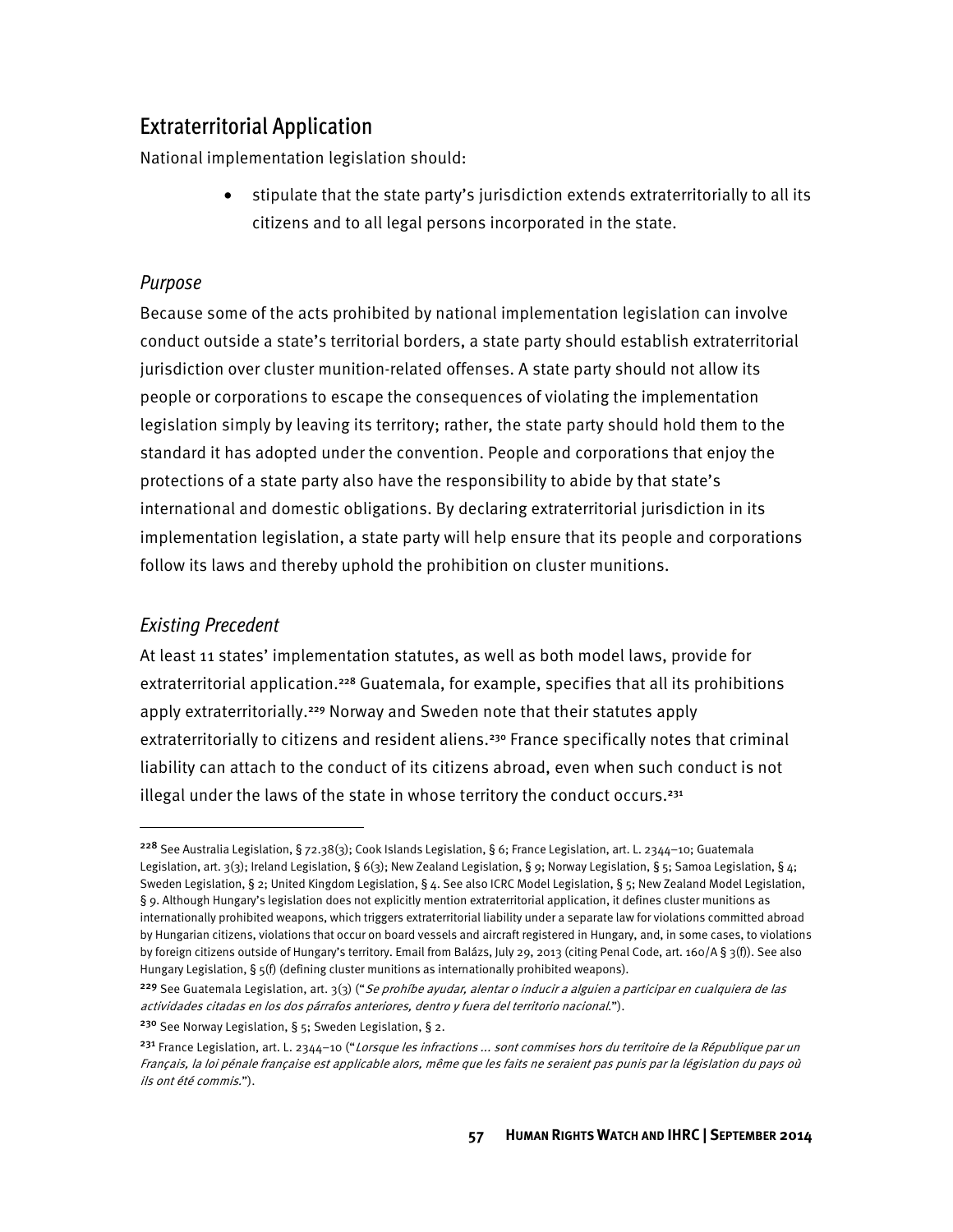Other statutes go further by imposing extraterritorial liability on corporations. New Zealand's statute, for example, contains a provision explicitly specifying that the statute "applies to all acts done or omitted outside New Zealand by ... a New Zealand citizen; or ... a person who is ordinarily resident in New Zealand but not the citizen of any State; or ... a member of the Armed Forces; or ... a body corporate, or a corporation sole, incorporated in New Zealand."<sup>232</sup> The Cook Islands, Samoa, and the United Kingdom similarly establish that their statutory provisions apply to the extraterritorial conduct of both residents and resident corporations.<sup>233</sup>

Although extensive extraterritorial application best coheres with the convention's object and purpose, Ireland has provided for more limited extraterritorial jurisdiction. Its statute reaches only extraterritorial conduct that is committed "on board an Irish ship, ... on an aircraft registered in the State, or ... by a member of the Defence Forces."<sup>234</sup> The 10 other states that address extraterritorial jurisdiction, however, provide for more comprehensive coverage.

l

<sup>232</sup> New Zealand Legislation, § 9.

<sup>&</sup>lt;sup>233</sup> See Cook Islands Legislation, § 6; Samoa Legislation, § 4(3); United Kingdom Legislation, § 4(3). Australia's statute goes further still. Within the broader context of Australia's penal code, Australia's implementation legislation falls into a category of statute that attaches liability to the extraterritorial conduct even of non-citizens and non-residents, provided that the effects of their conduct occur within Australia's territorial borders. See Australia Legislation, § 72.38(3). See also Criminal Code Act, 1995, pt 2.7, div 15.2 (describing category B extended jurisdiction). <sup>234</sup> Ireland Legislation, § 6(3).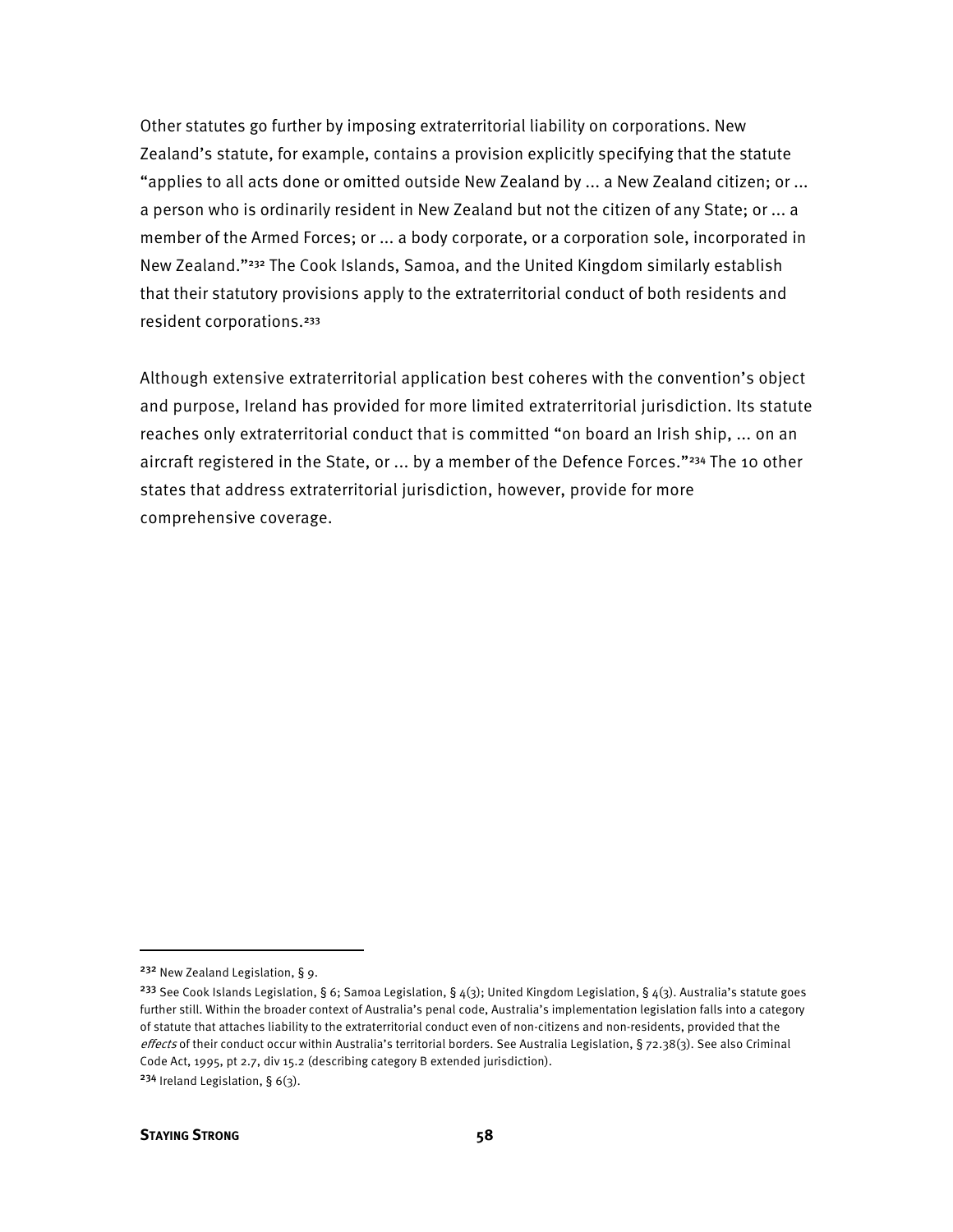# **Conclusion**

States parties that have not yet adopted implementation legislation must comply with their Article 9 obligations under the convention by doing so as soon as possible. States not party should also move quickly to pass legislation if it is required to ratify or accede to the convention. The strength of the legislation, however, is as important as the speed with which it is passed. While states should adopt specific language appropriate for their legal systems, we urge them to meet or exceed the strongest available standard with respect to each of the substantive components delineated above. By incorporating these key components into implementation legislation and, where possible, drawing from exemplary provisions of existing legislation, states will continue to strengthen emerging international norms against cluster munitions.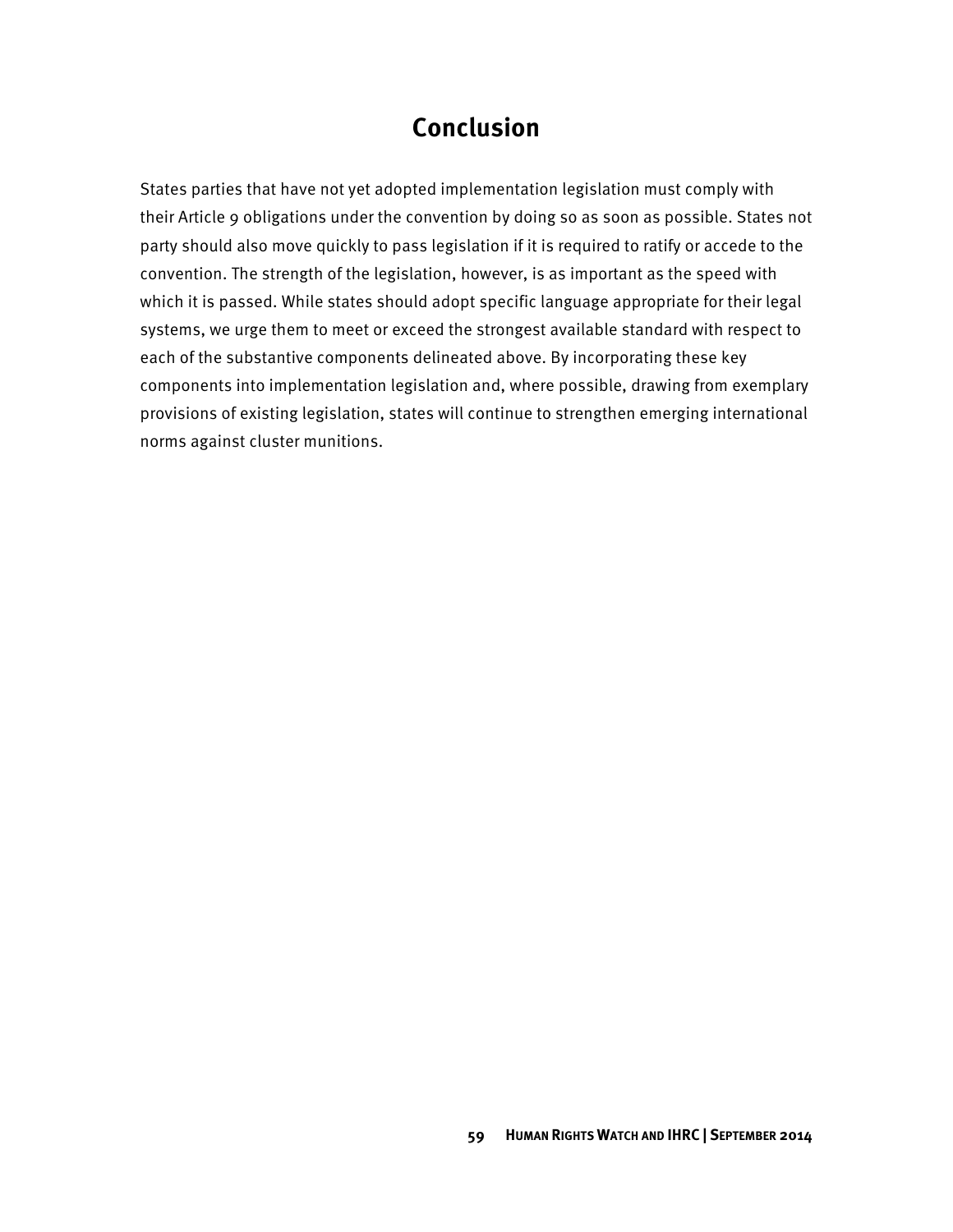# **Appendix I: Table of Statutes**

Austria: Bundesgesetz über das Verbot von Streumunition, *Bundesgesetzblatt*, No. 12, 2008, http://ris.bka.gv.at/Dokumente/BgblAuth/BGBLA\_2008\_I\_12/BGBLA\_2008\_I\_12.pdf (Austria Legislation)

Australia: Criminal Code Amendment (Cluster Munitions Prohibition) Act 2012, No. 114, 2012, http://www.comlaw.gov.au/Details/C2012A00114/Download (Australia Legislation)

Belgium: Loi réglant des activités économiques et individuelles avec des armes, Moniteur  $Belge, 2006, http://www.ejustice.iust.fgov.be/cgi-loi/$ loi\_a.pl?sql=dt=%27loi%27&rech=1&cn=2006060830&caller=image\_a1&language=fr&tri= dd+as+rank&fromtab=loi&numero=1&la=f&pdf\_page=2&pdf\_file=http://www.ejustice.just. fgov.be/mopdf/2006/06/09\_3.pdf (Belgium Legislation)

Canada (Bill): Bill C-6: An Act to implement the Convention on Cluster Munitions, 2014, http://www.parl.gc.ca/content/hoc/Bills/412/Government/C-6/C-6\_2/C-6\_2.pdf (Canada Proposed Legislation)

Cook Islands: An Act to implement the Convention on Cluster Munitions in the Cook Islands and related matters, No. 8, 2011, http://www.ikrk.org/applic/ihl/ihlnat.nsf/implementingLaws.xsp?documentId=8A69D2C362458D89C12579490033E713&ac tion=openDocument&xp\_countrySelected=CK&xp\_topicSelected=GVAL-992BUM&from=topic (Cook Islands Legislation)

Czech Republic: Zákon o zákazu kazetové munice, *Sbírka Zákonů*, No. 213, 2011, http://www.podnikatel.cz/zakony/zakon-o-zakazu-pouziti-vyvoje-vyroby-skladovani-aprevodu-kazetove-munice-a-o-jejim-zniceni-zakon-o-zakazu-kazetove-munice/uplne/ (Czech Republic Legislation)

Ecuador: Ley Reformatoria al Código Penal para la tipificación de los delitos cometidos en el servicio military policial, Registro Oficial, No. 196, 2010, http://www.derechoecuador.com/productos/producto/catalogo/registros-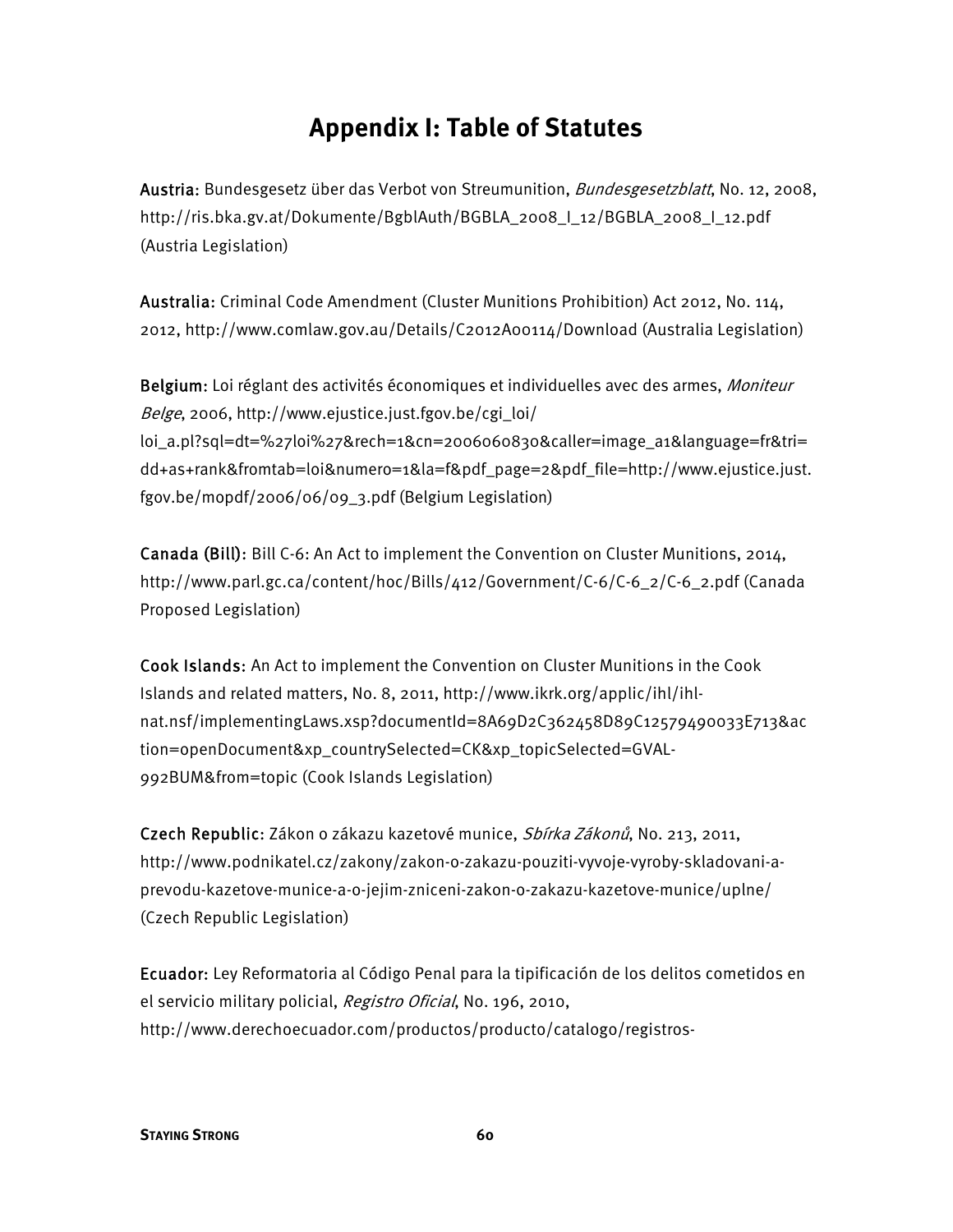oficiales/2010/mayo/code/19569/registro-oficial-no-196---miercoles-19-de-mayo-de-2010-suplemento, art. 602.58 (Ecuador Legislation)

France: Loi n˚ 2010-819 du 20 juillet 2010 tendant à l'élimination des armes à sousmunitions, http://legifrance.gouv.fr/affichTexte.do?cidTexte=JORFTEXT000022502271 (France Legislation)

Germany: Ausführungsgesetz zu Artikel 26 Abs. 2 des Grundgesetzes (Gesetz über die Kontrolle von Kriegswaffen), amended 2009, http://www.gesetze-iminternet.de/bundesrecht/krwaffkontrg/gesamt.pdf (Germany Legislation)

Guatemala: Ley de Municiones en Racimo y/o Bombetas Explosivas, Decreto Número 22- 2012, 2012,

http://www.oj.gob.gt/es/queesoj/estructuraoj/unidadesadministrativas/centroanalisisdo cumentacionjudicial/cds/CDs%20leyes/2012/pdfs/decretos/D22-2012.pdf (Guatemala Legislation)

Hungary: Törvény a Kazettás Lőszerekről szóló Egyezmény kihirdetéséről, 2012, http://jab.complex.hu/doc.php?docid=WKHU-QJ-XML-000000A1200011TV (Hungary Legislation)

Ireland: Cluster Munitions and Anti-Personnel Mines Act, No. 20, 2008, http://www.irishstatutebook.ie/pdf/2008/en.act.2008.0020.pdf (Ireland Legislation)

Italy: Ratifica Convenzione di Oslo su messa al bando delle munizioni a grappolo, No. 95, 2011, http://www.altalex.com/index.php?idnot=14797 (Italy Legislation)

Japan: クラスター弾等の製造の禁止及び所持の規制等に関する法律, 2009, http://law.egov.go.jp/htmldata/H21/H21HO085.html (Japan Legislation)

Liechtenstein: Gesetz vom 20. Dezember 2012 über die Abänderung des Kriegsmaterialgesetzes, Liechtensteinisches Landesgesetzblatt, No. 197, 2013, http://www.gesetze.li/chrono/0/pdfs/2013197000 (Liechtenstein Legislation)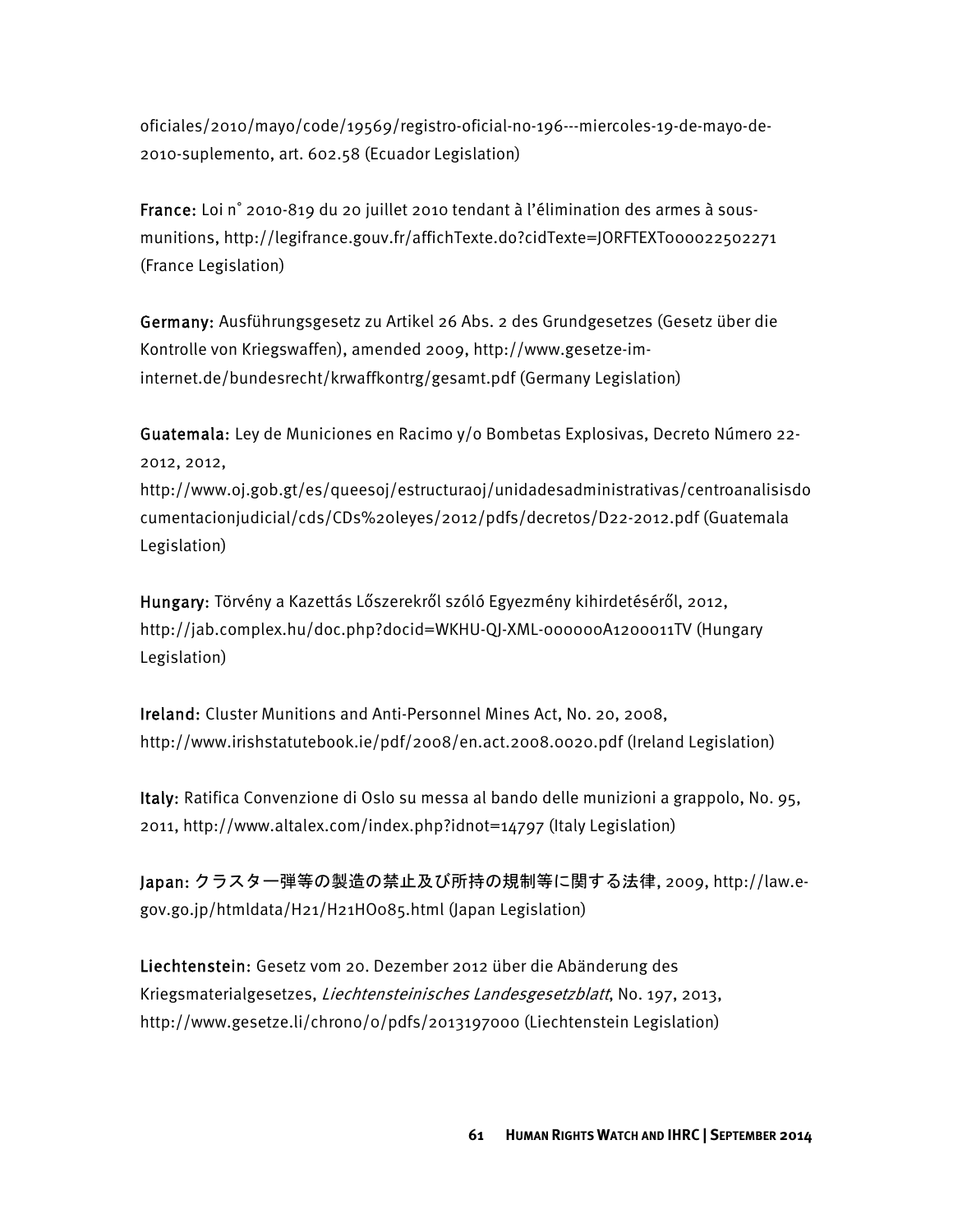**Luxembourg:** Loi du 4 juin 2009 portant approbation de la Convention sur les armes à sous-munitions, ouverte à la signature à Oslo le 3 décembre 2008, Memorial, No. 147, 2009, http://www.legilux.public.lu/leg/a/archives/2009/0147/a147.pdf (Luxembourg Legislation)

New Zealand: Cluster Munitions Prohibition Act, No. 68, 2009, http://www.legislation.govt.nz/act/public/2009/0068/latest/whole.html#DLM2171615 (New Zealand Legislation)

Norway: Lov om gjennomføring av Konvensjonen om klaseammunisjon, No. 28, 2009, http://www.icrc.org/applic/ihl/ihlnat.nsf/implementingLaws.xsp?documentId=A07A543CDAE9A19EC12577BD0045ED47&act ion=openDocument&xp\_countrySelected=NO&xp\_topicSelected=GVAL-992BUM&from=topic (Norway Legislation)

Samoa: An Act to give effect to the 2008 Convention on Cluster Munitions, and for related matters, No. 11, 2012, http://www.ikrk.org/ihlnat.nsf/0/9a2e217084ca86f6c1257b4a004a5604/\$FILE/Cluster%20Munition%20Act.pdf (Samoa Legislation)

Spain: Ley Orgánica 5/2010, de 22 de junio, por la que se modifica la Ley Orgánica 10/1995, de 23 de noviembre, del Código Penal, Boletín Oficial del Estado, 2010, http://www.boe.es/boe/dias/2010/06/23/pdfs/BOE-A-2010-9953.pdf (Spain Legislation)

Spain (Bill): Proyecto de Ley de modificación de la Ley 33/1998, de 5 de octubre de prohibición total de minas antipersonal y armas de efecto similar, 121-000061, Boletín Oficial de las Cortes Generales: Congreso de los Diputados, 2013, http://www.congreso.es/public\_oficiales/L10/CONG/BOCG/A/BOCG-10-A-61-1.PDF (Spain Proposed Legislation)

Sweden: Lag om straff för olovlig befattning med klusterammunition, No. 179, 2012, http://rkrattsdb.gov.se/SFSdoc/12/120179.pdf (Sweden Legislation)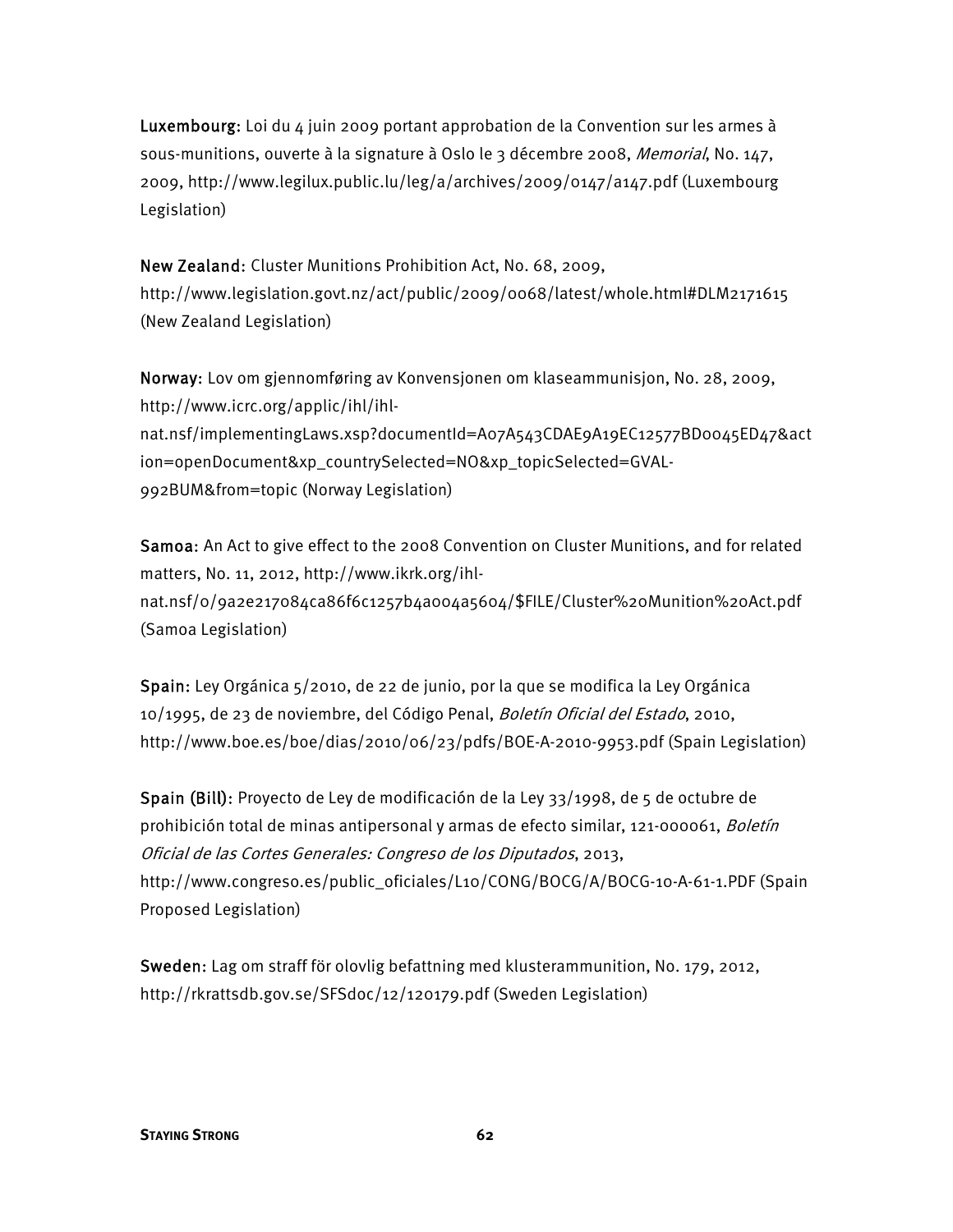Switzerland: Loi fédérale sur le matériel de guerre (Modification du 16 mars 2012), http://www.admin.ch/opc/fr/federal-gazette/2012/3213.pdf (Switzerland Legislation)

United Kingdom: Cluster Munitions (Prohibitions) Act, ch. 11, 2010, http://www.legislation.gov.uk/ukpga/2010/11/pdfs/ukpga\_20100011\_en.pdf (United Kingdom Legislation)

ICRC (Model Legislation): Model Law, Convention on Cluster Munitions: Legislation for Common Law States on the 2008 Convention on Cluster Munitions, 2008, http://www.clusterconvention.org/files/2013/03/model\_law\_clusters\_munitions.pdf (ICRC Model Legislation)

New Zealand (Model Legislation): Model Legislation: Cluster Munitions Act 201[], CCM/MSP/2011/WP.6, 2011, http://www.clusterconvention.org/files/2013/03/Model-Legislation\_Cluster-Munitions-Act-2011.pdf (New Zealand Model Legislation)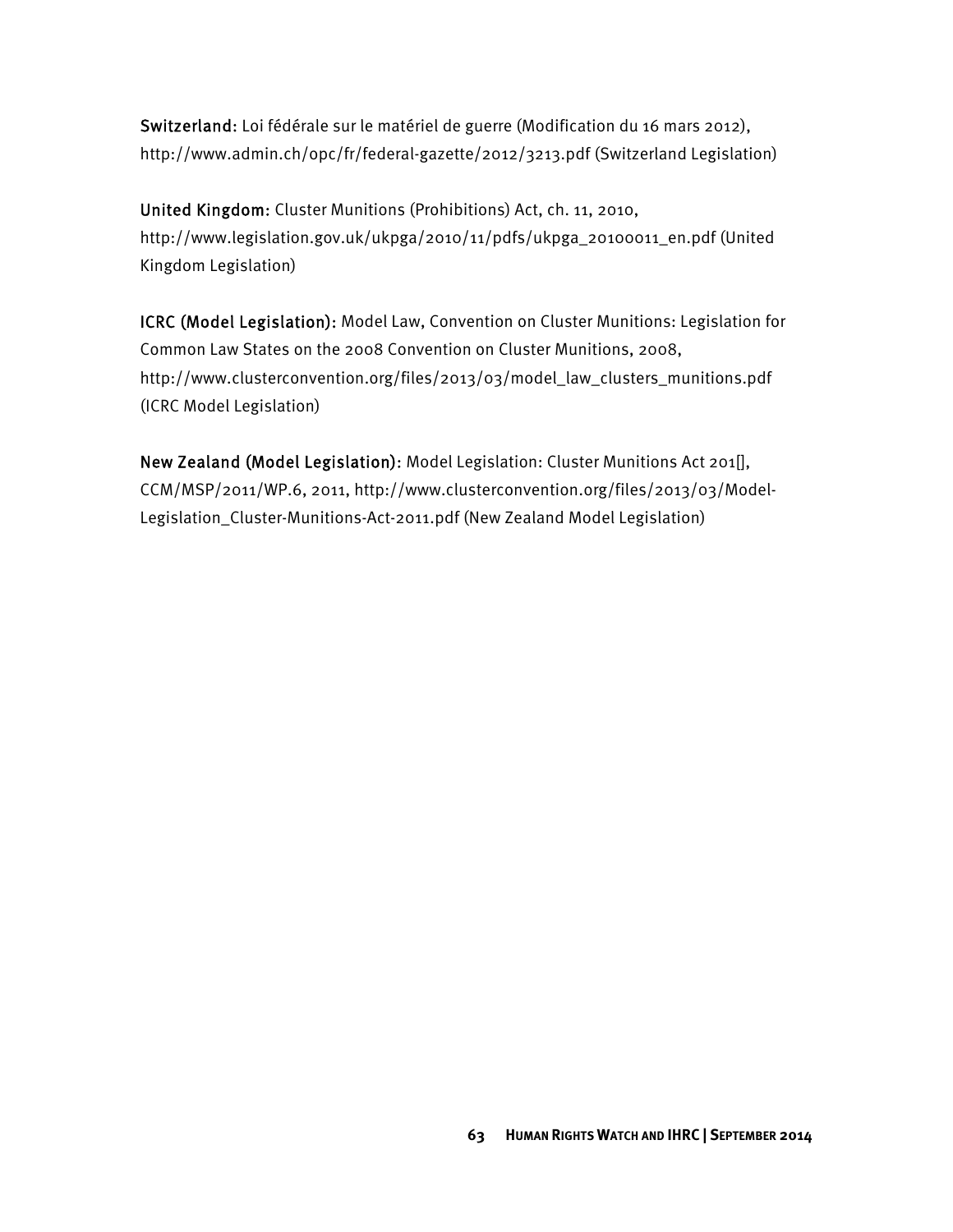# **Appendix II: Implementing the Convention on Cluster Munitions**  Components of Strong Law and Supporting Examples

Article 9 of the Convention on Cluster Munitions obliges states parties to implement the convention nationally through all appropriate legal, administrative, and other measures. Legislation is the most powerful form of implementation because it is binding and more difficult to change than administrative measures.

This reference document presents the essential components of strong national legislation, grouped under the following headings:

- negative obligations under the convention,
- prohibition on assistance and related interpretive issues,
- positive obligations under the convention, and
- breadth of coverage.

For each component, the relevant source in the Convention on Cluster Munitions is given in parentheses. Under each component, this document also bullets examples of provisions in existing statutes that will be useful for states looking to incorporate the convention's obligations into their domestic law.

To date, 22 of 84 states parties have adopted national legislation. For more information on the components of strong legislation, the reasons behind them, and exemplary existing provisions, see Human Rights Watch and Harvard Law School's International Human Rights Clinic, Staying Strong: Key Components and Positive Precedent for Convention on Cluster Munitions Legislation, September 2014.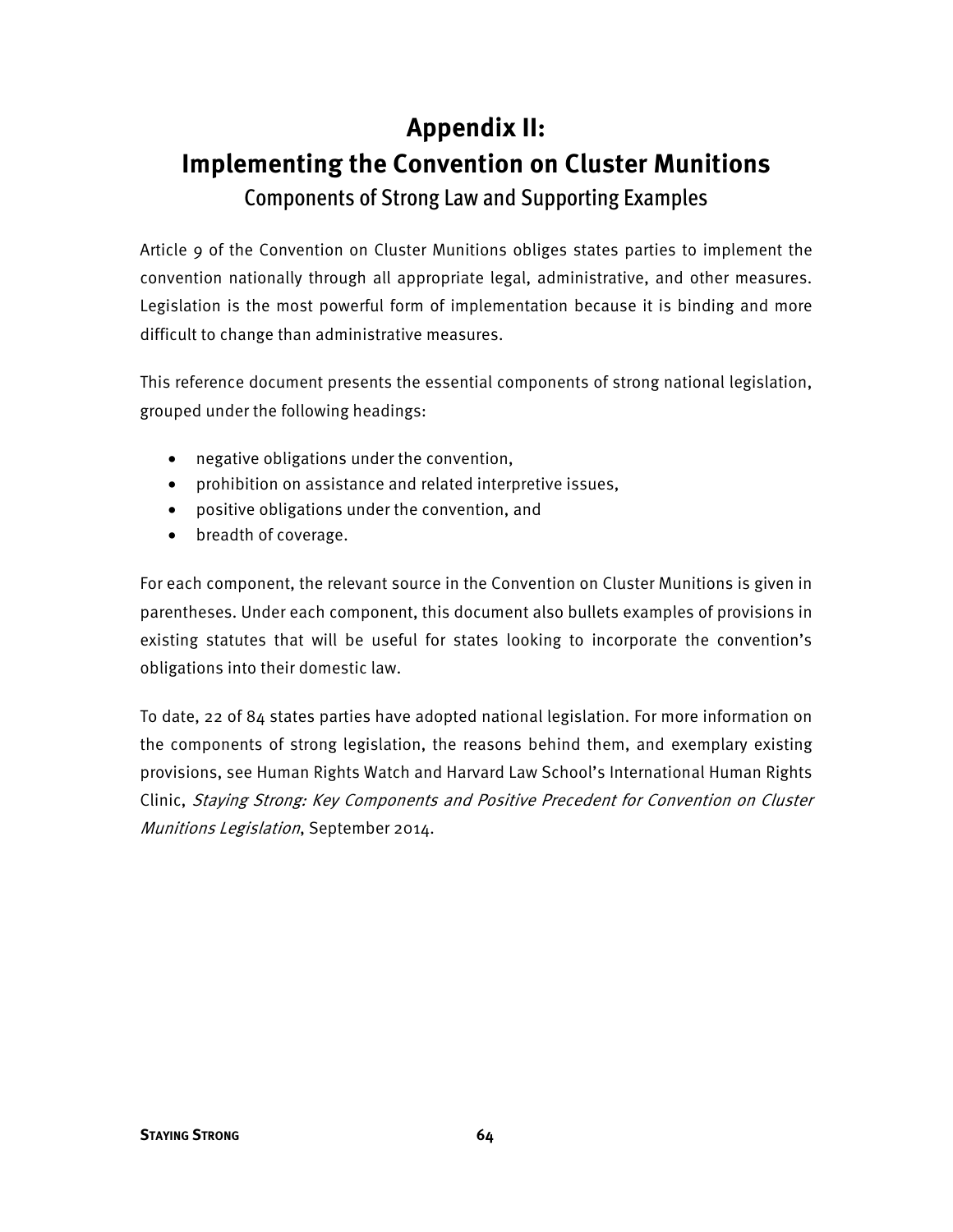# **Negative Obligations**

## Use

### Legislation should **prohibit the use** of cluster munitions. (Article  $1(1)(a)$ )

• Allexisting legislation recognizes a prohibition on the use of cluster munitions.

## Development, Production, and Other Forms of Acquisition

## Legislation should prohibit the development, production, and acquisition of cluster munitions. (Article  $1(1)(b)$ )

- All existing legislation recognizes a prohibition on the development, production, and acquisition of cluster munitions.
- Guatemala, Hungary, and Samoa prohibit direct and indirect development, production, and acquisition, and *Italy* prohibits these activities in any way.
- Spain prohibits as development any activity consistent with the creation of new cluster munitions or the modification of pre-existing cluster munitions.
- The *Czech Republic* prohibits acquisition of patent rights for the development of technologies designed for the purpose of manufacturing cluster munitions or their components.

Legislation should require the conversion or decommissioning of production facilities for cluster munitions. (Articles  $1(1)(b)$  and  $7(1)(d)$ )

- France and Hungary require reporting on conversion and decommissioning.
- Austria permits courts to order owners to destroy or modify equipment and facilities used to manufacture cluster munitions.

## **Transfer**

### Legislation should **prohibit the transfer** of cluster munitions to anyone. (Article  $1(1)(b)$ )

- All existing legislation recognizes a prohibition on the transfer of cluster munitions.
- The *Cook Islands, New Zealand, Samoa,* and the *United Kingdom* define "transfer" as meaning either physical transfer or legal transfer of title.
- Guatemala, Hungary, and Italy prohibit direct and indirect transfer.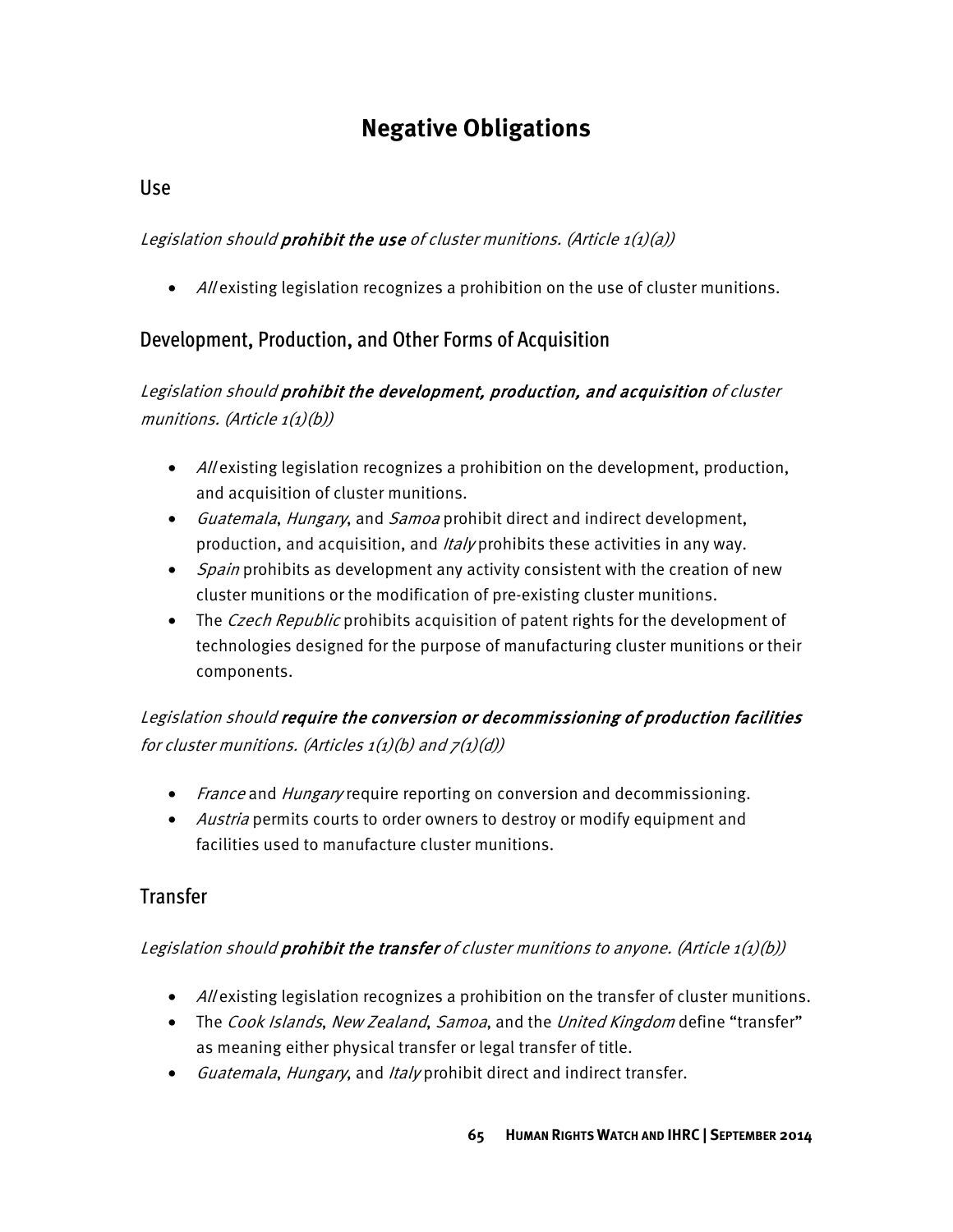## Stockpiling

### Legislation should prohibit the stockpiling of cluster munitions. (Article  $1(1)(b)$ )

- Allexisting legislation recognizes a prohibition on the stockpiling of cluster munitions.
- Guatemala, Hungary, and Samoa prohibit direct and indirect stockpiling.
- The *Czech Republic* prohibits stockpiling of cluster munition components.

## Penal Sanctions

Legislation should impose penal sanctions on all natural and legal persons who knowingly and willfully violate the prohibition on use, production, transfer, and stockpiling. (Articles 1 and 9)

• Allexisting legislation imposes some kind of penal sanctions—imprisonment and/or fine—for use, production, transfer, and stockpiling.

# **Prohibition on Assistance and Interpretive Issues**

## Prohibition on Assistance

Legislation should prohibit in any way assisting, encouraging, or inducing anyone to engage in any activity prohibited by the convention. (Article  $1(1)(c)$ )

- At least 14 states explicitly prohibit assistance in legislation that is specific to cluster munitions, and 6 of those explicitly impose penal sanctions for assistance.<sup>235</sup> Other states establish prohibitions and create penalties for assistance in general codes.
- *Samoa* prohibits direct or indirect assistance.

 $\overline{\phantom{a}}$ 

<sup>&</sup>lt;sup>235</sup> Australia, the Czech Republic, France, Germany, Guatemala, Hungary, Ireland, Italy, Liechtenstein, New Zealand, Norway, Samoa, Switzerland, and the United Kingdom. States explicitly imposing penal sanctions for assistance are italicized.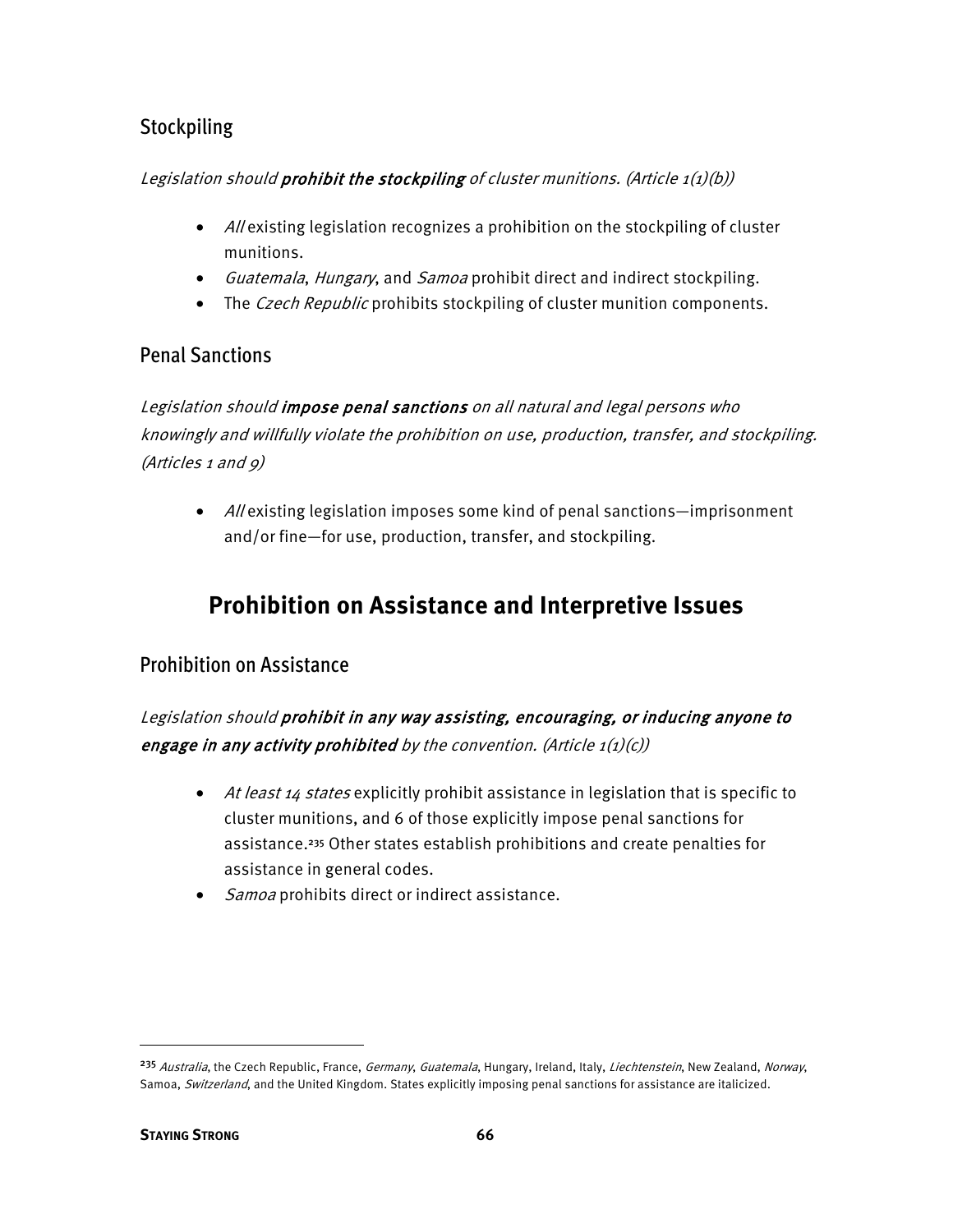## Relations with States Not Party: Joint Military Operations

Legislation should ensure that the prohibitions in the convention, especially on assistance, apply under all circumstances, including joint military operations with states not party. It should also require governments to give notice of their obligations and discourage others from using cluster munitions. (Articles 1 and 21)

- Some states prohibit assistance without making any exceptions for joint military operations, implying that their militaries may not engage in any activity prohibited by the convention during such operations.
- New Zealand both prohibits assisting, encouraging, or inducing another person to engage in any prohibited activity and clarifies that a member of the armed forces does not commit an offense merely by engaging in joint military operations with a state not party. Although unnecessary because it is undisputed that states parties may participate in joint military operations and that their troops would not be criminally liable for unknowingly assisting in prohibited acts, such a provision represents a possible model for states wishing explicitly to permit participation without saying assistance is ever allowed.
- A number of states, including Ireland and Norway, have issued interpretive policy statements clarifying that Article 21 of the convention does not justify derogation from the convention's core prohibitions.

### Prohibition on Foreign Stockpiles

 $\overline{\phantom{a}}$ 

## Legislation should prohibit assistance in the form of hosting foreign stockpiles.  $(Article 1(1)(c))$

- At least 12 states with existing implementation laws have issued policy statements declaring the hosting of foreign stockpiles unlawful.<sup>236</sup>
- The United Kingdom has eliminated all foreign stockpiles of cluster munitions from its territory.

<sup>&</sup>lt;sup>236</sup> Austria, Belgium, the Czech Republic, Ecuador, France, Germany, Guatemala, Ireland, Luxembourg, New Zealand, Norway, and Spain. See International Campaign to Ban Landmines-Cluster Munition Coalition (ICBL-CMC), Cluster Munition Monitor 2014, August 2014, http://www.the-monitor.org/index.php/LM/Our-Research-Products/Cluster-Munition-Monitor, p. 28.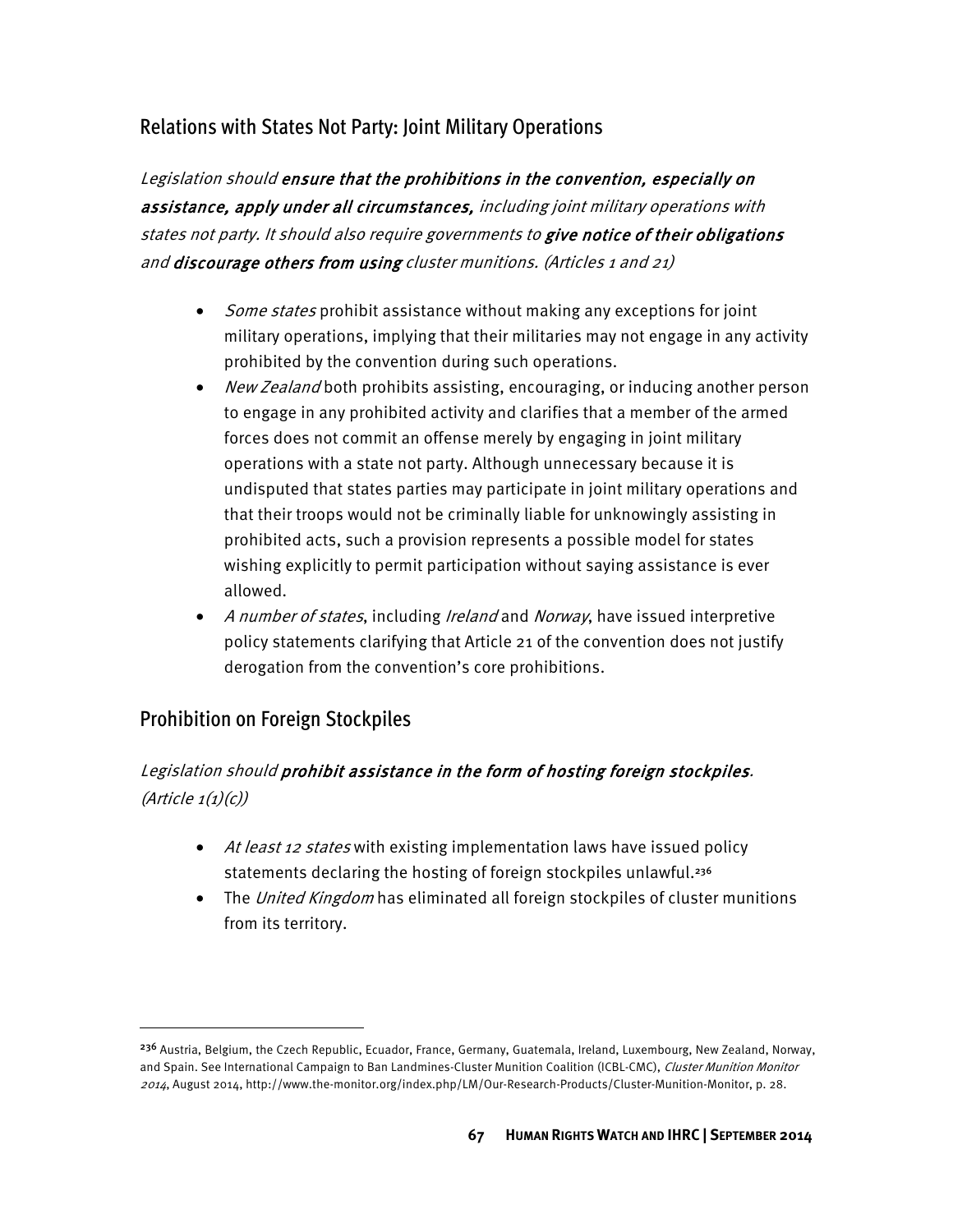# Prohibition on Transit

#### Legislation should prohibit assistance in the form of allowing transit of cluster munitions. (Article  $1(1)(c)$ )

- Austria and Germany explicitly prohibit transit of cluster munitions across national territory or through national airspace.
- At least 12 states with existing implementation laws have issued policy statements declaring the transit of cluster munitions unlawful.<sup>237</sup>

#### Prohibition on Investment

Legislation should prohibit assistance in the form of direct or indirect investment of public and private funds in companies that manufacture cluster munitions or components intended for use in cluster munitions. (Article  $1(1)(c)$ )

- New Zealand criminalizes the investment of "funds," which it defines broadly to include "assets of every kind, whether tangible or intangible, moveable or immoveable, however acquired."
- Belgium criminalizes all forms of financial support, including credit and bank guarantees and the purchase of financial instruments.
- Ireland, Liechtenstein, Samoa, and Switzerland prohibit both direct and indirect investment.
- Belgium prohibits investment in both foreign and domestic companies.
- Italy criminalizes financial assistance to companies that develop, produce, acquire, store, or transfer parts of cluster munitions.
- Belgium and Ireland require divestment when a company receiving investment begins manufacturing cluster munitions.
- Belgium provides for the creation of a public document listing companies that qualify as cluster munitions producers.

 $\overline{\phantom{a}}$ 

<sup>&</sup>lt;sup>237</sup> Austria, Belgium, the Czech Republic, Ecuador, France, Germany, Guatemala, Ireland, Luxembourg, New Zealand, Norway, and Spain. Ibid.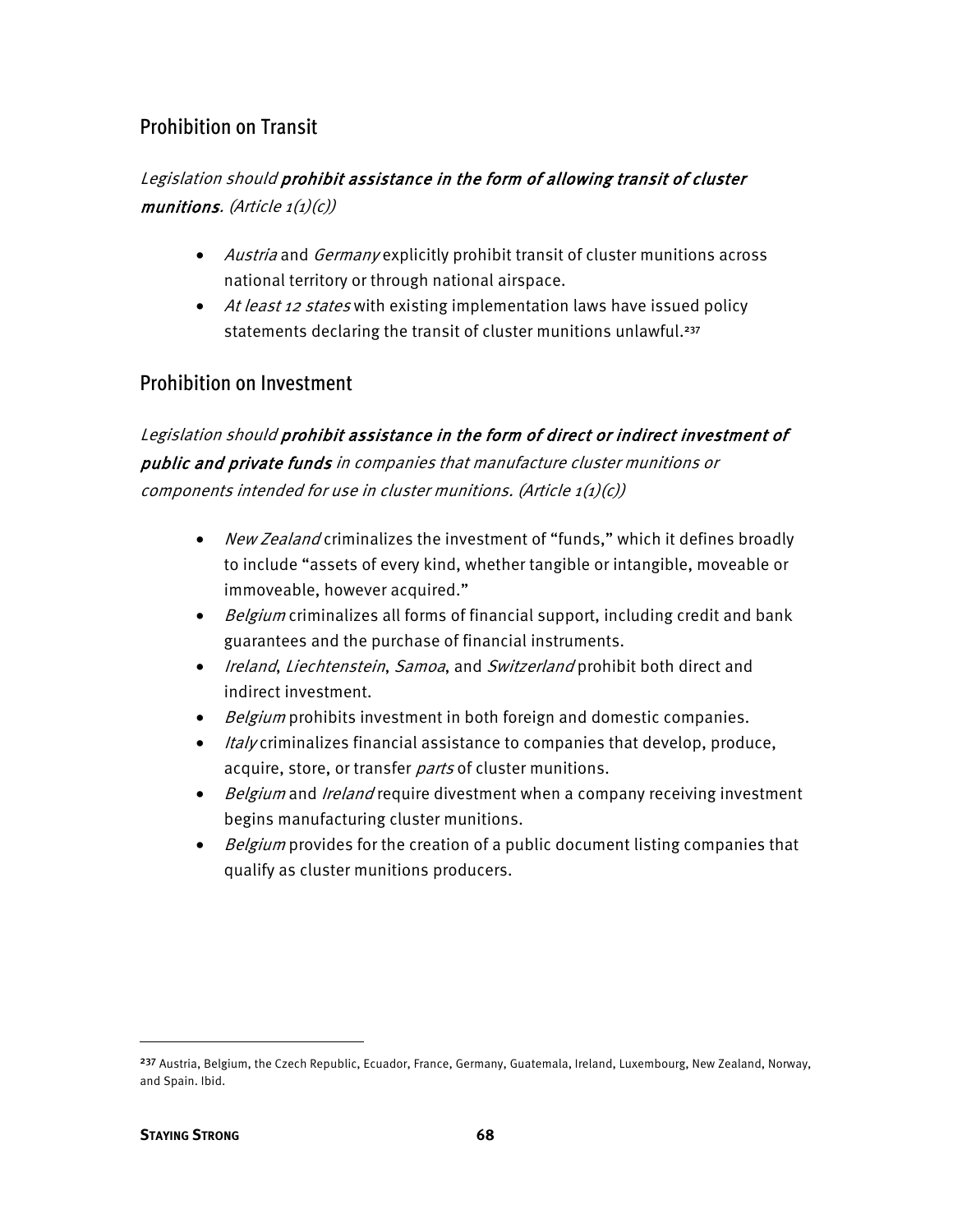# **Positive Obligations**

# Stockpile Destruction

Legislation should require the separation and destruction of all stockpiles of cluster munitions within the state party's territory or under its control. Legislation should set a deadline of as soon as possible, but no more than eight years after entry into force of the convention for that state party. (Article 3)

- Austria, Belgium, the Czech Republic, France, Guatemala, Hungary, and Italy require stockpile destruction.
- *Austria* and *Belgium* set three-year deadlines for stockpile destruction.

# Clearance

Legislation should establish a process for the identification and destruction of all cluster munitions in contaminated areas under the states party's jurisdiction or control. Legislation should set a deadline of as soon as possible, but no more than ten years after entry into force of the convention for that state party. (Article  $4)$ 

• Guatemala and Hungary oblige the state to undertake clearance in the event of becoming affected by cluster munitions.

# Victim Assistance

Legislation should designate a governmental focal point for victim assistance, provide for consultation with victims on the development and implementation of a national plan, ensure victims are given medical care, rehabilitation, and psychological support that is age and gender sensitive, promote socioeconomic inclusion, and guarantee the victim assistance plan is non-discriminatory. (Article  $5$ )

• Guatemala and Hungary include comprehensive victim assistance provisions in their implementation legislation.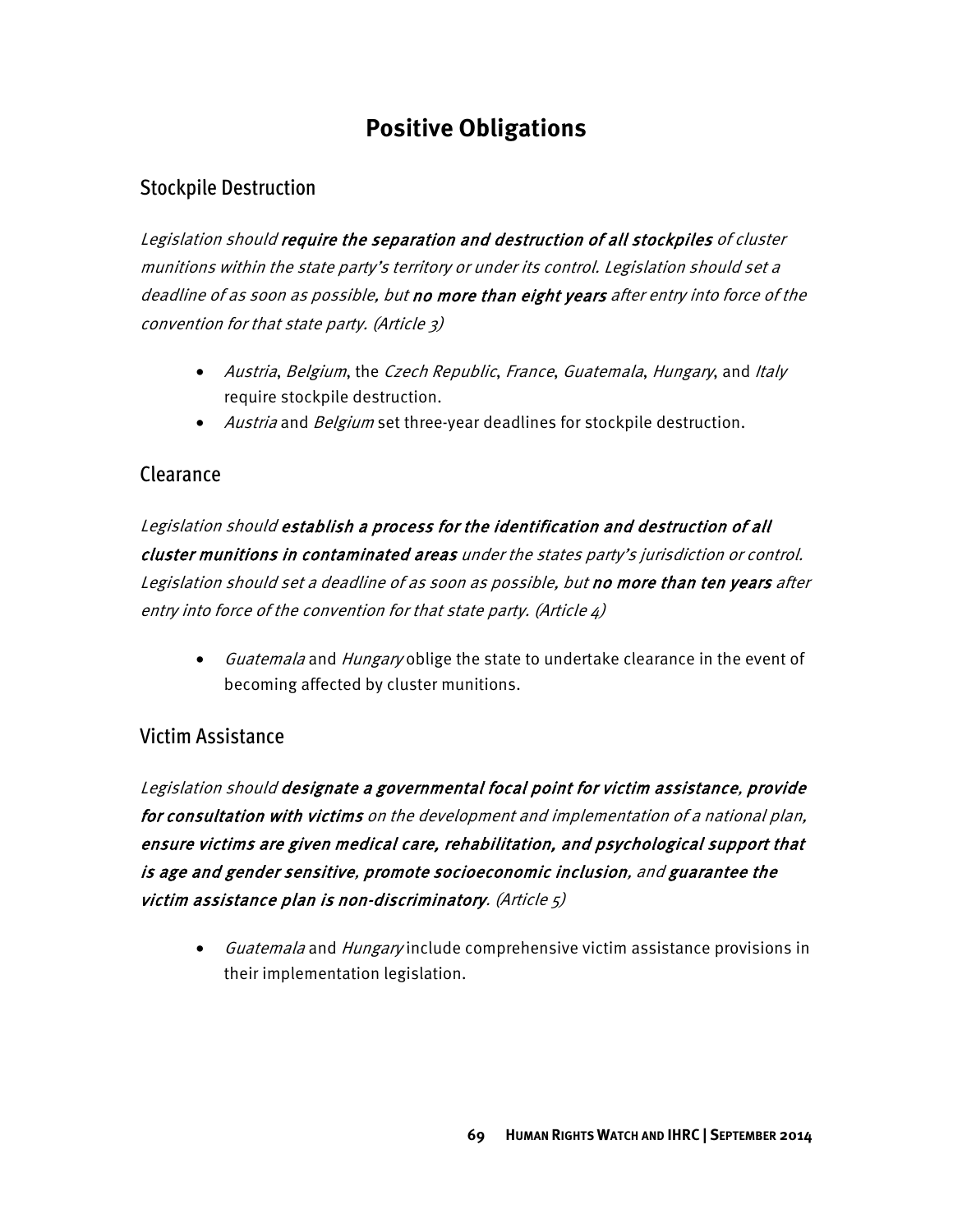#### International Cooperation and Assistance

Legislation could establish an administrative framework to facilitate provision of assistance to other states parties for fulfillment of the convention's positive obligations, promote the exchange of equipment and scientific and technological information, and require the facilitation of entry and exit of personnel, materiel, and equipment from donor states. (Article 6)

- Hungary and Italy commit to international assistance and cooperation in their legislation.
- Italy requires establishment of a fund to be used to provide assistance to affected states for clearance and destruction of cluster munitions remnants and victim assistance.

#### Transparency

Legislation should require reporting on the implementation of the government's obligations. (Article 7)

- Hungary and Italy affirm their obligations to report on implementation.
- The Cook Islands, Japan, and New Zealand empower a minister to require persons to provide information related to the state's Article 7 obligations.
- France details requirements for annual reporting on activities related to cluster munitions.

#### Compliance

Legislation could establish a mechanism for responding expeditiously to another state party's request for clarification on matters relating to treaty compliance. (Article 8)

- The *Cook Islands, Hungary*, and *Italy* address Article 8 compliance requests in their legislation.
- Italy designates the Ministry of Foreign Affairs as the authority to make and receive requests pursuant to Article 8 of the convention.
- The *Cook Islands* empower the Minister of Foreign Affairs and Immigration to require persons to provide information related to the state's Article 8 obligations.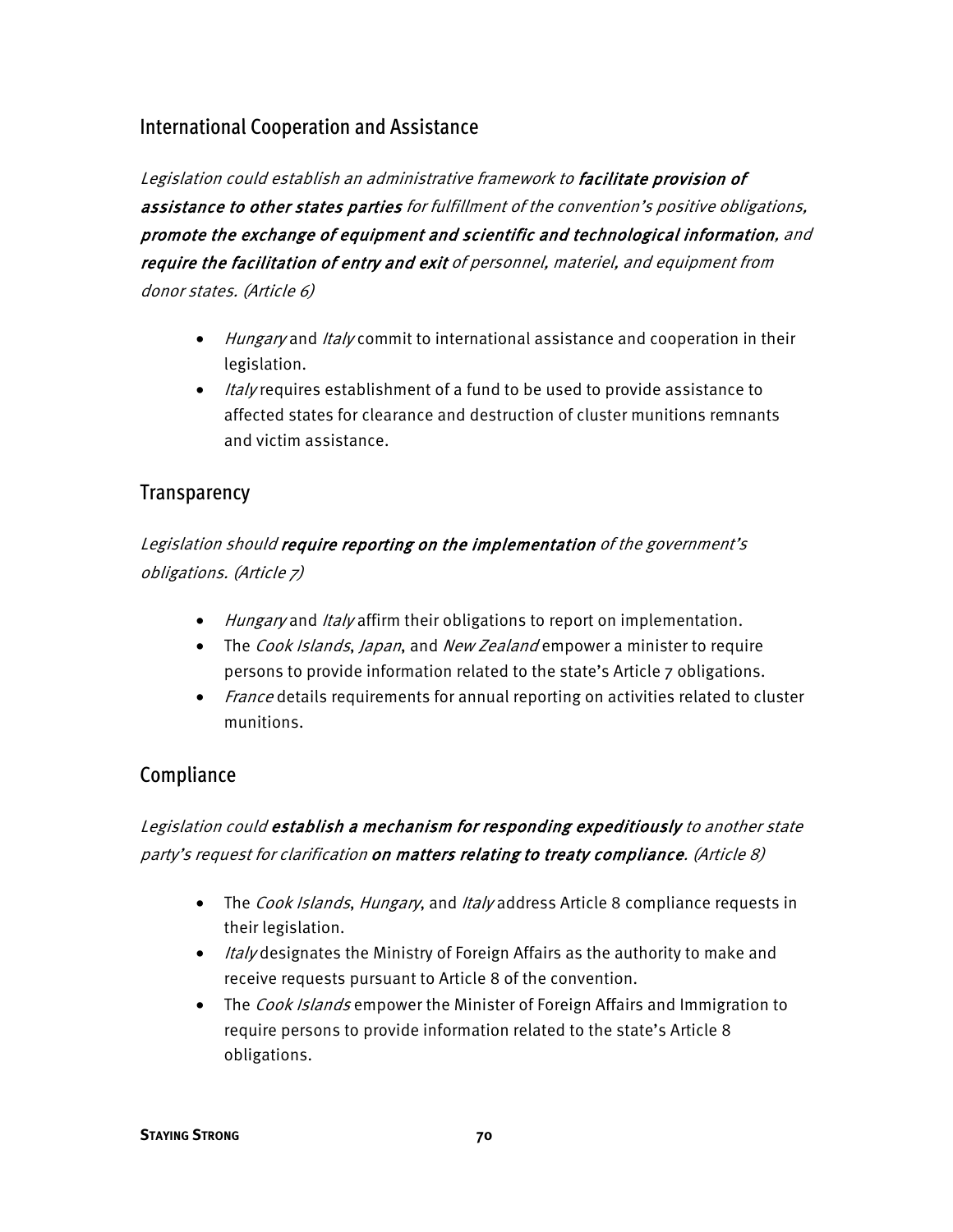# Relations with States Not Party: Promotion of Universal Adherence and Norms

Legislation could require that the government encourage states that have not joined the convention to become states parties, require the government to promote the convention's norms, and designate a government agency responsible for coordinating these activities. (Article 21(1 and 2))

- Hungary adopts the language of the convention to encourage states to ratify, accept, approve, or accede to the convention with the goal of universal adherence.
- Italy stipulates that its assistance fund be disbursed in part to raise awareness against the use of cluster munitions and promote universalization.

# **Breadth of Coverage**

#### Explosive Bomblets

 $\overline{\phantom{a}}$ 

# Legislation should make clear that all obligations apply equally to cluster munitions and explosive bomblets. (Article  $1(2)$ )

- At least 12 states clarify that their laws apply, as a whole or in part, to both cluster munitions and explosive bomblets.<sup>238</sup>
- Australia and New Zealand include special provisions specifying that their statutes apply to explosive bomblets.
- The *Cook Islands* and *Guatemala* refer to "explosive bomblets" each time they refer to cluster munitions.
- The United Kingdom employs the term "prohibited munition," which is statutorily defined to include cluster munitions and explosive bomblets.

<sup>&</sup>lt;sup>238</sup> Australia, the Cook Islands, France, Guatemala, Hungary, Ireland, Liechtenstein, New Zealand, Samoa, Sweden, Switzerland, and the United Kingdom.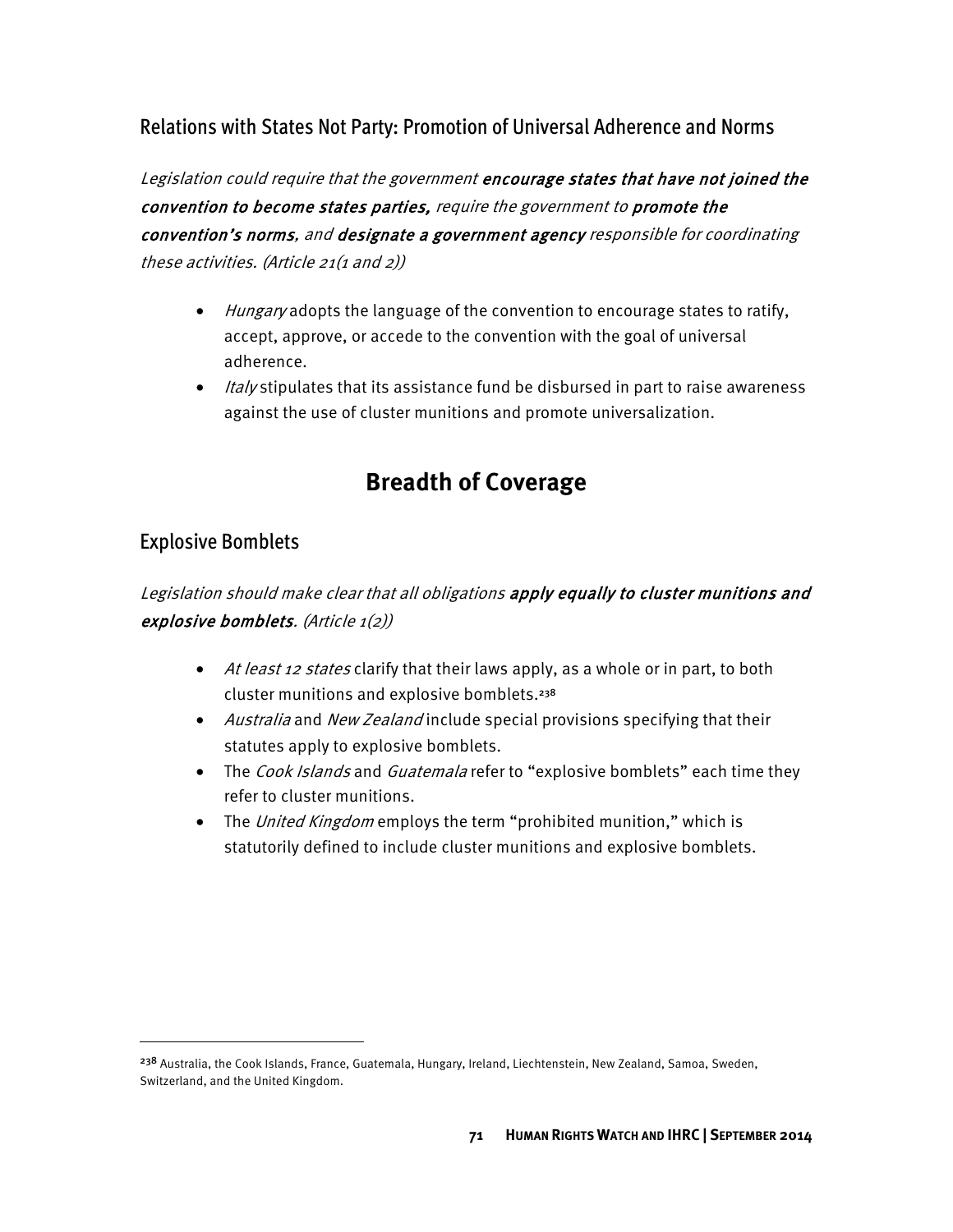# Application to Corporations and Other Legal Entities

## Legislation should specify that all prohibitions apply equally to natural persons (human beings) and legal persons (e.g., corporations). (Article 9)

- At least 12 states permit liability to attach to corporations.<sup>239</sup>
- The Czech Republic, Guatemala, and Luxembourg specify that their statutory prohibitions apply equally to natural and legal persons.
- The Cook Islands, France, and Japan impose penal sanctions on corporate offenders distinct from those imposed on human offenders.
- The Cook Islands, Ireland, Samoa, and the United Kingdom have provisions providing for the individual liability of corporate officers under certain circumstances.

#### Extraterritorial Application

Legislation should stipulate that the state party's jurisdiction extends extraterritorially to all its citizens and to all legal persons incorporated in the state. (Article 9)

- At least 11 states provide for extraterritorial application.<sup>240</sup>
- Norway and Sweden impose extraterritorial liability on citizens and resident aliens.
- *France* attaches criminal liability to the conduct of its citizens abroad, even where such conduct is not illegal in the territory in which it occurs.
- The Cook Islands, New Zealand, Samoa, and the United Kingdom impose liability for the extraterritorial activities of both residents and resident corporations.

 $\overline{\phantom{a}}$ 

<sup>&</sup>lt;sup>239</sup> Austria, the Cook Islands, the Czech Republic, France, Guatemala, Hungary, Ireland, Japan, Luxembourg, New Zealand, Samoa, and the United Kingdom.

<sup>240</sup> Australia, the Cook Islands, France, Guatemala, Hungary, Ireland, New Zealand, Norway, Samoa, Sweden, and the United Kingdom.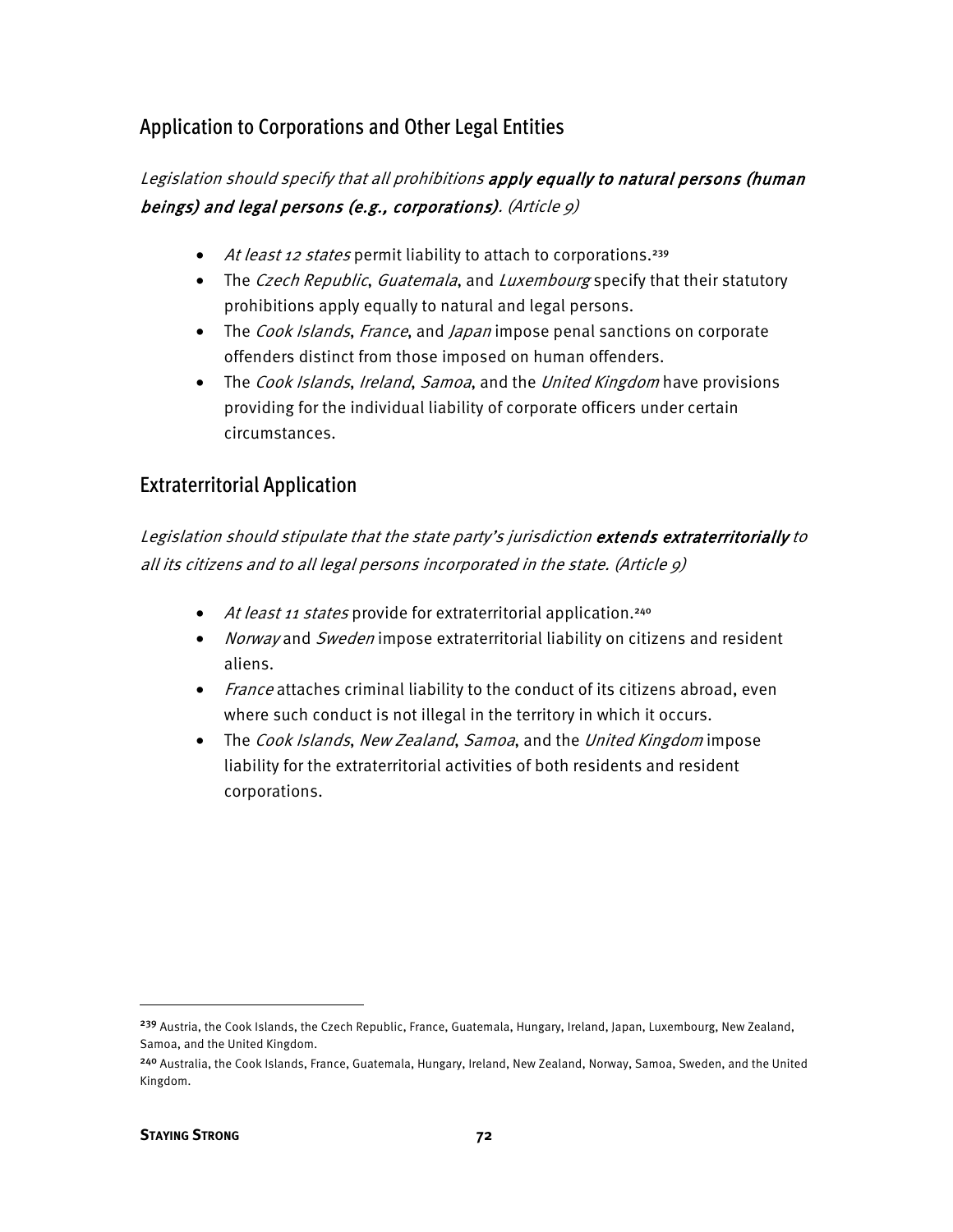# **Acknowledgments**

This report was researched and written by Bonnie Docherty, senior researcher in the Arms Division at Human Rights Watch and senior clinical instructor at Harvard Law School's International Human Rights Clinic (IHRC). Nick Sansone and Amy Tan, students in IHRC, made major contributions to the research, analysis, and writing of the report. Steve Goose, director of the Arms Division at Human Rights Watch, edited the report, and Mary Wareham, advocacy director of the Arms Division, provided additional feedback. Dinah PoKempner, general counsel, and Tom Porteous, deputy program director, also reviewed the report.

This report was prepared for publication by Andrew Haag, associate in the Arms Division, Grace Choi, publications director, Kathy Mills, publications specialist, and Fitzroy Hepkins, administrative manager.

Human Rights Watch and IHRC wish to thank the following individuals who assisted with our understanding of the non-English language laws: Amelie Chayer of the Cluster Munition Coalition; Lara Brose and Eva Maria Fischer of Handicap International-Germany; Yasuhiro Kitagawa and Toshi Shimizu of the Japanese Campaign to Ban Landmines; Esteban Rueda and Camilo Serna of the Colombian Campaign to Ban Landmines; and Giuseppe Schiavello of the Italian Campaign to Ban Landmines.